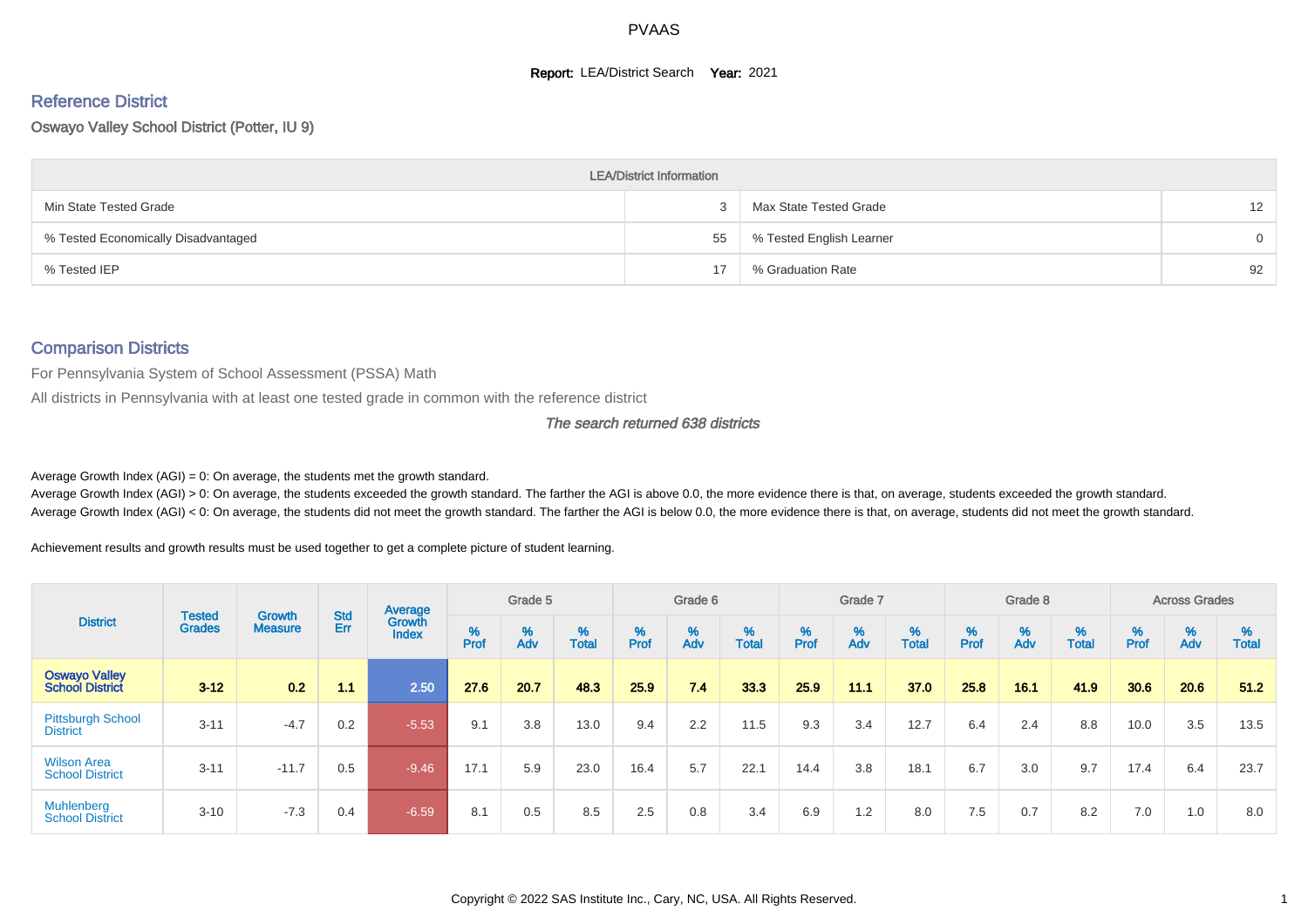|                                                    |                                |                                 | <b>Std</b> | Average                |           | Grade 5  |                   |           | Grade 6  |                   |              | Grade 7  |                   |           | Grade 8  |                   |           | <b>Across Grades</b> |                   |
|----------------------------------------------------|--------------------------------|---------------------------------|------------|------------------------|-----------|----------|-------------------|-----------|----------|-------------------|--------------|----------|-------------------|-----------|----------|-------------------|-----------|----------------------|-------------------|
| <b>District</b>                                    | <b>Tested</b><br><b>Grades</b> | <b>Growth</b><br><b>Measure</b> | Err        | Growth<br><b>Index</b> | %<br>Prof | %<br>Adv | %<br><b>Total</b> | %<br>Prof | %<br>Adv | %<br><b>Total</b> | $\%$<br>Prof | %<br>Adv | %<br><b>Total</b> | %<br>Prof | %<br>Adv | %<br><b>Total</b> | %<br>Prof | %<br>Adv             | %<br><b>Total</b> |
| <b>Oswayo Valley</b><br><b>School District</b>     | $3 - 12$                       | 0.2                             | 1.1        | 2.50                   | 27.6      | 20.7     | 48.3              | 25.9      | 7.4      | 33.3              | 25.9         | 11.1     | 37.0              | 25.8      | 16.1     | 41.9              | 30.6      | 20.6                 | 51.2              |
| <b>Shaler Area</b><br><b>School District</b>       | $3 - 11$                       | $-6.1$                          | 0.4        | 1.00                   | 26.2      | 5.8      | 32.0              | 12.6      | 1.9      | 14.5              | 22.1         | 5.5      | 27.7              | 19.6      | 5.2      | 24.8              | 23.3      | 7.8                  | 31.2              |
| <b>West Mifflin Area</b><br><b>School District</b> | $3 - 12$                       | $-8.5$                          | 0.5        | $-2.29$                | 18.4      | 5.7      | 24.1              | 6.8       | 0.7      | 7.4               | 6.7          | 0.0      | 6.7               | 5.5       | 0.0      | 5.5               | 11.1      | 2.8                  | 13.9              |
| <b>MaST Community</b><br><b>Charter School</b>     | $3 - 10$                       | $-8.7$                          | 0.6        | $-3.76$                | 30.0      | 3.0      | 33.0              | 20.0      | 3.8      | 23.8              | 24.3         | 3.9      | 28.2              | 17.5      | 1.9      | 19.4              | 23.1      | 3.6                  | 26.7              |
| <b>Baldwin-Whitehall</b><br><b>School District</b> | $3 - 11$                       | $-5.8$                          | 0.4        | $-2.93$                | 24.7      | 6.6      | 31.4              | 18.6      | 1.2      | 19.8              | 16.0         | 1.6      | 17.7              | 11.5      | 2.1      | 13.6              | 22.2      | 6.8                  | 29.0              |
| <b>Abington School</b><br><b>District</b>          | $3 - 10$                       | $-3.8$                          | 0.3        | 0.35                   | 25.7      | 12.4     | 38.1              | 30.8      | 10.8     | 41.6              | 23.9         | 6.4      | 30.2              | 14.9      | 1.1      | 15.9              | 26.9      | 10.4                 | 37.3              |
| <b>Pennridge School</b><br><b>District</b>         | $3 - 10$                       | $-1.2$                          | 0.3        | 6.80                   | 35.5      | 15.4     | 50.9              | 19.1      | 2.9      | 22.0              | 21.4         | 13.9     | 35.3              | 21.6      | 3.4      | 25.1              | 28.5      | 12.0                 | 40.5              |
| <b>Allentown City</b><br><b>School District</b>    | $3 - 12$                       | $-4.5$                          | 0.3        | $-9.09$                |           |          |                   | 2.0       | 0.7      | 2.8               | 2.2          | 0.3      | 2.5               |           |          |                   | 4.3       | 1.1                  | 5.4               |
| <b>Parkland School</b><br><b>District</b>          | $3 - 11$                       | $-3.5$                          | 0.3        | $-5.03$                | 33.6      | 26.4     | 60.0              | 33.4      | 15.9     | 49.3              | 27.1         | 18.6     | 45.7              | 23.1      | 11.8     | 34.9              | 30.8      | 24.1                 | 54.9              |
| <b>Wyoming Area</b><br><b>School District</b>      | $3 - 10$                       | $-7.7$                          | 0.6        | $-1.00$                | 22.1      | 8.8      | 31.0              | 4.8       | 1.0      | 5.8               | 9.3          | 3.1      | 12.4              | 7.4       | 1.8      | 9.3               | 14.1      | 4.3                  | 18.4              |
| <b>MaST Community</b><br><b>Charter School II</b>  | $3 - 10$                       | $-8.4$                          | 0.7        | $-4.62$                | 5.0       | 2.0      | 6.9               | 7.2       | 1.0      | 8.2               | 8.9          | 2.0      | 10.9              |           |          |                   | 12.6      | 3.2                  | 15.8              |
| <b>Pittston Area</b><br><b>School District</b>     | $3 - 11$                       | $-8.4$                          | 0.8        | 0.10                   | 5.7       | 0.0      | 5.7               | 4.2       | 0.0      | 4.2               | 4.8          | 3.2      | 7.9               | 7.1       | 1.8      | 8.9               | 10.7      | 3.8                  | 14.4              |
| <b>Seneca Valley</b><br><b>School District</b>     | $3 - 11$                       | $-2.1$                          | 0.3        | 1.45                   | 28.8      | 15.8     | 44.6              | 33.8      | 9.8      | 43.6              | 26.6         | 12.0     | 38.5              | 18.6      | 6.0      | 24.6              | 30.0      | 14.4                 | 44.4              |
| <b>Woodland Hills</b><br><b>School District</b>    | $3 - 12$                       | $-6.1$                          | 0.5        | $-2.24$                | 5.7       | 5.1      | 10.8              | 4.8       | 1.4      | 6.2               | 8.7          | 2.9      | 11.6              | 2.3       | 3.0      | 5.3               | 7.9       | 2.7                  | 10.6              |
| <b>Kiski Area School</b><br><b>District</b>        | $3 - 11$                       | $-4.9$                          | 0.4        | $-1.08$                | 15.4      | 5.6      | 21.0              | 11.1      | 1.8      | 13.0              | 22.9         | 5.0      | 27.9              | 9.6       | 2.8      | 12.4              | 20.2      | 7.5                  | 27.7              |
| <b>Lancaster School</b><br><b>District</b>         | $3 - 12$                       | $-3.2$                          | 0.3        | $-3.06$                | 8.8       | 3.0      | 11.8              | 3.9       | 0.8      | 4.7               | 4.4          | 0.9      | 5.3               | 2.3       | 0.6      | 3.0               | 7.4       | 1.9                  | 9.3               |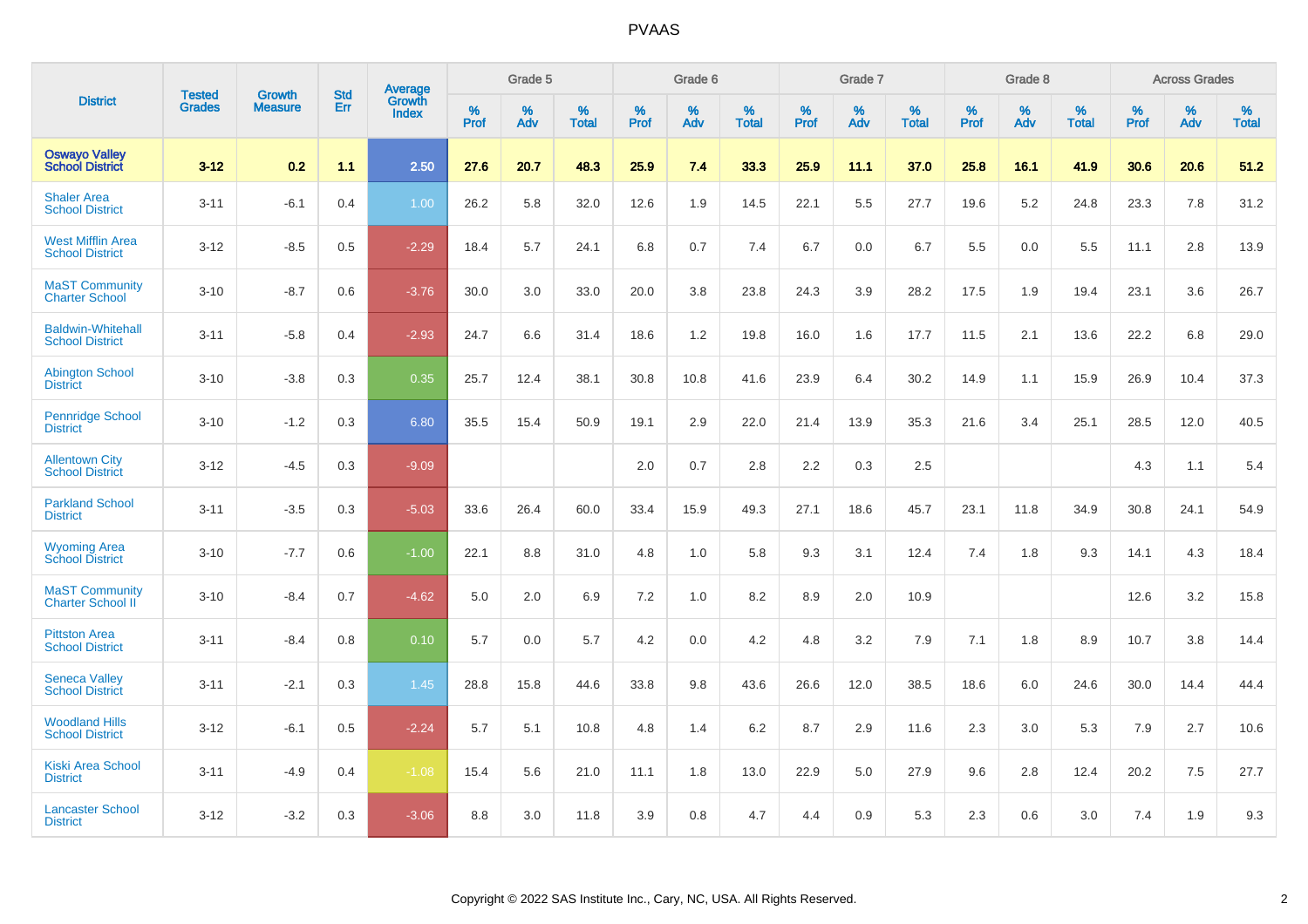|                                                                |                                |                          | <b>Std</b> | Average         |           | Grade 5  |                   |           | Grade 6  |                   |           | Grade 7  |                   |           | Grade 8  |                   |           | <b>Across Grades</b> |                   |
|----------------------------------------------------------------|--------------------------------|--------------------------|------------|-----------------|-----------|----------|-------------------|-----------|----------|-------------------|-----------|----------|-------------------|-----------|----------|-------------------|-----------|----------------------|-------------------|
| <b>District</b>                                                | <b>Tested</b><br><b>Grades</b> | Growth<br><b>Measure</b> | Err        | Growth<br>Index | %<br>Prof | %<br>Adv | %<br><b>Total</b> | %<br>Prof | %<br>Adv | %<br><b>Total</b> | %<br>Prof | %<br>Adv | %<br><b>Total</b> | %<br>Prof | %<br>Adv | %<br><b>Total</b> | %<br>Prof | %<br>Adv             | %<br><b>Total</b> |
| <b>Oswayo Valley</b><br><b>School District</b>                 | $3 - 12$                       | 0.2                      | 1.1        | 2.50            | 27.6      | 20.7     | 48.3              | 25.9      | 7.4      | 33.3              | 25.9      | 11.1     | 37.0              | 25.8      | 16.1     | 41.9              | 30.6      | 20.6                 | 51.2              |
| <b>Dallas School</b><br><b>District</b>                        | $3 - 11$                       | $-5.7$                   | 0.5        | 5.42            | 43.8      | 15.6     | 59.4              | 24.3      | 2.8      | 27.1              | 18.1      | 6.3      | 24.4              | 17.9      | 0.0      | 17.9              | 30.9      | 12.9                 | 43.8              |
| Southeastern<br><b>Greene School</b><br><b>District</b>        | $3 - 10$                       | $-11.8$                  | 1.0        | $-3.05$         | 34.5      | 13.8     | 48.3              | 32.4      | 2.9      | 35.3              | 8.2       | 4.1      | 12.2              | 25.6      | 2.3      | 27.9              | 26.6      | 12.9                 | 39.5              |
| <b>Bristol Township</b><br><b>School District</b>              | $3 - 11$                       | $-4.1$                   | 0.4        | $-1.98$         | 12.4      | 2.9      | 15.3              | 2.7       | 0.7      | 3.4               | 7.5       | 1.1      | 8.6               | 3.8       | 0.4      | 4.2               | 10.6      | 2.1                  | 12.7              |
| <b>Central Bucks</b><br><b>School District</b>                 | $3 - 11$                       | 0.2                      | 0.2        | 7.38            | 36.0      | 18.4     | 54.4              | 31.8      | 16.6     | 48.4              | 29.2      | 13.4     | 42.6              | 22.8      | 7.4      | 30.1              | 32.0      | 16.6                 | 48.6              |
| <b>Pine-Richland</b><br><b>School District</b>                 | $3 - 11$                       | $-1.8$                   | 0.3        | 0.90            | 35.0      | 21.7     | 56.7              | 35.6      | 11.5     | 47.1              | 37.1      | 18.2     | 55.4              | 30.1      | 15.8     | 45.9              | 34.9      | 21.2                 | 56.1              |
| Northwestern<br><b>School District</b>                         | $3 - 11$                       | $-6.8$                   | 0.6        | $-3.84$         | 34.7      | 6.3      | 41.0              | 21.8      | 1.2      | 23.0              | 16.8      | 7.5      | 24.3              | 9.1       | 1.8      | 10.9              | 25.1      | 6.0                  | 31.1              |
| Wissahickon<br><b>Charter School</b>                           | $3-8$                          | $-0.8$                   | 0.7        | 4.54            | 0.0       | 0.0      | 0.0               | 2.4       | 0.0      | 2.4               | 3.7       | 0.0      | 3.7               | 1.5       | 0.0      | 1.5               | 4.0       | 0.2                  | 4.2               |
| <b>Owen J Roberts</b><br><b>School District</b>                | $3 - 11$                       | $-3.2$                   | 0.3        | $-0.55$         | 35.7      | 21.9     | 57.7              | 29.6      | 17.3     | 46.9              | 28.3      | 12.5     | 40.8              | 22.8      | 5.5      | 28.4              | 31.9      | 16.7                 | 48.6              |
| <b>Gateway School</b><br><b>District</b>                       | $3 - 11$                       | $-4.4$                   | 0.4        | $-2.08$         | 15.3      | 7.4      | 22.7              | 16.5      | 7.1      | 23.6              | 14.6      | 4.2      | 18.8              | 16.2      | 6.9      | 23.2              | 21.5      | 9.7                  | 31.2              |
| <b>Conrad Weiser</b><br><b>Area School</b><br><b>District</b>  | $3 - 11$                       | $-1.9$                   | 0.5        | 2.69            | 15.3      | 1.8      | 17.2              | 18.5      | 2.6      | 21.2              | 15.6      | 1.6      | 17.2              | 9.4       | 3.0      | 12.3              | 17.9      | 5.0                  | 23.0              |
| <b>Trinity Area School</b><br><b>District</b>                  | $3 - 11$                       | $-4.0$                   | 0.4        | 3.77            | 35.4      | 13.4     | 48.9              | 20.9      | 3.2      | 24.1              | 21.5      | 8.0      | 29.5              | 15.3      | 3.2      | 18.6              | 25.6      | 9.6                  | 35.2              |
| Penn-Trafford<br><b>School District</b>                        | $3 - 11$                       | $-3.6$                   | 0.4        | 3.72            | 40.3      | 24.6     | 64.9              | 36.1      | 20.9     | 57.0              | 33.3      | 18.7     | 52.0              | 19.3      | 3.7      | 23.0              | 34.4      | 21.1                 | 55.5              |
| <b>Tuscarora School</b><br><b>District</b>                     | $3 - 11$                       | $-2.4$                   | 0.5        | 3.82            | 16.5      | 7.4      | 23.9              | 11.3      | 2.7      | 14.0              | 13.4      | 4.5      | 17.9              | 11.0      | 2.1      | 13.1              | 17.7      | 6.0                  | 23.6              |
| <b>Mount Pleasant</b><br><b>Area School</b><br><b>District</b> | $3 - 11$                       | $-5.7$                   | 0.5        | $-0.96$         | 18.0      | 1.6      | 19.7              | 12.8      | 2.4      | 15.2              | 12.7      | 2.8      | 15.5              | 7.4       | 0.8      | 8.3               | 18.3      | 4.3                  | 22.6              |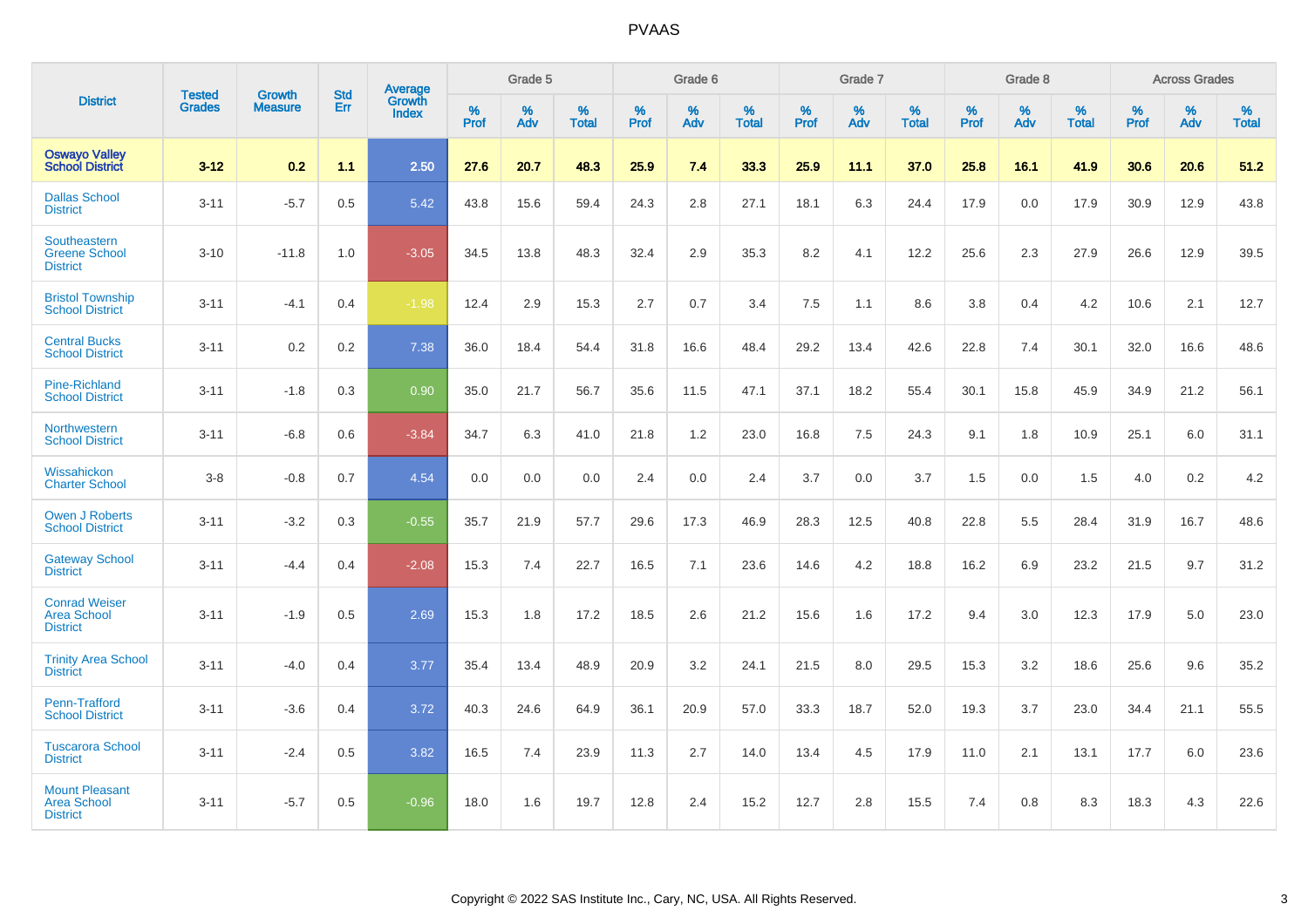|                                                                   |                                |                                 | <b>Std</b> | Average                       |           | Grade 5  |                   |           | Grade 6  |                   |           | Grade 7  |                   |           | Grade 8  |                   |           | <b>Across Grades</b> |                   |
|-------------------------------------------------------------------|--------------------------------|---------------------------------|------------|-------------------------------|-----------|----------|-------------------|-----------|----------|-------------------|-----------|----------|-------------------|-----------|----------|-------------------|-----------|----------------------|-------------------|
| <b>District</b>                                                   | <b>Tested</b><br><b>Grades</b> | <b>Growth</b><br><b>Measure</b> | Err        | <b>Growth</b><br><b>Index</b> | %<br>Prof | %<br>Adv | %<br><b>Total</b> | %<br>Prof | %<br>Adv | %<br><b>Total</b> | %<br>Prof | %<br>Adv | %<br><b>Total</b> | %<br>Prof | %<br>Adv | %<br><b>Total</b> | %<br>Prof | %<br>Adv             | %<br><b>Total</b> |
| <b>Oswayo Valley</b><br><b>School District</b>                    | $3 - 12$                       | 0.2                             | 1.1        | 2.50                          | 27.6      | 20.7     | 48.3              | 25.9      | 7.4      | 33.3              | 25.9      | 11.1     | 37.0              | 25.8      | 16.1     | 41.9              | 30.6      | 20.6                 | 51.2              |
| Penn-Delco School<br><b>District</b>                              | $3 - 11$                       | $-4.5$                          | 0.4        | $-1.99$                       | 31.7      | 11.9     | 43.6              | 20.2      | 6.6      | 26.8              | 22.0      | 6.8      | 28.8              | 10.9      | 1.6      | 12.5              | 25.2      | 8.0                  | 33.2              |
| <b>Ringgold School</b><br><b>District</b>                         | $3 - 11$                       | $-4.9$                          | 0.5        | $-3.96$                       | 13.5      | 1.8      | 15.3              | 5.7       | 0.0      | 5.7               | 8.3       | 1.2      | 9.5               | 6.4       | 0.5      | 6.9               | 12.7      | 1.7                  | 14.4              |
| <b>Springfield School</b><br><b>District</b>                      | $3 - 11$                       | $-3.6$                          | 0.4        | $-2.60$                       | 35.0      | 20.1     | 55.1              | 30.6      | 7.7      | 38.4              | 35.8      | 10.7     | 46.5              | 26.0      | 12.6     | 38.6              | 33.8      | 18.4                 | 52.2              |
| Penn Hills School<br><b>District</b>                              | $3 - 11$                       | $-4.0$                          | 0.5        | 1.96                          | 4.7       | 1.8      | 6.4               | 2.7       | 0.7      | 3.4               | 2.1       | 1.6      | 3.7               | 3.4       | 0.0      | 3.4               | 6.8       | 2.1                  | 8.9               |
| <b>Nazareth Area</b><br><b>School District</b>                    | $3 - 11$                       | $-2.2$                          | 0.4        | 3.03                          | 30.3      | 13.0     | 43.3              | 27.3      | 13.5     | 40.8              | 27.8      | 6.8      | 34.6              | 17.3      | 3.5      | 20.9              | 28.9      | 10.3                 | 39.2              |
| <b>Connellsville Area</b><br><b>School District</b>               | $3 - 11$                       | $-3.8$                          | 0.4        | $-0.77$                       | 19.0      | 7.5      | 26.5              | 10.8      | 3.6      | 14.3              | 9.5       | 2.4      | 11.9              | 9.4       | 2.2      | 11.6              | 15.5      | 4.5                  | 20.0              |
| <b>East Stroudsburg</b><br><b>Area School</b><br><b>District</b>  | $3 - 11$                       | $-4.6$                          | 0.5        | $-0.82$                       | 19.0      | 5.3      | 24.3              | 8.8       | 1.6      | 10.4              | 9.7       | 3.0      | 12.7              | 7.7       | 1.9      | 9.7               | 16.0      | 4.5                  | 20.5              |
| <b>Eastern Lebanon</b><br><b>County School</b><br><b>District</b> | $3 - 11$                       | $-3.3$                          | 0.5        | 2.09                          | 19.8      | 7.9      | 27.7              | 9.1       | 0.6      | 9.7               | 13.1      | 3.1      | 16.2              | 8.9       | 1.8      | 10.6              | 17.0      | 5.0                  | 22.0              |
| <b>Pottstown School</b><br><b>District</b>                        | $3 - 12$                       | $-5.0$                          | 0.5        | $-2.29$                       | 6.0       | 3.6      | 9.5               | 2.1       | 0.0      | 2.1               | 5.3       | 0.7      | 5.9               | 5.6       | 0.0      | 5.6               | 6.5       | 1.2                  | 7.7               |
| <b>Beaver Area</b><br><b>School District</b>                      | $3 - 10$                       | $-4.4$                          | 0.6        | 1.92                          | 36.2      | 23.8     | 60.0              | 37.3      | 28.8     | 66.1              | 22.6      | 13.0     | 35.6              | 17.1      | 7.2      | 24.3              | 29.2      | 25.6                 | 54.8              |
| <b>Greensburg Salem</b><br><b>School District</b>                 | $3 - 11$                       | $-3.8$                          | 0.5        | $-1.81$                       | 31.1      | 7.9      | 39.0              | 12.0      | 1.2      | 13.2              | 16.5      | 3.8      | 20.3              | 17.6      | 4.6      | 22.2              | 20.7      | 7.4                  | 28.2              |
| Susquehanna<br><b>Township School</b><br><b>District</b>          | $3 - 12$                       | $-3.4$                          | 0.5        | 0.05                          | 13.7      | 3.7      | 17.4              | 3.0       | 0.5      | 3.5               | 6.2       | 2.3      | 8.5               | 9.8       | 0.5      | 10.3              | 11.5      | 3.0                  | 14.4              |
| <b>York Suburban</b><br><b>School District</b>                    | $3 - 11$                       | $-1.0$                          | 0.5        | 6.95                          | 28.6      | 23.2     | 51.7              | 17.1      | 6.5      | 23.6              | 23.6      | 15.3     | 38.9              | 20.6      | 9.2      | 29.9              | 27.3      | 17.9                 | 45.3              |
| <b>Pleasant Valley</b><br><b>School District</b>                  | $3 - 11$                       | $-2.3$                          | 0.4        | 2.77                          | 20.4      | 6.2      | 26.6              | 17.4      | 2.3      | 19.7              | 23.2      | 3.5      | 26.8              | 8.3       | 3.2      | 11.5              | 20.4      | 5.0                  | 25.4              |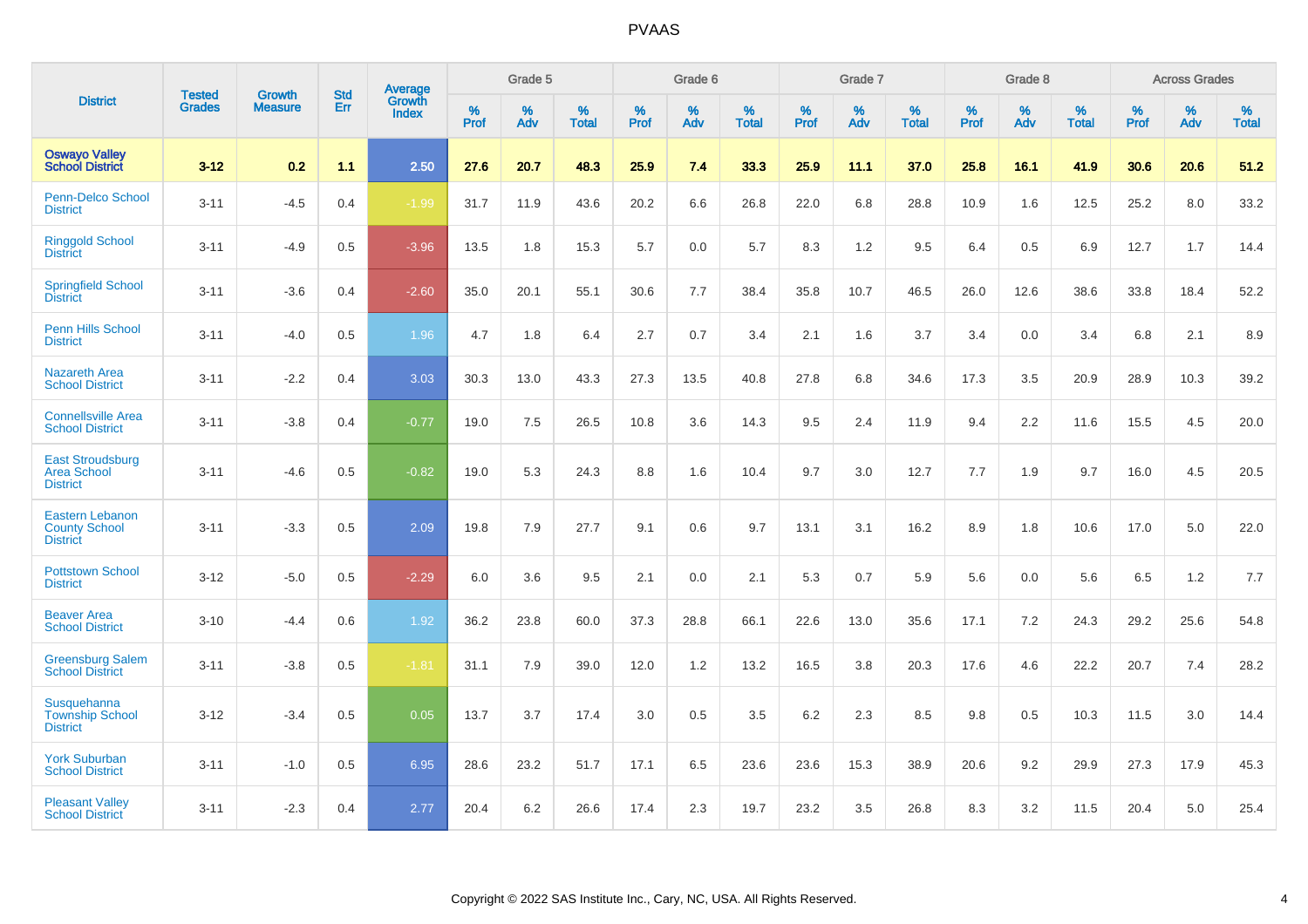|                                                             |                                | <b>Growth</b>  | <b>Std</b> | Average                |              | Grade 5  |                      |              | Grade 6     |                      |              | Grade 7  |                      |              | Grade 8     |                      |              | <b>Across Grades</b> |                      |
|-------------------------------------------------------------|--------------------------------|----------------|------------|------------------------|--------------|----------|----------------------|--------------|-------------|----------------------|--------------|----------|----------------------|--------------|-------------|----------------------|--------------|----------------------|----------------------|
| <b>District</b>                                             | <b>Tested</b><br><b>Grades</b> | <b>Measure</b> | Err        | Growth<br><b>Index</b> | $\%$<br>Prof | %<br>Adv | $\%$<br><b>Total</b> | $\%$<br>Prof | $\%$<br>Adv | $\%$<br><b>Total</b> | $\%$<br>Prof | %<br>Adv | $\%$<br><b>Total</b> | $\%$<br>Prof | $\%$<br>Adv | $\%$<br><b>Total</b> | $\%$<br>Prof | $\%$<br>Adv          | $\%$<br><b>Total</b> |
| <b>Oswayo Valley</b><br><b>School District</b>              | $3 - 12$                       | 0.2            | 1.1        | 2.50                   | 27.6         | 20.7     | 48.3                 | 25.9         | 7.4         | 33.3                 | 25.9         | 11.1     | 37.0                 | 25.8         | 16.1        | 41.9                 | 30.6         | 20.6                 | 51.2                 |
| <b>Crestwood School</b><br><b>District</b>                  | $3 - 11$                       | $-2.8$         | 0.5        | 3.04                   | 19.1         | 5.6      | 24.7                 | 24.3         | 7.7         | 32.0                 | 21.0         | 8.7      | 29.7                 | 19.0         | 6.6         | 25.6                 | 23.4         | 8.3                  | 31.7                 |
| <b>Pennsbury School</b><br><b>District</b>                  | $3 - 11$                       | $-2.3$         | 0.3        | 0.78                   | 32.1         | 19.0     | 51.1                 | 23.0         | 10.9        | 34.0                 | 19.4         | 7.0      | 26.4                 | 15.8         | 9.8         | 25.6                 | 26.7         | 15.5                 | 42.2                 |
| <b>Neshaminy School</b><br><b>District</b>                  | $3 - 11$                       | $-0.6$         | 0.3        | 4.21                   | 26.6         | 8.4      | 35.0                 | 18.4         | 3.5         | 21.9                 | 21.1         | 6.5      | 27.6                 | 17.0         | 5.4         | 22.4                 | 24.8         | 10.8                 | 35.6                 |
| <b>Plum Borough</b><br><b>School District</b>               | $3 - 11$                       | $-3.1$         | 0.4        | 3.08                   | 34.5         | 8.4      | 42.9                 | 32.3         | 19.5        | 51.8                 | 22.5         | 13.0     | 35.5                 | 17.6         | 4.3         | 21.9                 | 28.8         | 15.8                 | 44.6                 |
| Jefferson-Morgan<br><b>School District</b>                  | $3 - 10$                       | $-0.4$         | 0.8        | 4.12                   | 7.1          | 1.4      | 8.6                  | 23.6         | 0.0         | 23.6                 | 10.9         | 3.6      | 14.6                 | 24.4         | 2.2         | 26.7                 | 17.1         | 4.8                  | 21.9                 |
| <b>Tacony Academy</b><br><b>Charter School</b>              | $3 - 11$                       | $-3.3$         | 0.8        | 3.79                   | 4.1          | 1.4      | 5.5                  | 2.9          | 0.0         | 2.9                  | 6.8          | 0.0      | 6.8                  | 5.7          | 2.9         | 8.6                  | 5.0          | 1.0                  | 6.0                  |
| <b>Philadelphia City</b><br><b>School District</b>          | $3 - 12$                       | $-0.5$         | 0.2        | 3.67                   | 8.4          | 4.9      | 13.3                 | 9.6          | 3.1         | 12.7                 | 10.6         | 4.5      | 15.1                 | 5.0          | 4.4         | 9.4                  | 9.8          | 5.2                  | 15.0                 |
| <b>North Penn School</b><br><b>District</b>                 | $3 - 11$                       | 0.9            | 0.2        | 9.59                   | 30.6         | 14.1     | 44.6                 | 25.7         | 14.1        | 39.7                 | 29.4         | 8.8      | 38.2                 | 25.4         | 7.7         | 33.2                 | 29.6         | 14.0                 | 43.7                 |
| <b>Whitehall-Coplay</b><br><b>School District</b>           | $3 - 11$                       | $-3.3$         | 0.4        | $-2.64$                | 23.4         | 6.6      | 30.0                 | 12.7         | 1.9         | 14.7                 | 11.1         | 2.5      | 13.6                 | 10.5         | 3.2         | 13.7                 | 18.5         | 4.9                  | 23.5                 |
| Downingtown Area<br><b>School District</b>                  | $3 - 11$                       | $-1.3$         | 0.3        | 5.44                   | 40.5         | 24.2     | 64.7                 | 28.9         | 24.6        | 53.5                 | 31.4         | 21.1     | 52.5                 | 27.1         | 28.6        | 55.7                 | 36.8         | 25.9                 | 62.7                 |
| <b>Manheim</b><br><b>Township School</b><br><b>District</b> | $3 - 12$                       | $-0.7$         | 0.3        | 6.38                   | 29.8         | 17.1     | 46.9                 | 33.2         | 23.2        | 56.3                 | 28.9         | 9.6      | 38.6                 | 18.1         | 11.2        | 29.3                 | 28.7         | 21.3                 | 49.9                 |
| <b>Shippensburg Area</b><br><b>School District</b>          | $3 - 11$                       | $-3.6$         | 0.4        | 1.09                   | 18.3         | 13.7     | 32.0                 | 12.9         | 4.2         | 17.0                 | 13.4         | 2.4      | 15.8                 | 13.6         | 4.0         | 17.7                 | 17.3         | 7.6                  | 24.9                 |
| <b>Interboro School</b><br><b>District</b>                  | $3 - 12$                       | $-3.0$         | 0.4        | 0.02                   | 13.5         | 2.2      | 15.8                 | 11.8         | 2.4         | 14.2                 | 14.4         | 3.4      | 17.8                 | 10.7         | 2.1         | 12.8                 | 16.4         | 3.1                  | 19.6                 |
| <b>Burgettstown Area</b><br><b>School District</b>          | $3 - 11$                       | $-6.3$         | 0.7        | $-3.35$                | 16.9         | 2.6      | 19.5                 | 15.4         | 0.0         | 15.4                 | 3.6          | 2.4      | 6.0                  | 9.3          | 4.0         | 13.3                 | 15.1         | 3.7                  | 18.9                 |
| <b>Yough School</b><br><b>District</b>                      | $3 - 10$                       | $-4.9$         | 0.6        | $-3.11$                | 19.1         | 5.3      | 24.4                 | 17.8         | 5.2         | 23.0                 | 16.5         | 1.0      | 17.5                 | 6.6          | 0.8         | 7.4                  | 19.1         | 4.3                  | 23.4                 |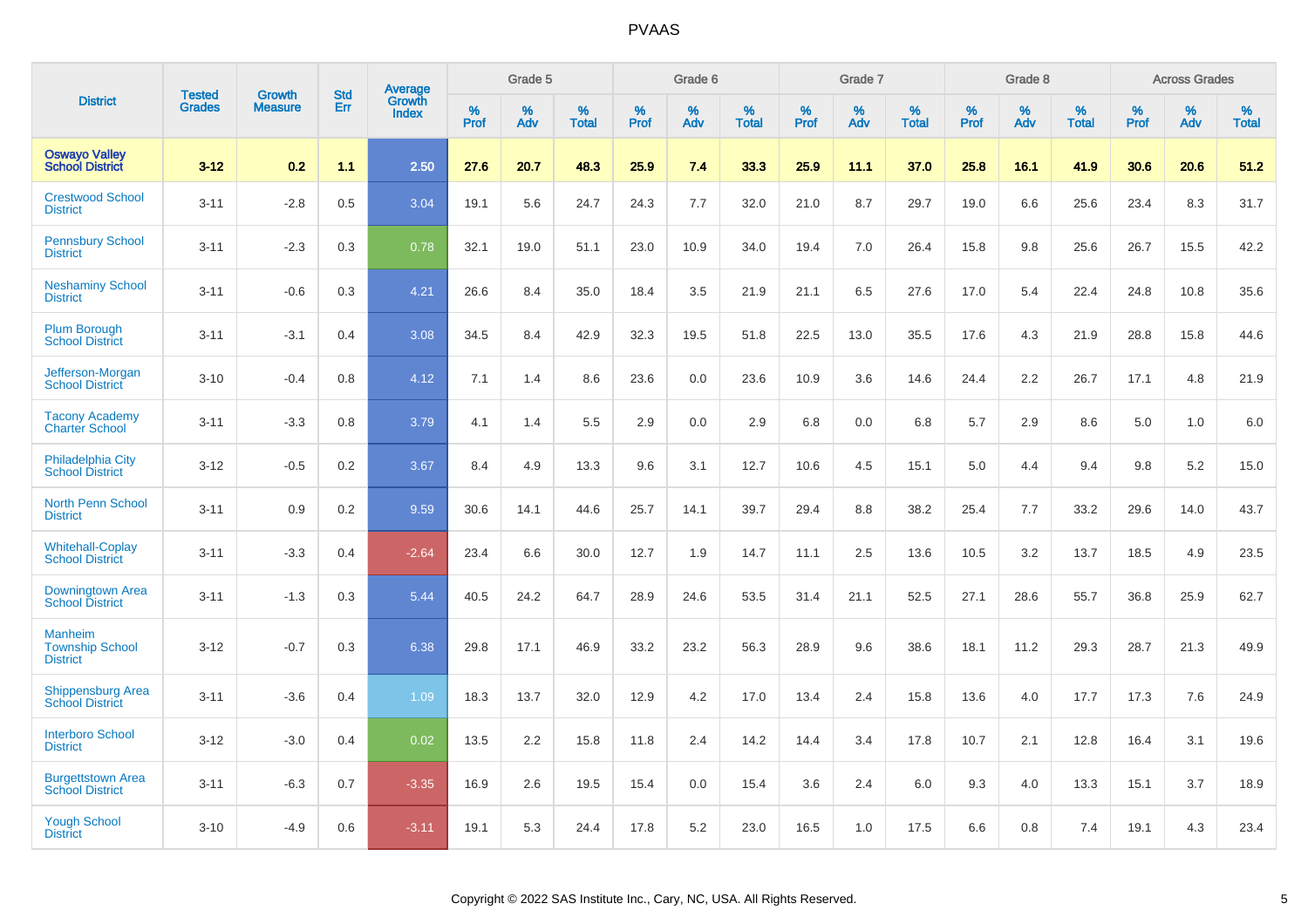|                                                        |                                |                                 | <b>Std</b> | Average                |                     | Grade 5  |                      |                     | Grade 6  |                      |              | Grade 7  |                      |                     | Grade 8  |                      |                     | <b>Across Grades</b> |                      |
|--------------------------------------------------------|--------------------------------|---------------------------------|------------|------------------------|---------------------|----------|----------------------|---------------------|----------|----------------------|--------------|----------|----------------------|---------------------|----------|----------------------|---------------------|----------------------|----------------------|
| <b>District</b>                                        | <b>Tested</b><br><b>Grades</b> | <b>Growth</b><br><b>Measure</b> | <b>Err</b> | Growth<br><b>Index</b> | $\%$<br><b>Prof</b> | %<br>Adv | $\%$<br><b>Total</b> | $\%$<br><b>Prof</b> | %<br>Adv | $\%$<br><b>Total</b> | $\%$<br>Prof | %<br>Adv | $\%$<br><b>Total</b> | $\%$<br><b>Prof</b> | %<br>Adv | $\%$<br><b>Total</b> | $\%$<br><b>Prof</b> | $\%$<br>Adv          | $\%$<br><b>Total</b> |
| <b>Oswayo Valley</b><br><b>School District</b>         | $3 - 12$                       | 0.2                             | 1.1        | 2.50                   | 27.6                | 20.7     | 48.3                 | 25.9                | 7.4      | 33.3                 | 25.9         | 11.1     | 37.0                 | 25.8                | 16.1     | 41.9                 | 30.6                | 20.6                 | 51.2                 |
| Phoenixville Area<br><b>School District</b>            | $3 - 11$                       | $-3.6$                          | 0.4        | 4.13                   | 37.1                | 16.7     | 53.8                 | 17.6                | 8.6      | 26.1                 | 18.6         | 3.8      | 22.5                 | 13.4                | 3.6      | 17.0                 | 25.5                | 11.8                 | 37.3                 |
| Philipsburg-<br>Osceola Area<br><b>School District</b> | $3 - 11$                       | $-4.9$                          | 0.6        | 0.04                   | 35.5                | 10.5     | 46.0                 | 27.8                | 7.4      | 35.2                 | 23.0         | 3.2      | 26.2                 | 15.6                | 5.2      | 20.8                 | 27.5                | 12.4                 | 40.0                 |
| <b>Blackhawk School</b><br><b>District</b>             | $3 - 11$                       | $-1.6$                          | 0.5        | 4.57                   | 38.0                | 8.8      | 46.7                 | 28.3                | 8.8      | 37.1                 | 27.3         | 7.4      | 34.8                 | 13.5                | 1.7      | 15.2                 | 28.7                | 9.2                  | 37.8                 |
| <b>Riverview School</b><br><b>District</b>             | $3 - 11$                       | $-6.6$                          | 0.8        | $-0.07$                | 28.8                | 5.8      | 34.6                 | 29.9                | 9.1      | 39.0                 | 21.7         | 3.3      | 25.0                 | 12.7                | 5.1      | 17.7                 | 25.8                | 15.0                 | 40.8                 |
| <b>Laurel Highlands</b><br><b>School District</b>      | $3 - 11$                       | $-4.3$                          | 0.5        | $-1.98$                | 13.3                | 5.7      | 19.0                 | 9.7                 | 7.1      | 16.8                 | 11.0         | 3.9      | 15.0                 | 12.6                | 4.8      | 17.5                 | 17.1                | 7.0                  | 24.1                 |
| <b>North Hills School</b><br><b>District</b>           | $3 - 11$                       | $-3.1$                          | 0.4        | $-1.31$                | 34.1                | 14.0     | 48.1                 | 30.1                | 11.4     | 41.5                 | 28.1         | 11.5     | 39.6                 | 21.9                | 9.6      | 31.5                 | 30.4                | 13.8                 | 44.2                 |
| <b>Hopewell Area</b><br><b>School District</b>         | $3 - 11$                       | $-1.6$                          | 0.5        | 4.04                   | 31.1                | 8.2      | 39.3                 | 28.6                | 11.8     | 40.3                 | 18.7         | 4.5      | 23.1                 | 12.5                | 2.5      | 15.0                 | 23.5                | 8.4                  | 32.0                 |
| <b>Governor Mifflin</b><br><b>School District</b>      | $3 - 11$                       | $-1.6$                          | 0.4        | 2.23                   | 20.4                | 9.3      | 29.6                 | 18.8                | 4.8      | 23.6                 | 20.6         | 3.2      | 23.7                 | 11.2                | 2.2      | 13.4                 | 20.0                | 7.5                  | 27.4                 |
| <b>Bethlehem-Center</b><br><b>School District</b>      | $3 - 10$                       | $-6.4$                          | 0.7        | $-0.87$                | 5.6                 | 1.4      | 6.9                  | 0.0                 | 0.0      | 0.0                  | 4.0          | 0.0      | 4.0                  | 3.2                 | 1.6      | 4.8                  | 9.6                 | 3.9                  | 13.6                 |
| <b>West Chester Area</b><br><b>School District</b>     | $3 - 11$                       | $-1.3$                          | 0.3        | 6.72                   | 35.0                | 18.9     | 53.9                 | 29.1                | 9.5      | 38.7                 | 26.7         | 11.1     | 37.8                 | 22.1                | 13.0     | 35.1                 | 32.0                | 17.9                 | 49.8                 |
| <b>Central Dauphin</b><br><b>School District</b>       | $3 - 11$                       | $-0.5$                          | 0.2        | 4.10                   | 22.0                | 11.6     | 33.6                 | 14.9                | 2.6      | 17.4                 | 14.8         | 7.0      | 21.8                 | 12.5                | 4.2      | 16.7                 | 19.3                | 7.8                  | 27.1                 |
| <b>Central Valley</b><br><b>School District</b>        | $3 - 10$                       | $-3.2$                          | 0.5        | 2.71                   | 24.6                | 4.9      | 29.6                 | 22.1                | 2.2      | 24.3                 | 20.3         | 7.2      | 27.4                 | 20.4                | 8.0      | 28.5                 | 26.6                | 9.0                  | 35.6                 |
| <b>Norristown Area</b><br><b>School District</b>       | $3 - 12$                       | $-2.3$                          | 0.4        | 0.04                   | 10.2                | 0.6      | 10.8                 | 9.0                 | 1.1      | 10.0                 | 9.3          | 1.3      | 10.7                 | 7.4                 | 3.0      | 10.4                 | 11.0                | 1.9                  | 13.0                 |
| Northern Lebanon<br><b>School District</b>             | $3 - 11$                       | $-3.8$                          | 0.5        | $-1.80$                | 30.5                | 8.6      | 39.1                 | 12.8                | 0.8      | 13.6                 | 8.1          | 2.7      | 10.8                 | 7.2                 | 0.6      | 7.8                  | 19.9                | 7.9                  | 27.9                 |
| Renaissance<br><b>Academy Charter</b><br>School        | $3 - 11$                       | $-5.7$                          | 0.7        | $-3.32$                | 16.7                | 11.1     | 27.8                 | 19.2                | 4.1      | 23.3                 | 20.0         | 1.3      | 21.3                 | 10.1                | 7.2      | 17.4                 | 18.7                | 5.7                  | 24.4                 |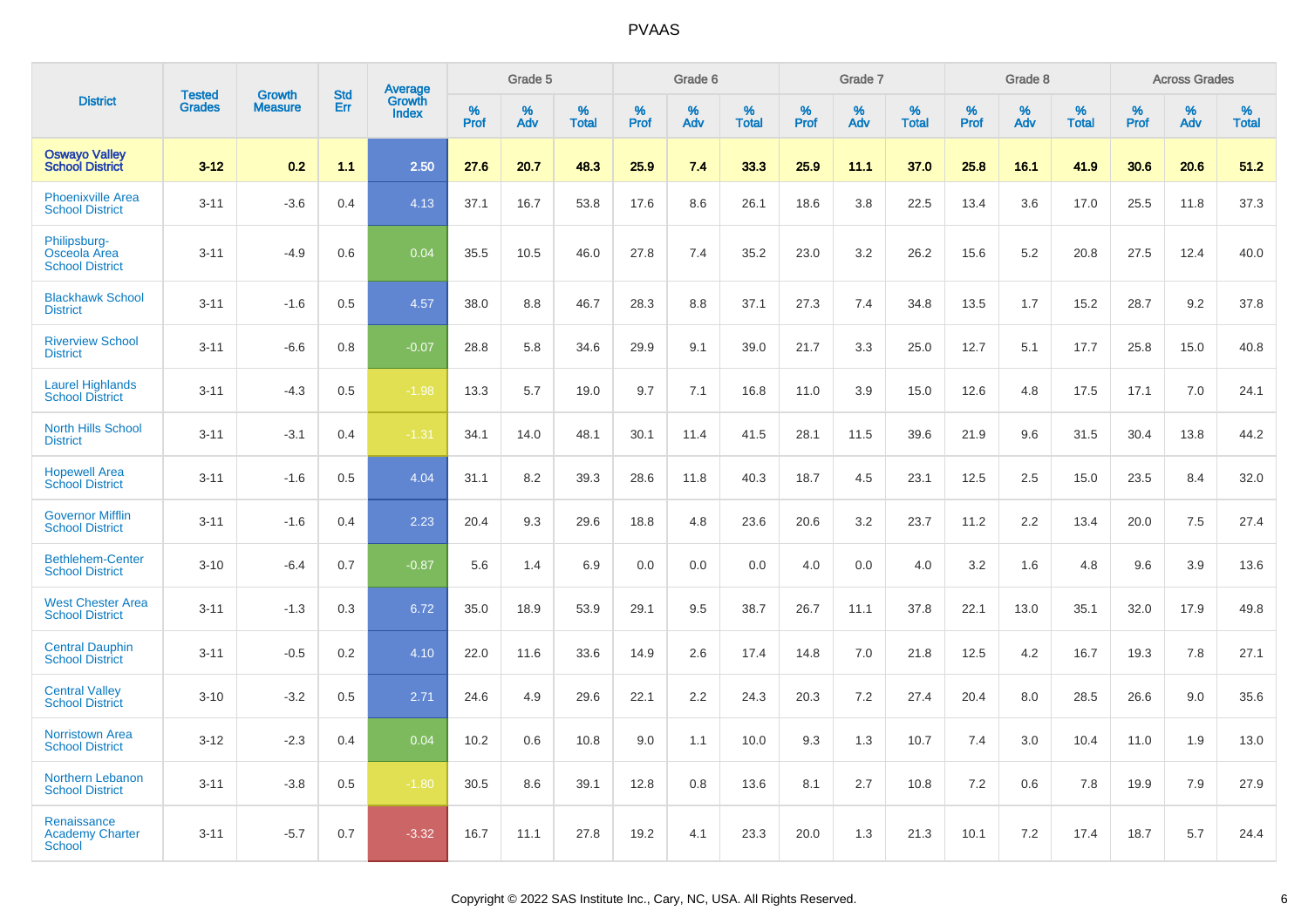|                                                      |                                |                                 | <b>Std</b> | Average                |           | Grade 5  |                   |           | Grade 6  |                   |              | Grade 7  |                   |           | Grade 8  |                   |           | <b>Across Grades</b> |            |
|------------------------------------------------------|--------------------------------|---------------------------------|------------|------------------------|-----------|----------|-------------------|-----------|----------|-------------------|--------------|----------|-------------------|-----------|----------|-------------------|-----------|----------------------|------------|
| <b>District</b>                                      | <b>Tested</b><br><b>Grades</b> | <b>Growth</b><br><b>Measure</b> | Err        | Growth<br><b>Index</b> | %<br>Prof | %<br>Adv | %<br><b>Total</b> | %<br>Prof | %<br>Adv | %<br><b>Total</b> | $\%$<br>Prof | %<br>Adv | %<br><b>Total</b> | %<br>Prof | %<br>Adv | %<br><b>Total</b> | %<br>Prof | %<br>Adv             | %<br>Total |
| <b>Oswayo Valley</b><br><b>School District</b>       | $3 - 12$                       | 0.2                             | 1.1        | 2.50                   | 27.6      | 20.7     | 48.3              | 25.9      | 7.4      | 33.3              | 25.9         | 11.1     | 37.0              | 25.8      | 16.1     | 41.9              | 30.6      | 20.6                 | 51.2       |
| Mt Lebanon<br><b>School District</b>                 | $3 - 11$                       | $-2.1$                          | 0.4        | 4.72                   | 39.7      | 34.6     | 74.3              | 42.0      | 15.7     | 57.7              | 32.6         | 20.7     | 53.3              | 31.6      | 17.4     | 49.1              | 36.2      | 29.4                 | 65.5       |
| <b>Chartiers Valley</b><br><b>School District</b>    | $3 - 11$                       | $-2.3$                          | 0.4        | 1.51                   | 33.8      | 14.7     | 48.5              | 16.8      | 5.3      | 22.1              | 15.6         | 7.4      | 22.9              | 10.8      | 4.2      | 15.1              | 23.4      | 11.6                 | 35.0       |
| <b>Ridley School</b><br><b>District</b>              | $3 - 12$                       | $-1.6$                          | 0.3        | 0.71                   | 24.4      | 10.9     | 35.3              | 16.6      | 2.2      | 18.8              | 11.2         | 6.6      | 17.8              | 12.6      | 6.5      | 19.1              | 19.6      | 9.1                  | 28.7       |
| <b>Council Rock</b><br><b>School District</b>        | $3 - 11$                       | $-0.6$                          | 0.2        | 4.05                   | 30.5      | 16.8     | 47.3              | 33.6      | 14.1     | 47.6              | 27.3         | 16.1     | 43.4              | 21.3      | 13.1     | 34.4              | 31.0      | 18.6                 | 49.7       |
| <b>Tri-Valley School</b><br><b>District</b>          | $3 - 10$                       | $-6.5$                          | 0.8        | $-1.14$                | 13.2      | 2.4      | 15.7              | 13.2      | 0.0      | 13.2              | 7.3          | 0.0      | 7.3               | 2.4       | 7.3      | 9.8               | 15.8      | 3.7                  | 19.4       |
| <b>School Lane</b><br><b>Charter School</b>          | $3 - 11$                       | $-4.8$                          | 0.7        | 0.49                   | 26.9      | 7.5      | 34.3              | 11.9      | 1.7      | 13.6              | 7.0          | 2.8      | 9.9               | 18.8      | 3.1      | 21.9              | 21.0      | 6.5                  | 27.5       |
| Octorara Area<br><b>School District</b>              | $3 - 11$                       | $-2.8$                          | 0.6        | 1.31                   | 25.9      | 6.5      | 32.4              | 17.5      | 4.2      | 21.7              | 13.9         | 0.0      | 13.9              | 10.2      | 0.0      | 10.2              | 21.2      | 4.1                  | 25.4       |
| <b>Pottsgrove School</b><br><b>District</b>          | $3 - 11$                       | $-3.5$                          | 0.4        | $-0.89$                | 27.2      | 6.5      | 33.7              | 10.2      | 5.4      | 15.6              | 21.6         | 4.1      | 25.7              | 9.8       | 1.6      | 11.4              | 19.2      | 4.4                  | 23.5       |
| <b>Wilson School</b><br><b>District</b>              | $3 - 12$                       | $-3.7$                          | 0.5        | $-3.10$                | 27.9      | 12.6     | 40.5              | 24.6      | 4.2      | 28.8              | 19.9         | 7.0      | 26.9              | 13.0      | 9.8      | 22.8              | 28.3      | 14.3                 | 42.6       |
| <b>Marple Newtown</b><br><b>School District</b>      | $3 - 11$                       | $-3.4$                          | 0.4        | $-1.81$                | 36.2      | 21.4     | 57.6              | 31.7      | 20.2     | 51.9              | 27.1         | 8.3      | 35.4              | 20.5      | 6.0      | 26.5              | 32.9      | 20.2                 | 53.1       |
| <b>Morrisville Borough</b><br><b>School District</b> | $3 - 11$                       | $-6.7$                          | 0.9        | $-1.42$                | 9.8       | 0.0      | 9.8               | 1.9       | 0.0      | 1.9               | 3.9          | 0.0      | 3.9               | 0.0       | 0.0      | 0.0               | 5.1       | 0.6                  | 5.7        |
| <b>Charleroi School</b><br><b>District</b>           | $3 - 11$                       | $-4.8$                          | 0.6        | 2.44                   | 10.8      | 1.0      | 11.8              | 13.1      | 0.0      | 13.1              | 8.5          | 3.8      | 12.3              | 11.6      | 1.0      | 12.6              | 12.5      | 2.4                  | 14.9       |
| <b>Carmichaels Area</b><br><b>School District</b>    | $3 - 10$                       | $-5.5$                          | 0.7        | 1.91                   | 13.8      | 1.2      | 15.0              | 1.5       | 0.0      | 1.5               | 3.0          | 3.0      | 6.0               | 6.8       | 0.0      | 6.8               | 11.3      | 2.2                  | 13.4       |
| <b>Berwick Area</b><br><b>School District</b>        | $3 - 11$                       | $-3.7$                          | 0.5        | $-0.18$                | 17.8      | 6.3      | 24.1              | 18.3      | 3.0      | 21.3              | 16.8         | 3.2      | 20.0              | 12.0      | 2.0      | 14.0              | 20.4      | 9.0                  | 29.4       |
| <b>Tyrone Area</b><br><b>School District</b>         | $3 - 12$                       | $-0.7$                          | 0.5        | 4.35                   | 18.0      | 3.8      | 21.8              | 12.4      | 4.6      | 17.0              | 18.0         | 2.5      | 20.5              | 12.4      | 5.3      | 17.7              | 20.5      | 8.1                  | 28.6       |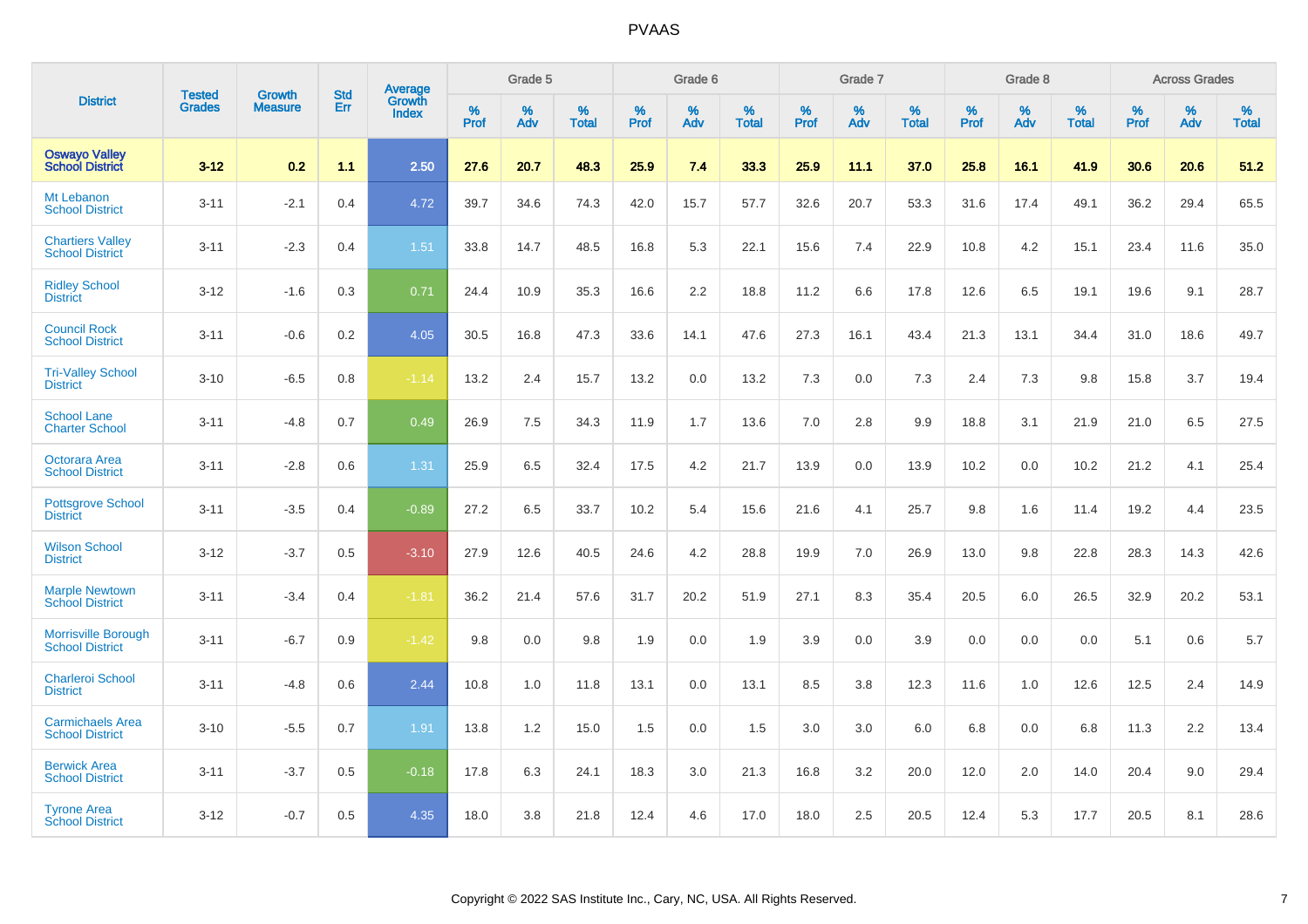|                                                                            | <b>Tested</b> | <b>Growth</b>  | <b>Std</b> | Average                |              | Grade 5  |                   |              | Grade 6  |                   |              | Grade 7  |                   |              | Grade 8  |                   |              | <b>Across Grades</b> |                   |
|----------------------------------------------------------------------------|---------------|----------------|------------|------------------------|--------------|----------|-------------------|--------------|----------|-------------------|--------------|----------|-------------------|--------------|----------|-------------------|--------------|----------------------|-------------------|
| <b>District</b>                                                            | <b>Grades</b> | <b>Measure</b> | Err        | Growth<br><b>Index</b> | $\%$<br>Prof | %<br>Adv | %<br><b>Total</b> | $\%$<br>Prof | %<br>Adv | %<br><b>Total</b> | $\%$<br>Prof | %<br>Adv | %<br><b>Total</b> | $\%$<br>Prof | %<br>Adv | %<br><b>Total</b> | $\%$<br>Prof | %<br>Adv             | %<br><b>Total</b> |
| <b>Oswayo Valley</b><br><b>School District</b>                             | $3 - 12$      | 0.2            | 1.1        | 2.50                   | 27.6         | 20.7     | 48.3              | 25.9         | 7.4      | 33.3              | 25.9         | 11.1     | 37.0              | 25.8         | 16.1     | 41.9              | 30.6         | 20.6                 | 51.2              |
| <b>Maritime Academy</b><br><b>Charter School</b>                           | $3 - 10$      | $-3.7$         | 0.6        | 1.10                   | 3.5          | 1.2      | 4.7               | 1.2          | 3.6      | 4.8               | 7.9          | 5.6      | 13.5              | 3.3          | 0.0      | 3.3               | 4.6          | 2.1                  | 6.7               |
| <b>Uniontown Area</b><br><b>School District</b>                            | $3 - 11$      | $-4.0$         | 0.6        | $-0.51$                | 17.1         | 3.8      | 21.0              | 18.7         | 3.7      | 22.4              | 6.5          | 0.9      | 7.5               | 0.0          | 0.0      | 0.0               | 15.0         | 4.4                  | 19.3              |
| <b>Souderton Area</b><br><b>School District</b>                            | $3 - 11$      | 0.8            | 0.3        | 7.15                   | 35.8         | 26.1     | 61.9              | 29.8         | 8.6      | 38.4              | 30.6         | 10.4     | 41.0              | 24.3         | 4.2      | 28.5              | 30.8         | 18.3                 | 49.1              |
| <b>Erie City School</b><br><b>District</b>                                 | $3 - 12$      | $-1.7$         | 0.3        | 1.03                   | 7.6          | 2.4      | 10.0              | 2.9          | 0.5      | 3.4               | 5.9          | 1.6      | 7.4               | 5.2          | 0.3      | 5.5               | 6.4          | 1.4                  | 7.8               |
| <b>Clearfield Area</b><br><b>School District</b>                           | $3 - 10$      | $-3.9$         | 0.5        | $-2.41$                | 16.5         | 3.3      | 19.8              | 4.7          | 1.6      | 6.3               | 9.3          | 0.8      | 10.1              | 6.3          | 3.5      | 9.8               | 12.1         | 2.5                  | 14.6              |
| <b>Chester Charter</b><br><b>Scholars Academy</b><br><b>Charter School</b> | $3 - 12$      | $-3.3$         | 0.8        | 2.00                   | 0.0          | 0.0      | 0.0               | 2.1          | 0.0      | 2.1               | 6.2          | 0.0      | 6.2               | 0.0          | 0.0      | 0.0               | 1.8          | 0.4                  | 2.2               |
| <b>Hampton Township</b><br><b>School District</b>                          | $3 - 11$      | 0.5            | 0.4        | 5.96                   | 33.5         | 35.2     | 68.7              | 30.6         | 12.9     | 43.6              | 33.3         | 26.9     | 60.2              | 33.0         | 21.4     | 54.3              | 33.4         | 29.9                 | 63.3              |
| <b>Boyertown Area</b><br><b>School District</b>                            | $3 - 11$      | $-2.5$         | 0.3        | 1.59                   | 29.0         | 8.5      | 37.4              | 24.6         | 4.6      | 29.2              | 28.2         | 14.4     | 42.6              | 24.8         | 6.0      | 30.8              | 29.1         | 9.0                  | 38.2              |
| <b>Brentwood</b><br><b>Borough School</b><br><b>District</b>               | $3 - 11$      | $-2.3$         | 0.7        | 3.94                   | 25.6         | 4.6      | 30.2              | 8.5          | 2.4      | 11.0              | 9.2          | 0.0      | 9.2               | 19.4         | 1.4      | 20.8              | 19.6         | 5.3                  | 24.9              |
| <b>Scranton School</b><br><b>District</b>                                  | $3 - 12$      | $-3.3$         | 0.5        | $-1.47$                | 10.4         | 0.8      | 11.2              | 2.1          | 1.3      | 3.4               | 3.7          | 1.1      | 4.8               | 3.4          | 2.3      | 5.7               | 7.0          | 1.7                  | 8.6               |
| <b>Colonial School</b><br><b>District</b>                                  | $3 - 11$      | $-0.9$         | 0.3        | 2.48                   | 32.7         | 27.3     | 60.0              | 35.6         | 15.3     | 50.9              | 29.4         | 16.8     | 46.2              | 21.2         | 15.0     | 36.2              | 31.5         | 21.3                 | 52.8              |
| <b>Reynolds School</b><br><b>District</b>                                  | $3 - 10$      | $-3.3$         | 0.8        | 0.34                   | 13.0         | 1.4      | 14.5              | 18.2         | 1.3      | 19.5              | 14.0         | 10.0     | 24.0              | 11.8         | 1.5      | 13.2              | 15.2         | 2.8                  | 18.0              |
| <b>Ligonier Valley</b><br><b>School District</b>                           | $3 - 11$      | $-3.6$         | 0.7        | 1.35                   | 14.6         | 3.7      | 18.3              | 16.5         | 0.0      | 16.5              | 12.3         | 0.0      | 12.3              | 6.9          | 0.0      | 6.9               | 17.2         | 2.9                  | 20.0              |
| <b>North Pocono</b><br><b>School District</b>                              | $3 - 11$      | $-3.6$         | 0.6        | 0.08                   | 34.1         | 6.2      | 40.3              | 12.8         | 1.8      | 14.7              | 24.2         | 8.3      | 32.5              | 19.3         | 7.9      | 27.2              | 27.9         | 10.4                 | 38.3              |
| <b>Lower Dauphin</b><br><b>School District</b>                             | $3 - 11$      | $-1.8$         | 0.4        | 2.03                   | 29.8         | 22.8     | 52.6              | 23.7         | 4.8      | 28.5              | 22.0         | 6.4      | 28.4              | 18.6         | 9.5      | 28.0              | 25.6         | 14.4                 | 39.9              |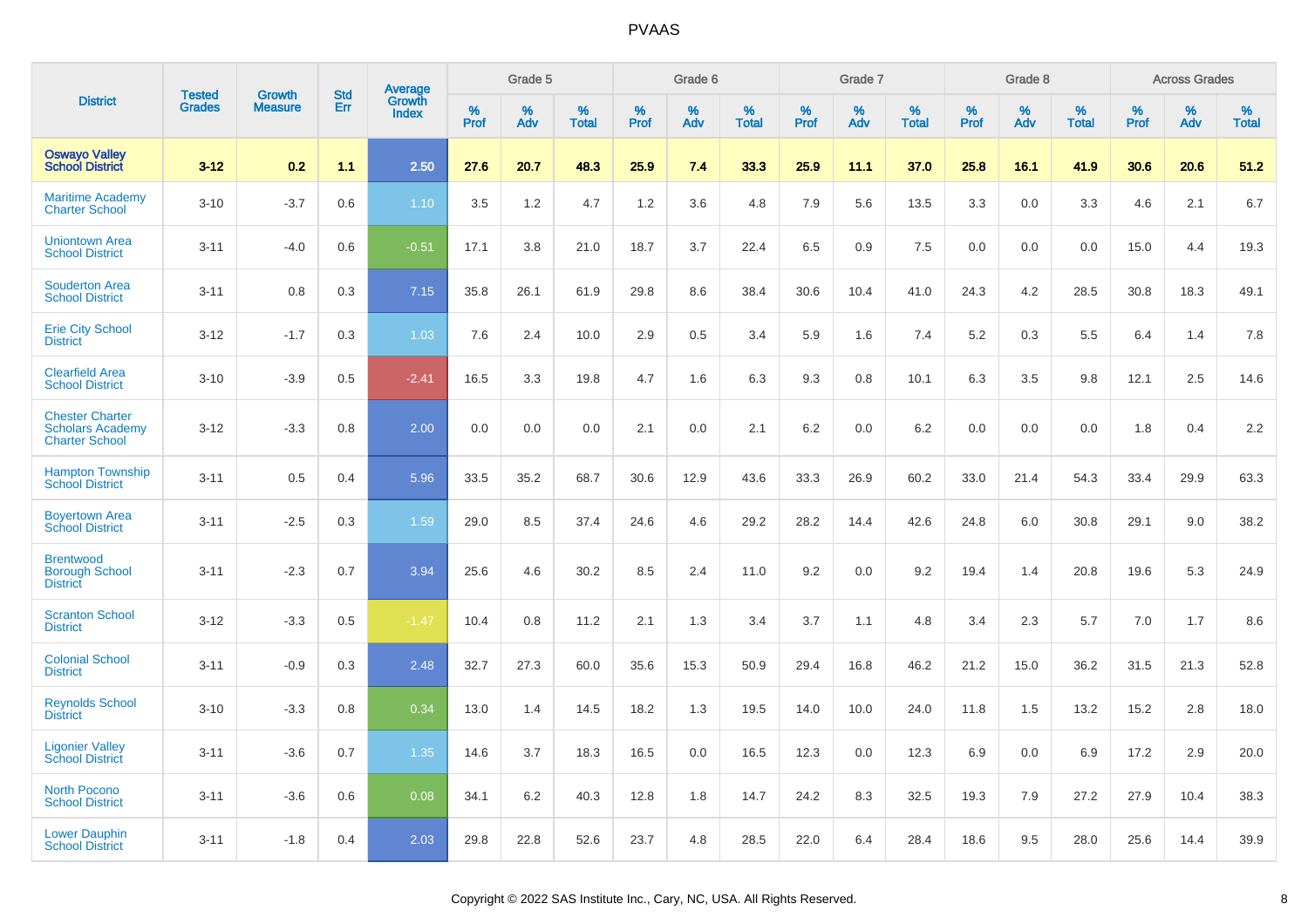|                                                                |                                |                                 | <b>Std</b> | Average                |           | Grade 5  |                   |           | Grade 6  |                   |           | Grade 7  |                      |           | Grade 8  |                   |           | <b>Across Grades</b> |                   |
|----------------------------------------------------------------|--------------------------------|---------------------------------|------------|------------------------|-----------|----------|-------------------|-----------|----------|-------------------|-----------|----------|----------------------|-----------|----------|-------------------|-----------|----------------------|-------------------|
| <b>District</b>                                                | <b>Tested</b><br><b>Grades</b> | <b>Growth</b><br><b>Measure</b> | Err        | Growth<br><b>Index</b> | %<br>Prof | %<br>Adv | %<br><b>Total</b> | %<br>Prof | %<br>Adv | %<br><b>Total</b> | %<br>Prof | %<br>Adv | $\%$<br><b>Total</b> | %<br>Prof | %<br>Adv | %<br><b>Total</b> | %<br>Prof | %<br>Adv             | %<br><b>Total</b> |
| <b>Oswayo Valley</b><br><b>School District</b>                 | $3 - 12$                       | 0.2                             | 1.1        | 2.50                   | 27.6      | 20.7     | 48.3              | 25.9      | 7.4      | 33.3              | 25.9      | 11.1     | 37.0                 | 25.8      | 16.1     | 41.9              | 30.6      | 20.6                 | 51.2              |
| <b>Oil City Area</b><br><b>School District</b>                 | $3 - 11$                       | $-3.7$                          | 0.5        | 0.74                   | 15.5      | 2.8      | 18.3              | 7.9       | 0.8      | 8.7               | 10.2      | 2.4      | 12.6                 | 3.8       | 0.0      | 3.8               | 13.2      | 2.5                  | 15.8              |
| <b>Arts Academy</b><br><b>Charter School</b>                   | $5 - 8$                        | $-7.7$                          | 1.1        | $-2.90$                | 7.7       | 0.0      | 7.7               | 2.4       | 0.0      | 2.4               | 8.3       | 0.0      | 8.3                  | 0.0       | 0.0      | 0.0               | 4.4       | 0.0                  | 4.4               |
| <b>Derry Area School</b><br><b>District</b>                    | $3 - 11$                       | $-0.6$                          | 0.6        | 4.16                   | 21.3      | 14.8     | 36.1              | 32.5      | 13.0     | 45.5              | 11.9      | 6.8      | 18.6                 | 10.2      | 6.5      | 16.7              | 23.2      | 13.2                 | 36.4              |
| <b>Wyomissing Area</b><br><b>School District</b>               | $3 - 12$                       | $-3.5$                          | 0.6        | 1.22                   | 32.2      | 13.6     | 45.8              | 30.0      | 7.3      | 37.3              | 12.3      | 6.6      | 18.8                 | 13.6      | 6.4      | 20.0              | 25.7      | 12.9                 | 38.6              |
| Southmoreland<br><b>School District</b>                        | $3 - 11$                       | $-3.6$                          | 0.6        | 3.41                   | 12.6      | 4.2      | 16.8              | 15.6      | 3.7      | 19.3              | 11.1      | 2.8      | 13.9                 | 10.5      | 1.0      | 11.4              | 17.8      | 4.1                  | 21.9              |
| <b>Moon Area School</b><br><b>District</b>                     | $3 - 11$                       | $-2.5$                          | 0.4        | $-1.68$                | 32.1      | 15.8     | 48.0              | 26.9      | 9.1      | 36.0              | 28.0      | 11.5     | 39.4                 | 20.6      | 10.9     | 31.5              | 29.3      | 16.9                 | 46.2              |
| <b>Alliance For</b><br><b>Progress Charter</b><br>School       | $3 - 8$                        | $-5.0$                          | 1.1        | 2.70                   | 0.0       | 0.0      | 0.0               | 0.0       | 0.0      | 0.0               | 0.0       | 0.0      | 0.0                  | 0.0       | 0.0      | 0.0               | 0.6       | 0.0                  | 0.6               |
| <b>Daniel Boone Area</b><br><b>School District</b>             | $3 - 12$                       | $-1.1$                          | 0.5        | 3.78                   | 27.2      | 11.1     | 38.3              | 28.7      | 6.6      | 35.4              | 18.6      | 7.8      | 26.4                 | 13.8      | 2.4      | 16.2              | 25.4      | 7.1                  | 32.4              |
| <b>Danville Area</b><br><b>School District</b>                 | $3 - 11$                       | 1.2                             | 0.5        | 7.01                   | 33.8      | 25.6     | 59.4              | 26.4      | 8.3      | 34.7              | 24.5      | 14.6     | 39.1                 | 19.6      | 9.8      | 29.4              | 27.8      | 17.7                 | 45.5              |
| Chambersburg<br><b>Area School</b><br><b>District</b>          | $3 - 11$                       | $-1.4$                          | 0.3        | 3.43                   | 20.2      | 6.3      | 26.5              | 14.1      | 3.8      | 17.9              | 15.1      | 4.9      | 20.0                 | 11.2      | 4.5      | 15.7              | 16.9      | 5.3                  | 22.3              |
| <b>Keystone Oaks</b><br><b>School District</b>                 | $3 - 11$                       | $-3.0$                          | 0.6        | 0.82                   | 26.0      | 20.3     | 46.3              | 19.5      | 11.5     | 31.0              | 19.5      | 10.6     | 30.1                 | 17.5      | 12.3     | 29.8              | 25.2      | 15.8                 | 41.0              |
| <b>East Pennsboro</b><br><b>Area School</b><br><b>District</b> | $3 - 11$                       | $-2.6$                          | 0.5        | 1.39                   | 24.8      | 3.0      | 27.8              | 9.9       | 3.7      | 13.7              | 11.8      | 2.4      | 14.1                 | 10.3      | 4.2      | 14.6              | 18.3      | $6.2\,$              | 24.5              |
| Columbia Borough<br><b>School District</b>                     | $3 - 12$                       | $-4.8$                          | 0.7        | $-0.49$                | 15.1      | 1.4      | 16.4              | 1.4       | 0.0      | 1.4               | 6.2       | 1.5      | 7.7                  | 0.0       | 0.0      | 0.0               | 8.7       | 1.4                  | 10.0              |
| <b>Bensalem</b><br><b>Township School</b><br><b>District</b>   | $3 - 11$                       | $-2.0$                          | 0.3        | 0.26                   | 9.4       | 4.3      | 13.7              | 13.0      | 2.3      | 15.3              | 9.8       | 4.6      | 14.3                 | 8.2       | 1.9      | 10.1              | 12.0      | 3.5                  | 15.5              |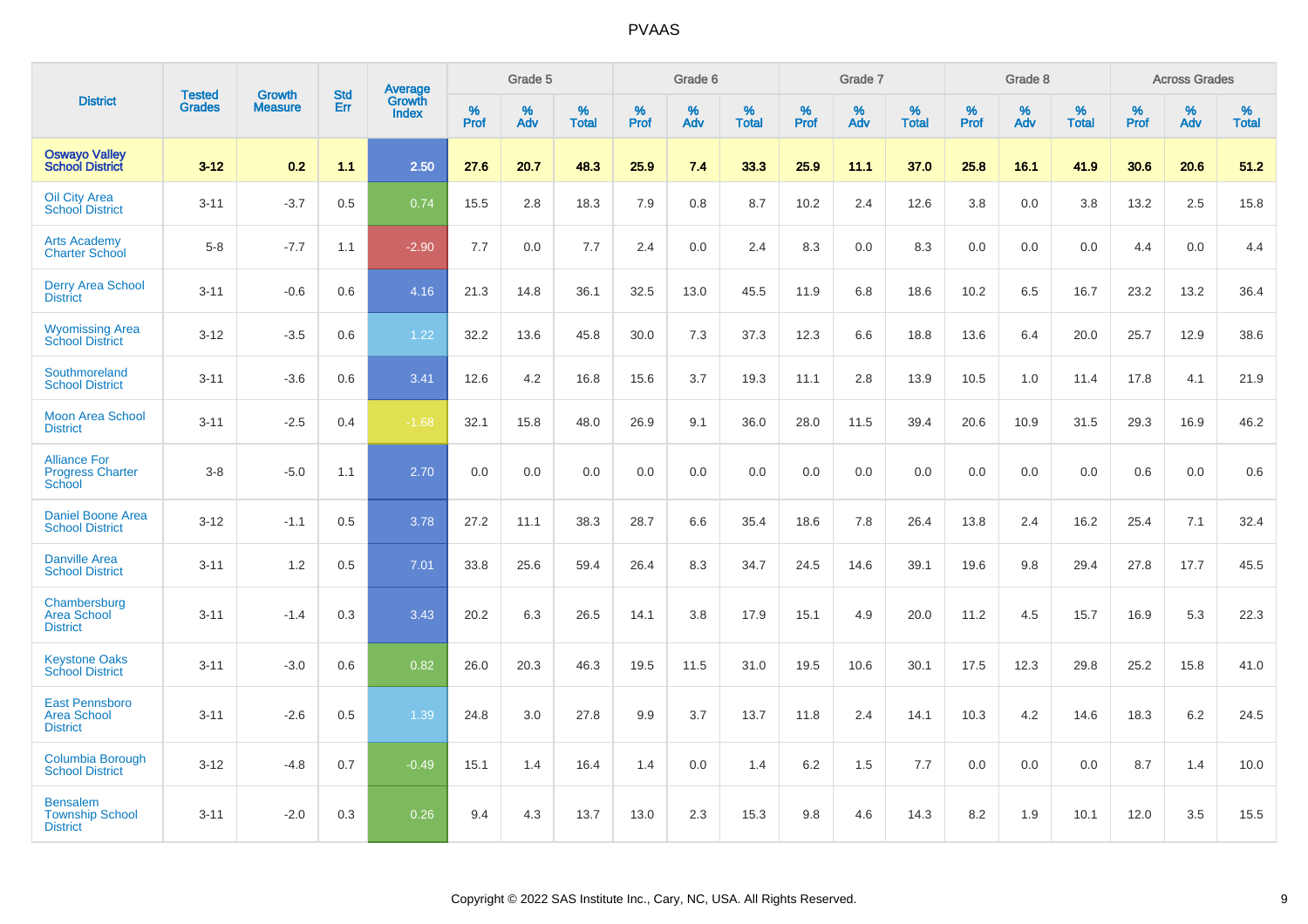|                                                                         |                                |                                 | <b>Std</b> | Average                |           | Grade 5  |                   |           | Grade 6  |                   |           | Grade 7  |                   |           | Grade 8  |                   |           | <b>Across Grades</b> |                   |
|-------------------------------------------------------------------------|--------------------------------|---------------------------------|------------|------------------------|-----------|----------|-------------------|-----------|----------|-------------------|-----------|----------|-------------------|-----------|----------|-------------------|-----------|----------------------|-------------------|
| <b>District</b>                                                         | <b>Tested</b><br><b>Grades</b> | <b>Growth</b><br><b>Measure</b> | Err        | Growth<br><b>Index</b> | %<br>Prof | %<br>Adv | %<br><b>Total</b> | %<br>Prof | %<br>Adv | %<br><b>Total</b> | %<br>Prof | %<br>Adv | %<br><b>Total</b> | %<br>Prof | %<br>Adv | %<br><b>Total</b> | %<br>Prof | %<br>Adv             | %<br><b>Total</b> |
| <b>Oswayo Valley</b><br><b>School District</b>                          | $3 - 12$                       | 0.2                             | 1.1        | 2.50                   | 27.6      | 20.7     | 48.3              | 25.9      | 7.4      | 33.3              | 25.9      | 11.1     | 37.0              | 25.8      | 16.1     | 41.9              | 30.6      | 20.6                 | 51.2              |
| Mechanicsburg<br><b>Area School</b><br><b>District</b>                  | $3 - 11$                       | $-1.3$                          | 0.4        | 1.94                   | 27.0      | 14.7     | 41.8              | 16.3      | 2.8      | 19.1              | 20.3      | 5.4      | 25.8              | 14.5      | 4.6      | 19.1              | 24.3      | 10.0                 | 34.2              |
| <b>Armstrong School</b><br><b>District</b>                              | $3 - 11$                       | 0.7                             | 0.3        | 11.41                  | 25.3      | 10.5     | 35.8              | 26.6      | 13.3     | 39.9              | 21.4      | 4.3      | 25.7              | 20.5      | 3.8      | 24.3              | 25.7      | 9.4                  | 35.1              |
| <b>People For People</b><br><b>Charter School</b>                       | $3 - 12$                       | $-1.1$                          | 1.0        | 3.27                   | 0.0       | 0.0      | 0.0               | 0.0       | 0.0      | 0.0               | 2.4       | 0.0      | 2.4               | 0.0       | 0.0      | 0.0               | 1.3       | 0.0                  | 1.3               |
| <b>Peters Township</b><br><b>School District</b>                        | $3 - 11$                       | 0.5                             | 0.4        | 5.86                   | 37.8      | 32.6     | 70.4              | 35.7      | 24.9     | 60.6              | 33.1      | 29.1     | 62.2              | 35.1      | 13.0     | 48.2              | 35.8      | 30.6                 | 66.3              |
| Elizabethtown<br><b>Area School</b><br><b>District</b>                  | $3 - 12$                       | 0.2                             | 0.4        | 10.73                  | 29.9      | 22.6     | 52.6              | 22.2      | 10.9     | 33.1              | 20.8      | 2.8      | 23.7              | 20.8      | 3.3      | 24.1              | 26.7      | 14.6                 | 41.2              |
| <b>Tulpehocken Area</b><br><b>School District</b>                       | $3 - 12$                       | $-1.2$                          | 0.6        | 1.70                   | 29.9      | 18.4     | 48.3              | 15.7      | 11.8     | 27.4              | 18.4      | 5.8      | 24.3              | 14.3      | 2.7      | 17.0              | 21.6      | 11.0                 | 32.6              |
| <b>Weatherly Area</b><br><b>School District</b>                         | $3 - 11$                       | $-6.9$                          | 1.1        | $-1.18$                | 26.9      | 7.7      | 34.6              | 12.1      | 0.0      | 12.1              | 6.9       | 0.0      | 6.9               | 5.6       | 0.0      | 5.6               | 15.1      | 4.0                  | 19.1              |
| <b>Community</b><br>Academy Of<br>Philadelphia<br><b>Charter School</b> | $3 - 11$                       | $-5.7$                          | 0.9        | $-0.37$                | 4.9       | 2.4      | 7.3               | 0.0       | 0.0      | 0.0               | 0.0       | 0.0      | 0.0               | 0.0       | 0.0      | 0.0               | 2.4       | 1.0                  | 3.5               |
| Shenandoah<br><b>Valley School</b><br><b>District</b>                   | $3 - 11$                       | $-5.1$                          | 0.8        | 0.47                   | 11.9      | 3.0      | 14.9              | 19.6      | 2.0      | 21.6              | 1.7       | 3.4      | 5.1               | 3.6       | 0.0      | 3.6               | 12.0      | 3.5                  | 15.5              |
| <b>Neshannock</b><br><b>Township School</b><br><b>District</b>          | $3 - 10$                       | $-3.2$                          | 0.7        | 0.96                   | 26.7      | 15.6     | 42.2              | 30.9      | 13.2     | 44.1              | 20.0      | 7.0      | 27.0              | 15.6      | 3.9      | 19.5              | 23.6      | 9.2                  | 32.8              |
| <b>Harbor Creek</b><br><b>School District</b>                           | $3 - 11$                       | $-3.0$                          | 0.5        | 0.88                   | 35.1      | 17.5     | 52.6              | 35.8      | 14.2     | 50.0              | 25.9      | 13.3     | 39.2              | 20.8      | 7.1      | 27.9              | 32.8      | 17.9                 | 50.6              |
| <b>West Jefferson</b><br><b>Hills School District</b>                   | $3 - 11$                       | $-1.1$                          | 0.4        | 3.34                   | 35.0      | 17.5     | 52.5              | 24.8      | 3.3      | 28.0              | 22.8      | 6.3      | 29.1              | 21.7      | 4.4      | 26.1              | 30.8      | 13.4                 | 44.3              |
| <b>Ambridge Area</b><br><b>School District</b>                          | $3 - 12$                       | $-3.4$                          | 0.6        | $-0.98$                | 17.8      | 5.1      | 22.9              | 13.2      | 0.9      | 14.2              | 11.9      | 0.8      | 12.7              | 10.7      | 0.8      | 11.6              | 15.7      | 5.2                  | 20.8              |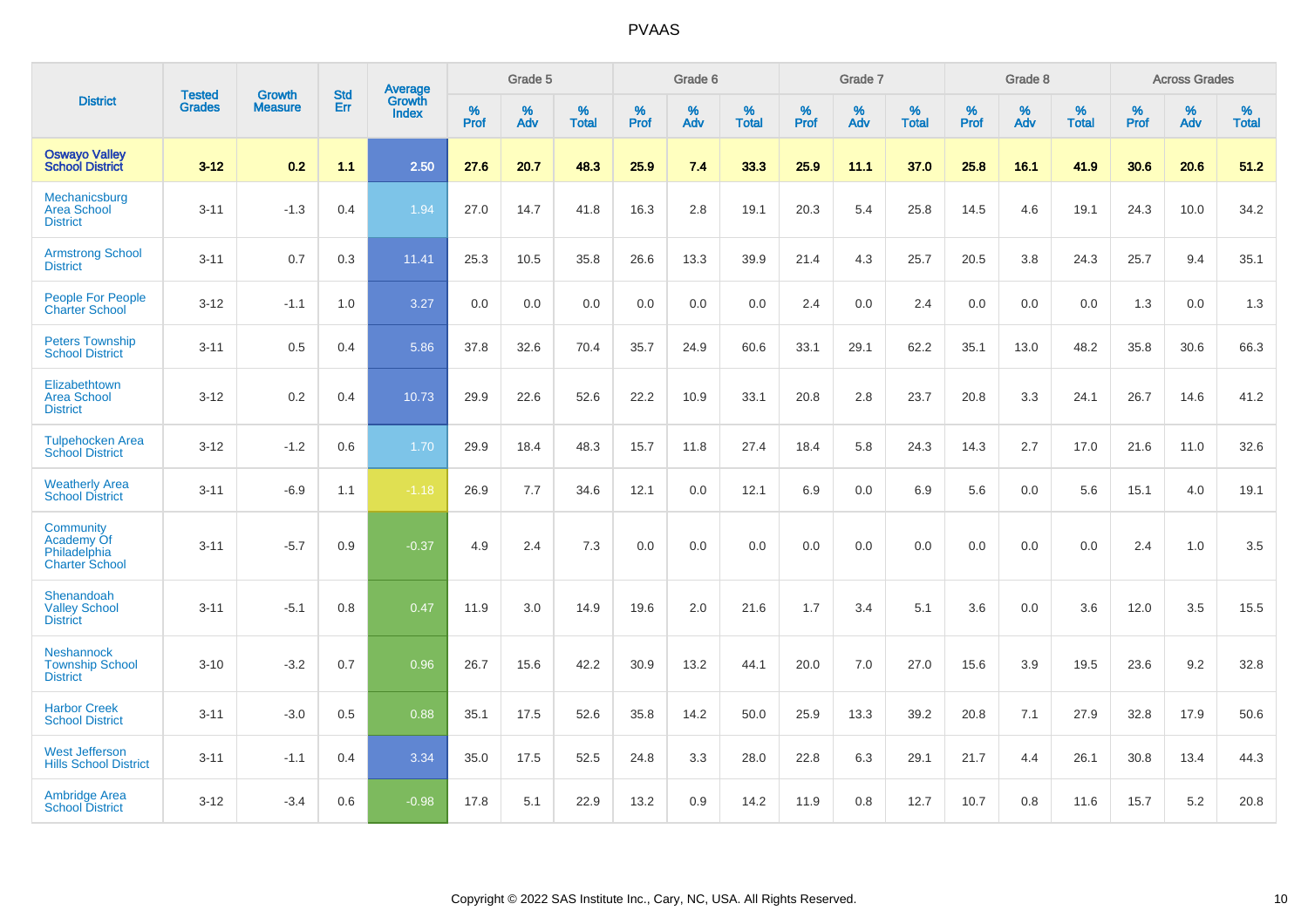|                                                                        | <b>Tested</b> | <b>Growth</b>  | <b>Std</b> | Average                       |           | Grade 5  |                   |           | Grade 6  |                   |           | Grade 7  |                   |           | Grade 8  |                   |           | <b>Across Grades</b> |                   |
|------------------------------------------------------------------------|---------------|----------------|------------|-------------------------------|-----------|----------|-------------------|-----------|----------|-------------------|-----------|----------|-------------------|-----------|----------|-------------------|-----------|----------------------|-------------------|
| <b>District</b>                                                        | <b>Grades</b> | <b>Measure</b> | Err        | <b>Growth</b><br><b>Index</b> | %<br>Prof | %<br>Adv | %<br><b>Total</b> | %<br>Prof | %<br>Adv | %<br><b>Total</b> | %<br>Prof | %<br>Adv | %<br><b>Total</b> | %<br>Prof | %<br>Adv | %<br><b>Total</b> | %<br>Prof | %<br>Adv             | %<br><b>Total</b> |
| <b>Oswayo Valley</b><br><b>School District</b>                         | $3 - 12$      | 0.2            | 1.1        | 2.50                          | 27.6      | 20.7     | 48.3              | 25.9      | 7.4      | 33.3              | 25.9      | 11.1     | 37.0              | 25.8      | 16.1     | 41.9              | 30.6      | 20.6                 | 51.2              |
| <b>Lincoln Park</b><br><b>Performing Arts</b><br><b>Charter School</b> | $7 - 11$      | $-4.4$         | 1.0        | $-0.45$                       |           |          |                   |           |          |                   | 33.9      | 5.4      | 39.3              | 11.5      | 3.4      | 14.9              | 20.3      | 4.2                  | 24.5              |
| <b>Lakeland School</b><br><b>District</b>                              | $3 - 11$      | $-2.1$         | 0.6        | 0.56                          | 29.3      | 2.7      | 32.0              | 25.5      | 6.4      | 31.9              | 26.9      | 4.8      | 31.7              | 5.7       | 0.0      | 5.7               | 24.0      | 5.5                  | 29.5              |
| <b>Penn Cambria</b><br><b>School District</b>                          | $3 - 11$      | $-1.7$         | 0.6        | 3.05                          | 23.8      | 1.8      | 25.7              | 20.6      | 2.0      | 22.6              | 12.3      | 0.0      | 12.3              | 11.8      | 1.6      | 13.4              | 18.9      | 3.5                  | 22.5              |
| <b>Collegium Charter</b><br>School                                     | $3 - 10$      | $-1.0$         | 0.4        | 2.29                          | 15.6      | 3.0      | 18.6              | 10.6      | 1.1      | 11.6              | 8.0       | 2.3      | 10.3              | 7.6       | 2.8      | 10.3              | 14.4      | 3.4                  | 17.8              |
| <b>Wyoming Valley</b><br>West School<br><b>District</b>                | $3 - 11$      | $-0.6$         | 0.5        | 1.83                          | 9.2       | 2.7      | 11.9              | 13.8      | 2.1      | 15.9              | 10.8      | 0.0      | 10.8              | 10.5      | 2.9      | 13.4              | 11.8      | 2.4                  | 14.3              |
| <b>Millersburg Area</b><br><b>School District</b>                      | $3 - 11$      | $-2.3$         | 0.8        | 3.45                          | 37.2      | 19.6     | 56.9              | 15.1      | 3.8      | 18.9              | 18.8      | 1.6      | 20.3              | 8.1       | 1.6      | 9.7               | 23.6      | 9.2                  | 32.8              |
| <b>Propel Charter</b><br>School - East                                 | $3 - 8$       | $-4.2$         | 1.0        | 1.61                          | 2.5       | 0.0      | 2.5               | 11.4      | 0.0      | 11.4              | 9.4       | 3.1      | 12.5              | 0.0       | 0.0      | 0.0               | 9.4       | 0.5                  | 9.9               |
| <b>West Allegheny</b><br><b>School District</b>                        | $3 - 12$      | 1.0            | 0.4        | 10.83                         | 32.7      | 40.9     | 73.6              | 33.6      | 21.4     | 55.0              | 27.5      | 20.6     | 48.1              | 23.4      | 11.2     | 34.6              | 31.3      | 30.8                 | 62.1              |
| <b>Wyalusing Area</b><br><b>School District</b>                        | $3 - 12$      | 1.6            | 0.6        | 7.67                          | 12.0      | 4.8      | 16.9              | 17.8      | 4.0      | 21.8              | 14.6      | 7.9      | 22.5              | 9.6       | 1.0      | 10.6              | 16.5      | 5.1                  | 21.5              |
| <b>Palisades School</b><br><b>District</b>                             | $3 - 11$      | 1.0            | 0.6        | 4.66                          | 33.3      | 16.7     | 50.0              | 27.6      | 4.1      | 31.6              | 32.4      | 6.9      | 39.2              | 19.3      | 1.1      | 20.4              | 31.4      | 13.6                 | 45.0              |
| <b>West Shore School</b><br><b>District</b>                            | $3 - 12$      | $-1.6$         | 0.3        | $-1.96$                       | 26.7      | 11.3     | 38.1              | 24.5      | 4.3      | 28.8              | 13.5      | 7.4      | 20.9              | 16.1      | 7.2      | 23.3              | 22.8      | 10.8                 | 33.5              |
| <b>South Allegheny</b><br><b>School District</b>                       | $3 - 11$      | $-5.4$         | 0.9        | $-1.61$                       | 25.9      | 1.7      | 27.6              | 2.0       | 2.0      | 4.1               | 7.9       | 2.6      | 10.5              | 12.5      | 2.5      | 15.0              | 16.9      | 2.7                  | 19.6              |
| <b>New Kensington-</b><br><b>Arnold School</b><br><b>District</b>      | $3 - 11$      | $-1.9$         | 0.6        | 6.23                          | 9.1       | 0.9      | 10.0              | 12.5      | 5.8      | 18.3              | 4.4       | $0.0\,$  | 4.4               | 1.2       | 0.0      | 1.2               | 11.4      | 2.6                  | 14.0              |
| <b>East Allegheny</b><br><b>School District</b>                        | $3 - 11$      | $-3.9$         | 0.7        | $-0.28$                       | 9.1       | 3.4      | 12.5              | 8.5       | 2.4      | 11.0              | 13.8      | 0.0      | 13.8              | 5.8       | 0.0      | 5.8               | 9.0       | 2.1                  | 11.1              |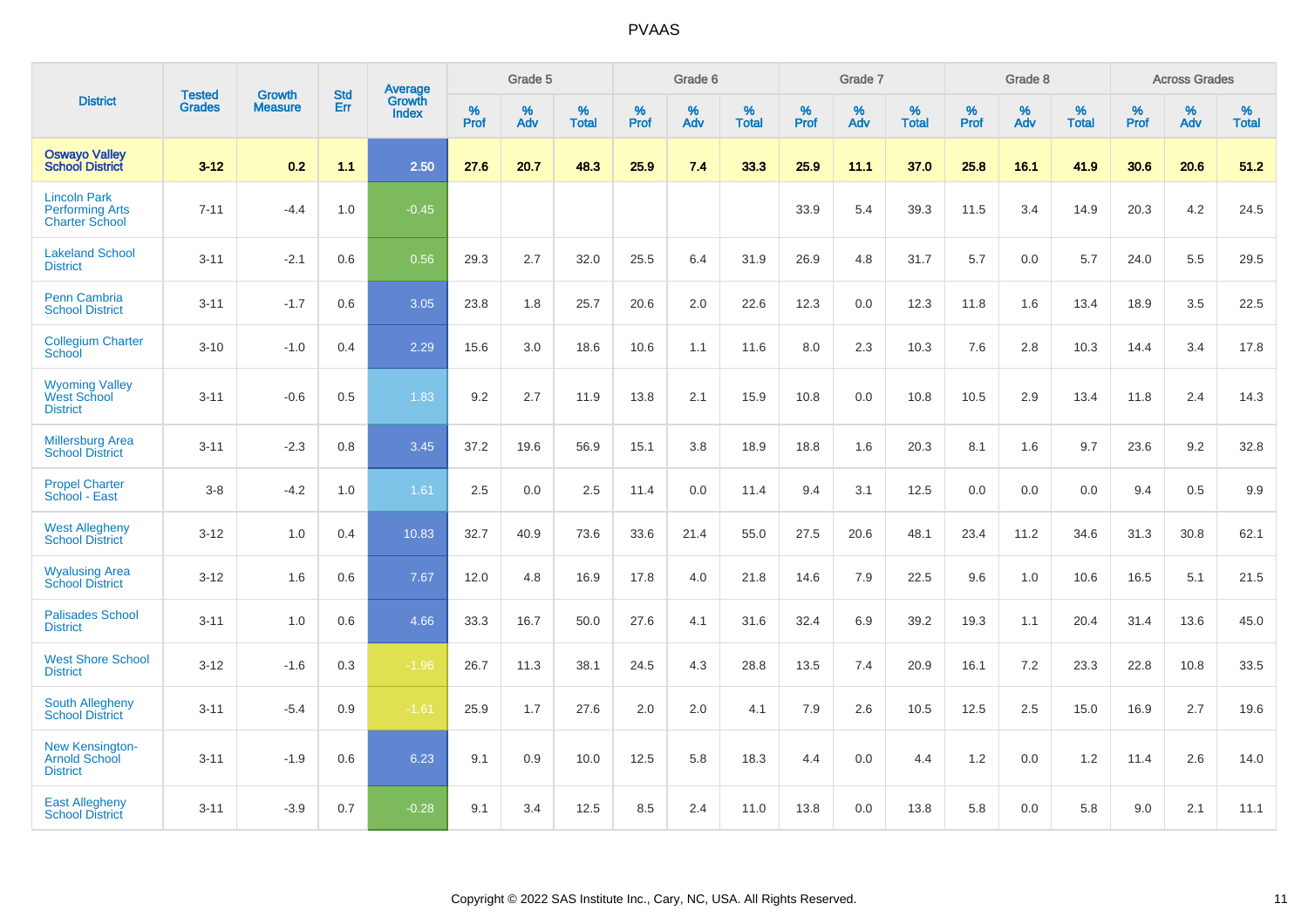|                                                           | <b>Tested</b> | <b>Growth</b>  | <b>Std</b> | Average                |                     | Grade 5  |                   |                     | Grade 6  |                   |              | Grade 7  |                   |                     | Grade 8  |                   |                     | <b>Across Grades</b> |                   |
|-----------------------------------------------------------|---------------|----------------|------------|------------------------|---------------------|----------|-------------------|---------------------|----------|-------------------|--------------|----------|-------------------|---------------------|----------|-------------------|---------------------|----------------------|-------------------|
| <b>District</b>                                           | <b>Grades</b> | <b>Measure</b> | Err        | Growth<br><b>Index</b> | $\%$<br><b>Prof</b> | %<br>Adv | %<br><b>Total</b> | $\%$<br><b>Prof</b> | %<br>Adv | %<br><b>Total</b> | $\%$<br>Prof | %<br>Adv | %<br><b>Total</b> | $\%$<br><b>Prof</b> | %<br>Adv | %<br><b>Total</b> | $\%$<br><b>Prof</b> | %<br>Adv             | %<br><b>Total</b> |
| <b>Oswayo Valley</b><br><b>School District</b>            | $3 - 12$      | 0.2            | 1.1        | 2.50                   | 27.6                | 20.7     | 48.3              | 25.9                | 7.4      | 33.3              | 25.9         | 11.1     | 37.0              | 25.8                | 16.1     | 41.9              | 30.6                | 20.6                 | 51.2              |
| <b>Steel Valley</b><br><b>School District</b>             | $3 - 11$      | $-2.8$         | 0.7        | 4.51                   | 12.0                | 2.4      | 14.5              | 11.3                | 6.4      | 17.7              | 18.1         | 4.8      | 22.9              | 9.5                 | 4.0      | 13.5              | 18.3                | $7.3$                | 25.6              |
| <b>Schuylkill Haven</b><br>Area School<br><b>District</b> | $3 - 11$      | $-3.0$         | 0.7        | 2.62                   | 11.9                | 1.2      | 13.1              | 4.9                 | 1.2      | 6.2               | 20.0         | 4.2      | 24.2              | 5.8                 | 0.0      | 5.8               | 17.6                | 5.5                  | 23.1              |
| <b>Abington Heights</b><br><b>School District</b>         | $3 - 11$      | $-1.7$         | 0.5        | 0.31                   | 29.2                | 13.3     | 42.5              | 21.1                | 6.7      | 27.8              | 31.5         | 7.9      | 39.4              |                     |          |                   | 30.5                | 14.3                 | 44.8              |
| <b>Fairview School</b><br><b>District</b>                 | $3 - 11$      | $-0.6$         | 0.5        | 3.58                   | 31.8                | 12.7     | 44.4              | 24.8                | 11.3     | 36.1              | 29.4         | 11.6     | 41.1              | 30.8                | 12.0     | 42.9              | 32.4                | 15.4                 | 47.7              |
| Dover Area School<br><b>District</b>                      | $3 - 12$      | $-1.9$         | 0.4        | 0.24                   | 24.5                | 8.2      | 32.7              | 24.5                | 3.6      | 28.1              | 22.4         | 9.0      | 31.4              | 14.1                | 6.2      | 20.3              | 24.8                | 10.2                 | 35.0              |
| <b>Mifflin County</b><br><b>School District</b>           | $3 - 11$      | 1.8            | 0.3        | 8.99                   | 26.6                | 10.4     | 37.0              | 13.8                | 4.6      | 18.4              | 10.3         | 3.8      | 14.1              | 10.7                | 1.5      | 12.2              | 17.7                | 5.5                  | 23.2              |
| <b>Roberto Clemente</b><br><b>Charter School</b>          | $3 - 12$      | $-4.0$         | 0.9        | 1.79                   | 5.6                 | 0.0      | 5.6               | 0.0                 | 0.0      | 0.0               | 0.0          | 0.0      | 0.0               | 0.0                 | 0.0      | 0.0               | 3.0                 | 0.0                  | 3.0               |
| <b>Spring Grove Area</b><br><b>School District</b>        | $3 - 11$      | $-1.9$         | 0.4        | 1.46                   | 30.9                | 11.5     | 42.4              | 31.2                | 15.8     | 47.0              | 23.2         | 11.2     | 34.4              | 5.2                 | 3.2      | 8.4               | 26.1                | 15.4                 | 41.5              |
| <b>Garnet Valley</b><br><b>School District</b>            | $3 - 10$      | $-2.1$         | 0.4        | $-2.57$                | 26.5                | 22.8     | 49.3              | 30.8                | 18.2     | 49.0              | 28.0         | 20.7     | 48.7              | 21.5                | 10.3     | 31.8              | 29.2                | 18.6                 | 47.8              |
| Lampeter-<br><b>Strasburg School</b><br><b>District</b>   | $3 - 12$      | $-0.2$         | 0.4        | 3.38                   | 38.6                | 13.5     | 52.2              | 32.4                | 4.9      | 37.2              | 36.0         | 7.1      | 43.2              | 22.6                | 10.6     | 33.2              | 34.5                | 12.8                 | 47.4              |
| <b>Butler Area School</b><br><b>District</b>              | $3 - 11$      | 0.7            | 0.3        | 9.95                   | 36.3                | 13.7     | 50.0              | 23.1                | 5.4      | 28.5              | 15.2         | 9.0      | 24.2              | 16.4                | 9.0      | 25.4              | 25.4                | 11.6                 | 37.0              |
| <b>Cornell School</b><br><b>District</b>                  | $3 - 11$      | $-3.1$         | 1.1        | 4.74                   | 10.0                | 6.7      | 16.7              | 14.0                | 0.0      | 14.0              | $7.7$        | 0.0      | 7.7               | 0.0                 | 0.0      | 0.0               | 12.2                | 2.8                  | 15.0              |
| <b>South Middleton</b><br><b>School District</b>          | $3 - 11$      | $-1.1$         | 0.5        | 2.74                   | 28.8                | 22.7     | 51.5              | 23.8                | 4.0      | 27.8              | 20.7         | 7.1      | 27.8              | 16.8                | 9.2      | 26.0              | 25.9                | 15.1                 | 41.0              |
| Wissahickon<br><b>School District</b>                     | $3 - 10$      | $-0.4$         | 0.3        | 4.99                   | 32.3                | 30.1     | 62.4              | 34.5                | 16.2     | 50.7              | 31.3         | 19.5     | 50.8              | 20.0                | 17.9     | 37.9              | 30.3                | 27.2                 | 57.4              |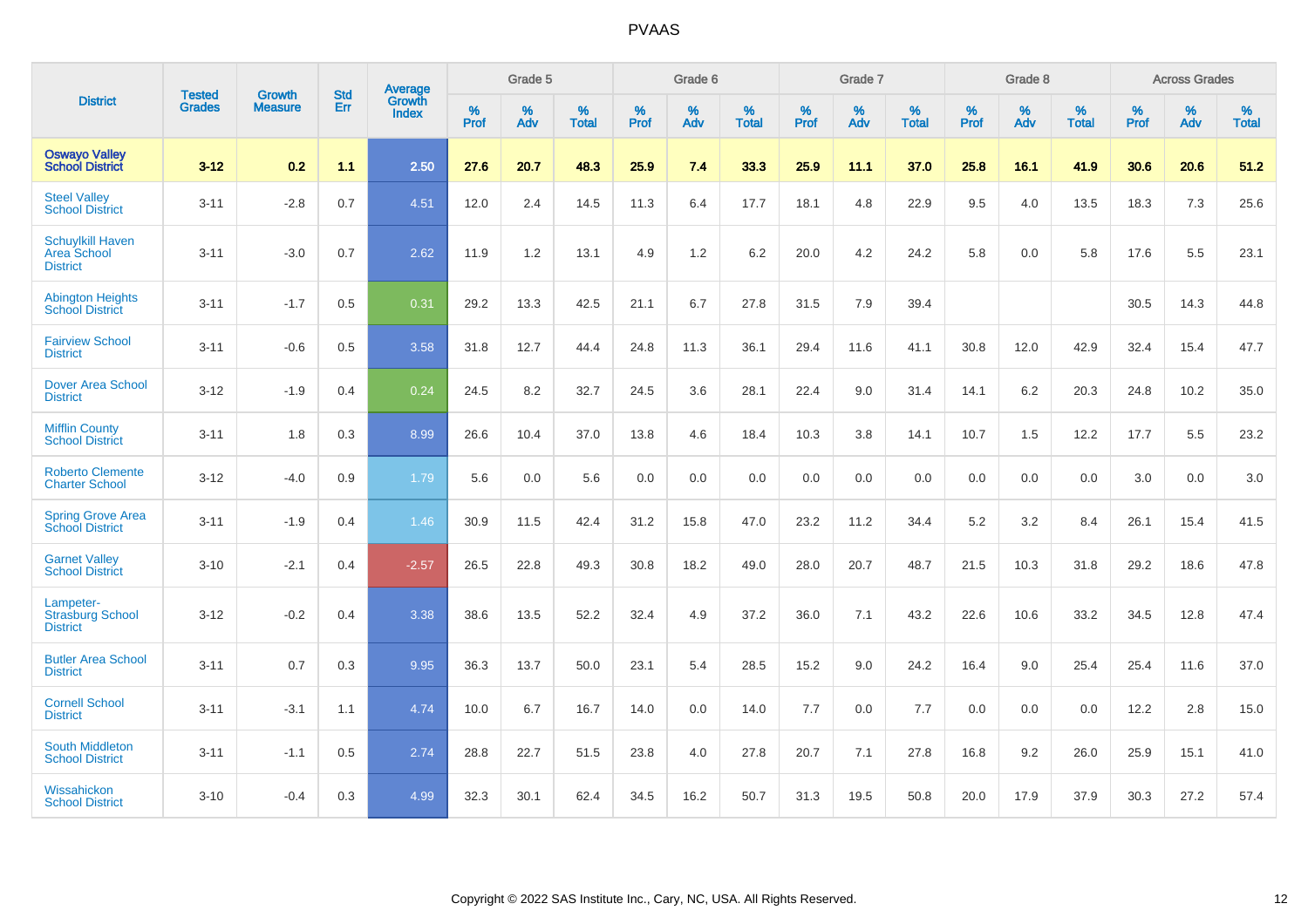|                                                                          |                                |                                 | <b>Std</b> |                                          |                  | Grade 5  |                   |              | Grade 6  |                   |           | Grade 7  |                   |           | Grade 8  |                   |              | <b>Across Grades</b> |                   |
|--------------------------------------------------------------------------|--------------------------------|---------------------------------|------------|------------------------------------------|------------------|----------|-------------------|--------------|----------|-------------------|-----------|----------|-------------------|-----------|----------|-------------------|--------------|----------------------|-------------------|
| <b>District</b>                                                          | <b>Tested</b><br><b>Grades</b> | <b>Growth</b><br><b>Measure</b> | Err        | <b>Average</b><br>Growth<br><b>Index</b> | %<br><b>Prof</b> | %<br>Adv | %<br><b>Total</b> | $\%$<br>Prof | %<br>Adv | %<br><b>Total</b> | %<br>Prof | %<br>Adv | %<br><b>Total</b> | %<br>Prof | %<br>Adv | %<br><b>Total</b> | $\%$<br>Prof | %<br>Adv             | %<br><b>Total</b> |
| <b>Oswayo Valley</b><br><b>School District</b>                           | $3 - 12$                       | 0.2                             | 1.1        | 2.50                                     | 27.6             | 20.7     | 48.3              | 25.9         | 7.4      | 33.3              | 25.9      | 11.1     | 37.0              | 25.8      | 16.1     | 41.9              | 30.6         | 20.6                 | 51.2              |
| <b>Lehigh Valley</b><br><b>Academy Regional</b><br><b>Charter School</b> | $3 - 11$                       | $-3.0$                          | 0.5        | $-1.04$                                  | 22.5             | 7.5      | 30.0              | 16.4         | 3.1      | 19.5              | 7.4       | 1.8      | 9.3               | 5.5       | 0.9      | 6.4               | 17.4         | 4.4                  | 21.8              |
| <b>Southern York</b><br><b>County School</b><br><b>District</b>          | $3 - 11$                       | $-0.3$                          | 0.5        | 7.16                                     | 25.6             | 7.0      | 32.7              | 36.1         | 8.9      | 45.0              | 18.8      | 5.4      | 24.3              | 11.5      | 3.0      | 14.5              | 25.1         | 8.0                  | 33.0              |
| <b>Central Greene</b><br><b>School District</b>                          | $3 - 11$                       | $-1.8$                          | 0.6        | 2.52                                     | 16.5             | 2.9      | 19.4              | 17.1         | 0.0      | 17.1              | 11.7      | 5.8      | 17.5              | 9.3       | 0.9      | 10.2              | 14.7         | 3.7                  | 18.4              |
| <b>Blairsville-</b><br><b>Saltsburg School</b><br><b>District</b>        | $3 - 11$                       | $-2.7$                          | 0.6        | 2.20                                     | 28.9             | 20.6     | 49.5              | 15.4         | 9.9      | 25.3              | 19.4      | 8.2      | 27.6              | 18.8      | 8.2      | 27.1              | 22.2         | 12.6                 | 34.8              |
| <b>Upper Merion Area</b><br><b>School District</b>                       | $3 - 11$                       | $-1.3$                          | 0.4        | 3.72                                     | 34.4             | 16.7     | 51.1              | 27.9         | 11.7     | 39.6              | 26.4      | 7.1      | 33.5              | 11.7      | 7.8      | 19.4              | 26.8         | 17.0                 | 43.8              |
| <b>Upper Darby</b><br><b>School District</b>                             | $3 - 12$                       | $-0.4$                          | 0.3        | 5.21                                     | 12.6             | 3.0      | 15.6              | 6.9          | 0.7      | 7.6               | 5.4       | 2.9      | 8.3               | 7.5       | 1.4      | 8.8               | 10.5         | 2.2                  | 12.8              |
| <b>Moniteau School</b><br><b>District</b>                                | $3 - 11$                       | $-2.7$                          | 0.7        | $-0.13$                                  | 32.5             | 8.4      | 41.0              | 22.9         | 8.4      | 31.3              | 11.0      | 2.4      | 13.4              | 11.1      | 0.0      | 11.1              | 23.7         | 9.2                  | 32.9              |
| <b>York Academy</b><br><b>Regional Charter</b><br>School                 | $3 - 11$                       | $-4.4$                          | 0.8        | 1.08                                     | 10.0             | 11.7     | 21.7              | 13.6         | 6.8      | 20.3              | 7.3       | 5.4      | 12.7              | 19.3      | 0.0      | 19.3              | 18.4         | 9.5                  | 27.9              |
| <b>Propel Charter</b><br>School-Montour                                  | $3 - 10$                       | $-2.8$                          | 0.7        | 1.07                                     | 4.9              | 1.6      | 6.6               | 4.6          | 0.0      | 4.6               | 3.1       | 0.0      | 3.1               | 3.2       | 0.0      | 3.2               | 4.8          | 1.6                  | 6.4               |
| <b>North Allegheny</b><br><b>School District</b>                         | $3 - 11$                       | 0.3                             | 0.3        | 4.51                                     | 38.5             | 35.1     | 73.5              | 35.2         | 13.4     | 48.6              | 31.8      | 23.8     | 55.6              | 25.9      | 16.5     | 42.4              | 34.1         | 26.8                 | 60.9              |
| <b>South Fayette</b><br><b>Township School</b><br><b>District</b>        | $3 - 11$                       | 0.2                             | 0.4        | 6.88                                     | 37.5             | 23.5     | 61.0              | 40.8         | 18.4     | 59.2              | 35.5      | 24.3     | 59.8              | 30.9      | 20.9     | 51.8              | 35.4         | 28.3                 | 63.7              |
| <b>Chichester School</b><br><b>District</b>                              | $3 - 11$                       | $-3.7$                          | 0.7        | 1.84                                     | 6.7              | 1.1      | 7.9               | 6.8          | 2.7      | 9.5               | 5.0       | 6.2      | 11.2              | 4.2       | 0.0      | 4.2               | 9.0          | 3.2                  | 12.2              |
| <b>Valley View School</b><br><b>District</b>                             | $3 - 11$                       | $-2.3$                          | 0.8        | 1.14                                     | 26.2             | 0.9      | 27.1              | 5.8          | 1.2      | 6.9               | 9.8       | 2.4      | 12.2              | 7.9       | 0.0      | 7.9               | 18.2         | 2.7                  | 20.9              |
| <b>Mid Valley School</b><br><b>District</b>                              | $3 - 10$                       | 1.5                             | 0.6        | 5.23                                     | 22.9             | 10.4     | 33.3              | 15.0         | 2.4      | 17.3              | 15.3      | 0.0      | 15.3              | 6.7       | 0.7      | 7.4               | 17.5         | 4.6                  | 22.0              |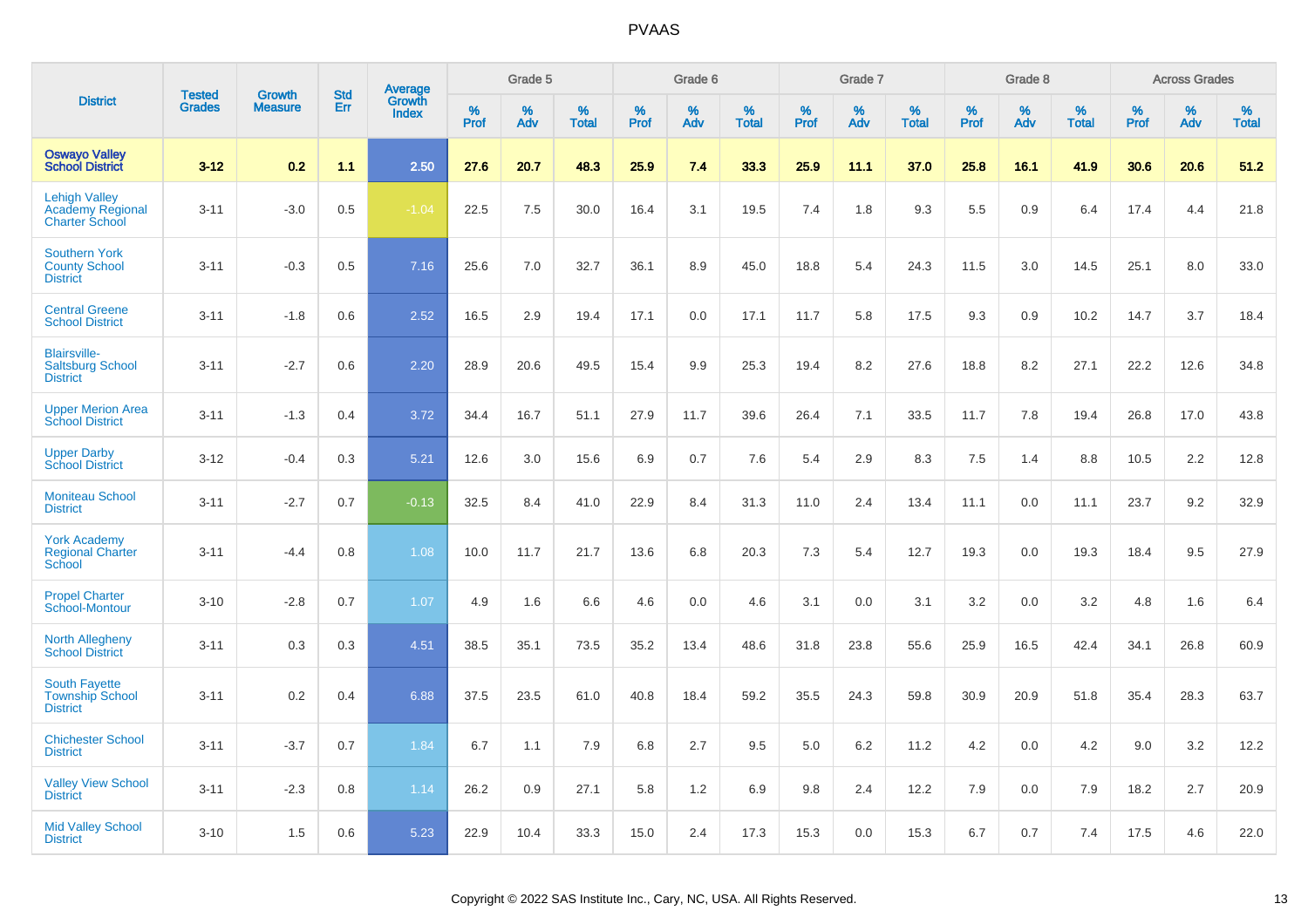|                                                              | <b>Tested</b> |                                 | <b>Std</b> | Average                |              | Grade 5  |                   |              | Grade 6  |                   |              | Grade 7  |                   |              | Grade 8  |                   |              | <b>Across Grades</b> |                   |
|--------------------------------------------------------------|---------------|---------------------------------|------------|------------------------|--------------|----------|-------------------|--------------|----------|-------------------|--------------|----------|-------------------|--------------|----------|-------------------|--------------|----------------------|-------------------|
| <b>District</b>                                              | <b>Grades</b> | <b>Growth</b><br><b>Measure</b> | Err        | Growth<br><b>Index</b> | $\%$<br>Prof | %<br>Adv | %<br><b>Total</b> | $\%$<br>Prof | %<br>Adv | %<br><b>Total</b> | $\%$<br>Prof | %<br>Adv | %<br><b>Total</b> | $\%$<br>Prof | %<br>Adv | %<br><b>Total</b> | $\%$<br>Prof | %<br>Adv             | %<br><b>Total</b> |
| <b>Oswayo Valley</b><br><b>School District</b>               | $3 - 12$      | 0.2                             | 1.1        | 2.50                   | 27.6         | 20.7     | 48.3              | 25.9         | 7.4      | 33.3              | 25.9         | 11.1     | 37.0              | 25.8         | 16.1     | 41.9              | 30.6         | 20.6                 | 51.2              |
| <b>Commodore Perry</b><br><b>School District</b>             | $3 - 11$      | $-5.2$                          | 1.1        | 0.56                   | 38.7         | 9.7      | 48.4              | 9.7          | 0.0      | 9.7               | 8.1          | 2.7      | 10.8              | 20.0         | 8.0      | 28.0              | 20.6         | 7.2                  | 27.8              |
| Northwood<br><b>Academy Charter</b><br><b>School</b>         | $3 - 8$       | $-3.7$                          | 0.7        | $-0.69$                | 6.6          | 1.3      | 7.9               | 5.2          | 0.0      | 5.2               | 8.7          | 1.4      | 10.1              | 10.7         | 1.8      | 12.5              | 6.3          | 0.9                  | 7.2               |
| <b>Franklin Towne</b><br>Charter<br><b>Elementary School</b> | $3 - 8$       | $-6.2$                          | 1.2        | $-2.25$                | 24.1         | 10.3     | 34.5              | 18.5         | 14.8     | 33.3              | 14.3         | 3.6      | 17.9              | 4.6          | 0.0      | 4.6               | 24.3         | 9.6                  | 33.9              |
| <b>North Star School</b><br><b>District</b>                  | $3 - 11$      | $-2.8$                          | 0.7        | $-0.18$                | 12.5         | 12.5     | 25.0              | 23.4         | 4.7      | 28.1              | 11.1         | 1.4      | 12.5              | 14.1         | 2.2      | 16.3              | 22.6         | 10.0                 | 32.6              |
| Spring-Ford Area<br><b>School District</b>                   | $3 - 11$      | 1.6                             | 0.3        | 9.56                   | 36.6         | 13.0     | 49.6              | 33.2         | 16.5     | 49.7              | 34.3         | 16.3     | 50.6              | 23.1         | 9.8      | 32.9              | 34.2         | 19.2                 | 53.4              |
| <b>Propel Charter</b><br>School-Pitcairn                     | $3 - 8$       | $-5.7$                          | 1.1        | $-1.88$                | 0.0          | 0.0      | 0.0               | 7.4          | 0.0      | 7.4               | 0.0          | 0.0      | 0.0               | 0.0          | 0.0      | 0.0               | 5.5          | 0.0                  | 5.5               |
| Pocono Mountain<br><b>School District</b>                    | $3 - 12$      | $-3.0$                          | 0.6        | 0.33                   | 23.9         | 8.1      | 32.0              | 12.4         | 4.3      | 16.7              | 10.6         | 3.5      | 14.2              | 7.8          | 2.9      | 10.8              | 18.3         | 6.6                  | 24.9              |
| 21st Century Cyber<br><b>Charter School</b>                  | $6 - 12$      | $-3.4$                          | 0.7        | $-1.54$                |              |          |                   | 19.1         | 9.1      | 28.2              | 21.6         | 6.0      | 27.6              | 11.3         | 3.3      | 14.7              | 17.0         | 5.8                  | 22.8              |
| <b>Lakeview School</b><br><b>District</b>                    | $3 - 11$      | $-3.9$                          | 0.8        | 0.54                   | 28.6         | 18.4     | 46.9              | 30.0         | 7.1      | 37.1              | 22.2         | 1.6      | 23.8              | 21.0         | 1.6      | 22.6              | 28.3         | 13.3                 | 41.6              |
| <b>Norwin School</b><br><b>District</b>                      | $3 - 11$      | $-0.5$                          | 0.3        | 3.82                   | 31.7         | 25.2     | 56.9              | 37.2         | 20.7     | 58.0              | 42.6         | 14.9     | 57.4              | 32.4         | 5.4      | 37.7              | 36.5         | 21.0                 | 57.4              |
| <b>Conewago Valley</b><br><b>School District</b>             | $3 - 12$      | 1.2                             | 0.4        | 6.92                   | 26.3         | 8.6      | 35.0              | 29.9         | 10.6     | 40.5              | 19.9         | 3.8      | 23.6              | 17.4         | 1.1      | 18.4              | 25.3         | 8.6                  | 33.9              |
| Independence<br><b>Charter School</b>                        | $3 - 8$       | 1.4                             | 0.7        | 5.93                   | 13.7         | 4.1      | 17.8              | 26.8         | 4.9      | 31.7              | 21.0         | 4.9      | 25.9              | 24.1         | 8.6      | 32.8              | 19.7         | 7.2                  | 26.9              |
| <b>Williams Valley</b><br><b>School District</b>             | $3 - 11$      | 0.1                             | 0.8        | 3.83                   | 31.8         | 6.8      | 38.6              | 5.2          | 0.0      | 5.2               | 8.0          | 1.3      | 9.3               | 9.4          | 1.6      | 10.9              | 12.8         | 1.6                  | 14.4              |
| <b>Rockwood Area</b><br><b>School District</b>               | $3 - 11$      | $-2.1$                          | 0.9        | 2.50                   | 34.2         | 12.2     | 46.3              | 16.7         | 21.4     | 38.1              | 15.6         | 2.2      | 17.8              | 12.7         | 7.9      | 20.6              | 19.1         | 9.4                  | 28.5              |
| <b>Montoursville Area</b><br><b>School District</b>          | $3 - 12$      | $-1.9$                          | 0.5        | $-0.02$                | 31.1         | 12.9     | 43.9              | 28.8         | 8.0      | 36.8              | 25.2         | 6.7      | 31.8              | 19.9         | 8.5      | 28.4              | 28.2         | 11.2                 | 39.4              |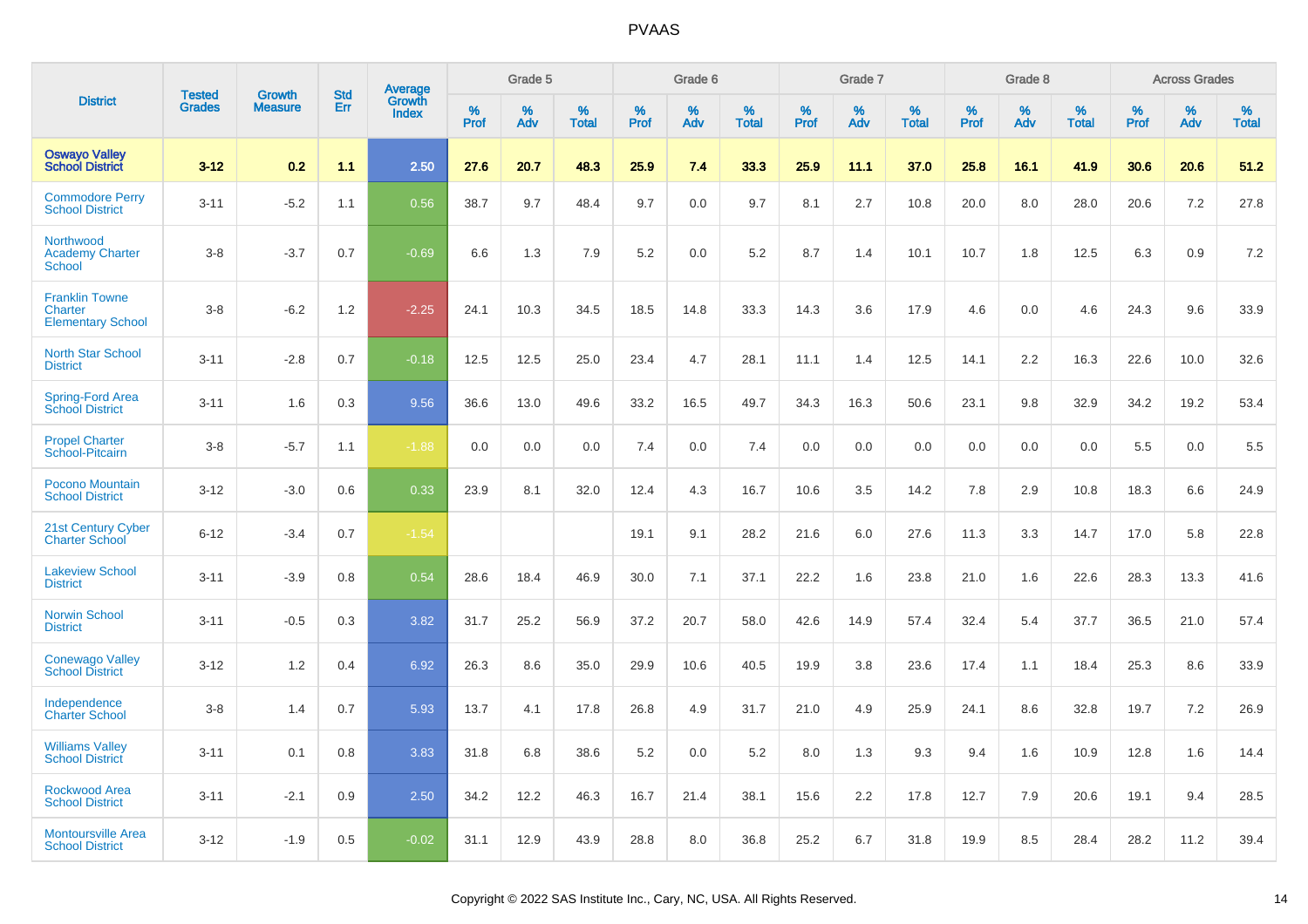|                                                                    |                                |                                 | <b>Std</b> | Average                |                     | Grade 5  |                   |              | Grade 6  |                   |                     | Grade 7  |                   |                     | Grade 8  |                   |              | <b>Across Grades</b> |                   |
|--------------------------------------------------------------------|--------------------------------|---------------------------------|------------|------------------------|---------------------|----------|-------------------|--------------|----------|-------------------|---------------------|----------|-------------------|---------------------|----------|-------------------|--------------|----------------------|-------------------|
| <b>District</b>                                                    | <b>Tested</b><br><b>Grades</b> | <b>Growth</b><br><b>Measure</b> | Err        | Growth<br><b>Index</b> | $\%$<br><b>Prof</b> | %<br>Adv | %<br><b>Total</b> | $\%$<br>Prof | %<br>Adv | %<br><b>Total</b> | $\%$<br><b>Prof</b> | %<br>Adv | %<br><b>Total</b> | $\%$<br><b>Prof</b> | %<br>Adv | %<br><b>Total</b> | $\%$<br>Prof | %<br>Adv             | %<br><b>Total</b> |
| <b>Oswayo Valley</b><br><b>School District</b>                     | $3 - 12$                       | 0.2                             | 1.1        | 2.50                   | 27.6                | 20.7     | 48.3              | 25.9         | 7.4      | 33.3              | 25.9                | 11.1     | 37.0              | 25.8                | 16.1     | 41.9              | 30.6         | 20.6                 | 51.2              |
| <b>Jenkintown School</b><br><b>District</b>                        | $3 - 11$                       | $-5.2$                          | 1.0        | $-0.07$                | 35.4                | 12.5     | 47.9              | 18.9         | 8.1      | 27.0              | 16.0                | 0.0      | 16.0              | 8.0                 | 4.0      | 12.0              | 29.0         | 16.2                 | 45.2              |
| Pan American<br><b>Academy Charter</b><br><b>School</b>            | $3-8$                          | 0.3                             | 0.8        | 2.25                   | 1.7                 | 0.0      | 1.7               | 2.3          | 0.0      | 2.3               | 3.4                 | 0.0      | 3.4               | 0.0                 | 0.0      | 0.0               | 2.4          | 0.3                  | 2.7               |
| <b>Green Woods</b><br><b>Charter School</b>                        | $3-8$                          | $-0.3$                          | 0.8        | 2.38                   | 16.7                | 3.3      | 20.0              | 27.1         | 11.9     | 39.0              | 16.1                | 5.4      | 21.4              | 17.3                | 3.8      | 21.2              | 21.3         | 8.3                  | 29.6              |
| <b>Mcguffey School</b><br><b>District</b>                          | $3 - 11$                       | $-2.0$                          | 0.6        | 2.55                   | 25.9                | 2.8      | 28.7              | 13.7         | 2.0      | 15.7              | 4.7                 | 0.0      | 4.7               | 5.6                 | 3.2      | 8.9               | 17.6         | 5.0                  | 22.6              |
| <b>Upper Moreland</b><br><b>Township School</b><br><b>District</b> | $3 - 11$                       | $-0.1$                          | 0.4        | 4.58                   | 28.5                | 10.6     | 39.1              | 16.1         | 10.8     | 26.9              | 21.7                | 10.6     | 32.3              | 18.9                | 12.1     | 31.1              | 23.9         | 11.6                 | 35.5              |
| <b>Belmont Charter</b><br>School                                   | $3 - 10$                       | $-0.8$                          | 0.8        | 2.15                   | 1.6                 | 0.0      | 1.6               | 4.0          | 0.0      | 4.0               | 0.0                 | 0.0      | 0.0               | 5.6                 | 0.0      | 5.6               | 2.8          | 0.6                  | 3.4               |
| <b>Big Beaver Falls</b><br>Area School<br><b>District</b>          | $3 - 11$                       | $-1.7$                          | 0.6        | 1.44                   | 19.6                | 2.0      | 21.6              | 5.4          | 0.9      | 6.4               | 8.3                 | 1.0      | 9.4               | 1.0                 | 1.0      | 2.1               | 12.5         | 1.1                  | 13.6              |
| <b>Innovative Arts</b><br><b>Academy Charter</b><br><b>School</b>  | $6 - 11$                       | $-1.5$                          | 0.8        | 5.73                   |                     |          |                   | 0.0          | 0.0      | 0.0               | 0.0                 | 0.0      | 0.0               | 3.4                 | 0.0      | 3.4               | 1.4          | 0.0                  | 1.4               |
| <b>Fort Cherry School</b><br><b>District</b>                       | $3 - 10$                       | $-3.8$                          | 0.8        | $-0.22$                | 19.3                | 19.3     | 38.6              | 29.8         | 8.8      | 38.6              | 14.3                | 5.4      | 19.6              | 9.3                 | 4.6      | 14.0              | 21.9         | 9.6                  | 31.5              |
| <b>Chartiers-Houston</b><br><b>School District</b>                 | $3 - 10$                       | $-2.5$                          | 0.7        | 1.15                   | 25.6                | 12.2     | 37.8              | 35.1         | 2.6      | 37.7              | 20.5                | 1.3      | 21.8              | 18.3                | 5.6      | 23.9              | 28.7         | 8.2                  | 36.9              |
| <b>First Philadelphia</b><br>Preparatory<br><b>Charter School</b>  | $3 - 8$                        | $-2.3$                          | 0.6        | 1.67                   | 1.2                 | 0.0      | 1.2               | 1.1          | 0.0      | 1.1               | 1.3                 | 0.0      | 1.3               | 4.0                 | 0.0      | 4.0               | 2.4          | 0.0                  | 2.4               |
| <b>Western Wayne</b><br><b>School District</b>                     | $3 - 11$                       | $-2.5$                          | 0.6        | 0.99                   | 28.3                | 9.4      | 37.7              | 18.7         | 0.9      | 19.6              | 21.6                | 2.9      | 24.5              | 14.1                | 5.4      | 19.6              | 23.6         | 9.6                  | 33.2              |
| Altoona Area<br><b>School District</b>                             | $3 - 12$                       | $-0.5$                          | 0.3        | 1.50                   | 24.7                | 8.0      | 32.7              | 17.8         | 5.2      | 23.0              | 14.6                | 4.9      | 19.5              | 15.8                | 4.3      | 20.1              | 19.6         | 6.6                  | 26.2              |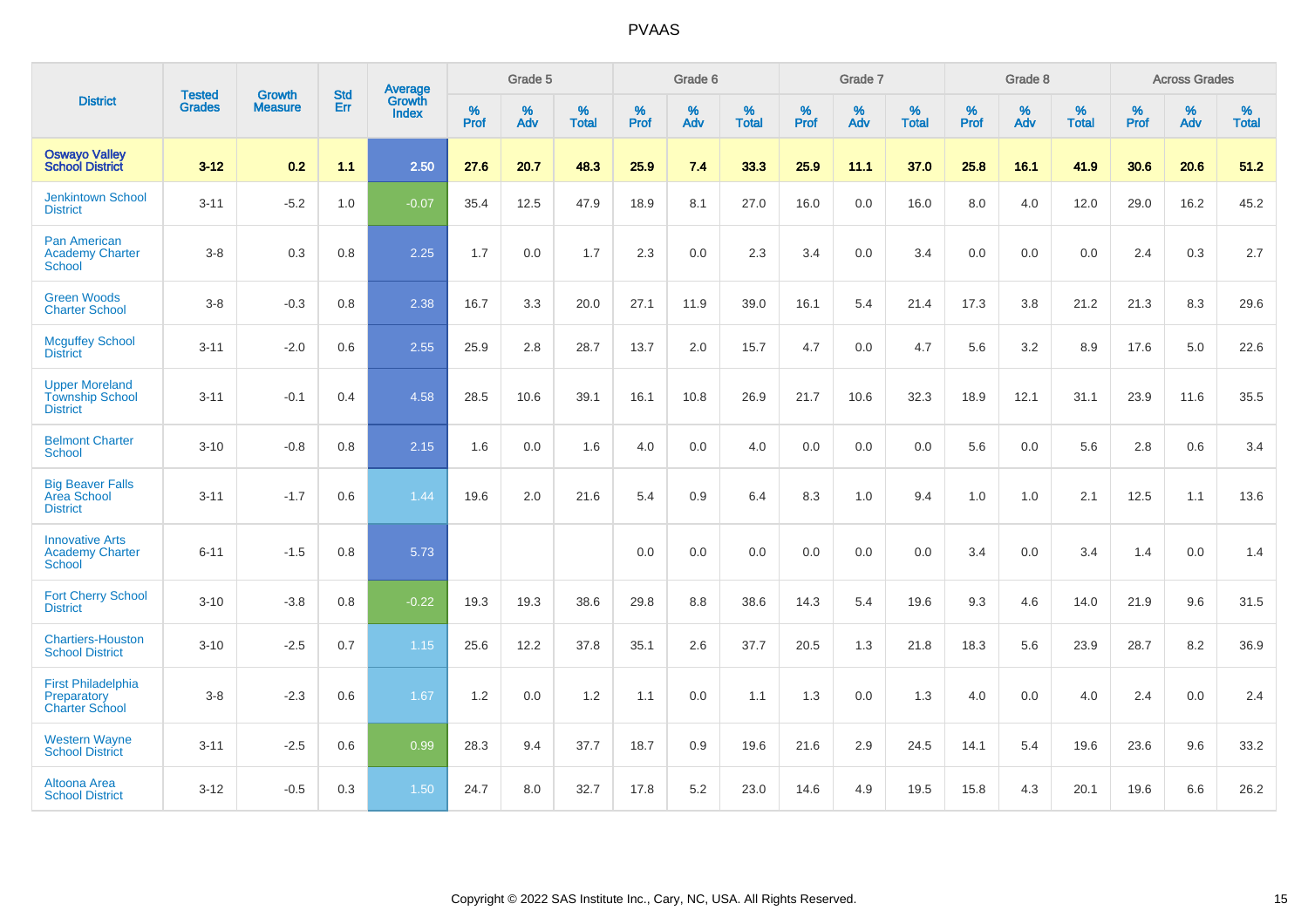|                                                                   | <b>Tested</b> | <b>Growth</b>  | <b>Std</b> | Average                |              | Grade 5  |                   |           | Grade 6  |                   |           | Grade 7  |                   |           | Grade 8  |                   |              | <b>Across Grades</b> |                   |
|-------------------------------------------------------------------|---------------|----------------|------------|------------------------|--------------|----------|-------------------|-----------|----------|-------------------|-----------|----------|-------------------|-----------|----------|-------------------|--------------|----------------------|-------------------|
| <b>District</b>                                                   | <b>Grades</b> | <b>Measure</b> | Err        | Growth<br><b>Index</b> | $\%$<br>Prof | %<br>Adv | %<br><b>Total</b> | %<br>Prof | %<br>Adv | %<br><b>Total</b> | %<br>Prof | %<br>Adv | %<br><b>Total</b> | %<br>Prof | %<br>Adv | %<br><b>Total</b> | $\%$<br>Prof | %<br>Adv             | %<br><b>Total</b> |
| <b>Oswayo Valley</b><br><b>School District</b>                    | $3 - 12$      | 0.2            | 1.1        | 2.50                   | 27.6         | 20.7     | 48.3              | 25.9      | 7.4      | 33.3              | 25.9      | 11.1     | 37.0              | 25.8      | 16.1     | 41.9              | 30.6         | 20.6                 | 51.2              |
| Southern<br><b>Huntingdon County</b><br><b>School District</b>    | $3 - 11$      | $-2.5$         | 0.7        | $-0.14$                | 18.8         | 10.1     | 29.0              | 9.0       | 1.3      | 10.3              | 10.1      | 1.1      | 11.2              | 6.1       | 0.0      | 6.1               | 15.5         | 3.9                  | 19.4              |
| <b>New Brighton Area</b><br><b>School District</b>                | $3 - 11$      | $-2.4$         | 0.6        | 1.31                   | 18.0         | 1.1      | 19.1              | 7.9       | 0.0      | 7.9               | 8.9       | 3.0      | 11.9              | 4.8       | 1.0      | 5.8               | 11.1         | 1.9                  | 13.0              |
| <b>Northampton Area</b><br><b>School District</b>                 | $3 - 11$      | $-3.1$         | 0.7        | 0.02                   | 28.5         | 9.3      | 37.8              | 23.7      | 5.3      | 29.0              | 18.7      | 5.3      | 24.0              | 13.3      | 1.7      | 15.0              | 29.6         | 9.8                  | 39.4              |
| Philadelphia<br><b>Performing Arts</b><br><b>Charter School</b>   | $3-9$         | $-0.4$         | 0.7        | 4.01                   | 19.2         | 9.0      | 28.2              | 19.6      | 3.6      | 23.2              | 23.0      | 14.9     | 37.9              | 18.0      | 8.0      | 26.0              | 25.2         | 9.7                  | 34.9              |
| <b>Oxford Area</b><br><b>School District</b>                      | $3 - 11$      | 2.0            | 0.4        | 10.25                  | 24.0         | 8.0      | 32.0              | 28.3      | 7.3      | 35.6              | 20.2      | 9.9      | 30.0              | 11.5      | 5.5      | 17.0              | 21.8         | 8.2                  | 30.0              |
| <b>Hazleton Area</b><br><b>School District</b>                    | $3 - 11$      | $-0.5$         | 0.4        | 1.77                   | 5.8          | 1.7      | 7.5               | 5.2       | 1.1      | 6.3               | 2.8       | 0.5      | 3.3               | 6.6       | 0.6      | 7.1               | 6.4          | 1.2                  | 7.7               |
| <b>Wallingford-</b><br>Swarthmore<br><b>School District</b>       | $3 - 10$      | 0.4            | 0.4        | 8.13                   | 38.3         | 33.9     | 72.2              | 29.9      | 20.5     | 50.4              | 27.6      | 17.6     | 45.3              | 29.4      | 14.7     | 44.2              | 33.9         | 27.8                 | 61.7              |
| <b>Coatesville Area</b><br><b>School District</b>                 | $3 - 11$      | $-0.5$         | 0.4        | 1.87                   | 14.8         | 4.8      | 19.6              | 8.5       | 0.0      | 8.5               | 8.9       | 1.3      | 10.1              | 6.9       | 0.5      | 7.4               | 10.9         | 3.9                  | 14.8              |
| <b>Jim Thorpe Area</b><br><b>School District</b>                  | $3 - 11$      | $-2.3$         | 0.6        | 0.76                   | 14.1         | 1.0      | 15.2              | 12.3      | 0.9      | 13.2              | 9.2       | 8.5      | 17.7              | 10.0      | 1.5      | 11.5              | 14.9         | 4.3                  | 19.2              |
| Pennsylvania<br><b>Leadership Charter</b><br><b>School</b>        | $3 - 11$      | $-1.4$         | 0.5        | 2.15                   | 24.7         | 11.5     | 36.2              | 24.9      | 6.4      | 31.2              | 13.4      | 19.6     | 33.0              | 16.7      | 6.2      | 22.9              | 23.9         | 12.4                 | 36.4              |
| <b>Ad Prima Charter</b><br><b>School</b>                          | $3-8$         | 1.5            | 0.8        | 4.76                   | 8.3          | 0.0      | 8.3               | 15.7      | 0.0      | 15.7              | 8.2       | 1.6      | 9.8               | 9.8       | 1.6      | 11.5              | 10.9         | 0.7                  | 11.6              |
| <b>Clarion-Limestone</b><br><b>Area School</b><br><b>District</b> | $3 - 12$      | $-1.1$         | 0.9        | 4.00                   | 40.0         | 27.3     | 67.3              | 36.5      | 5.8      | 42.3              | 27.9      | 11.6     | 39.5              | 7.8       | 3.9      | 11.8              | 28.4         | 13.2                 | 41.6              |
| <b>Freeport Area</b><br><b>School District</b>                    | $3 - 10$      | 0.9            | 0.5        | 6.32                   | 30.5         | 9.9      | 40.5              | 26.6      | 15.3     | 41.9              | 34.3      | 12.7     | 47.0              | 19.1      | 9.9      | 29.0              | 29.3         | 13.4                 | 42.8              |
| <b>MaST Community</b><br><b>Charter School III</b>                | $3-6$         | $-3.6$         | 0.8        | $-2.16$                | 3.8          | 0.0      | 3.8               | 6.8       | 1.5      | 8.3               |           |          |                   |           |          |                   | 8.3          | 2.2                  | 10.5              |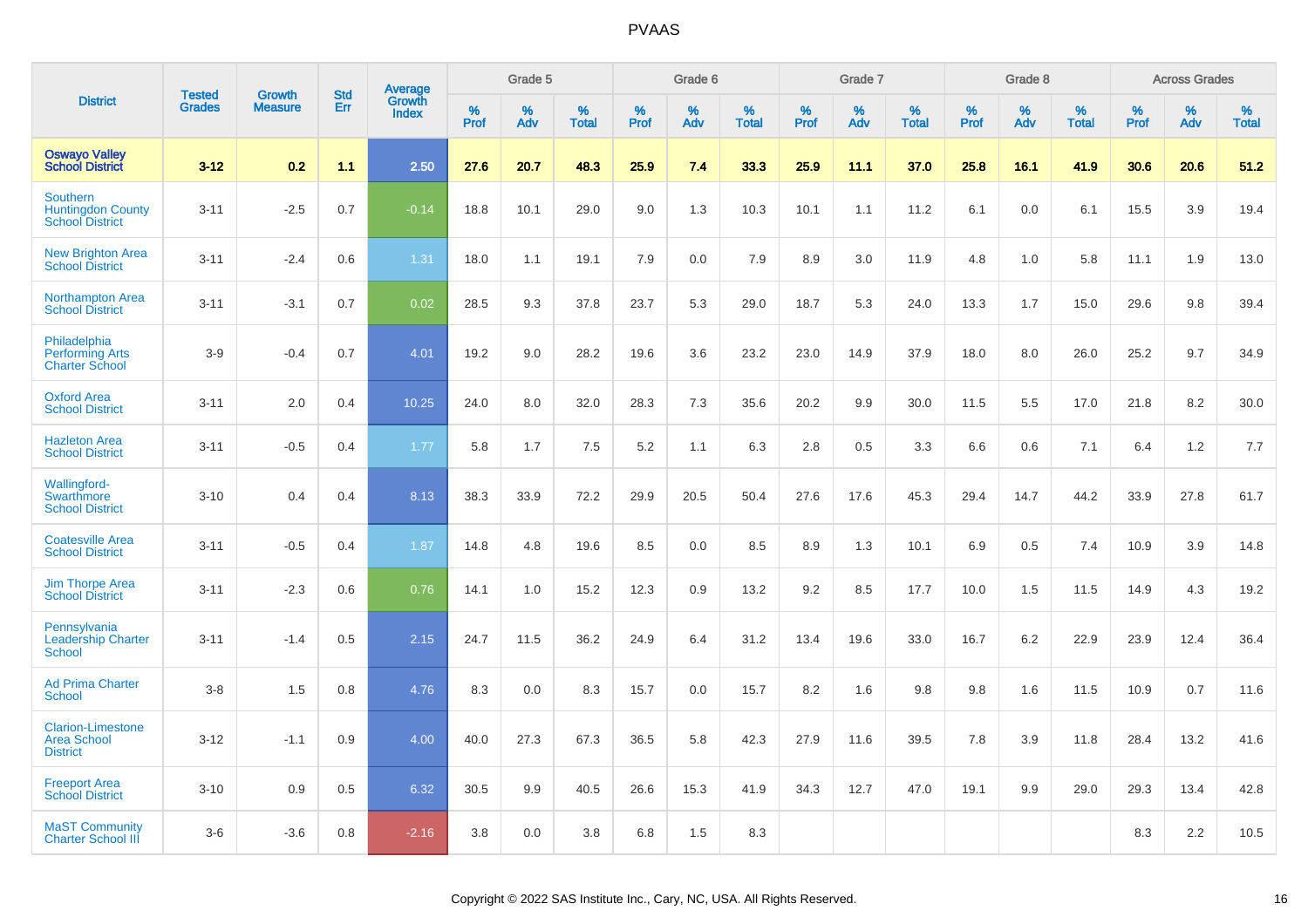|                                                                     |                                | <b>Growth</b>  | <b>Std</b> | Average                |           | Grade 5  |                   |           | Grade 6  |                   |           | Grade 7  |                   |           | Grade 8  |                   |           | <b>Across Grades</b> |                   |
|---------------------------------------------------------------------|--------------------------------|----------------|------------|------------------------|-----------|----------|-------------------|-----------|----------|-------------------|-----------|----------|-------------------|-----------|----------|-------------------|-----------|----------------------|-------------------|
| <b>District</b>                                                     | <b>Tested</b><br><b>Grades</b> | <b>Measure</b> | <b>Err</b> | Growth<br><b>Index</b> | %<br>Prof | %<br>Adv | %<br><b>Total</b> | %<br>Prof | %<br>Adv | %<br><b>Total</b> | %<br>Prof | %<br>Adv | %<br><b>Total</b> | %<br>Prof | %<br>Adv | %<br><b>Total</b> | %<br>Prof | %<br>Adv             | %<br><b>Total</b> |
| <b>Oswayo Valley</b><br><b>School District</b>                      | $3 - 12$                       | 0.2            | 1.1        | 2.50                   | 27.6      | 20.7     | 48.3              | 25.9      | 7.4      | 33.3              | 25.9      | 11.1     | 37.0              | 25.8      | 16.1     | 41.9              | 30.6      | 20.6                 | 51.2              |
| <b>Delaware Valley</b><br><b>School District</b>                    | $3 - 11$                       | 0.1            | 0.4        | 4.58                   | 26.1      | 11.6     | 37.8              | 19.0      | 8.6      | 27.6              | 21.8      | 8.2      | 30.0              | 17.9      | 3.4      | 21.3              | 25.0      | 9.4                  | 34.4              |
| <b>Lindley Academy</b><br><b>Charter School At</b><br><b>Birney</b> | $3 - 8$                        | $-3.0$         | 0.7        | 0.43                   | 1.3       | 0.0      | 1.3               | 2.6       | 0.0      | 2.6               | 0.0       | 0.0      | 0.0               | 0.0       | 1.6      | 1.6               | 1.0       | 0.3                  | 1.3               |
| Antonia Pantoja<br>Community<br><b>Charter School</b>               | $3 - 8$                        | $-3.9$         | 0.8        | $-1.30$                | 1.5       | 0.0      | 1.5               | 0.0       | 0.0      | 0.0               | 4.6       | 2.3      | 7.0               | 5.6       | 0.0      | 5.6               | 1.8       | 0.9                  | 2.8               |
| <b>Towanda Area</b><br><b>School District</b>                       | $3 - 11$                       | 2.2            | 0.6        | 7.65                   | 22.7      | 15.1     | 37.8              | 22.6      | 11.3     | 34.0              | 14.5      | 7.7      | 22.2              | 17.1      | 8.6      | 25.6              | 19.2      | 10.3                 | 29.5              |
| Environmental<br><b>Charter School At</b><br><b>Frick Park</b>      | $3-9$                          | $-0.2$         | 0.7        | 3.70                   | 18.2      | 10.4     | 28.6              | 17.0      | 4.3      | 21.3              | 16.3      | 10.9     | 27.2              | 10.0      | 4.3      | 14.3              | 22.6      | 13.4                 | 36.0              |
| <b>Sharpsville Area</b><br><b>School District</b>                   | $3 - 11$                       | $-2.3$         | 0.8        | 2.39                   | 29.0      | 9.7      | 38.7              | 16.4      | 1.5      | 17.9              | 21.9      | 3.1      | 25.0              | 20.0      | 7.1      | 27.1              | 27.3      | 8.8                  | 36.1              |
| <b>Saint Marys Area</b><br><b>School District</b>                   | $3 - 11$                       | $-2.5$         | 0.5        | $-0.36$                | 35.6      | 8.7      | 44.4              | 21.8      | 1.6      | 23.4              | 10.0      | 5.4      | 15.4              | 13.3      | 1.3      | 14.7              | 24.9      | 7.3                  | 32.3              |
| <b>Southern Fulton</b><br><b>School District</b>                    | $3 - 11$                       | $-2.2$         | 0.9        | 0.85                   | 21.3      | 6.4      | 27.7              | 15.2      | 10.2     | 25.4              | 12.3      | 1.8      | 14.0              | 5.9       | 3.9      | 9.8               | 18.9      | 4.4                  | 23.3              |
| <b>Mariana Bracetti</b><br><b>Academy Charter</b><br><b>School</b>  | $3 - 10$                       | $-3.1$         | 0.9        | 2.21                   | 8.6       | 0.0      | 8.6               | 2.2       | 0.0      | 2.2               | 7.3       | 0.0      | 7.3               | 0.0       | 0.0      | 0.0               | 4.4       | 0.0                  | 4.4               |
| <b>Southern Lehigh</b><br><b>School District</b>                    | $3 - 11$                       | $-1.1$         | 0.4        | 2.10                   | 33.9      | 21.0     | 54.8              | 28.3      | 16.8     | 45.1              | 40.2      | 13.1     | 53.3              | 32.0      | 12.7     | 44.8              | 35.0      | 20.7                 | 55.8              |
| <b>Forbes Road</b><br><b>School District</b>                        | $3 - 11$                       | $-5.7$         | 1.4        | $-0.81$                | 38.7      | 3.2      | 41.9              | 26.7      | 0.0      | 26.7              | 44.4      | 0.0      | 44.4              | 15.0      | 0.0      | 15.0              | 31.9      | 2.9                  | 34.8              |
| <b>Glendale School</b><br><b>District</b>                           | $3 - 10$                       | 1.2            | 0.8        | 3.21                   | 42.9      | 4.8      | 47.6              | 26.4      | 5.7      | 32.1              | 22.7      | 15.2     | 37.9              | 7.8       | 2.0      | 9.8               | 27.0      | 7.8                  | 34.8              |
| Canon-Mcmillan<br><b>School District</b>                            | $3 - 11$                       | $-1.3$         | 0.3        | 2.20                   | 29.4      | 22.3     | 51.7              | 28.2      | 9.8      | 38.0              | 26.1      | 10.4     | 36.5              | 27.7      | 10.6     | 38.4              | 30.0      | 14.6                 | 44.6              |
| <b>Burrell School</b><br><b>District</b>                            | $3 - 11$                       | $-3.1$         | 0.7        | 1.18                   | 22.5      | 1.8      | 24.3              | 15.4      | 3.8      | 19.2              | 21.5      | 7.6      | 29.1              | 17.2      | 0.0      | 17.2              | 25.3      | 6.1                  | 31.4              |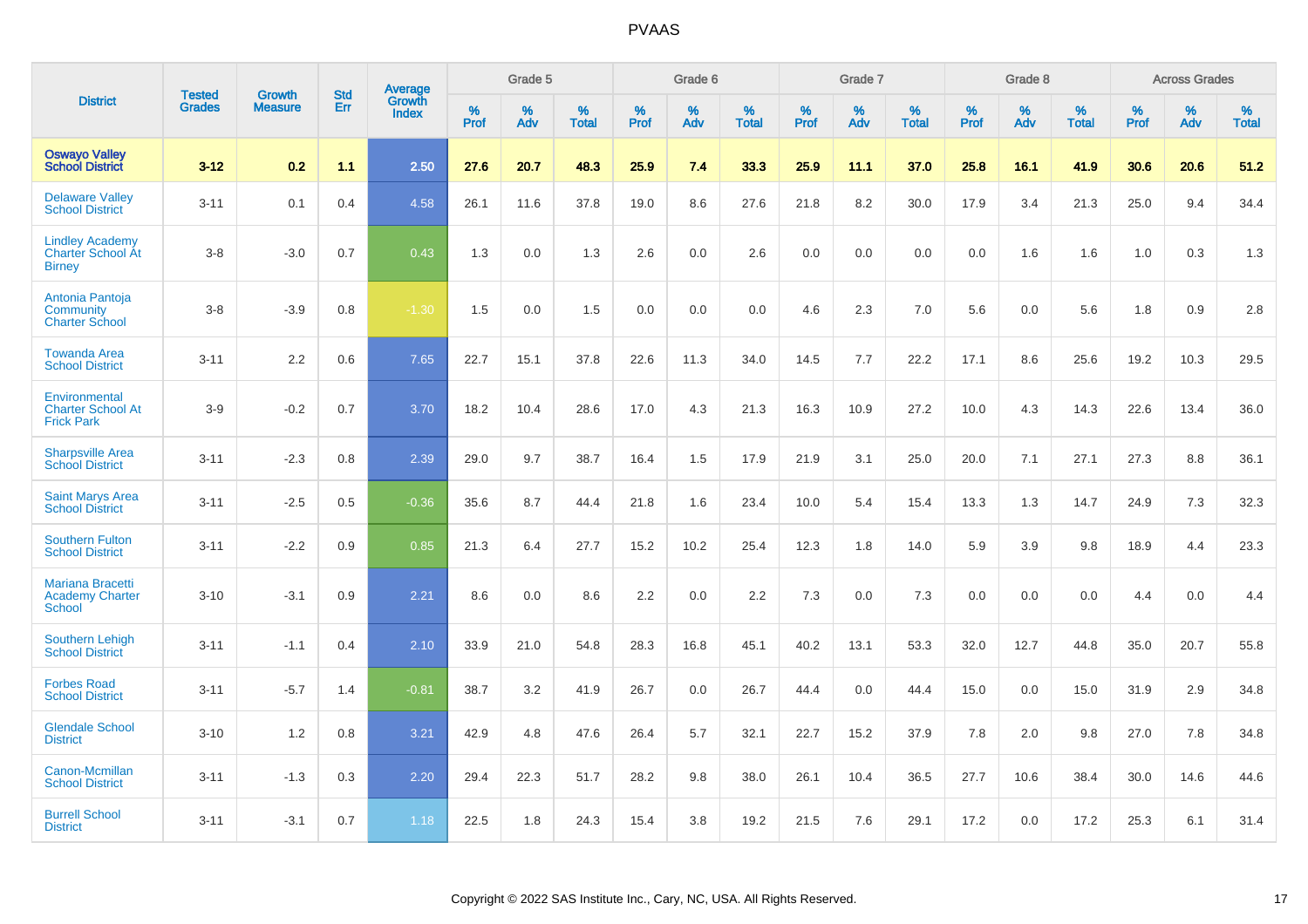|                                                                          |                                |                                 | <b>Std</b> | Average                       |           | Grade 5  |                   |           | Grade 6  |                   |           | Grade 7  |                   |           | Grade 8  |                   |           | <b>Across Grades</b> |                   |
|--------------------------------------------------------------------------|--------------------------------|---------------------------------|------------|-------------------------------|-----------|----------|-------------------|-----------|----------|-------------------|-----------|----------|-------------------|-----------|----------|-------------------|-----------|----------------------|-------------------|
| <b>District</b>                                                          | <b>Tested</b><br><b>Grades</b> | <b>Growth</b><br><b>Measure</b> | Err        | <b>Growth</b><br><b>Index</b> | %<br>Prof | %<br>Adv | %<br><b>Total</b> | %<br>Prof | %<br>Adv | %<br><b>Total</b> | %<br>Prof | %<br>Adv | %<br><b>Total</b> | %<br>Prof | %<br>Adv | %<br><b>Total</b> | %<br>Prof | %<br>Adv             | %<br><b>Total</b> |
| <b>Oswayo Valley</b><br><b>School District</b>                           | $3 - 12$                       | 0.2                             | 1.1        | 2.50                          | 27.6      | 20.7     | 48.3              | 25.9      | 7.4      | 33.3              | 25.9      | 11.1     | 37.0              | 25.8      | 16.1     | 41.9              | 30.6      | 20.6                 | 51.2              |
| <b>Hanover Public</b><br><b>School District</b>                          | $3 - 11$                       | $-2.3$                          | 0.5        | $-0.22$                       | 24.4      | 4.6      | 29.0              | 19.7      | 2.2      | 21.9              | 17.8      | 5.4      | 23.3              | 11.4      | 4.9      | 16.3              | 20.4      | 9.6                  | 30.0              |
| <b>Williamsport Area</b><br><b>School District</b>                       | $3 - 11$                       | 2.8                             | 0.3        | 10.28                         | 24.6      | 10.7     | 35.3              | 20.4      | 12.0     | 32.4              | 21.5      | 8.3      | 29.8              | 16.1      | 5.1      | 21.2              | 22.0      | 11.0                 | 33.1              |
| John B. Stetson<br><b>Charter School</b>                                 | $5 - 8$                        | 0.5                             | 0.6        | 4.84                          | 1.6       | 0.0      | 1.6               | 0.8       | 0.0      | 0.8               | 0.0       | 0.0      | 0.0               | 0.0       | 0.0      | 0.0               | 0.4       | 0.0                  | 0.4               |
| <b>Methacton School</b><br><b>District</b>                               | $3 - 11$                       | $-1.5$                          | 0.3        | 2.62                          | 30.5      | 14.2     | 44.7              | 28.2      | 9.9      | 38.1              | 27.0      | 11.2     | 38.2              | 20.1      | 12.5     | 32.6              | 30.9      | 13.6                 | 44.5              |
| <b>Insight PA Cyber</b><br><b>Charter School</b>                         | $3 - 11$                       | $-6.7$                          | 1.5        | $-1.06$                       | 5.6       | 11.1     | 16.7              | 0.0       | 0.0      | 0.0               | 3.7       | 3.7      | 7.4               | 11.1      | 3.7      | 14.8              | 9.0       | 3.7                  | 12.7              |
| Quakertown<br><b>Community School</b><br><b>District</b>                 | $3 - 12$                       | $-0.7$                          | 0.3        | 3.64                          | 31.8      | 16.7     | 48.5              | 31.0      | 7.5      | 38.4              | 17.8      | 8.4      | 26.2              | 21.0      | 9.1      | 30.1              | 26.2      | 12.7                 | 38.9              |
| <b>Elizabeth Forward</b><br><b>School District</b>                       | $3 - 11$                       | $-1.6$                          | 0.5        | 2.70                          | 29.4      | 11.4     | 40.8              | 29.6      | 10.5     | 40.1              | 21.6      | 5.2      | 26.8              | 16.8      | 2.9      | 19.6              | 27.0      | 11.3                 | 38.3              |
| <b>Fort Leboeuf</b><br><b>School District</b>                            | $3 - 11$                       | $-0.7$                          | 0.5        | 1.49                          | 33.8      | 31.2     | 64.9              | 25.7      | 18.8     | 44.4              | 21.6      | 14.4     | 35.9              | 22.6      | 11.6     | 34.2              | 28.5      | 22.7                 | 51.2              |
| <b>Pine Grove Area</b><br><b>School District</b>                         | $3 - 11$                       | $-2.2$                          | 0.6        | 0.60                          | 23.2      | 4.2      | 27.4              | 19.7      | 3.4      | 23.1              | 17.1      | 0.8      | 17.9              | 20.9      | 0.8      | 21.7              | 24.6      | 7.8                  | 32.4              |
| <b>Executive</b><br>Education<br><b>Academy Charter</b><br><b>School</b> | $3 - 10$                       | $-2.5$                          | 1.7        | 1.63                          | 0.0       | 0.0      | 0.0               |           |          |                   | 18.2      | 0.0      | 18.2              | 4.8       | 0.0      | 4.8               | 9.1       | 1.7                  | 10.9              |
| <b>Minersville Area</b><br><b>School District</b>                        | $3 - 11$                       | $-0.9$                          | 0.7        | 4.90                          | 9.6       | 4.1      | 13.7              | 20.8      | 2.6      | 23.4              | 10.4      | 0.0      | 10.4              | 2.7       | 1.3      | 4.0               | 15.1      | 3.2                  | 18.3              |
| <b>Conemaugh Valley</b><br><b>School District</b>                        | $3 - 12$                       | $-2.6$                          | 0.8        | 1.06                          | 13.7      | 3.9      | 17.6              | 22.0      | 4.0      | 26.0              | 18.9      | 7.6      | 26.4              | 9.4       | 1.9      | 11.3              | 20.1      | 6.4                  | 26.5              |
| <b>Avon Grove</b><br><b>School District</b>                              | $3 - 10$                       | 0.8                             | 0.4        | 5.13                          | 28.6      | 23.2     | 51.8              | 30.5      | 19.3     | 49.8              | 35.4      | 20.3     | 55.7              | 27.6      | 14.2     | 41.8              | 30.8      | 18.2                 | 49.0              |
| <b>Rose Tree Media</b><br><b>School District</b>                         | $3 - 10$                       | $-1.7$                          | 0.4        | $-0.25$                       | 29.7      | 19.6     | 49.3              | 31.4      | 15.3     | 46.7              | 31.6      | 20.9     | 52.4              | 18.4      | 13.9     | 32.3              | 31.5      | 20.2                 | 51.8              |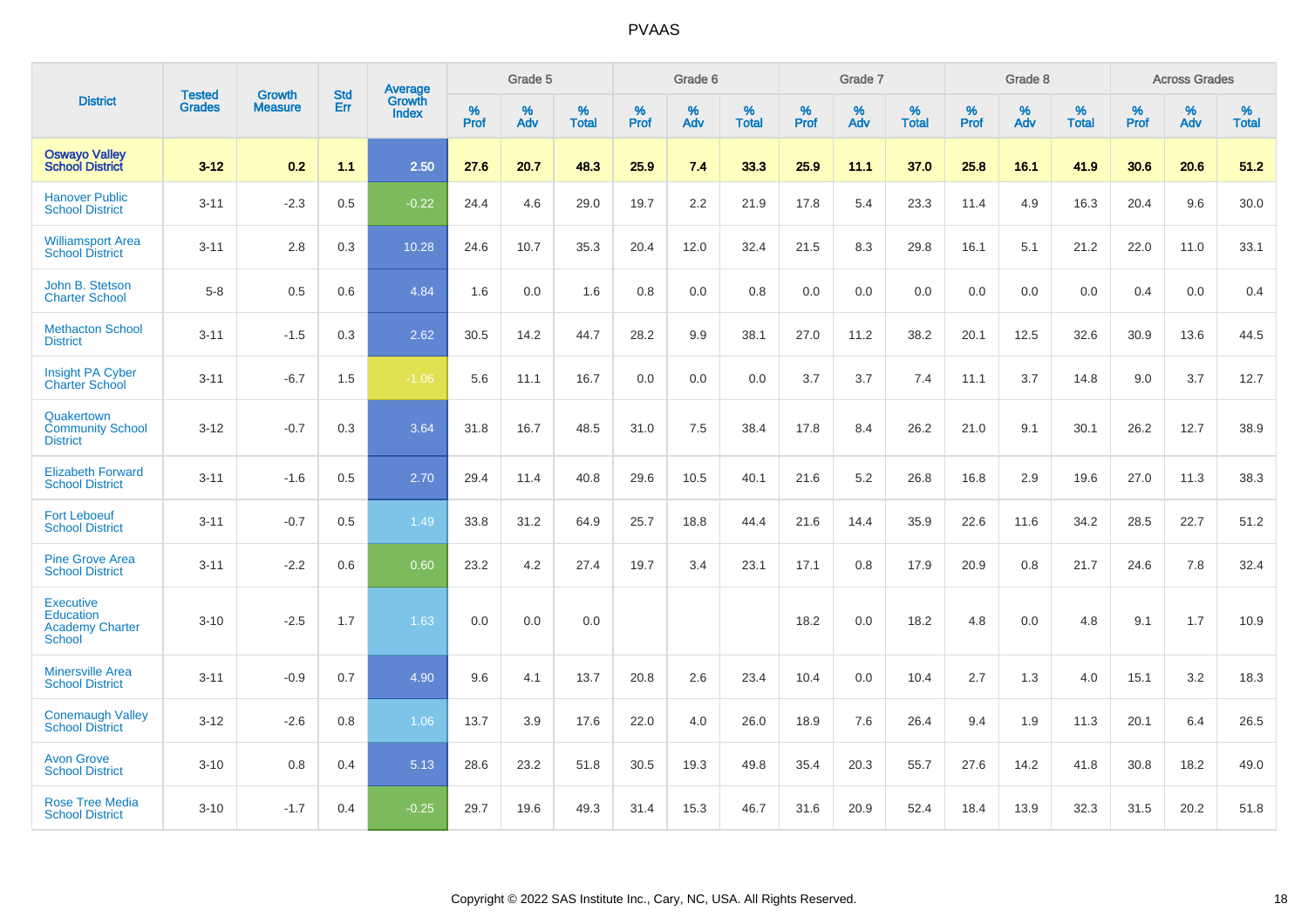|                                                                       |                                | <b>Growth</b>  | <b>Std</b> | <b>Average</b>         |                     | Grade 5  |                   |                  | Grade 6  |                   |                  | Grade 7  |                   |           | Grade 8  |                   |           | <b>Across Grades</b> |                   |
|-----------------------------------------------------------------------|--------------------------------|----------------|------------|------------------------|---------------------|----------|-------------------|------------------|----------|-------------------|------------------|----------|-------------------|-----------|----------|-------------------|-----------|----------------------|-------------------|
| <b>District</b>                                                       | <b>Tested</b><br><b>Grades</b> | <b>Measure</b> | Err        | Growth<br><b>Index</b> | $\%$<br><b>Prof</b> | %<br>Adv | %<br><b>Total</b> | %<br><b>Prof</b> | %<br>Adv | %<br><b>Total</b> | %<br><b>Prof</b> | %<br>Adv | %<br><b>Total</b> | %<br>Prof | %<br>Adv | %<br><b>Total</b> | %<br>Prof | %<br>Adv             | %<br><b>Total</b> |
| <b>Oswayo Valley</b><br><b>School District</b>                        | $3 - 12$                       | 0.2            | 1.1        | 2.50                   | 27.6                | 20.7     | 48.3              | 25.9             | 7.4      | 33.3              | 25.9             | 11.1     | 37.0              | 25.8      | 16.1     | 41.9              | 30.6      | 20.6                 | 51.2              |
| <b>Perseus House</b><br><b>Charter School Of</b><br><b>Excellence</b> | $6 - 11$                       | $-4.8$         | 1.1        | $-1.31$                |                     |          |                   | 0.0              | 0.0      | 0.0               | 1.8              | 0.0      | 1.8               | 1.5       | 0.0      | 1.5               | 1.4       | 0.0                  | 1.4               |
| <b>Schuylkill Valley</b><br><b>School District</b>                    | $3 - 11$                       | $-1.0$         | 0.5        | 3.23                   | 24.8                | 8.5      | 33.3              | 25.6             | 5.8      | 31.4              | 15.3             | 9.9      | 25.2              | 8.2       | 2.7      | 10.9              | 21.3      | 7.6                  | 29.0              |
| Apollo-Ridge<br><b>School District</b>                                | $3 - 12$                       | $-2.9$         | 0.7        | $-0.77$                | 18.8                | 0.0      | 18.8              | 12.0             | 1.2      | 13.2              | 8.5              | 1.2      | 9.8               | 10.4      | 2.6      | 13.0              | 14.8      | 3.0                  | 17.7              |
| <b>Harrisburg City</b><br><b>School District</b>                      | $3 - 11$                       | 1.3            | 0.3        | 7.16                   | 2.0                 | 0.8      | 2.8               | 2.0              | 1.0      | 3.0               | 2.9              | 0.8      | 3.7               | 2.7       | 0.3      | 3.0               | 2.7       | 0.7                  | 3.4               |
| Cornwall-Lebanon<br><b>School District</b>                            | $3 - 11$                       | $-0.5$         | 0.3        | 2.53                   | 31.1                | 9.0      | 40.1              | 18.2             | 6.2      | 24.4              | 16.1             | 4.9      | 21.0              | 16.4      | 9.4      | 25.8              | 23.1      | 8.6                  | 31.8              |
| <b>Kutztown Area</b><br><b>School District</b>                        | $3 - 12$                       | $-1.4$         | 0.8        | 3.35                   | 40.3                | 11.9     | 52.2              | 24.2             | 3.2      | 27.4              | 25.6             | 10.3     | 35.9              | 10.8      | 10.8     | 21.5              | 30.0      | 13.3                 | 43.3              |
| <b>Upper Dauphin</b><br>Area School<br><b>District</b>                | $3 - 11$                       | 1.0            | 0.7        | 6.60                   | 9.7                 | 4.8      | 14.5              | 18.3             | 8.4      | 26.8              | 18.9             | 6.8      | 25.7              | 24.3      | 7.1      | 31.4              | 22.1      | 9.5                  | 31.6              |
| Salisbury<br><b>Township School</b><br><b>District</b>                | $3 - 11$                       | $-2.3$         | 0.6        | 0.96                   | 14.9                | 8.5      | 23.4              | 14.3             | 2.2      | 16.5              | 13.0             | 1.1      | 14.1              | 17.2      | 3.4      | 20.7              | 18.4      | 6.3                  | 24.7              |
| <b>Clairton City</b><br><b>School District</b>                        | $3 - 11$                       | 0.5            | 0.8        | 3.14                   | 6.1                 | 2.0      | 8.2               | 1.5              | 0.0      | 1.5               | 1.6              | 0.0      | 1.6               | 0.0       | 0.0      | 0.0               | 3.5       | 0.3                  | 3.8               |
| <b>Frazier School</b><br><b>District</b>                              | $3 - 11$                       | $-2.4$         | 0.8        | 2.50                   | 7.8                 | 0.0      | 7.8               | 17.5             | 2.5      | 20.0              | 15.1             | 10.5     | 25.6              | 3.9       | 0.0      | 3.9               | 16.1      | 4.2                  | 20.3              |
| <b>New Foundations</b><br><b>Charter School</b>                       | $3 - 11$                       | $-1.5$         | 0.7        | 2.37                   | 18.5                | 5.6      | 24.1              | 6.4              | 0.0      | 6.4               | 21.3             | 3.3      | 24.6              | 13.1      | 2.4      | 15.5              | 17.1      | 2.9                  | 20.0              |
| Commonwealth<br><b>Charter Academy</b><br><b>Charter School</b>       | $3 - 10$                       | $-2.6$         | 0.8        | 1.49                   | 25.4                | 3.4      | 28.8              | 26.0             | 4.0      | 30.0              | 17.2             | 3.4      | 20.7              | 14.6      | 2.1      | 16.7              | 23.9      | 5.7                  | 29.6              |
| <b>Tussey Mountain</b><br><b>School District</b>                      | $3 - 12$                       | 0.2            | 0.7        | 2.41                   | 20.7                | 1.7      | 22.4              | 12.4             | 0.0      | 12.4              | 11.3             | 3.2      | 14.5              | 12.5      | 1.4      | 13.9              | 16.3      | 5.5                  | 21.8              |
| <b>Lincoln Leadership</b><br><b>Academy Charter</b><br><b>School</b>  | $3 - 12$                       | $-1.2$         | 0.9        | 2.09                   | 0.0                 | 0.0      | 0.0               | 2.0              | 0.0      | 2.0               | 4.0              | 2.0      | 6.0               | 0.0       | 0.0      | 0.0               | 3.8       | 0.7                  | 4.4               |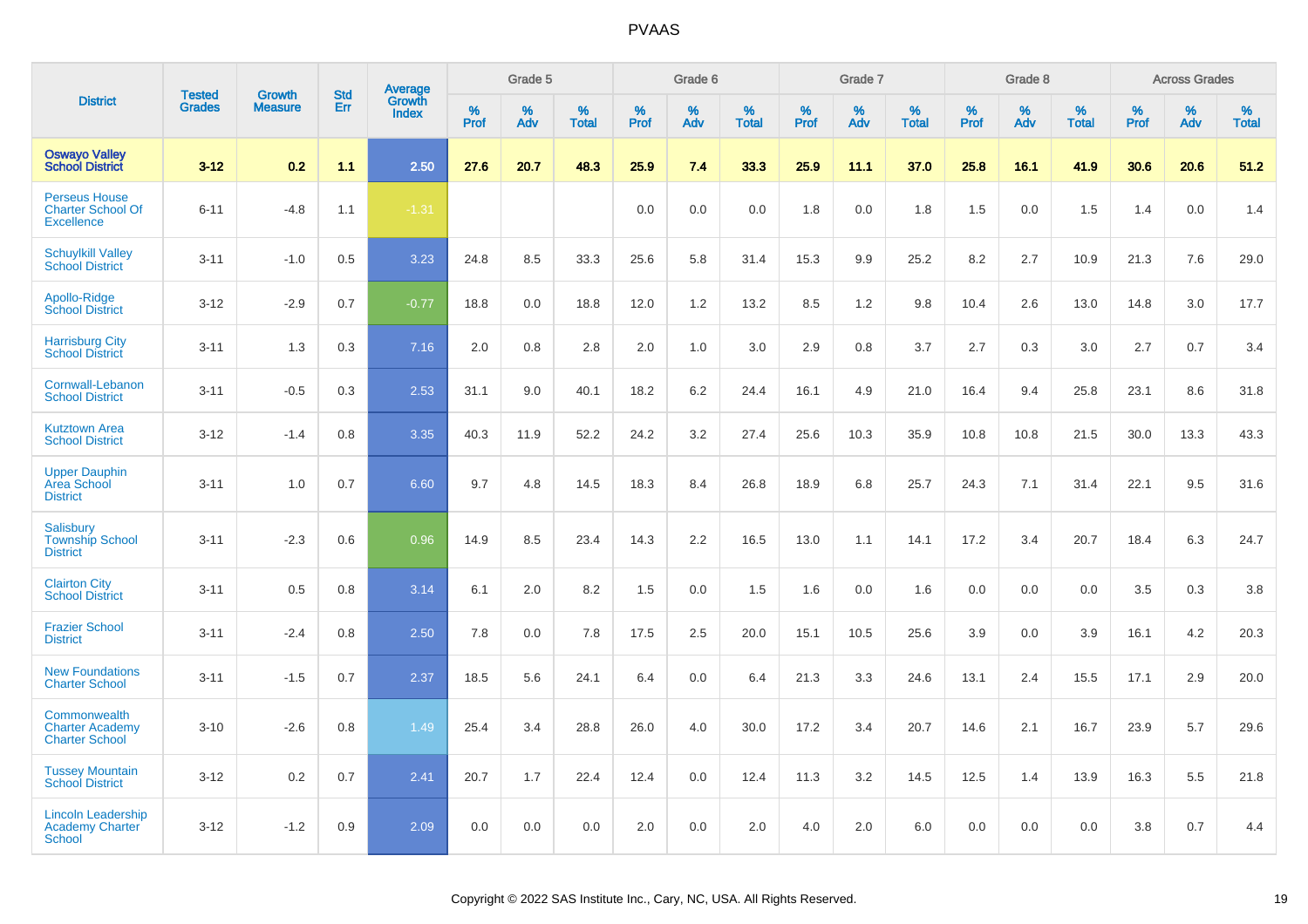|                                                                               | <b>Tested</b> | <b>Growth</b>  | <b>Std</b> | <b>Average</b>         |           | Grade 5  |                   |           | Grade 6  |                   |           | Grade 7  |                   |           | Grade 8  |                   |              | <b>Across Grades</b> |                   |
|-------------------------------------------------------------------------------|---------------|----------------|------------|------------------------|-----------|----------|-------------------|-----------|----------|-------------------|-----------|----------|-------------------|-----------|----------|-------------------|--------------|----------------------|-------------------|
| <b>District</b>                                                               | <b>Grades</b> | <b>Measure</b> | Err        | Growth<br><b>Index</b> | %<br>Prof | %<br>Adv | %<br><b>Total</b> | %<br>Prof | %<br>Adv | %<br><b>Total</b> | %<br>Prof | %<br>Adv | %<br><b>Total</b> | %<br>Prof | %<br>Adv | %<br><b>Total</b> | $\%$<br>Prof | %<br>Adv             | %<br><b>Total</b> |
| <b>Oswayo Valley</b><br><b>School District</b>                                | $3 - 12$      | 0.2            | 1.1        | 2.50                   | 27.6      | 20.7     | 48.3              | 25.9      | 7.4      | 33.3              | 25.9      | 11.1     | 37.0              | 25.8      | 16.1     | 41.9              | 30.6         | 20.6                 | 51.2              |
| <b>Rochester Area</b><br><b>School District</b>                               | $3 - 11$      | $-1.6$         | 0.9        | 3.19                   | 27.1      | $6.2\,$  | 33.3              | 24.5      | 3.8      | 28.3              | 2.0       | 0.0      | 2.0               | 15.4      | 0.0      | 15.4              | 20.6         | 7.5                  | 28.1              |
| <b>Urban Academy Of</b><br><b>Greater Pittsburgh</b><br><b>Charter School</b> | $3-5$         | $-7.6$         | 1.9        | $-4.05$                | 2.7       | 0.0      | 2.7               |           |          |                   |           |          |                   |           |          |                   | 7.3          | 0.0                  | $7.3$             |
| <b>Propel Charter</b><br>School-Mckeesport                                    | $3-8$         | $-3.2$         | 1.0        | 1.02                   | 5.6       | 0.0      | 5.6               | 2.7       | 0.0      | 2.7               | 5.3       | 7.9      | 13.2              | 2.7       | 2.7      | 5.4               | 5.4          | 2.3                  | 7.7               |
| <b>Bentworth School</b><br><b>District</b>                                    | $3 - 11$      | $-1.7$         | 0.7        | 1.37                   | 29.9      | 7.8      | 37.7              | 9.6       | 0.0      | 9.6               | 16.9      | 7.8      | 24.7              | 21.2      | 1.5      | 22.7              | 22.6         | 9.6                  | 32.3              |
| <b>Northern Lehigh</b><br><b>School District</b>                              | $3 - 12$      | $-2.6$         | 0.7        | 0.19                   | 22.7      | 6.2      | 28.9              | 13.8      | 0.0      | 13.8              | 15.0      | 1.7      | 16.7              | 12.5      | 0.0      | 12.5              | 18.6         | 3.9                  | 22.5              |
| <b>Northgate School</b><br><b>District</b>                                    | $3 - 11$      | $-1.8$         | 0.8        | 1.33                   | 19.6      | 7.8      | 27.4              | 15.2      | 1.7      | 17.0              | 10.2      | 0.0      | 10.2              | 12.5      | 4.2      | 16.7              | 15.8         | 4.3                  | 20.1              |
| La Academia<br>Partnership<br><b>Charter School</b>                           | $6 - 11$      | $-5.6$         | 1.8        | $-0.91$                |           |          |                   | 0.0       | 0.0      | 0.0               | 0.0       | 0.0      | 0.0               | 0.0       | 0.0      | 0.0               | 0.0          | 0.0                  | 0.0               |
| <b>Bristol Borough</b><br><b>School District</b>                              | $3 - 12$      | $-2.4$         | 0.7        | $-0.27$                | 21.3      | 2.7      | 24.0              | 17.8      | 7.8      | 25.6              | 15.0      | 1.2      | 16.2              | 7.6       | 1.3      | 8.9               | 16.2         | 4.2                  | 20.3              |
| <b>Mercer Area</b><br><b>School District</b>                                  | $3 - 11$      | $-1.2$         | 0.7        | 2.42                   | 32.8      | 15.5     | 48.3              | 35.3      | 8.8      | 44.1              | 25.0      | 11.8     | 36.8              | 18.7      | 4.0      | 22.7              | 29.0         | 12.7                 | 41.7              |
| <b>Shamokin Area</b><br><b>School District</b>                                | $3 - 11$      | $-2.1$         | 0.5        | 0.50                   | 17.1      | 4.3      | 21.4              | 8.8       | 2.9      | 11.8              | 10.3      | 0.7      | 11.0              | 8.4       | 3.9      | 12.3              | 12.1         | 4.8                  | 16.9              |
| Pennsylvania<br><b>Distance Learning</b><br><b>Charter School</b>             | $3 - 12$      | $-1.7$         | 0.7        | 0.39                   | 6.5       | 0.0      | 6.5               | 1.3       | 0.0      | 1.3               | 4.6       | 1.2      | 5.8               | 2.3       | 0.0      | 2.3               | 5.4          | 0.4                  | 5.8               |
| <b>Perkiomen Valley</b><br><b>School District</b>                             | $3 - 11$      | $-0.2$         | 0.3        | 7.20                   | 35.2      | 22.4     | 57.5              | 21.5      | 11.3     | 32.7              | 27.3      | 16.9     | 44.2              | 21.6      | 7.2      | 28.7              | 30.6         | 16.6                 | 47.1              |
| <b>Belle Vernon Area</b><br><b>School District</b>                            | $3 - 11$      | $-1.7$         | 0.6        | 1.65                   | 22.5      | 6.3      | 28.8              | 27.6      | 7.8      | 35.3              | 11.0      | 0.9      | 11.9              | 10.6      | 2.4      | 12.9              | 22.3         | 6.8                  | 29.0              |
| <b>Cambria Heights</b><br><b>School District</b>                              | $3 - 10$      | $-2.3$         | 0.6        | $-0.70$                | 23.3      | 4.4      | 27.8              | 16.8      | 0.0      | 16.8              | 13.5      | 1.0      | 14.6              | 4.4       | 0.9      | 5.3               | 18.3         | 2.8                  | 21.2              |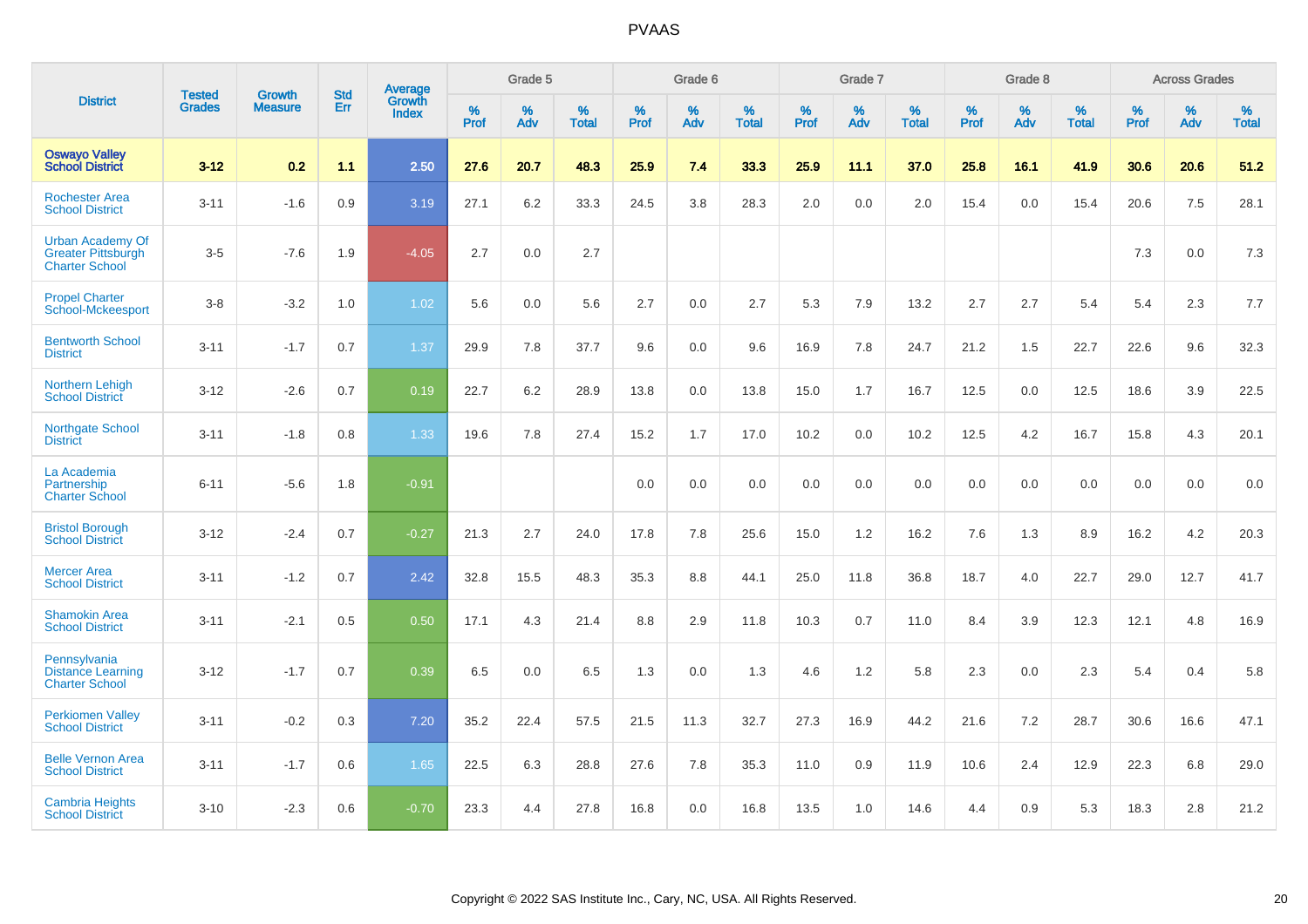|                                                                   | <b>Tested</b> |                                 | <b>Std</b> | Average                |              | Grade 5  |                   |              | Grade 6  |                   |              | Grade 7  |                   |              | Grade 8  |                   |              | <b>Across Grades</b> |                   |
|-------------------------------------------------------------------|---------------|---------------------------------|------------|------------------------|--------------|----------|-------------------|--------------|----------|-------------------|--------------|----------|-------------------|--------------|----------|-------------------|--------------|----------------------|-------------------|
| <b>District</b>                                                   | <b>Grades</b> | <b>Growth</b><br><b>Measure</b> | Err        | Growth<br><b>Index</b> | $\%$<br>Prof | %<br>Adv | %<br><b>Total</b> | $\%$<br>Prof | %<br>Adv | %<br><b>Total</b> | $\%$<br>Prof | %<br>Adv | %<br><b>Total</b> | $\%$<br>Prof | %<br>Adv | %<br><b>Total</b> | $\%$<br>Prof | %<br>Adv             | %<br><b>Total</b> |
| <b>Oswayo Valley</b><br><b>School District</b>                    | $3 - 12$      | 0.2                             | 1.1        | 2.50                   | 27.6         | 20.7     | 48.3              | 25.9         | 7.4      | 33.3              | 25.9         | 11.1     | 37.0              | 25.8         | 16.1     | 41.9              | 30.6         | 20.6                 | 51.2              |
| <b>Unionville-Chadds</b><br><b>Ford School</b><br><b>District</b> | $3 - 11$      | 0.5                             | 0.4        | 5.10                   | 38.8         | 29.9     | 68.7              | 38.4         | 17.1     | 55.5              | 37.6         | 16.8     | 54.5              | 29.8         | 24.9     | 54.7              | 36.9         | 27.5                 | 64.4              |
| <b>Leechburg Area</b><br><b>School District</b>                   | $3 - 11$      | $-3.5$                          | 0.9        | $-0.64$                | 15.6         | 2.2      | 17.8              | 16.2         | 5.4      | 21.6              | 8.0          | 0.0      | 8.0               | 23.8         | 7.1      | 31.0              | 22.5         | 5.9                  | 28.5              |
| <b>Hollidaysburg Area</b><br><b>School District</b>               | $3 - 11$      | 2.9                             | 0.4        | 8.32                   | 33.2         | 16.0     | 49.2              | 26.4         | 12.8     | 39.2              | 27.3         | 14.7     | 42.0              | 23.2         | 8.0      | 31.2              | 28.7         | 12.7                 | 41.4              |
| <b>Warrior Run</b><br><b>School District</b>                      | $3 - 11$      | $-0.7$                          | 0.6        | 1.21                   | 29.0         | 17.1     | 46.0              | 25.7         | 1.8      | 27.5              | 16.8         | 11.2     | 28.0              | 15.6         | 12.2     | 27.8              | 23.2         | 10.7                 | 34.0              |
| <b>Greater Johnstown</b><br><b>School District</b>                | $3 - 11$      | $-1.7$                          | 0.5        | 2.59                   | 5.9          | 0.7      | 6.6               | 4.8          | 0.0      | 4.8               | 7.4          | 0.0      | 7.4               | 0.6          | 0.6      | 1.3               | 6.8          | 1.2                  | 8.0               |
| Washington<br><b>School District</b>                              | $3 - 11$      | $-2.6$                          | 0.7        | $-0.09$                | 13.5         | 2.9      | 16.4              | 5.2          | 2.1      | 7.2               | 15.0         | 1.2      | 16.2              | 0.0          | 1.5      | 1.5               | 11.8         | 3.4                  | 15.2              |
| <b>Canton Area</b><br><b>School District</b>                      | $3 - 11$      | $-0.5$                          | 0.8        | 3.67                   | 34.6         | 11.5     | 46.2              | 32.3         | 3.2      | 35.5              | 9.1          | 1.8      | 10.9              | 4.8          | 0.0      | 4.8               | 23.4         | 6.2                  | 29.6              |
| <b>Somerset Area</b><br><b>School District</b>                    | $3 - 11$      | 0.0                             | 0.5        | 4.78                   | 27.4         | 11.1     | 38.5              | 28.2         | 9.2      | 37.4              | 20.4         | 9.5      | 29.9              | 24.5         | 4.9      | 29.4              | 26.3         | 10.2                 | 36.6              |
| <b>Central Fulton</b><br><b>School District</b>                   | $3 - 11$      | $-0.7$                          | 0.8        | 3.45                   | 30.3         | 6.6      | 36.8              | 15.9         | 1.4      | 17.4              | 13.0         | 14.5     | 27.5              | 12.7         | 14.6     | 27.3              | 24.6         | 8.3                  | 32.8              |
| <b>Hermitage School</b><br><b>District</b>                        | $3 - 12$      | 1.0                             | 0.5        | 4.16                   | 39.7         | 7.8      | 47.5              | 34.3         | 21.7     | 55.9              | 30.8         | 19.6     | 50.4              | 26.2         | 4.1      | 30.3              | 33.8         | 16.8                 | 50.6              |
| <b>Propel Charter</b><br><b>School-Northside</b>                  | $3 - 8$       | $-1.6$                          | 0.9        | 0.88                   | 0.0          | 0.0      | 0.0               | 2.4          | 0.0      | 2.4               | 0.0          | 0.0      | 0.0               | 0.0          | 0.0      | 0.0               | 0.4          | 0.0                  | 0.4               |
| <b>Pottsville Area</b><br><b>School District</b>                  | $3 - 12$      | $-0.7$                          | 0.5        | 1.25                   | 21.4         | 12.2     | 33.6              | 17.6         | 4.7      | 22.3              | 14.2         | 4.3      | 18.5              | 16.1         | 2.4      | 18.4              | 18.0         | 6.0                  | 23.9              |
| Wallenpaupack<br><b>Area School</b><br><b>District</b>            | $3 - 11$      | 0.7                             | 0.5        | 7.55                   | 27.0         | 6.1      | 33.1              | 11.1         | 3.7      | 14.8              | 30.6         | 8.2      | 38.8              | 13.2         | 3.5      | 16.7              | 24.0         | 7.0                  | 31.1              |
| <b>Fleetwood Area</b><br><b>School District</b>                   | $3 - 10$      | $-1.9$                          | 0.5        | 0.68                   | 21.5         | 3.7      | 25.2              | 19.9         | 4.0      | 23.8              | 20.7         | 4.8      | 25.5              | 21.4         | 2.5      | 23.9              | 21.9         | 5.2                  | 27.1              |
| <b>Greater Latrobe</b><br><b>School District</b>                  | $3 - 11$      | 1.6                             | 0.4        | 8.54                   | 36.4         | 15.5     | 51.9              | 37.0         | 5.3      | 42.3              | 32.2         | 18.5     | 50.7              | 23.4         | 8.0      | 31.4              | 34.1         | 15.0                 | 49.1              |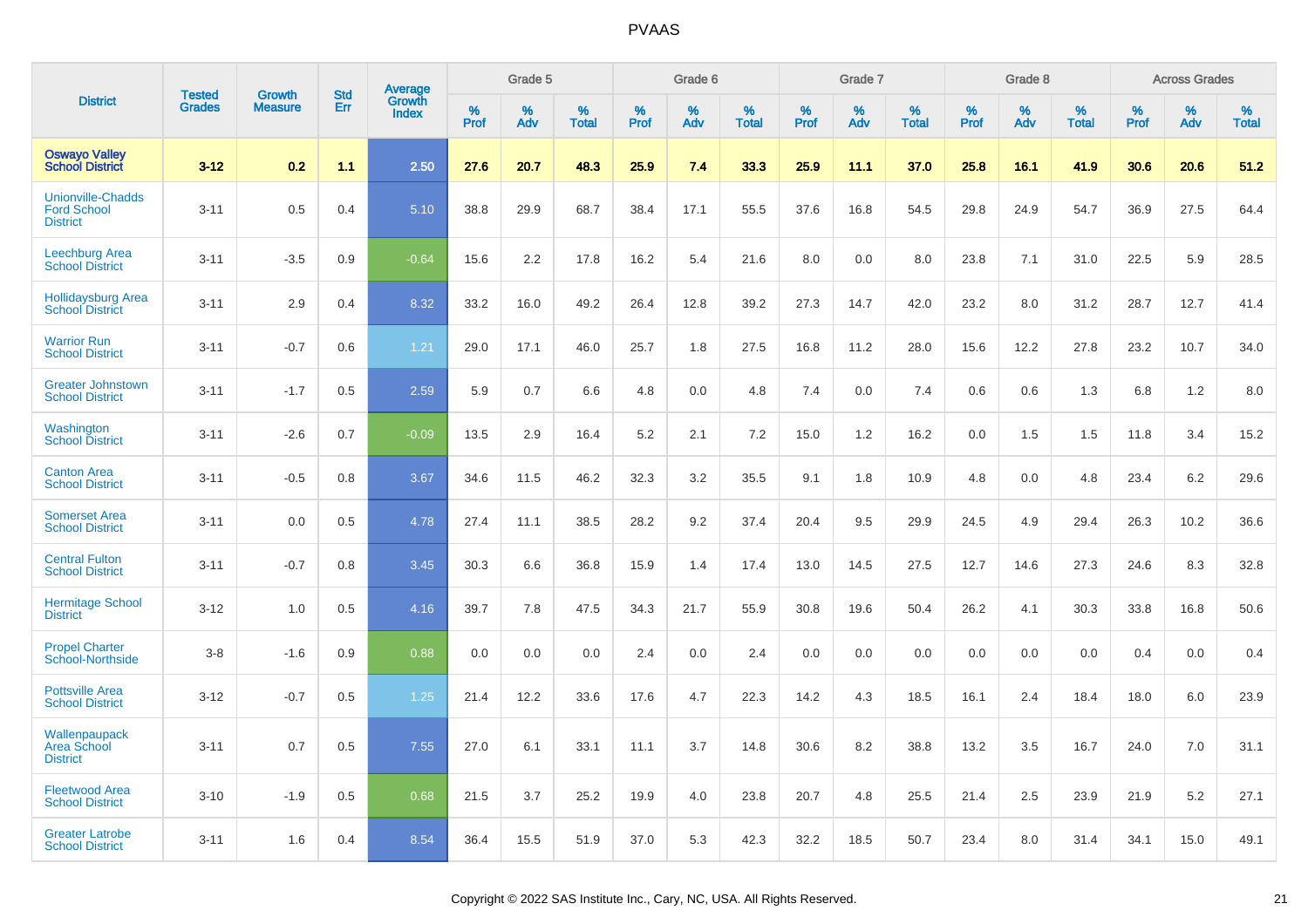|                                                                    |                                |                                 | <b>Std</b> | Average                |                  | Grade 5  |                   |                  | Grade 6  |                   |                  | Grade 7  |                   |           | Grade 8  |                   |                  | <b>Across Grades</b> |                   |
|--------------------------------------------------------------------|--------------------------------|---------------------------------|------------|------------------------|------------------|----------|-------------------|------------------|----------|-------------------|------------------|----------|-------------------|-----------|----------|-------------------|------------------|----------------------|-------------------|
| <b>District</b>                                                    | <b>Tested</b><br><b>Grades</b> | <b>Growth</b><br><b>Measure</b> | Err        | Growth<br><b>Index</b> | %<br><b>Prof</b> | %<br>Adv | %<br><b>Total</b> | %<br><b>Prof</b> | %<br>Adv | %<br><b>Total</b> | %<br><b>Prof</b> | %<br>Adv | %<br><b>Total</b> | %<br>Prof | %<br>Adv | %<br><b>Total</b> | %<br><b>Prof</b> | %<br>Adv             | %<br><b>Total</b> |
| <b>Oswayo Valley</b><br><b>School District</b>                     | $3-12$                         | 0.2                             | 1.1        | 2.50                   | 27.6             | 20.7     | 48.3              | 25.9             | 7.4      | 33.3              | 25.9             | 11.1     | 37.0              | 25.8      | 16.1     | 41.9              | 30.6             | 20.6                 | 51.2              |
| <b>Propel Charter</b><br>School - Braddock<br><b>Hills</b>         | $3 - 11$                       | $-2.4$                          | 0.8        | 3.05                   | 1.8              | 1.8      | 3.5               | 1.7              | 0.0      | 1.7               | 0.0              | 0.0      | 0.0               | 2.9       | 0.0      | 2.9               | 1.9              | 0.6                  | 2.5               |
| <b>Great Valley</b><br><b>School District</b>                      | $3 - 11$                       | 0.1                             | 0.4        | 2.46                   | 31.0             | 24.2     | 55.2              | 38.1             | 8.6      | 46.6              | 26.8             | 17.2     | 44.1              | 26.4      | 17.4     | 43.8              | 31.1             | 20.1                 | 51.2              |
| <b>Girard School</b><br><b>District</b>                            | $3 - 11$                       | 0.0                             | 0.6        | 2.99                   | 33.9             | 15.2     | 49.1              | 27.4             | 13.7     | 41.0              | 22.7             | 20.9     | 43.6              | 15.6      | 5.5      | 21.1              | 25.6             | 18.0                 | 43.6              |
| <b>Propel Charter</b><br>School-Homestead                          | $3 - 11$                       | $-2.7$                          | 1.0        | $-0.17$                | 2.7              | 0.0      | 2.7               | 0.0              | 5.4      | 5.4               | 2.9              | 0.0      | 2.9               | 0.0       | 0.0      | 0.0               | 2.7              | 1.4                  | 4.1               |
| <b>Southeast Delco</b><br><b>School District</b>                   | $3 - 10$                       | $-0.4$                          | 0.6        | 4.21                   | 3.3              | 1.7      | 5.0               | 1.8              | 0.0      | 1.8               | 3.0              | 0.8      | 3.8               | 6.9       | 0.8      | 7.7               | 5.7              | 0.7                  | 6.3               |
| <b>Penns Manor Area</b><br><b>School District</b>                  | $3 - 12$                       | 1.5                             | 0.8        | 4.02                   | 12.7             | 4.8      | 17.5              | 14.6             | 0.0      | 14.6              | 18.5             | 1.8      | 20.4              | 16.7      | 8.3      | 25.0              | 19.0             | 3.6                  | 22.6              |
| <b>Blue Ridge School</b><br><b>District</b>                        | $3 - 11$                       | $-1.1$                          | 0.7        | 2.21                   | 23.3             | 5.5      | 28.8              | 14.9             | 0.0      | 14.9              | 25.8             | 3.2      | 29.0              | 12.9      | 4.3      | 17.1              | 23.5             | 4.1                  | 27.7              |
| <b>Sullivan County</b><br><b>School District</b>                   | $3 - 10$                       | $-2.9$                          | 1.0        | 0.92                   | 21.4             | 0.0      | 21.4              | 30.0             | 4.0      | 34.0              | 18.8             | 0.0      | 18.8              | 9.1       | 0.0      | 9.1               | 22.0             | 4.1                  | 26.0              |
| <b>Windber Area</b><br><b>School District</b>                      | $3 - 11$                       | $-1.8$                          | 0.7        | 2.80                   | 28.8             | 20.0     | 48.8              | 20.9             | 9.0      | 29.8              | 14.7             | 9.3      | 24.0              | 28.6      | 13.1     | 41.7              | 24.4             | 15.1                 | 39.6              |
| <b>Northern Bedford</b><br><b>County School</b><br><b>District</b> | $3 - 11$                       | $-1.5$                          | 0.8        | 1.00                   | 24.5             | 8.2      | 32.6              | 30.5             | 1.7      | 32.2              | 19.0             | 1.7      | 20.7              | 9.4       | 3.1      | 12.5              | 24.6             | 5.2                  | 29.8              |
| <b>Penn Hills Charter</b><br>School of<br>Entrepreneurship         | $3-8$                          | $-0.2$                          | 0.9        | 1.98                   | 11.6             | 2.3      | 14.0              | 13.5             | 10.8     | 24.3              | 15.4             | 2.6      | 18.0              | 5.3       | 0.0      | 5.3               | 17.0             | 3.8                  | 20.8              |
| <b>Meyersdale Area</b><br><b>School District</b>                   | $3 - 11$                       | 1.9                             | 0.8        | 4.25                   | 35.2             | 9.3      | 44.4              | 26.6             | 15.6     | 42.2              | 18.9             | 0.0      | 18.9              | 11.9      | 8.5      | 20.3              | 24.6             | 9.4                  | 34.0              |
| <b>Manchester</b><br><b>Academic Charter</b><br><b>School</b>      | $3-8$                          | 0.6                             | 1.1        | 3.37                   | 3.6              | 0.0      | 3.6               | 3.4              | 0.0      | 3.4               | 3.6              | 0.0      | 3.6               | 0.0       | 0.0      | 0.0               | 4.9              | 0.5                  | 5.4               |
| Philadelphia<br><b>Academy Charter</b><br><b>School</b>            | $3 - 11$                       | $-2.5$                          | 0.7        | 0.18                   | 22.1             | 6.5      | 28.6              | 25.0             | 7.9      | 32.9              | 13.2             | 19.1     | 32.4              | 22.2      | 16.7     | 38.9              | 24.3             | 9.8                  | 34.2              |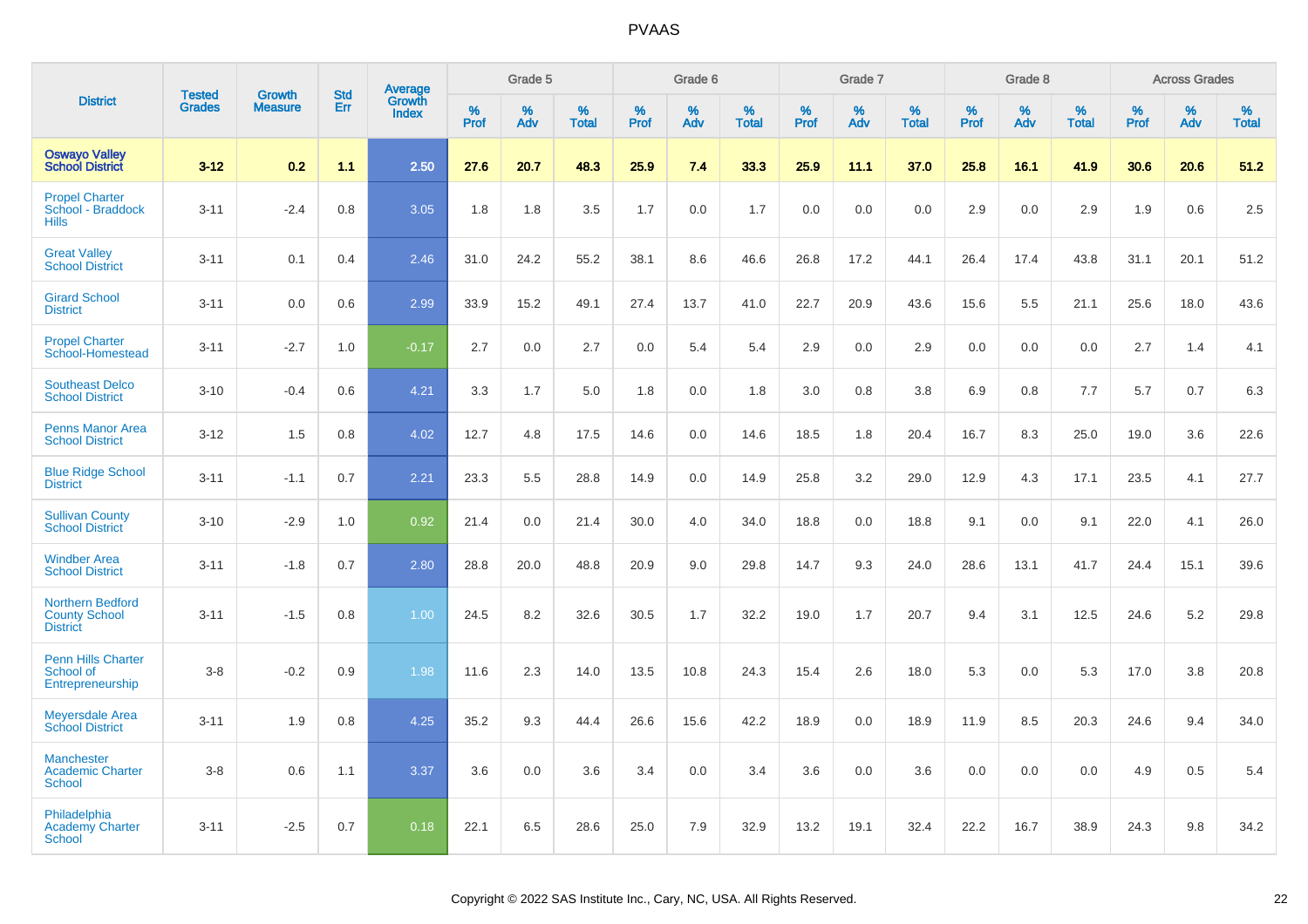|                                                                               |                                |                                 | <b>Std</b> | Average                |           | Grade 5  |                      |           | Grade 6  |                   |           | Grade 7  |                      |           | Grade 8  |                   |           | <b>Across Grades</b> |                   |
|-------------------------------------------------------------------------------|--------------------------------|---------------------------------|------------|------------------------|-----------|----------|----------------------|-----------|----------|-------------------|-----------|----------|----------------------|-----------|----------|-------------------|-----------|----------------------|-------------------|
| <b>District</b>                                                               | <b>Tested</b><br><b>Grades</b> | <b>Growth</b><br><b>Measure</b> | Err        | Growth<br><b>Index</b> | %<br>Prof | %<br>Adv | $\%$<br><b>Total</b> | %<br>Prof | %<br>Adv | %<br><b>Total</b> | %<br>Prof | %<br>Adv | $\%$<br><b>Total</b> | %<br>Prof | %<br>Adv | %<br><b>Total</b> | %<br>Prof | %<br>Adv             | %<br><b>Total</b> |
| <b>Oswayo Valley</b><br><b>School District</b>                                | $3 - 12$                       | 0.2                             | 1.1        | 2.50                   | 27.6      | 20.7     | 48.3                 | 25.9      | 7.4      | 33.3              | 25.9      | 11.1     | 37.0                 | 25.8      | 16.1     | 41.9              | 30.6      | 20.6                 | 51.2              |
| <b>Redbank Valley</b><br><b>School District</b>                               | $3 - 11$                       | $-2.5$                          | 0.7        | 1.94                   | 34.3      | 20.0     | 54.3                 | 12.7      | 0.0      | 12.7              | 19.5      | 9.2      | 28.7                 | 9.5       | 0.0      | 9.5               | 21.8      | 10.1                 | 31.9              |
| <b>Mckeesport Area</b><br><b>School District</b>                              | $3 - 12$                       | $-0.2$                          | 0.5        | 1.94                   | 8.9       | 3.0      | 11.9                 | 3.9       | 0.0      | 3.9               | 1.0       | 0.0      | 1.0                  | 1.0       | 0.0      | 1.0               | 7.7       | 2.1                  | 9.7               |
| <b>State College Area</b><br><b>School District</b>                           | $3 - 11$                       | 0.6                             | 0.4        | 6.90                   | 29.6      | 33.7     | 63.3                 | 27.4      | 15.3     | 42.7              | 28.9      | 16.3     | 45.2                 | 20.8      | 8.9      | 29.7              | 29.0      | 27.0                 | 56.1              |
| <b>Young Scholars of</b><br><b>Greater Allegheny</b><br><b>Charter School</b> | $3 - 8$                        | $-1.4$                          | 1.6        | 1.32                   | 10.0      | 0.0      | 10.0                 | 6.2       | 0.0      | 6.2               | 10.0      | 0.0      | 10.0                 |           |          |                   | 6.6       | 0.0                  | 6.6               |
| <b>Freire Charter</b><br><b>School</b>                                        | $5 - 11$                       | 1.2                             | 0.6        | 3.54                   | 0.0       | 0.0      | 0.0                  | 1.5       | 0.0      | 1.5               | 3.0       | 0.0      | 3.0                  | 7.6       | 0.0      | 7.6               | 3.3       | 0.0                  | 3.3               |
| <b>West Greene</b><br><b>School District</b>                                  | $3 - 11$                       | $-1.6$                          | 0.9        | 2.26                   | 20.5      | 7.7      | 28.2                 | 7.7       | 7.7      | 15.4              | 9.3       | 11.1     | 20.4                 | 11.8      | 0.0      | 11.8              | 19.6      | 10.7                 | 30.2              |
| <b>Reading School</b><br><b>District</b>                                      | $3 - 11$                       | 0.0                             | 0.4        | 4.14                   | 3.8       | 1.2      | 5.0                  | 1.5       | 0.2      | 1.8               | 1.9       | 0.0      | 1.9                  | 1.5       | 0.4      | 1.9               | 3.6       | 1.1                  | 4.7               |
| <b>Wilkes-Barre Area</b><br><b>School District</b>                            | $3 - 11$                       | $-0.9$                          | 0.5        | 1.33                   | 8.1       | 1.7      | 9.8                  | 10.1      | 4.4      | 14.5              | 6.0       | 1.8      | 7.8                  | 3.1       | 1.3      | 4.4               | 9.8       | 3.0                  | 12.7              |
| <b>Universal Institute</b><br><b>Charter School</b>                           | $3 - 8$                        | $-2.3$                          | 0.7        | 0.12                   | 1.5       | 0.0      | 1.5                  | 1.3       | 0.0      | 1.3               | 0.0       | 0.0      | 0.0                  | 2.3       | 0.0      | 2.3               | 1.7       | 0.2                  | 2.0               |
| <b>Laboratory Charter</b><br><b>School</b>                                    | $3 - 8$                        | $-0.7$                          | 1.1        | 2.78                   | 3.2       | 0.0      | 3.2                  | 2.3       | 0.0      | 2.3               | 6.4       | 0.0      | 6.4                  | 5.0       | 0.0      | 5.0               | 5.3       | 0.0                  | 5.3               |
| <b>South Side Area</b><br><b>School District</b>                              | $3 - 11$                       | 1.2                             | 0.8        | 4.65                   | 23.3      | 18.3     | 41.7                 | 17.7      | 0.0      | 17.7              | 26.6      | 7.8      | 34.4                 | 12.7      | 2.8      | 15.5              | 21.2      | 6.3                  | 27.6              |
| <b>Shenango Area</b><br><b>School District</b>                                | $3 - 11$                       | 0.1                             | 0.7        | 4.17                   | 25.0      | 7.1      | 32.1                 | 40.4      | 8.8      | 49.1              | 16.5      | 1.0      | 17.5                 | 14.4      | 1.1      | 15.6              | 22.5      | 7.6                  | 30.1              |
| <b>Panther Valley</b><br><b>School District</b>                               | $3 - 12$                       | 0.8                             | 0.6        | 5.00                   | 11.5      | 1.9      | 13.5                 | 10.2      | 1.7      | 11.9              | 11.1      | 1.8      | 13.0                 | 4.7       | 0.0      | 4.7               | 12.1      | 1.6                  | 13.6              |
| <b>Forest Hills School</b><br><b>District</b>                                 | $3 - 11$                       | 0.8                             | 0.5        | 4.44                   | 34.1      | 21.2     | 55.3                 | 20.8      | 3.3      | 24.2              | 18.6      | 5.6      | 24.2                 | 10.6      | 3.2      | 13.8              | 24.0      | 11.0                 | 35.1              |
| Cheltenham<br><b>School District</b>                                          | $3 - 11$                       | $-1.7$                          | 0.6        | 1.03                   | 19.8      | 16.7     | 36.5                 | 21.7      | 4.7      | 26.4              | 26.7      | 11.0     | 37.7                 | 12.1      | 3.3      | 15.4              | 23.0      | 11.2                 | 34.2              |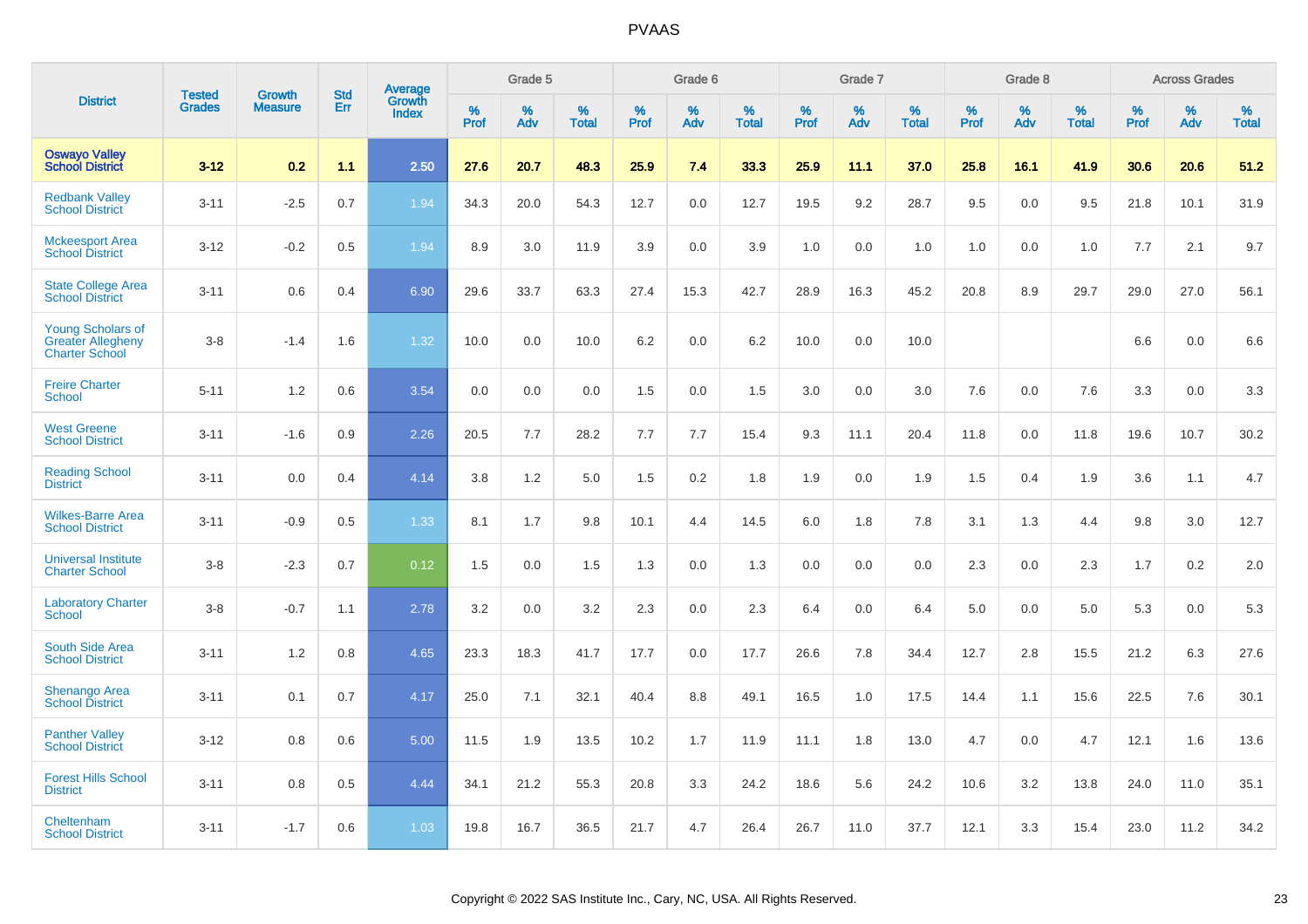|                                                                                   | <b>Tested</b> | <b>Growth</b>  | <b>Std</b> | Average                |              | Grade 5  |                   |           | Grade 6  |                   |              | Grade 7  |                   |              | Grade 8  |                   |              | <b>Across Grades</b> |                   |
|-----------------------------------------------------------------------------------|---------------|----------------|------------|------------------------|--------------|----------|-------------------|-----------|----------|-------------------|--------------|----------|-------------------|--------------|----------|-------------------|--------------|----------------------|-------------------|
| <b>District</b>                                                                   | <b>Grades</b> | <b>Measure</b> | Err        | Growth<br><b>Index</b> | $\%$<br>Prof | %<br>Adv | %<br><b>Total</b> | %<br>Prof | %<br>Adv | %<br><b>Total</b> | $\%$<br>Prof | %<br>Adv | %<br><b>Total</b> | $\%$<br>Prof | %<br>Adv | %<br><b>Total</b> | $\%$<br>Prof | $\%$<br>Adv          | %<br><b>Total</b> |
| <b>Oswayo Valley</b><br><b>School District</b>                                    | $3 - 12$      | 0.2            | 1.1        | 2.50                   | 27.6         | 20.7     | 48.3              | 25.9      | 7.4      | 33.3              | 25.9         | 11.1     | 37.0              | 25.8         | 16.1     | 41.9              | 30.6         | 20.6                 | 51.2              |
| <b>Blue Mountain</b><br><b>School District</b>                                    | $3 - 10$      | 0.1            | 0.5        | 3.24                   | 33.3         | 19.2     | 52.6              | 24.3      | 0.6      | 24.8              | 16.3         | 10.1     | 26.4              | 20.3         | 6.1      | 26.4              | 27.5         | 11.1                 | 38.6              |
| <b>Titusville Area</b><br><b>School District</b>                                  | $3 - 11$      | $-1.7$         | 0.5        | 0.12                   | 28.5         | 13.8     | 42.3              | 18.9      | 4.2      | 23.1              | 18.0         | 3.9      | 21.9              | 8.0          | 3.6      | 11.6              | 21.8         | 10.0                 | 31.8              |
| <b>Agora Cyber</b><br><b>Charter School</b>                                       | $3 - 11$      | $-0.3$         | 0.6        | 3.62                   | 9.8          | 2.0      | 11.8              | 7.8       | 0.7      | 8.5               | 6.2          | 2.1      | 8.3               | 3.3          | 1.3      | 4.6               | 9.7          | 2.4                  | 12.1              |
| <b>Sharon City School</b><br><b>District</b>                                      | $3 - 11$      | $-0.3$         | 0.5        | 1.32                   | 14.1         | 2.1      | 16.2              | 13.9      | 4.1      | 18.0              | 6.0          | 1.7      | 7.8               | 5.9          | 1.5      | 7.4               | 12.0         | 2.8                  | 14.8              |
| <b>Indiana Area</b><br><b>School District</b>                                     | $3 - 11$      | 1.8            | 0.4        | 7.21                   | 29.3         | 17.7     | 47.0              | 23.9      | 11.7     | 35.5              | 36.0         | 10.3     | 46.3              | 23.2         | 14.2     | 37.4              | 30.1         | 15.1                 | 45.2              |
| Susquehanna<br><b>Community School</b><br><b>District</b>                         | $3 - 11$      | $-2.8$         | $0.9\,$    | $-1.20$                | 19.6         | 9.8      | 29.4              | 15.5      | 1.7      | 17.2              | 13.3         | 11.1     | 24.4              | 2.0          | 2.0      | 4.1               | 19.6         | 6.3                  | 25.9              |
| Palmyra Area<br><b>School District</b>                                            | $3 - 11$      | 0.0            | 0.4        | 5.60                   | 36.2         | 17.5     | 53.8              | 27.2      | 8.3      | 35.4              | 25.5         | 12.2     | 37.6              | 29.8         | 12.2     | 42.0              | 31.5         | 15.7                 | 47.2              |
| <b>Manheim Central</b><br><b>School District</b>                                  | $3 - 11$      | 2.8            | 0.4        | 9.93                   | 25.4         | 7.6      | 33.0              | 23.6      | 5.8      | 29.3              | 15.0         | 5.2      | 20.2              | 20.9         | 6.2      | 27.1              | 22.8         | 9.4                  | 32.2              |
| <b>Highlands School</b><br><b>District</b>                                        | $3 - 11$      | 0.4            | 0.5        | 2.41                   | 20.4         | 4.6      | 25.0              | 16.6      | 1.4      | 17.9              | 28.5         | 4.9      | 33.3              | 13.2         | 8.6      | 21.8              | 20.4         | 5.9                  | 26.3              |
| <b>Howard Gardner</b><br><b>Multiple</b><br>Intelligence<br><b>Charter School</b> | $3 - 8$       | $-3.7$         | 1.1        | $-1.27$                | 16.7         | 6.7      | 23.3              | 9.4       | 0.0      | 9.4               | 9.1          | 0.0      | 9.1               | 7.4          | 11.1     | 18.5              | 14.7         | 3.5                  | 18.2              |
| <b>Inquiry Charter</b><br>School                                                  | $3-5$         | $-6.8$         | 2.1        | $-3.27$                | 8.8          | 2.9      | 11.8              |           |          |                   |              |          |                   |              |          |                   | 11.1         | 2.8                  | 13.9              |
| <b>Purchase Line</b><br><b>School District</b>                                    | $3 - 12$      | 1.0            | 0.8        | 4.29                   | 28.8         | 7.7      | 36.5              | 6.1       | 3.0      | 9.1               | 7.5          | 3.0      | 10.4              | 5.3          | 0.0      | 5.3               | 16.1         | 3.3                  | 19.4              |
| <b>Haverford</b><br><b>Township School</b><br><b>District</b>                     | $3 - 11$      | $-0.7$         | 0.3        | $-0.06$                | 30.7         | 27.3     | 58.0              | 26.4      | 15.0     | 41.4              | 28.5         | 12.8     | 41.3              | 33.9         | 15.2     | 49.1              | 31.6         | 23.1                 | 54.7              |
| <b>Easton Area</b><br><b>School District</b>                                      | $3 - 12$      | $-1.1$         | 0.3        | $-0.56$                | 22.4         | 5.9      | 28.3              | 14.6      | 3.3      | 17.9              | 11.0         | 6.9      | 18.0              | 10.3         | 2.2      | 12.4              | 18.5         | 8.4                  | 26.9              |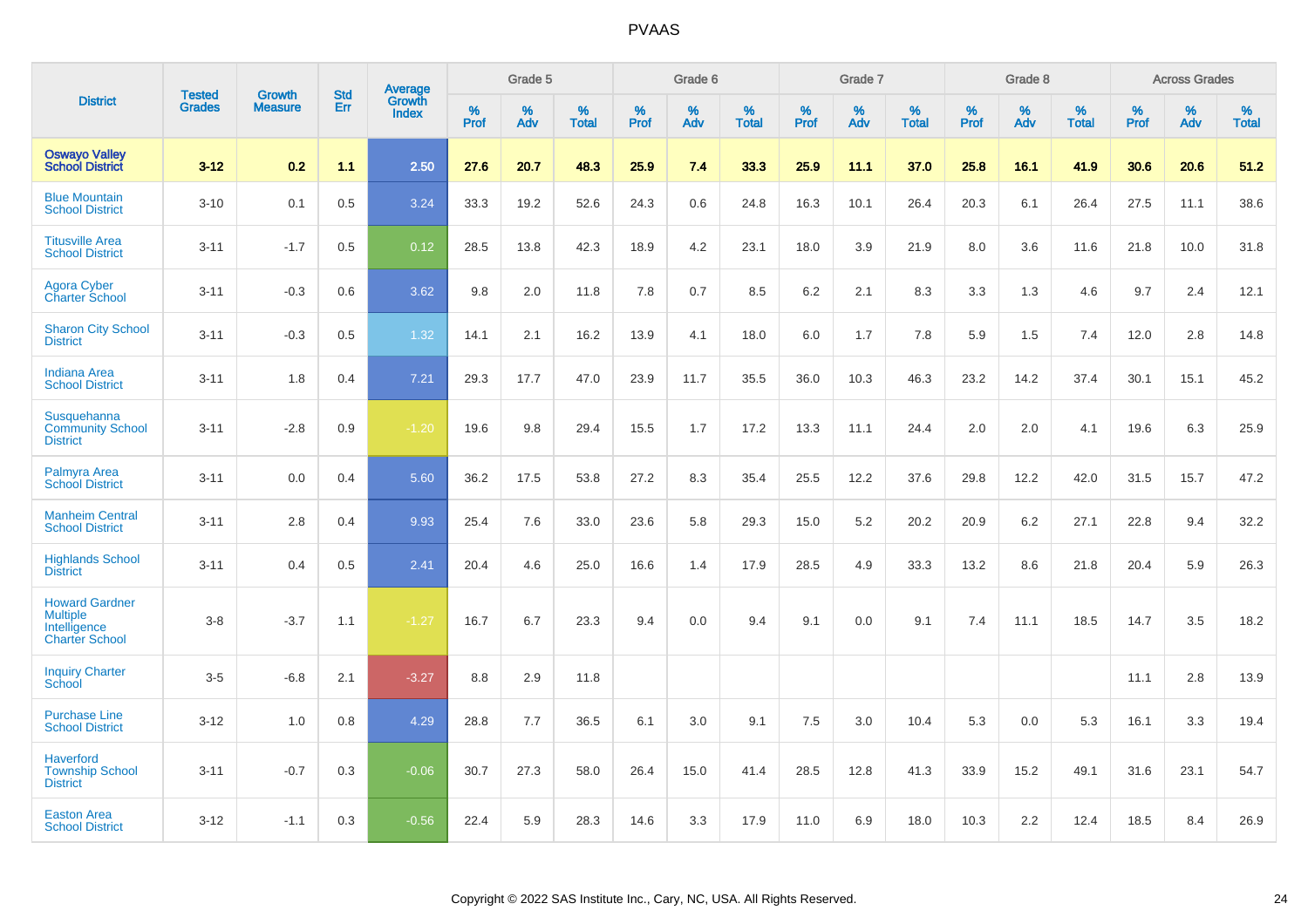|                                                                   |                                |                                 |                   |                                          |                     | Grade 5  |                   |                  | Grade 6  |                   |                  | Grade 7  |                   |           | Grade 8  |                   |                     | <b>Across Grades</b> |                   |
|-------------------------------------------------------------------|--------------------------------|---------------------------------|-------------------|------------------------------------------|---------------------|----------|-------------------|------------------|----------|-------------------|------------------|----------|-------------------|-----------|----------|-------------------|---------------------|----------------------|-------------------|
| <b>District</b>                                                   | <b>Tested</b><br><b>Grades</b> | <b>Growth</b><br><b>Measure</b> | <b>Std</b><br>Err | <b>Average</b><br>Growth<br><b>Index</b> | $\%$<br><b>Prof</b> | %<br>Adv | %<br><b>Total</b> | %<br><b>Prof</b> | %<br>Adv | %<br><b>Total</b> | %<br><b>Prof</b> | %<br>Adv | %<br><b>Total</b> | %<br>Prof | %<br>Adv | %<br><b>Total</b> | $\%$<br><b>Prof</b> | %<br>Adv             | %<br><b>Total</b> |
| <b>Oswayo Valley</b><br><b>School District</b>                    | $3 - 12$                       | 0.2                             | 1.1               | 2.50                                     | 27.6                | 20.7     | 48.3              | 25.9             | 7.4      | 33.3              | 25.9             | 11.1     | 37.0              | 25.8      | 16.1     | 41.9              | 30.6                | 20.6                 | 51.2              |
| <b>Mastery Charter</b><br>School - Harrity<br>Campus              | $3-8$                          | $-0.7$                          | 1.1               | 2.42                                     | 4.6                 | 4.6      | 9.1               | 2.3              | 0.0      | 2.3               | 0.0              | 0.0      | 0.0               | 3.1       | 0.0      | 3.1               | 5.5                 | 1.0                  | 6.5               |
| Salisbury-Elk Lick<br><b>School District</b>                      | $3 - 11$                       | $-4.2$                          | 1.3               | 0.13                                     | 29.2                | 12.5     | 41.7              | 37.5             | 0.0      | 37.5              | 15.8             | 0.0      | 15.8              | 14.3      | 4.8      | 19.0              | 28.9                | 5.8                  | 34.7              |
| <b>Albert Gallatin</b><br><b>Area School</b><br><b>District</b>   | $3 - 11$                       | $-1.4$                          | 0.5               | 0.97                                     | 19.0                | 10.2     | 29.3              | 18.6             | 1.6      | 20.2              | 12.8             | 2.8      | 15.6              | 14.8      | 2.0      | 16.8              | 17.4                | 4.9                  | 22.3              |
| <b>Carbondale Area</b><br><b>School District</b>                  | $3 - 10$                       | 1.1                             | 0.6               | 5.95                                     | 10.3                | 1.2      | 11.5              | 4.2              | 0.0      | 4.2               | 4.8              | 3.6      | 8.4               | 13.9      | 0.0      | 13.9              | 9.4                 | 0.8                  | 10.1              |
| <b>Fannett-Metal</b><br><b>School District</b>                    | $3 - 11$                       | $-2.4$                          | 1.0               | 2.68                                     | 17.2                | 6.9      | 24.1              | 10.3             | 0.0      | 10.3              | 9.4              | 0.0      | 9.4               | 8.9       | 2.2      | 11.1              | 15.5                | 5.8                  | 21.3              |
| <b>Freedom Area</b><br><b>School District</b>                     | $3 - 11$                       | $-0.8$                          | 0.7               | 1.59                                     | 13.6                | 3.7      | 17.3              | 21.4             | 2.4      | 23.8              | 18.6             | 2.9      | 21.6              | 10.7      | 1.3      | 12.0              | 17.8                | 3.7                  | 21.6              |
| <b>Richard Allen</b><br>Preparatory<br><b>Charter School</b>      | $5-8$                          | 0.8                             | 0.7               | 3.33                                     | 0.0                 | 0.0      | 0.0               | 1.0              | 0.0      | 1.0               | 1.8              | 0.9      | 2.7               | 0.9       | 0.0      | 0.9               | 1.1                 | 0.3                  | 1.4               |
| <b>Troy Area School</b><br><b>District</b>                        | $3 - 10$                       | $-1.8$                          | 0.6               | 0.45                                     | 11.1                | 4.0      | 15.2              | 4.0              | 4.0      | 8.0               | 14.1             | 0.0      | 14.1              | 6.8       | 0.8      | 7.7               | 11.9                | 2.1                  | 14.0              |
| <b>North Schuylkill</b><br><b>School District</b>                 | $3 - 11$                       | 0.5                             | 0.5               | 4.31                                     | 8.2                 | 3.0      | 11.2              | 4.8              | 0.8      | 5.6               | 5.8              | 3.9      | 9.7               | 11.8      | 6.7      | 18.5              | 12.1                | 4.1                  | 16.1              |
| <b>Middletown Area</b><br><b>School District</b>                  | $3 - 11$                       | $-1.6$                          | 0.5               | 0.08                                     | 19.5                | 5.0      | 24.5              | 6.1              | 0.8      | 6.9               | 16.1             | 9.8      | 25.9              | 11.8      | 2.0      | 13.7              | 18.4                | 7.5                  | 25.9              |
| <b>Selinsgrove Area</b><br><b>School District</b>                 | $3 - 12$                       | 4.7                             | 0.5               | 11.20                                    | 26.0                | 6.1      | 32.0              | 32.0             | 17.0     | 49.0              | 26.4             | 18.7     | 45.2              | 25.6      | 10.5     | 36.1              | 25.8                | 14.6                 | 40.4              |
| <b>Greater Nanticoke</b><br><b>Area School</b><br><b>District</b> | $3 - 12$                       | $-0.5$                          | 0.6               | 4.36                                     | 13.6                | 2.7      | 16.4              | 2.6              | 0.0      | 2.6               | 3.6              | 0.0      | 3.6               | 4.2       | 1.7      | 5.9               | 7.6                 | 2.0                  | 9.6               |
| Portage Area<br><b>School District</b>                            | $3 - 10$                       | 0.3                             | 0.8               | 2.06                                     | 28.6                | 7.1      | 35.7              | 30.0             | 10.0     | 40.0              | 25.4             | 9.5      | 34.9              | 17.0      | 7.6      | 24.5              | 29.8                | 12.9                 | 42.6              |
| <b>Mount Carmel</b><br><b>Area School</b><br><b>District</b>      | $3 - 11$                       | 0.2                             | 0.6               | 3.89                                     | 10.8                | 2.7      | 13.5              | 12.5             | 7.1      | 19.6              | 13.6             | 3.6      | 17.3              | 8.8       | 2.6      | 11.5              | 12.2                | 4.5                  | 16.7              |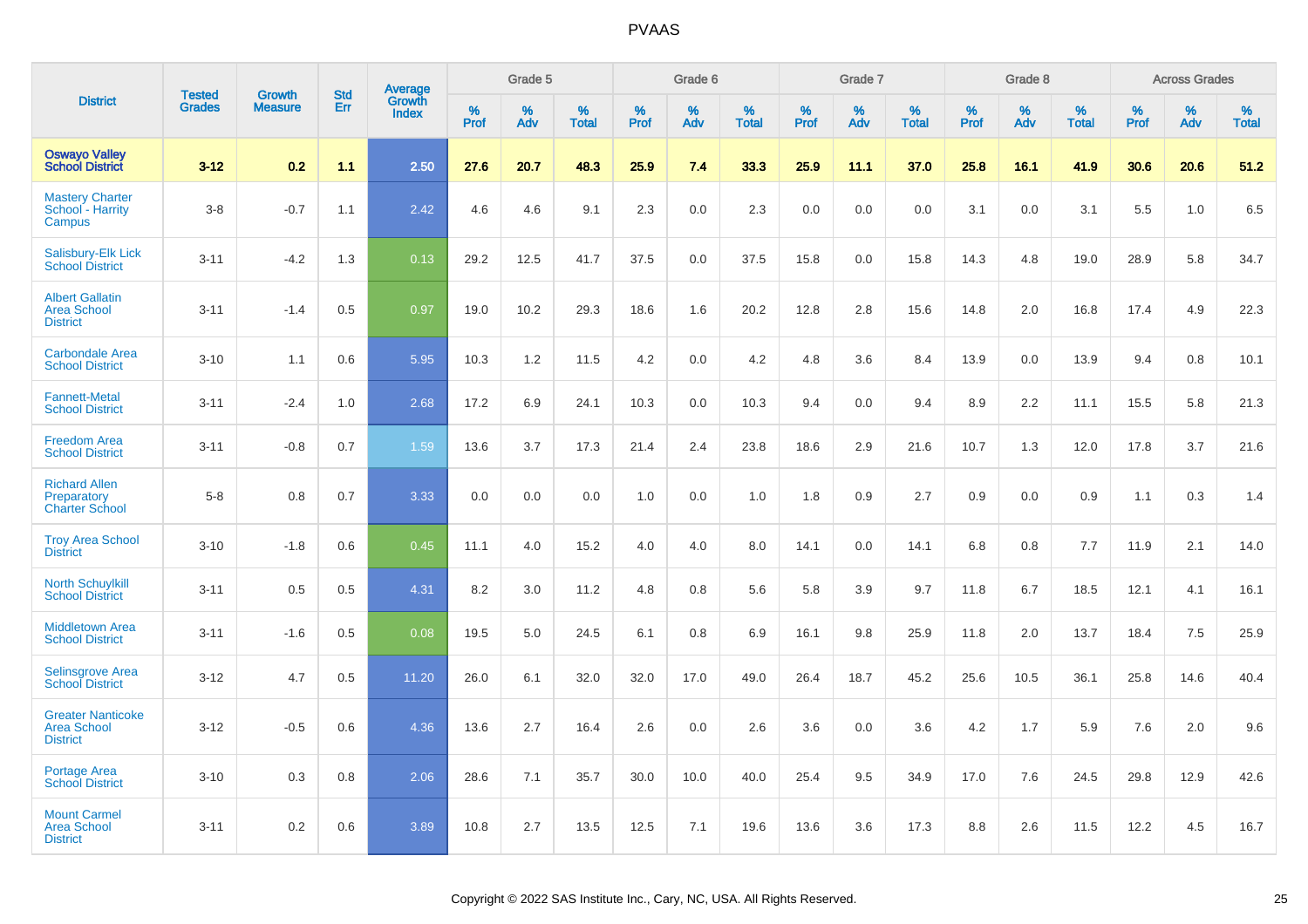|                                                                                            | <b>Tested</b> | <b>Growth</b>    | <b>Std</b> | Average                |                     | Grade 5  |                   |                     | Grade 6  |                   |              | Grade 7  |                   |                     | Grade 8  |                   |                     | <b>Across Grades</b> |                   |
|--------------------------------------------------------------------------------------------|---------------|------------------|------------|------------------------|---------------------|----------|-------------------|---------------------|----------|-------------------|--------------|----------|-------------------|---------------------|----------|-------------------|---------------------|----------------------|-------------------|
| <b>District</b>                                                                            | <b>Grades</b> | <b>Measure</b>   | <b>Err</b> | Growth<br><b>Index</b> | $\%$<br><b>Prof</b> | %<br>Adv | %<br><b>Total</b> | $\%$<br><b>Prof</b> | %<br>Adv | %<br><b>Total</b> | $\%$<br>Prof | %<br>Adv | %<br><b>Total</b> | $\%$<br><b>Prof</b> | %<br>Adv | %<br><b>Total</b> | $\%$<br><b>Prof</b> | %<br>Adv             | %<br><b>Total</b> |
| <b>Oswayo Valley</b><br><b>School District</b>                                             | $3 - 12$      | 0.2              | 1.1        | 2.50                   | 27.6                | 20.7     | 48.3              | 25.9                | 7.4      | 33.3              | 25.9         | 11.1     | 37.0              | 25.8                | 16.1     | 41.9              | 30.6                | 20.6                 | 51.2              |
| <b>Lebanon School</b><br><b>District</b>                                                   | $3 - 11$      | 0.1              | 0.3        | 4.53                   | 10.8                | 2.5      | 13.2              | 5.4                 | 1.6      | 7.0               | 3.4          | 0.6      | 4.1               | 4.5                 | 0.8      | 5.4               | 7.2                 | 1.6                  | 8.8               |
| <b>Mastery Charter</b><br>School - Hardy<br><b>Williams</b>                                | $3 - 11$      | $-0.1$           | $1.2$      | 1.30                   | 4.9                 | 0.0      | 4.9               | 11.4                | 2.9      | 14.3              | 5.6          | 0.0      | 5.6               |                     |          |                   | 6.9                 | 0.6                  | 7.5               |
| <b>Cameron County</b><br><b>School District</b>                                            | $3 - 12$      | 1.0              | 1.0        | 4.16                   | 48.4                | 0.0      | 48.4              | 29.0                | 2.6      | 31.6              | 7.3          | 2.4      | 9.8               | 13.5                | $0.0\,$  | 13.5              | 30.3                | 6.8                  | 37.2              |
| Johnsonburg Area<br><b>School District</b>                                                 | $3 - 11$      | $2.2\phantom{0}$ | 1.0        | 5.07                   | 17.5                | 7.5      | 25.0              | 21.2                | 12.1     | 33.3              | 18.6         | 7.0      | 25.6              | 15.6                | 2.2      | 17.8              | 25.5                | 10.2                 | 35.7              |
| <b>Marion Center</b><br><b>Area School</b><br><b>District</b>                              | $3 - 10$      | 0.9              | 0.7        | 5.76                   | 24.4                | 7.7      | 32.0              | 37.2                | 11.8     | 49.0              | 19.0         | 10.7     | 29.8              | 22.6                | 8.6      | 31.2              | 27.9                | 10.6                 | 38.4              |
| The Philadelphia<br><b>Charter School for</b><br><b>Arts and Sciences</b><br>at HR Edmunds | $3 - 8$       | 1.7              | 0.6        | 4.09                   | 6.4                 | 0.0      | 6.4               | 0.0                 | 0.0      | 0.0               | 2.1          | 0.0      | 2.1               | 2.2                 | 0.0      | 2.2               | 2.1                 | 0.2                  | 2.3               |
| Montgomery Area<br><b>School District</b>                                                  | $3 - 11$      | 0.8              | 0.8        | 4.18                   | 25.7                | 10.8     | 36.5              | 29.0                | 30.6     | 59.7              | 33.3         | 6.9      | 40.3              | 17.2                | 1.7      | 19.0              | 28.4                | 13.2                 | 41.6              |
| <b>Camp Hill School</b><br><b>District</b>                                                 | $3 - 12$      | $-2.0$           | 0.7        | $-0.33$                | 40.7                | 27.2     | 67.9              | 24.0                | 4.0      | 28.0              | 17.6         | 9.9      | 27.5              | 22.0                | 3.7      | 25.7              | 30.7                | 15.4                 | 46.1              |
| <b>Antietam School</b><br><b>District</b>                                                  | $3 - 10$      | $-2.5$           | 0.8        | $-0.25$                | 9.4                 | 1.6      | 10.9              | 10.0                | 3.3      | 13.3              | 5.6          | 0.0      | 5.6               | 5.8                 | 0.0      | 5.8               | 8.3                 | 1.2                  | 9.5               |
| <b>Franklin Area</b><br><b>School District</b>                                             | $3 - 11$      | 0.9              | 0.5        | 5.84                   | 22.0                | 7.1      | 29.1              | 25.8                | 3.1      | 28.9              | 10.1         | 4.2      | 14.3              | 8.2                 | 0.7      | 8.9               | 19.0                | 4.3                  | 23.2              |
| South Williamsport<br><b>Area School</b><br><b>District</b>                                | $3 - 10$      | $-0.6$           | 0.6        | 3.18                   | 20.4                | 1.1      | 21.5              | 25.8                | 4.5      | 30.3              | 15.5         | 2.4      | 17.9              | 15.1                | 0.0      | 15.1              | 20.2                | 2.8                  | 23.0              |
| <b>Deep Roots</b><br><b>Charter School</b>                                                 | $3-6$         | $-0.9$           | 1.3        | 2.28                   | 0.0                 | 0.0      | 0.0               | 0.0                 | 0.0      | 0.0               |              |          |                   |                     |          |                   | 1.3                 | 0.0                  | 1.3               |
| <b>Ellwood City Area</b><br><b>School District</b>                                         | $3 - 11$      | $-1.7$           | 0.6        | 1.08                   | 20.6                | 7.8      | 28.4              | 19.0                | 2.6      | 21.6              | 21.7         | 2.5      | 24.2              | 5.5                 | 2.8      | 8.3               | 17.5                | 4.7                  | 22.2              |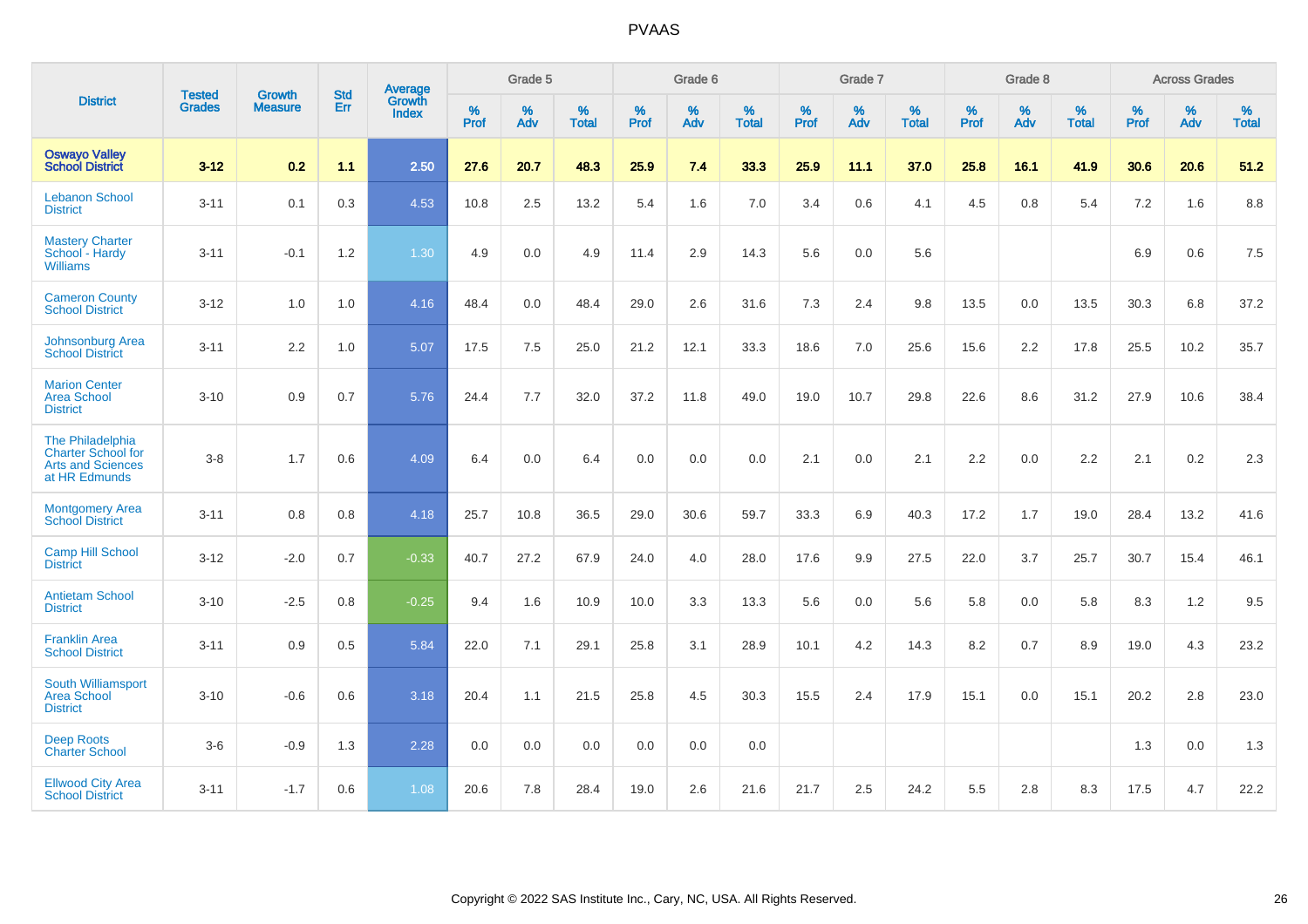|                                                                 |                                |                                 | <b>Std</b> | Average                |                     | Grade 5  |                   |                  | Grade 6  |                   |              | Grade 7  |                   |              | Grade 8  |                   |                     | <b>Across Grades</b> |                   |
|-----------------------------------------------------------------|--------------------------------|---------------------------------|------------|------------------------|---------------------|----------|-------------------|------------------|----------|-------------------|--------------|----------|-------------------|--------------|----------|-------------------|---------------------|----------------------|-------------------|
| <b>District</b>                                                 | <b>Tested</b><br><b>Grades</b> | <b>Growth</b><br><b>Measure</b> | Err        | Growth<br><b>Index</b> | $\%$<br><b>Prof</b> | %<br>Adv | %<br><b>Total</b> | %<br><b>Prof</b> | %<br>Adv | %<br><b>Total</b> | $\%$<br>Prof | %<br>Adv | %<br><b>Total</b> | $\%$<br>Prof | %<br>Adv | %<br><b>Total</b> | $\%$<br><b>Prof</b> | $\%$<br>Adv          | %<br><b>Total</b> |
| <b>Oswayo Valley</b><br><b>School District</b>                  | $3 - 12$                       | 0.2                             | 1.1        | 2.50                   | 27.6                | 20.7     | 48.3              | 25.9             | 7.4      | 33.3              | 25.9         | 11.1     | 37.0              | 25.8         | 16.1     | 41.9              | 30.6                | 20.6                 | 51.2              |
| <b>West Middlesex</b><br><b>Area School</b><br><b>District</b>  | $3 - 10$                       | 0.9                             | 0.9        | 4.10                   | 21.7                | 21.7     | 43.5              | 39.3             | 4.9      | 44.3              | 30.0         | 2.0      | 32.0              | 7.1          | 0.0      | 7.1               | 30.3                | 7.4                  | 37.7              |
| <b>Gillingham Charter</b><br>School                             | $3 - 11$                       | $-5.9$                          | 2.0        | $-1.16$                | 9.1                 | 0.0      | 9.1               | 0.0              | 0.0      | 0.0               |              |          |                   | 0.0          | 0.0      | 0.0               | 4.4                 | 1.4                  | 5.8               |
| <b>Ferndale Area</b><br><b>School District</b>                  | $3 - 10$                       | $-0.9$                          | 0.9        | 1.11                   | 27.3                | 0.0      | 27.3              | 19.5             | 7.3      | 26.8              | 31.6         | 2.6      | 34.2              | 11.1         | 8.9      | 20.0              | 21.3                | 7.9                  | 29.1              |
| <b>Mastery Charter</b><br>School - Pickett<br>Campus            | $6 - 10$                       | 1.2                             | 1.1        | 2.33                   |                     |          |                   | 0.0              | 0.0      | 0.0               | 0.0          | 0.0      | 0.0               | 2.8          | 0.0      | 2.8               | 0.9                 | 0.0                  | 0.9               |
| <b>Big Spring School</b><br><b>District</b>                     | $3 - 11$                       | $-1.2$                          | 0.5        | 0.68                   | 26.7                | 13.0     | 39.7              | 22.0             | 3.8      | 25.8              | 20.9         | 6.7      | 27.6              | 10.9         | 3.3      | 14.1              | 24.6                | 10.4                 | 35.0              |
| <b>Elk Lake School</b><br><b>District</b>                       | $3 - 11$                       | 1.9                             | 0.7        | 7.96                   | 17.5                | 3.8      | 21.2              | 35.8             | 12.6     | 48.4              | 11.4         | 3.4      | 14.8              | 8.5          | 4.9      | 13.4              | 21.4                | 7.2                  | 28.5              |
| <b>Forest City</b><br><b>Regional School</b><br><b>District</b> | $3 - 12$                       | 1.5                             | 0.9        | 4.76                   | 22.2                | 11.1     | 33.3              | 14.3             | 2.0      | 16.3              | 18.9         | 10.8     | 29.7              | 31.9         | 10.6     | 42.6              | 22.1                | 10.7                 | 32.8              |
| <b>Hamburg Area</b><br><b>School District</b>                   | $3 - 11$                       | $-0.0$                          | 0.5        | 1.79                   | 29.1                | 6.4      | 35.5              | 28.4             | 2.4      | 30.7              | 10.1         | 3.8      | 13.8              | 9.9          | 2.1      | 12.1              | 20.9                | 6.6                  | 27.5              |
| <b>United School</b><br><b>District</b>                         | $3 - 11$                       | 0.3                             | 0.8        | 3.96                   | 27.0                | 1.6      | 28.6              | 31.8             | 12.7     | 44.4              | 29.2         | 10.8     | 40.0              | 20.9         | 9.0      | 29.8              | 28.1                | 9.4                  | 37.5              |
| <b>Valley Grove</b><br><b>School District</b>                   | $3 - 10$                       | $-2.4$                          | 0.8        | $-1.21$                | 35.4                | 8.3      | 43.8              | 27.6             | 1.7      | 29.3              | 18.5         | 5.6      | 24.1              | 14.3         | 1.8      | 16.1              | 25.5                | 6.8                  | 32.2              |
| <b>Hanover Area</b><br><b>School District</b>                   | $3 - 11$                       | $-2.5$                          | 0.9        | $-0.79$                | 3.4                 | 3.4      | 6.8               | 10.0             | 4.0      | 14.0              | 5.3          | 1.8      | 7.0               | 0.0          | 0.0      | 0.0               | 7.4                 | 1.9                  | 9.3               |
| <b>Gettysburg Area</b><br><b>School District</b>                | $3 - 11$                       | 1.3                             | 0.4        | 5.96                   | 36.4                | 17.3     | 53.7              | 22.0             | 12.0     | 34.0              | 15.9         | 5.7      | 21.6              | 21.4         | 7.3      | 28.6              | 25.4                | 14.7                 | 40.1              |
| <b>Folk Arts-Cultural</b><br><b>Treasures Charter</b><br>School | $3 - 7$                        | $-1.8$                          | 1.0        | 1.12                   | 22.7                | 6.8      | 29.6              | 28.9             | 4.4      | 33.3              | 20.4         | 2.3      | 22.7              |              |          |                   | 28.1                | 6.2                  | 34.4              |
| <b>Sayre Area School</b><br><b>District</b>                     | $3 - 11$                       | 1.9                             | 0.7        | 6.31                   | 21.3                | 6.6      | 27.9              | 36.2             | 5.0      | 41.2              | 21.4         | 3.6      | 25.0              | 13.4         | 0.0      | 13.4              | 25.9                | 6.1                  | 32.0              |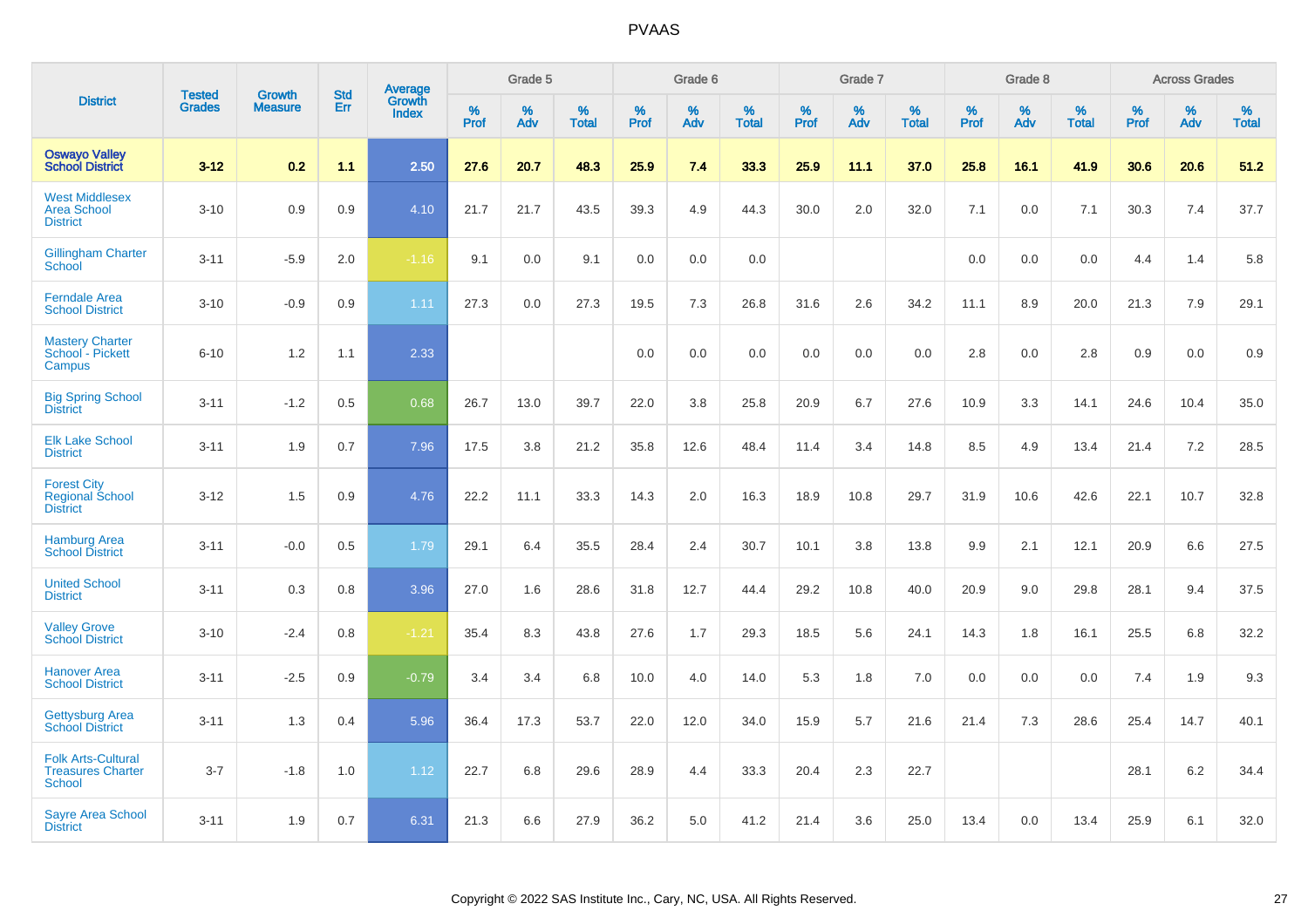|                                                                              |                                |                                 | <b>Std</b> | Average                       |           | Grade 5  |                   |           | Grade 6  |                   |           | Grade 7  |                   |           | Grade 8  |                   |           | <b>Across Grades</b> |                   |
|------------------------------------------------------------------------------|--------------------------------|---------------------------------|------------|-------------------------------|-----------|----------|-------------------|-----------|----------|-------------------|-----------|----------|-------------------|-----------|----------|-------------------|-----------|----------------------|-------------------|
| <b>District</b>                                                              | <b>Tested</b><br><b>Grades</b> | <b>Growth</b><br><b>Measure</b> | Err        | <b>Growth</b><br><b>Index</b> | %<br>Prof | %<br>Adv | %<br><b>Total</b> | %<br>Prof | %<br>Adv | %<br><b>Total</b> | %<br>Prof | %<br>Adv | %<br><b>Total</b> | %<br>Prof | %<br>Adv | %<br><b>Total</b> | %<br>Prof | %<br>Adv             | %<br><b>Total</b> |
| <b>Oswayo Valley</b><br><b>School District</b>                               | $3 - 12$                       | 0.2                             | 1.1        | 2.50                          | 27.6      | 20.7     | 48.3              | 25.9      | 7.4      | 33.3              | 25.9      | 11.1     | 37.0              | 25.8      | 16.1     | 41.9              | 30.6      | 20.6                 | 51.2              |
| <b>Harmony Area</b><br><b>School District</b>                                | $3 - 10$                       | 0.9                             | 1.7        | 2.79                          | 31.2      | 6.2      | 37.5              | 41.7      | 4.2      | 45.8              | 0.0       | 0.0      | 0.0               |           |          |                   | 27.4      | 7.4                  | 34.7              |
| <b>Laurel School</b><br><b>District</b>                                      | $3 - 11$                       | $-0.4$                          | 0.7        | 1.59                          | 25.7      | 5.4      | 31.1              | 23.9      | 12.7     | 36.6              | 29.5      | 5.1      | 34.6              | 18.8      | 8.7      | 27.5              | 28.6      | 13.6                 | 42.2              |
| <b>Old Forge School</b><br><b>District</b>                                   | $3 - 12$                       | $-2.1$                          | 0.8        | 0.34                          | 11.8      | 2.9      | 14.7              | 11.3      | 0.0      | 11.3              | 19.0      | 4.8      | 23.8              | 5.9       | 0.0      | 5.9               | 14.0      | 2.9                  | 16.9              |
| <b>Universal Alcorn</b><br><b>Charter School</b>                             | $3 - 8$                        | $-0.7$                          | 0.8        | 0.93                          | 7.7       | 1.9      | 9.6               | 3.9       | 0.0      | 3.9               | 8.8       | 0.0      | 8.8               | 5.1       | 0.0      | 5.1               | 6.4       | 1.7                  | 8.1               |
| <b>Reach Cyber</b><br><b>Charter School</b>                                  | $3 - 11$                       | $-2.4$                          | 0.9        | $-0.45$                       | 19.4      | 9.7      | 29.0              | 9.1       | 0.0      | 9.1               | 17.0      | 3.8      | 20.8              | 17.5      | 5.3      | 22.8              | 21.3      | 4.7                  | 26.0              |
| <b>Cocalico School</b><br><b>District</b>                                    | $3 - 11$                       | 2.0                             | 0.4        | 5.70                          | 27.4      | 17.4     | 44.8              | 25.2      | 17.5     | 42.7              | 27.3      | 4.0      | 31.3              | 22.2      | $6.2\,$  | 28.4              | 28.3      | 12.1                 | 40.4              |
| <b>Waynesboro Area</b><br><b>School District</b>                             | $3 - 12$                       | $-0.5$                          | 0.4        | 2.30                          | 25.0      | 9.2      | 34.2              | 20.4      | 10.5     | 31.0              | 19.2      | 6.0      | 25.2              | 20.1      | 4.8      | 24.8              | 22.3      | 9.3                  | 31.6              |
| <b>Spring Cove</b><br><b>School District</b>                                 | $3 - 11$                       | 0.9                             | 0.5        | 5.97                          | 18.5      | 8.4      | 26.9              | 15.1      | 4.8      | 19.8              | 11.0      | 3.9      | 15.0              | 12.7      | 4.0      | 16.7              | 20.0      | 7.4                  | 27.4              |
| <b>Young Scholars Of</b><br>Western<br>Pennsylvania<br><b>Charter School</b> | $3 - 8$                        | $-0.4$                          | 1.1        | 1.25                          | 6.7       | 6.7      | 13.3              | 5.9       | 5.9      | 11.8              | 20.7      | 3.4      | 24.1              | 8.7       | 0.0      | 8.7               | 12.3      | 4.8                  | 17.1              |
| <b>Keystone School</b><br><b>District</b>                                    | $3 - 11$                       | $-1.0$                          | 0.8        | 1.11                          | 28.4      | 19.4     | 47.8              | 32.1      | 1.9      | 34.0              | 12.3      | 1.4      | 13.7              | 6.4       | 0.0      | 6.4               | 24.1      | 7.6                  | 31.6              |
| <b>New Castle Area</b><br><b>School District</b>                             | $3 - 12$                       | $-0.5$                          | 0.4        | 2.63                          | 4.3       | 0.5      | 4.8               | 3.3       | 1.9      | 5.2               | 7.7       | 1.4      | 9.1               | 3.3       | 0.9      | 4.2               | 4.4       | 1.1                  | 5.5               |
| <b>Vision Academy</b><br>Charter School                                      | $3 - 8$                        | 1.7                             | 1.1        | 3.72                          | 11.1      | 0.0      | 11.1              | 0.0       | 0.0      | 0.0               | 2.9       | 2.9      | 5.9               | 9.5       | 4.8      | 14.3              | 6.4       | 1.6                  | 8.0               |
| <b>Lower Moreland</b><br><b>Township School</b><br><b>District</b>           | $3 - 11$                       | 2.2                             | 0.5        | 4.65                          | 27.3      | 27.3     | 54.6              | 38.8      | 19.4     | 58.2              | 30.7      | 17.2     | 47.8              | 25.1      | 15.0     | 40.1              | 32.4      | 17.7                 | 50.0              |
| <b>Fairfield Area</b><br><b>School District</b>                              | $3 - 11$                       | $-1.2$                          | 0.8        | 1.99                          | 32.3      | 1.6      | 33.9              | 19.7      | 1.6      | 21.3              | 18.5      | 0.0      | 18.5              | 16.7      | 3.7      | 20.4              | 25.3      | 6.7                  | 32.0              |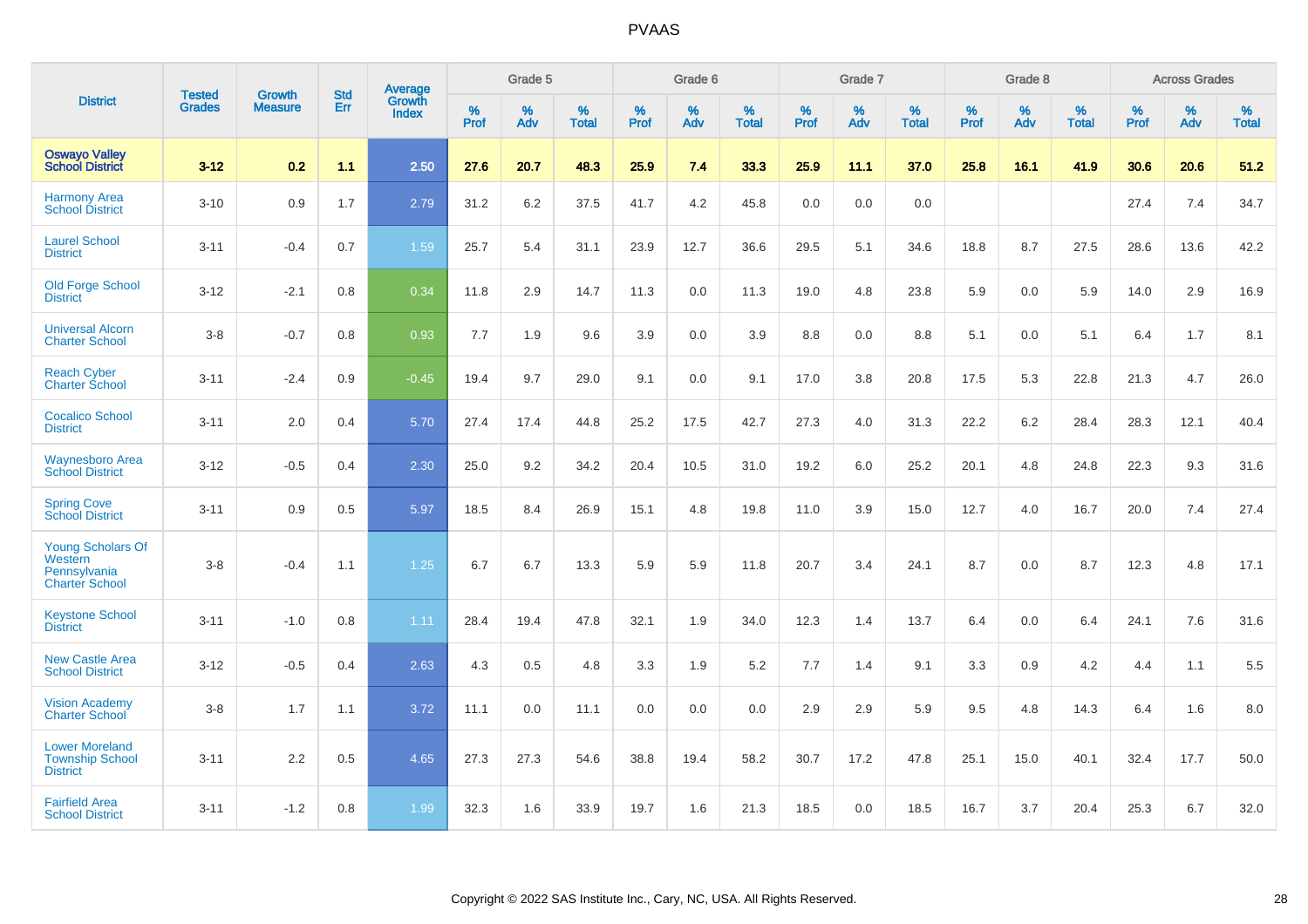|                                                             |                         | <b>Growth</b>  | <b>Std</b> | Average                |              | Grade 5     |                      |                     | Grade 6     |                      |              | Grade 7     |                      |              | Grade 8     |                      |                     | <b>Across Grades</b> |                      |
|-------------------------------------------------------------|-------------------------|----------------|------------|------------------------|--------------|-------------|----------------------|---------------------|-------------|----------------------|--------------|-------------|----------------------|--------------|-------------|----------------------|---------------------|----------------------|----------------------|
| <b>District</b>                                             | Tested<br><b>Grades</b> | <b>Measure</b> | Err        | Growth<br><b>Index</b> | $\%$<br>Prof | $\%$<br>Adv | $\%$<br><b>Total</b> | $\%$<br><b>Prof</b> | $\%$<br>Adv | $\%$<br><b>Total</b> | $\%$<br>Prof | $\%$<br>Adv | $\%$<br><b>Total</b> | $\%$<br>Prof | $\%$<br>Adv | $\%$<br><b>Total</b> | $\%$<br><b>Prof</b> | $\%$<br>Adv          | $\%$<br><b>Total</b> |
| <b>Oswayo Valley</b><br><b>School District</b>              | $3 - 12$                | 0.2            | 1.1        | 2.50                   | 27.6         | 20.7        | 48.3                 | 25.9                | 7.4         | 33.3                 | 25.9         | 11.1        | 37.0                 | 25.8         | 16.1        | 41.9                 | 30.6                | 20.6                 | 51.2                 |
| <b>Grove City Area</b><br><b>School District</b>            | $3 - 12$                | $-0.0$         | 0.6        | 1.93                   | 21.8         | 16.8        | 38.6                 | 29.0                | 12.1        | 41.1                 | 28.1         | 13.2        | 41.2                 | 19.5         | 8.5         | 28.0                 | 27.6                | 16.8                 | 44.3                 |
| <b>Russell Byers</b><br><b>Charter School</b>               | $3 - 8$                 | 1.5            | 0.8        | 5.07                   | 3.6          | 0.0         | 3.6                  | 0.0                 | 0.0         | 0.0                  | 0.0          | 0.0         | 0.0                  | 0.0          | 0.0         | 0.0                  | 3.2                 | 1.9                  | 5.2                  |
| <b>Upper Dublin</b><br><b>School District</b>               | $3 - 12$                | 0.6            | 0.4        | 2.59                   | 41.8         | 29.3        | 71.1                 | 38.5                | 24.8        | 63.3                 | 30.8         | 29.7        | 60.5                 | 24.1         | 14.8        | 38.9                 | 35.7                | 29.8                 | 65.5                 |
| <b>Everett Area</b><br><b>School District</b>               | $3 - 11$                | $-1.4$         | 0.7        | 1.92                   | 27.6         | 6.9         | 34.5                 | 19.8                | 2.3         | 22.1                 | 13.9         | 1.0         | 14.8                 | 10.7         | 6.7         | 17.3                 | 19.7                | 5.5                  | 25.2                 |
| <b>Dunmore School</b><br><b>District</b>                    | $3 - 11$                | $-0.4$         | 0.7        | 1.48                   | 26.4         | 9.7         | 36.1                 | 20.9                | 2.2         | 23.1                 | 10.4         | 0.9         | 11.3                 | 9.5          | 3.6         | 13.1                 | 18.9                | 6.1                  | 25.0                 |
| <b>Carlynton School</b><br><b>District</b>                  | $3 - 11$                | $-1.3$         | 0.7        | 0.95                   | 16.3         | 10.9        | 27.2                 | 35.7                | 7.1         | 42.9                 | 9.5          | 3.8         | 13.3                 | 11.7         | 0.0         | 11.7                 | 20.9                | 6.7                  | 27.6                 |
| <b>Upper Perkiomen</b><br><b>School District</b>            | $3 - 11$                | 2.0            | 0.4        | 6.80                   | 26.0         | 11.8        | 37.8                 | 23.0                | 6.1         | 29.1                 | 28.0         | 11.6        | 39.6                 | 22.9         | 10.0        | 32.8                 | 24.8                | 10.4                 | 35.1                 |
| <b>Bellwood-Antis</b><br><b>School District</b>             | $3 - 10$                | 2.2            | 0.6        | 5.68                   | 18.9         | 4.4         | 23.3                 | 12.4                | 9.0         | 21.4                 | 29.4         | 15.3        | 44.7                 | 14.1         | 6.5         | 20.6                 | 21.6                | 9.9                  | 31.5                 |
| <b>Mars Area School</b><br><b>District</b>                  | $3 - 10$                | 0.5            | 0.4        | 6.45                   | 31.3         | 20.9        | 52.2                 | 32.6                | 24.5        | 57.1                 | 23.8         | 16.5        | 40.4                 | 24.5         | 6.4         | 30.8                 | 32.3                | 21.1                 | 53.4                 |
| Ephrata Area<br><b>School District</b>                      | $3 - 11$                | 0.9            | 0.4        | 5.20                   | 34.6         | 12.9        | 47.5                 | 24.8                | 8.0         | 32.8                 | 18.0         | 4.2         | 22.2                 | 18.9         | 4.3         | 23.1                 | 25.6                | 12.5                 | 38.1                 |
| <b>Bethel Park School</b><br><b>District</b>                | $3 - 11$                | $-0.2$         | 0.4        | 1.45                   | 31.6         | 17.7        | 49.3                 | 27.0                | 17.1        | 44.1                 | 29.6         | 13.0        | 42.6                 | 27.1         | 8.9         | 36.0                 | 30.4                | 17.5                 | 48.0                 |
| <b>Stroudsburg Area</b><br><b>School District</b>           | $3 - 11$                | $-0.2$         | 0.4        | 3.95                   | 17.5         | 9.2         | 26.8                 | 18.8                | 4.9         | 23.8                 | 21.6         | 2.7         | 24.3                 | 15.4         | 1.8         | 17.1                 | 20.2                | 6.4                  | 26.6                 |
| Conemaugh<br><b>Township Area</b><br><b>School District</b> | $3 - 12$                | $-1.5$         | 0.8        | 2.85                   | 51.6         | 22.6        | 74.2                 | 23.0                | 16.4        | 39.3                 | 29.2         | 20.8        | 50.0                 | 28.8         | 5.5         | 34.2                 | 34.8                | 23.6                 | 58.4                 |
| <b>Brockway Area</b><br><b>School District</b>              | $3 - 11$                | 2.7            | 0.7        | 9.15                   | 35.4         | 17.7        | 53.2                 | 29.4                | 36.8        | 66.2                 | 22.5         | 7.5         | 30.0                 | 20.8         | 5.6         | 26.4                 | 28.7                | 18.6                 | 47.4                 |
| <b>Clarion Area</b><br><b>School District</b>               | $3 - 11$                | $-0.1$         | 0.8        | 2.20                   | 31.2         | 8.3         | 39.6                 | 32.1                | 7.1         | 39.3                 | 17.9         | 10.4        | 28.4                 | 28.1         | 3.5         | 31.6                 | 26.5                | 10.2                 | 36.8                 |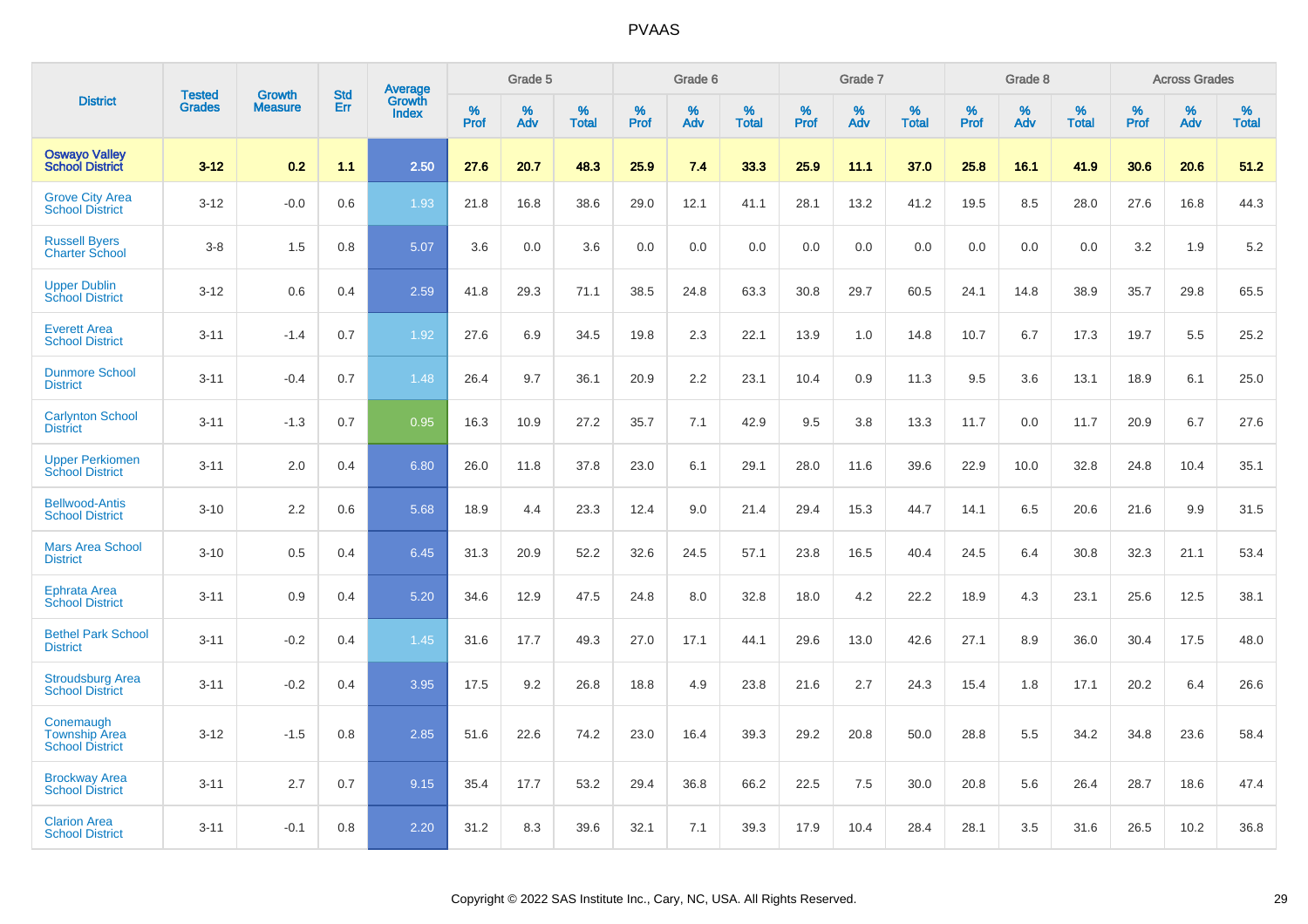|                                                                 | <b>Tested</b> | <b>Growth</b>  | <b>Std</b> | Average                |              | Grade 5  |                   |           | Grade 6  |                   |           | Grade 7  |                   |           | Grade 8  |                   |           | <b>Across Grades</b> |                   |
|-----------------------------------------------------------------|---------------|----------------|------------|------------------------|--------------|----------|-------------------|-----------|----------|-------------------|-----------|----------|-------------------|-----------|----------|-------------------|-----------|----------------------|-------------------|
| <b>District</b>                                                 | <b>Grades</b> | <b>Measure</b> | Err        | Growth<br><b>Index</b> | $\%$<br>Prof | %<br>Adv | %<br><b>Total</b> | %<br>Prof | %<br>Adv | %<br><b>Total</b> | %<br>Prof | %<br>Adv | %<br><b>Total</b> | %<br>Prof | %<br>Adv | %<br><b>Total</b> | %<br>Prof | %<br>Adv             | %<br><b>Total</b> |
| <b>Oswayo Valley</b><br><b>School District</b>                  | $3 - 12$      | 0.2            | 1.1        | 2.50                   | 27.6         | 20.7     | 48.3              | 25.9      | 7.4      | 33.3              | 25.9      | 11.1     | 37.0              | 25.8      | 16.1     | 41.9              | 30.6      | 20.6                 | 51.2              |
| <b>Ridgway Area</b><br><b>School District</b>                   | $3 - 11$      | 4.4            | 0.8        | 5.42                   | 36.7         | 20.0     | 56.7              | 42.6      | 18.0     | 60.7              | 25.0      | 13.3     | 38.3              | 28.3      | 5.0      | 33.3              | 30.2      | 18.4                 | 48.6              |
| Montessori<br><b>Regional Charter</b><br>School                 | $3-6$         | $-2.6$         | 1.1        | $-1.45$                | 15.0         | 5.0      | 20.0              | 5.1       | 1.7      | 6.8               |           |          |                   |           |          |                   | 11.1      | 6.3                  | 17.3              |
| Greencastle-Antrim<br><b>School District</b>                    | $3 - 11$      | $-0.1$         | 0.4        | 2.26                   | 28.2         | 15.8     | 44.1              | 31.2      | 8.1      | 39.3              | 24.8      | 7.8      | 32.6              | 18.7      | 5.6      | 24.4              | 26.8      | 11.4                 | 38.2              |
| <b>Northwest Area</b><br><b>School District</b>                 | $3 - 10$      | 0.9            | 0.8        | 2.73                   | 17.3         | 1.9      | 19.2              | 19.3      | 3.5      | 22.8              | 7.3       | 1.8      | 9.1               | 5.4       | 0.0      | 5.4               | 13.2      | 1.5                  | 14.8              |
| Aliquippa School<br><b>District</b>                             | $3 - 11$      | 0.1            | 0.8        | 2.83                   | 1.5          | 0.0      | 1.5               | 0.0       | 1.6      | 1.6               | 6.9       | 0.0      | 6.9               | 0.0       | 0.0      | 0.0               | 2.0       | 0.5                  | 2.6               |
| <b>Bethlehem Area</b><br><b>School District</b>                 | $3 - 11$      | 0.4            | 0.4        | 3.53                   | 16.6         | 11.7     | 28.3              | 13.0      | 2.9      | 15.9              | 14.3      | 5.3      | 19.6              | 9.9       | 3.9      | 13.8              | 18.1      | 8.8                  | 26.8              |
| <b>Propel Charter</b><br>School-Hazelwood                       | $3 - 8$       | $-1.6$         | $1.2$      | 1.36                   | 3.4          | 0.0      | 3.4               | 0.0       | 0.0      | 0.0               | 0.0       | 4.8      | 4.8               | 0.0       | 0.0      | 0.0               | 0.6       | 0.6                  | 1.3               |
| <b>Sto-Rox School</b><br><b>District</b>                        | $3 - 10$      | $-0.5$         | 0.9        | 2.11                   | 4.4          | 1.1      | 5.4               | 1.2       | 0.0      | 1.2               | 0.0       | 0.0      | 0.0               | 0.0       | 0.0      | 0.0               | 2.8       | 0.5                  | 3.3               |
| Tamaqua Area<br><b>School District</b>                          | $3 - 12$      | 2.4            | 0.5        | 6.23                   | 28.7         | 9.3      | 38.0              | 18.6      | 1.6      | 20.2              | 19.7      | $7.2\,$  | 27.0              | 11.4      | 2.1      | 13.5              | 22.6      | 5.9                  | 28.4              |
| <b>Susquenita School</b><br><b>District</b>                     | $3 - 11$      | 1.6            | 0.6        | 3.26                   | 23.8         | 15.6     | 39.3              | 15.4      | 5.8      | 21.2              | 19.2      | 5.0      | 24.2              | 12.3      | 5.7      | 17.9              | 23.0      | 9.7                  | 32.7              |
| <b>Northern York</b><br><b>County School</b><br><b>District</b> | $3 - 11$      | 1.3            | 0.4        | 6.31                   | 26.3         | 11.1     | 37.4              | 24.5      | 8.2      | 32.7              | 20.4      | 5.3      | 25.7              | 10.9      | 0.9      | 11.8              | 23.2      | 8.9                  | 32.1              |
| Independence<br><b>Charter School</b><br>West                   | $3 - 7$       | $-1.0$         | 1.7        | 1.35                   | 0.0          | 0.0      | 0.0               | 16.7      | 0.0      | 16.7              | 5.6       | 0.0      | 5.6               |           |          |                   | $6.2\,$   | 1.8                  | $8.0\,$           |
| <b>Sugar Valley Rural</b><br><b>Charter School</b>              | $3 - 11$      | $-0.5$         | 1.0        | 1.21                   | 26.3         | 5.3      | 31.6              | 8.3       | 0.0      | 8.3               | 5.1       | 2.6      | 7.7               | 2.8       | 0.0      | 2.8               | 16.0      | 2.8                  | 18.9              |
| <b>Mahanoy Area</b><br><b>School District</b>                   | $3 - 10$      | $-0.3$         | 0.8        | 3.34                   | 7.3          | 0.0      | 7.3               | 4.0       | 0.0      | 4.0               | 7.7       | 0.0      | 7.7               | 4.6       | 0.0      | 4.6               | 10.4      | 0.8                  | 11.1              |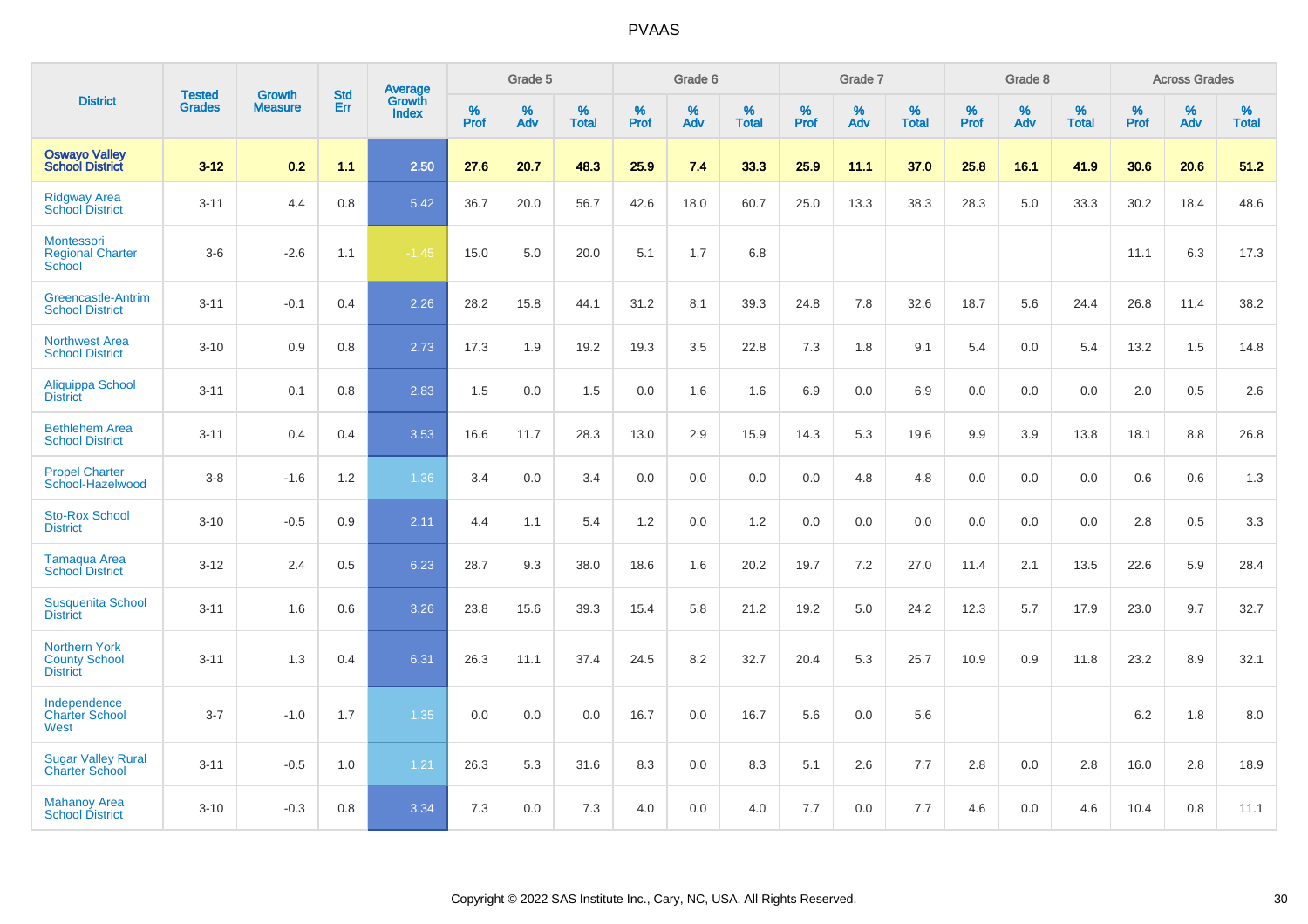|                                                                   |                                |                                 | <b>Std</b> |                                          |              | Grade 5  |                   |           | Grade 6  |                   |              | Grade 7  |                   |              | Grade 8  |                   |              | <b>Across Grades</b> |                   |
|-------------------------------------------------------------------|--------------------------------|---------------------------------|------------|------------------------------------------|--------------|----------|-------------------|-----------|----------|-------------------|--------------|----------|-------------------|--------------|----------|-------------------|--------------|----------------------|-------------------|
| <b>District</b>                                                   | <b>Tested</b><br><b>Grades</b> | <b>Growth</b><br><b>Measure</b> | Err        | <b>Average</b><br>Growth<br><b>Index</b> | $\%$<br>Prof | %<br>Adv | %<br><b>Total</b> | %<br>Prof | %<br>Adv | %<br><b>Total</b> | $\%$<br>Prof | %<br>Adv | %<br><b>Total</b> | $\%$<br>Prof | %<br>Adv | %<br><b>Total</b> | $\%$<br>Prof | %<br>Adv             | %<br><b>Total</b> |
| <b>Oswayo Valley</b><br><b>School District</b>                    | $3 - 12$                       | 0.2                             | 1.1        | 2.50                                     | 27.6         | 20.7     | 48.3              | 25.9      | 7.4      | 33.3              | 25.9         | 11.1     | 37.0              | 25.8         | 16.1     | 41.9              | 30.6         | 20.6                 | 51.2              |
| <b>Turkeyfoot Valley</b><br><b>Area School</b><br><b>District</b> | $3 - 12$                       | $-0.8$                          | 1.3        | 1.22                                     | 18.2         | 0.0      | 18.2              | 14.3      | 0.0      | 14.3              | 30.0         | 0.0      | 30.0              | 12.5         | 4.2      | 16.7              | 20.0         | 2.6                  | 22.6              |
| <b>Saint Clair Area</b><br><b>School District</b>                 | $3 - 8$                        | 1.1                             | 0.9        | 4.46                                     | 28.3         | 13.2     | 41.5              | 24.0      | 4.0      | 28.0              | 19.2         | 7.7      | 26.9              | 12.5         | 2.5      | 15.0              | 24.2         | 7.2                  | 31.4              |
| <b>Tidioute</b><br><b>Community</b><br><b>Charter School</b>      | $3 - 11$                       | $-0.3$                          | 1.4        | 2.22                                     | 15.4         | 0.0      | 15.4              | 27.8      | 0.0      | 27.8              | 10.5         | 0.0      | 10.5              | 7.4          | 0.0      | 7.4               | 16.0         | 1.6                  | 17.6              |
| <b>Curwensville Area</b><br><b>School District</b>                | $3 - 11$                       | 1.8                             | 0.8        | 4.90                                     | 43.9         | 17.1     | 61.0              | 21.4      | 7.1      | 28.6              | 27.1         | 4.3      | 31.4              | 21.7         | 2.9      | 24.6              | 32.0         | 11.2                 | 43.3              |
| <b>Deer Lakes School</b><br><b>District</b>                       | $3 - 11$                       | 1.8                             | 0.6        | 7.57                                     | 21.1         | 6.5      | 27.6              | 24.4      | 10.6     | 35.0              | 25.4         | 19.2     | 44.6              | 24.5         | 3.9      | 28.4              | 26.2         | 10.7                 | 36.9              |
| <b>Mohawk Area</b><br><b>School District</b>                      | $3 - 11$                       | 1.9                             | 0.6        | 3.98                                     | 26.2         | 4.8      | 31.1              | 19.2      | 13.8     | 33.0              | 27.4         | 11.8     | 39.2              | 22.8         | 8.7      | 31.5              | 27.0         | 10.4                 | 37.4              |
| <b>East Penn School</b><br><b>District</b>                        | $3 - 11$                       | 0.8                             | 0.3        | 4.48                                     | 32.6         | 12.6     | 45.2              | 20.7      | 7.8      | 28.4              | 23.5         | 11.3     | 34.8              | 17.8         | 8.6      | 26.5              | 26.4         | 13.0                 | 39.4              |
| <b>Wellsboro Area</b><br><b>School District</b>                   | $3 - 11$                       | 3.0                             | 0.6        | 6.61                                     | 30.4         | 7.0      | 37.4              | 16.2      | 5.0      | 21.2              | 20.5         | 13.7     | 34.2              | 24.5         | 13.3     | 37.8              | 24.3         | 8.8                  | 33.1              |
| <b>California Area</b><br><b>School District</b>                  | $3 - 10$                       | $-1.0$                          | 0.8        | 3.04                                     | 27.3         | 5.4      | 32.7              | 13.8      | 0.0      | 13.8              | 24.6         | 1.8      | 26.3              | 20.4         | 5.6      | 25.9              | 22.4         | 4.3                  | 26.6              |
| <b>West Branch Area</b><br><b>School District</b>                 | $3 - 11$                       | 0.5                             | 0.8        | 1.82                                     | 16.1         | 3.2      | 19.4              | 7.8       | 4.7      | 12.5              | 19.7         | 14.5     | 34.2              | 18.8         | 6.2      | 25.0              | 18.7         | 7.8                  | 26.5              |
| <b>Union City Area</b><br><b>School District</b>                  | $3 - 12$                       | 0.2                             | 0.7        | 1.91                                     | 18.8         | 8.7      | 27.5              | 19.4      | 11.3     | 30.6              | 23.4         | 3.9      | 27.3              | 10.1         | 5.6      | 15.7              | 21.6         | 9.8                  | 31.4              |
| <b>West Oak Lane</b><br><b>Charter School</b>                     | $3 - 8$                        | 0.7                             | 0.7        | 1.55                                     | 2.6          | 1.3      | 3.8               | 6.1       | 0.0      | 6.1               | 6.9          | 1.4      | 8.3               | 0.0          | 1.9      | 1.9               | 6.1          | 0.7                  | 6.8               |
| <b>Littlestown Area</b><br><b>School District</b>                 | $3 - 11$                       | 1.5                             | 0.6        | 5.61                                     | 18.6         | 2.6      | 21.2              | 16.3      | 1.6      | 17.9              | 14.0         | 4.7      | 18.7              | 21.0         | 4.0      | 25.0              | 23.5         | 4.6                  | 28.1              |
| <b>Corry Area School</b><br><b>District</b>                       | $3 - 11$                       | $-1.0$                          | 0.5        | 0.08                                     | 25.4         | 7.9      | 33.3              | 25.2      | 3.6      | 28.8              | 17.4         | 5.1      | 22.5              | 15.8         | 1.4      | 17.1              | 23.2         | 7.5                  | 30.7              |
| <b>Northeast Bradford</b><br><b>School District</b>               | $3 - 10$                       | 1.9                             | 0.9        | 4.85                                     | 40.0         | 12.5     | 52.5              | 34.8      | 2.2      | 37.0              | 24.0         | 2.0      | 26.0              | 13.8         | 5.2      | 19.0              | 29.7         | 6.0                  | 35.7              |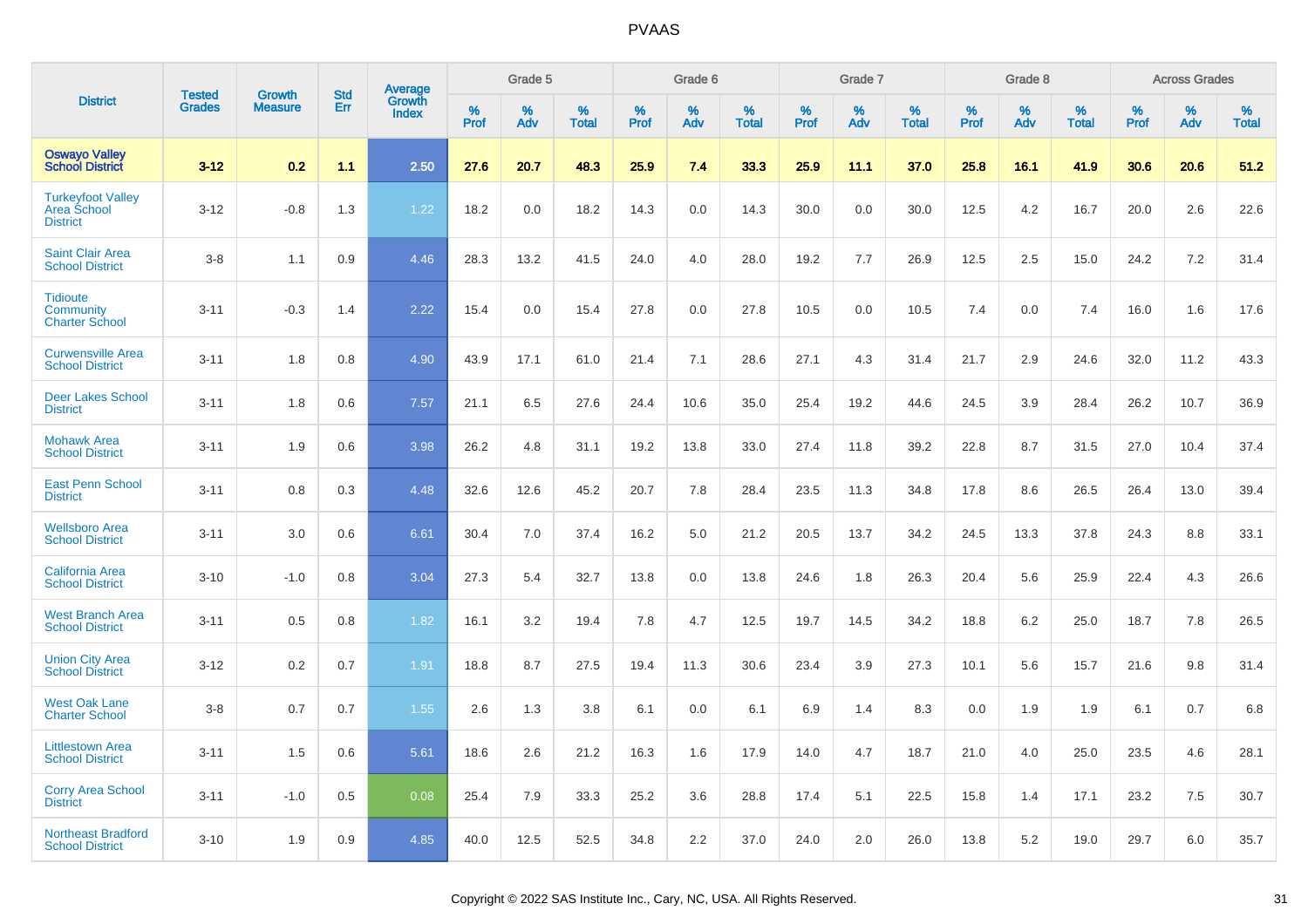|                                                                           | <b>Tested</b> | <b>Growth</b>  | <b>Std</b> | Average                |              | Grade 5  |                   |           | Grade 6  |                   |              | Grade 7  |                   |              | Grade 8  |                   |              | <b>Across Grades</b> |                   |
|---------------------------------------------------------------------------|---------------|----------------|------------|------------------------|--------------|----------|-------------------|-----------|----------|-------------------|--------------|----------|-------------------|--------------|----------|-------------------|--------------|----------------------|-------------------|
| <b>District</b>                                                           | <b>Grades</b> | <b>Measure</b> | Err        | Growth<br><b>Index</b> | $\%$<br>Prof | %<br>Adv | %<br><b>Total</b> | %<br>Prof | %<br>Adv | %<br><b>Total</b> | $\%$<br>Prof | %<br>Adv | %<br><b>Total</b> | $\%$<br>Prof | %<br>Adv | %<br><b>Total</b> | $\%$<br>Prof | $\%$<br>Adv          | %<br><b>Total</b> |
| <b>Oswayo Valley</b><br><b>School District</b>                            | $3 - 12$      | 0.2            | 1.1        | 2.50                   | 27.6         | 20.7     | 48.3              | 25.9      | 7.4      | 33.3              | 25.9         | 11.1     | 37.0              | 25.8         | 16.1     | 41.9              | 30.6         | 20.6                 | 51.2              |
| <b>Carlisle Area</b><br><b>School District</b>                            | $3 - 11$      | 0.5            | 0.4        | 3.54                   | 22.0         | 8.3      | 30.3              | 20.5      | 3.3      | 23.8              | 18.9         | 7.6      | 26.5              | 11.6         | 5.6      | 17.1              | 21.3         | 7.2                  | 28.5              |
| <b>Greenville Area</b><br><b>School District</b>                          | $3 - 11$      | 0.3            | 0.7        | 2.17                   | 34.4         | 4.4      | 38.9              | 19.2      | 5.1      | 24.4              | 16.7         | 5.9      | 22.6              | 10.0         | 2.5      | 12.5              | 23.6         | 5.4                  | 29.1              |
| <b>Cranberry Area</b><br><b>School District</b>                           | $3 - 12$      | 0.9            | 0.7        | 2.03                   | 27.3         | 10.4     | 37.7              | 26.0      | 2.1      | 28.1              | 14.7         | 3.2      | 17.9              | 18.7         | 2.7      | 21.3              | 22.6         | 3.9                  | 26.5              |
| <b>Avon Grove</b><br><b>Charter School</b>                                | $3 - 11$      | 1.8            | 0.6        | 4.32                   | 22.1         | 6.6      | 28.7              | 29.9      | 11.7     | 41.6              | 27.2         | 9.8      | 37.0              | 13.9         | 2.0      | 15.8              | 24.3         | 10.2                 | 34.6              |
| <b>Penns Valley Area</b><br><b>School District</b>                        | $3 - 12$      | 5.2            | 0.6        | 10.29                  | 43.9         | 18.4     | 62.2              | 38.8      | 17.5     | 56.3              | 25.7         | 9.5      | 35.2              | 16.0         | 9.4      | 25.5              | 32.5         | 14.3                 | 46.8              |
| <b>Mifflinburg Area</b><br><b>School District</b>                         | $3 - 11$      | 2.1            | 0.6        | 5.49                   | 32.0         | 12.0     | 44.0              | 29.7      | 4.5      | 34.2              | 17.4         | 8.3      | 25.6              | 25.2         | 7.8      | 33.0              | 29.9         | 8.8                  | 38.6              |
| <b>Avella Area School</b><br><b>District</b>                              | $3 - 12$      | 1.2            | 1.0        | 2.47                   | 17.1         | 2.4      | 19.5              | 36.4      | 6.1      | 42.4              | 17.1         | 2.9      | 20.0              | 21.4         | 10.7     | 32.1              | 22.4         | 9.4                  | 31.8              |
| <b>Jersey Shore Area</b><br><b>School District</b>                        | $3 - 11$      | 1.3            | 0.5        | 4.52                   | 24.0         | 10.8     | 34.7              | 32.5      | 7.1      | 39.7              | 22.6         | 6.9      | 29.6              | 18.1         | 1.6      | 19.8              | 27.4         | 10.1                 | 37.6              |
| <b>Chester-Upland</b><br><b>School District</b>                           | $3 - 11$      | 0.1            | 0.7        | 2.70                   | 3.7          | 0.0      | 3.7               | 2.6       | 1.3      | 3.9               | 0.0          | 0.0      | 0.0               | 0.0          | 0.0      | 0.0               | 3.1          | 0.4                  | 3.4               |
| <b>Western Beaver</b><br><b>County School</b><br><b>District</b>          | $3 - 11$      | 3.4            | 1.1        | 5.38                   | 12.5         | 12.5     | 25.0              | 32.6      | 11.6     | 44.2              | 29.2         | 4.2      | 33.3              | 27.8         | 2.8      | 30.6              | 26.5         | 9.8                  | 36.3              |
| <b>Mastery Charter</b><br>School-Cleveland<br>Elementary                  | $3 - 8$       | $-1.3$         | 1.2        | 0.25                   | 3.8          | 7.7      | 11.5              | 5.9       | 0.0      | 5.9               | 3.6          | 0.0      | 3.6               | 3.8          | 3.8      | 7.7               | 2.4          | 1.8                  | 4.3               |
| <b>Erie Rise</b><br>Leadership<br><b>Academy Charter</b><br><b>School</b> | $3 - 8$       | $-0.6$         | 1.1        | 2.06                   | 6.9          | 0.0      | 6.9               | 0.0       | 0.0      | 0.0               | 0.0          | 0.0      | 0.0               | 0.0          | 0.0      | 0.0               | 1.6          | 1.0                  | 2.6               |
| <b>KIPP Philadelphia</b><br><b>Charter School</b>                         | $3 - 8$       | 0.0            | 0.9        | 3.74                   | 2.0          | 0.0      | 2.0               | 0.0       | 0.0      | 0.0               | 2.6          | 0.0      | 2.6               | 6.8          | 0.0      | 6.8               | 3.6          | 0.0                  | 3.6               |
| <b>Fox Chapel Area</b><br><b>School District</b>                          | $3 - 11$      | 1.4            | 0.4        | 5.89                   | 35.9         | 45.1     | 81.0              | 31.9      | 28.4     | 60.2              | 32.7         | 30.2     | 62.9              | 28.3         | 27.6     | 55.8              | 30.3         | 40.6                 | 70.9              |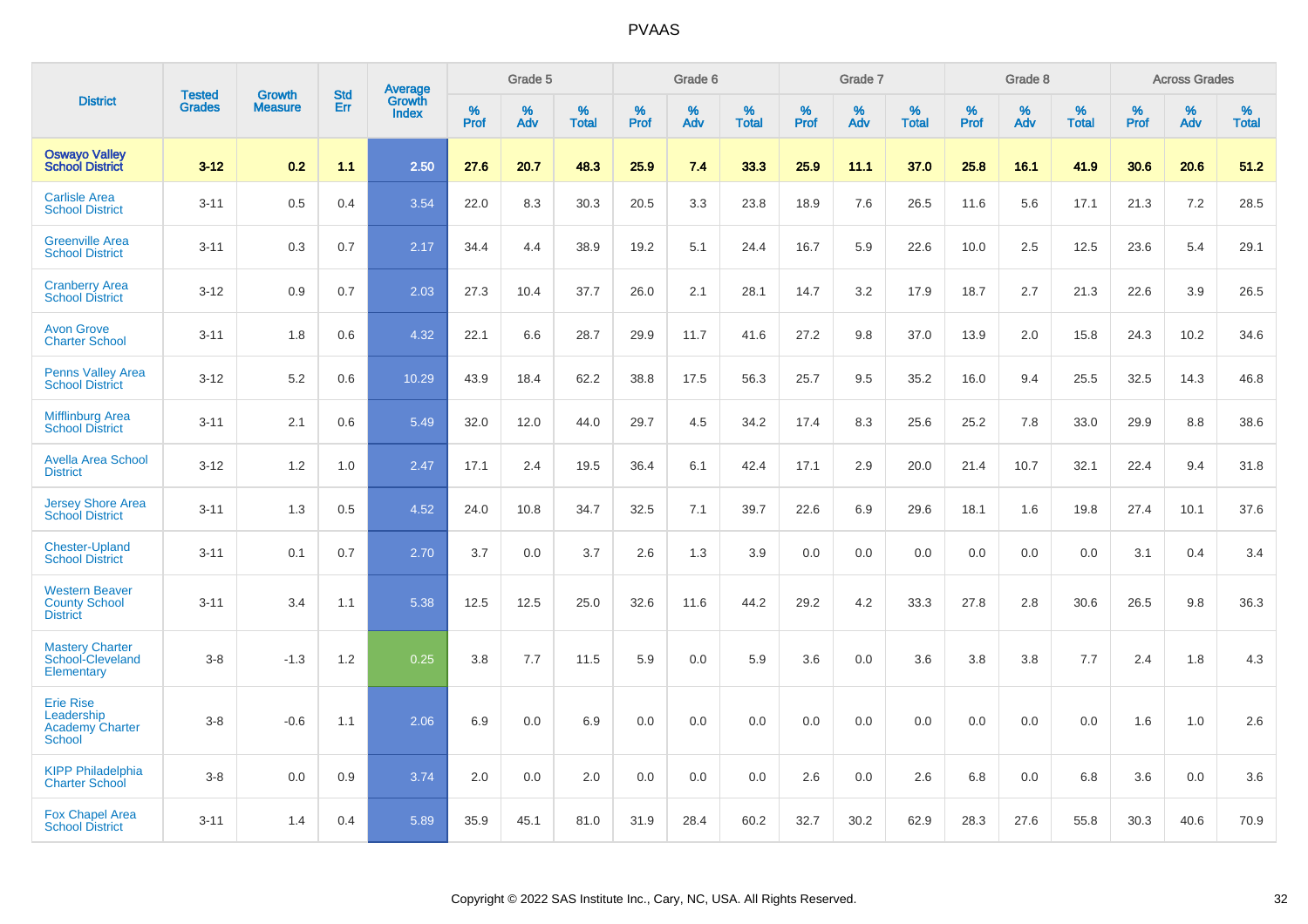|                                                               |                                | <b>Growth</b>  | <b>Std</b> | Average         |              | Grade 5  |                   |              | Grade 6  |                   |              | Grade 7  |                   |              | Grade 8  |                   |              | <b>Across Grades</b> |                   |
|---------------------------------------------------------------|--------------------------------|----------------|------------|-----------------|--------------|----------|-------------------|--------------|----------|-------------------|--------------|----------|-------------------|--------------|----------|-------------------|--------------|----------------------|-------------------|
| <b>District</b>                                               | <b>Tested</b><br><b>Grades</b> | <b>Measure</b> | Err        | Growth<br>Index | $\%$<br>Prof | %<br>Adv | %<br><b>Total</b> | $\%$<br>Prof | %<br>Adv | %<br><b>Total</b> | $\%$<br>Prof | %<br>Adv | %<br><b>Total</b> | $\%$<br>Prof | %<br>Adv | %<br><b>Total</b> | $\%$<br>Prof | $\%$<br>Adv          | %<br><b>Total</b> |
| <b>Oswayo Valley</b><br><b>School District</b>                | $3 - 12$                       | 0.2            | 1.1        | 2.50            | 27.6         | 20.7     | 48.3              | 25.9         | 7.4      | 33.3              | 25.9         | 11.1     | 37.0              | 25.8         | 16.1     | 41.9              | 30.6         | 20.6                 | 51.2              |
| <b>Palmerton Area</b><br><b>School District</b>               | $3 - 11$                       | 3.0            | 0.6        | 9.28            | 27.7         | 15.7     | 43.4              | 30.6         | 9.3      | 39.8              | 20.8         | 6.2      | 26.9              | 17.9         | 4.7      | 22.6              | 24.8         | 8.0                  | 32.8              |
| Eugenio Maria De<br><b>Hostos Charter</b><br><b>School</b>    | $3 - 8$                        | $-1.0$         | 1.4        | 0.68            | 13.0         | 0.0      | 13.0              | 5.6          | 5.6      | 11.1              | 4.4          | 8.7      | 13.0              | 28.6         | 7.1      | 35.7              | 9.3          | 3.4                  | 12.7              |
| <b>Mastery Charter</b><br>School - Gratz<br>Campus            | $7 - 10$                       | 1.0            | 1.4        | 3.30            |              |          |                   |              |          |                   | 6.2          | 0.0      | 6.2               | 2.4          | 0.0      | 2.4               | 4.1          | 0.0                  | 4.1               |
| <b>Frederick Douglass</b><br><b>Mastery Charter</b><br>School | $3 - 8$                        | $-1.0$         | 1.2        | 2.52            | 4.8          | 0.0      | 4.8               | 0.0          | 0.0      | 0.0               | 0.0          | 0.0      | 0.0               | 3.4          | 3.4      | 6.9               | 1.5          | 0.8                  | $2.3\,$           |
| <b>Wilmington Area</b><br><b>School District</b>              | $3 - 11$                       | $-0.8$         | 0.8        | 1.83            | 36.8         | 10.5     | 47.4              | 12.7         | 1.6      | 14.3              | 29.4         | 3.9      | 33.3              | 13.6         | 3.4      | 17.0              | 26.8         | 7.9                  | 34.7              |
| <b>Mastery Charter</b><br>School-Mann<br>Campus               | $3-6$                          | 1.8            | 1.6        | 4.14            | 4.0          | 4.0      | 8.0               | 5.4          | 2.7      | 8.1               |              |          |                   |              |          |                   | $2.2\,$      | 1.4                  | 3.6               |
| <b>Allegheny Valley</b><br><b>School District</b>             | $3 - 11$                       | $-1.2$         | $0.8\,$    | 1.14            | 26.3         | 12.3     | 38.6              | 11.1         | 5.6      | 16.7              | 16.2         | 7.4      | 23.5              | 13.1         | 8.2      | 21.3              | 18.0         | 6.9                  | 24.9              |
| <b>Exeter Township</b><br><b>School District</b>              | $3 - 11$                       | 2.9            | 0.4        | 7.68            | 28.6         | 10.1     | 38.7              | 26.9         | 9.0      | 35.9              | 23.5         | 6.7      | 30.2              | 19.9         | 8.5      | 28.4              | 25.7         | 9.5                  | 35.3              |
| <b>Lincoln Charter</b><br><b>School</b>                       | $3 - 5$                        | $-2.5$         | 1.4        | $-1.78$         | 1.3          | 1.3      | 2.6               |              |          |                   |              |          |                   |              |          |                   | 3.6          | 0.8                  | 4.4               |
| <b>KIPP West</b><br>Philadelphia<br><b>Charter School</b>     | $3 - 8$                        | $-2.0$         | 1.2        | 0.29            | 3.2          | 0.0      | 3.2               | 0.0          | 0.0      | 0.0               | 0.0          | 0.0      | 0.0               | 0.0          | 0.0      | 0.0               | 2.6          | 0.0                  | 2.6               |
| <b>Galeton Area</b><br><b>School District</b>                 | $3 - 11$                       | 2.7            | 1.3        | 4.78            | 29.2         | 20.8     | 50.0              | 23.8         | 4.8      | 28.6              | 16.0         | 0.0      | 16.0              | 0.0          | 0.0      | 0.0               | 19.4         | 7.0                  | 26.4              |
| <b>Muncy School</b><br><b>District</b>                        | $3 - 11$                       | 2.4            | 0.7        | 5.81            | 36.7         | 8.3      | 45.0              | 32.5         | 14.3     | 46.8              | 29.0         | 15.9     | 44.9              | 23.3         | 6.7      | 30.0              | 31.5         | 13.1                 | 44.6              |
| Northwestern<br><b>Lehigh School</b><br><b>District</b>       | $3 - 11$                       | 0.6            | 0.5        | 3.03            | 26.0         | 11.0     | 37.0              | 28.7         | 9.3      | 38.0              | 25.2         | 8.4      | 33.6              | 20.4         | 15.9     | 36.3              | 26.4         | 10.7                 | 37.2              |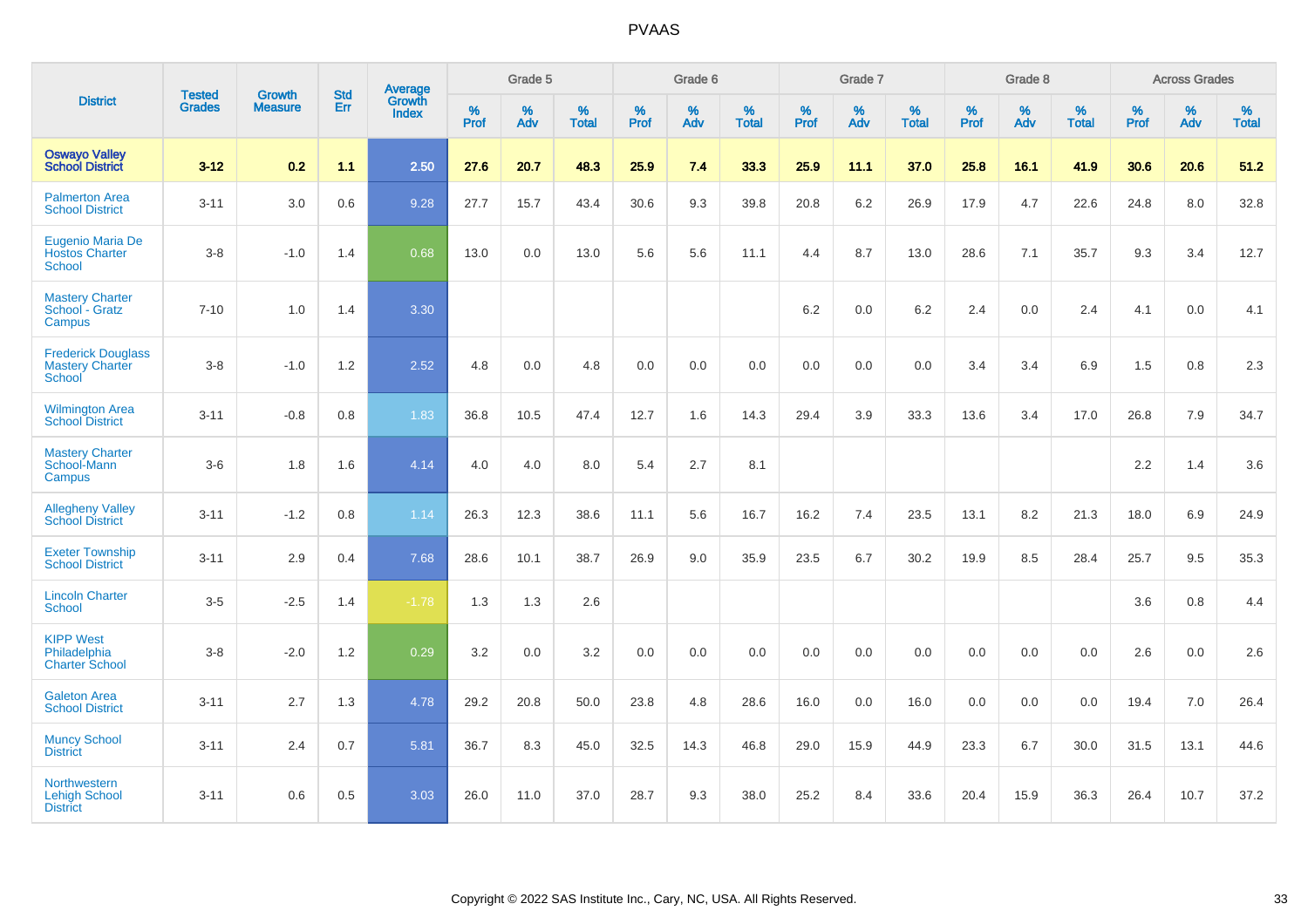|                                                                     | <b>Tested</b> | <b>Growth</b>  | <b>Std</b> |                                          |              | Grade 5  |                   |           | Grade 6  |                   |           | Grade 7  |                   |           | Grade 8  |                   |              | <b>Across Grades</b> |                   |
|---------------------------------------------------------------------|---------------|----------------|------------|------------------------------------------|--------------|----------|-------------------|-----------|----------|-------------------|-----------|----------|-------------------|-----------|----------|-------------------|--------------|----------------------|-------------------|
| <b>District</b>                                                     | <b>Grades</b> | <b>Measure</b> | <b>Err</b> | <b>Average</b><br>Growth<br><b>Index</b> | $\%$<br>Prof | %<br>Adv | %<br><b>Total</b> | %<br>Prof | %<br>Adv | %<br><b>Total</b> | %<br>Prof | %<br>Adv | %<br><b>Total</b> | %<br>Prof | %<br>Adv | %<br><b>Total</b> | $\%$<br>Prof | %<br>Adv             | %<br><b>Total</b> |
| <b>Oswayo Valley</b><br><b>School District</b>                      | $3 - 12$      | 0.2            | 1.1        | 2.50                                     | 27.6         | 20.7     | 48.3              | 25.9      | 7.4      | 33.3              | 25.9      | 11.1     | 37.0              | 25.8      | 16.1     | 41.9              | 30.6         | 20.6                 | 51.2              |
| <b>Twin Valley School</b><br><b>District</b>                        | $3 - 12$      | 1.9            | 0.4        | 5.97                                     | 37.8         | 14.0     | 51.9              | 28.6      | 8.2      | 36.9              | 29.5      | 15.0     | 44.5              | 24.9      | 11.2     | 36.1              | 32.2         | 17.8                 | 50.0              |
| <b>Bermudian Springs</b><br><b>School District</b>                  | $3 - 11$      | 0.4            | 0.6        | 2.79                                     | 22.1         | 12.4     | 34.5              | 17.5      | 3.9      | 21.4              | 20.5      | 5.1      | 25.6              | 11.1      | 4.3      | 15.4              | 19.0         | 9.1                  | 28.1              |
| <b>Boys Latin Of</b><br>Philadelphia<br><b>Charter School</b>       | $6 - 12$      | 0.1            | 0.8        | 2.29                                     |              |          |                   | 0.0       | 0.0      | 0.0               | 3.3       | 0.0      | 3.3               | 1.0       | 0.0      | 1.0               | 1.5          | 0.0                  | 1.5               |
| <b>Halifax Area</b><br><b>School District</b>                       | $3 - 11$      | 0.1            | 0.7        | 3.46                                     | 26.8         | 14.1     | 40.8              | 18.5      | 3.7      | 22.2              | 9.1       | 3.9      | 13.0              | 5.3       | 1.3      | 6.6               | 17.3         | 7.4                  | 24.8              |
| <b>Brownsville Area</b><br><b>School District</b>                   | $3 - 12$      | $-0.6$         | 0.7        | 1.53                                     | 17.3         | 4.0      | 21.3              | 7.2       | 1.2      | 8.4               | 6.4       | 1.3      | 7.7               | 4.2       | 1.4      | 5.6               | 10.2         | 1.5                  | 11.7              |
| <b>Milton Area School</b><br><b>District</b>                        | $3 - 11$      | 0.2            | 0.5        | 2.24                                     | 24.4         | 11.8     | 36.1              | 17.3      | 3.2      | 20.5              | 20.2      | 7.5      | 27.6              | 19.8      | 12.7     | 32.5              | 22.0         | 8.8                  | 30.9              |
| <b>Juniata County</b><br><b>School District</b>                     | $3 - 12$      | $-0.1$         | 0.5        | 1.50                                     | 19.4         | 5.3      | 24.7              | 11.1      | 3.7      | 14.8              | 13.1      | 2.2      | 15.3              | 11.9      | 1.8      | 13.7              | 16.9         | 4.3                  | 21.2              |
| <b>Global Leadership</b><br><b>Academy Charter</b><br>School        | $3 - 8$       | $-3.1$         | 1.9        | $-0.47$                                  | 0.0          | 0.0      | 0.0               |           |          |                   | 0.0       | 0.0      | 0.0               | 9.1       | 0.0      | 9.1               | 2.5          | 0.0                  | 2.5               |
| <b>Southern Tioga</b><br><b>School District</b>                     | $3 - 11$      | 0.3            | 0.6        | 3.78                                     | 23.7         | 1.0      | 24.7              | 17.9      | 1.9      | 19.8              | 8.0       | 2.2      | 10.2              | 10.8      | 2.5      | 13.3              | 18.0         | 4.1                  | 22.1              |
| <b>Eastern Lancaster</b><br><b>County School</b><br><b>District</b> | $3 - 12$      | 1.1            | 0.4        | 4.40                                     | 23.8         | 8.3      | 32.0              | 14.7      | 3.1      | 17.8              | 15.7      | 3.6      | 19.3              | 16.7      | 5.9      | 22.6              | 21.1         | 6.7                  | 27.8              |
| Pennsylvania<br><b>Virtual Charter</b><br><b>School</b>             | $3 - 11$      | 3.5            | 0.6        | 6.19                                     | 20.8         | 3.8      | 24.5              | 17.6      | 3.3      | 20.9              | 10.1      | 6.1      | 16.2              | 14.8      | 5.7      | 20.4              | 18.4         | 5.2                  | 23.5              |
| Loyalsock<br><b>Township School</b><br><b>District</b>              | $3 - 12$      | 3.7            | 0.6        | 7.24                                     | 33.0         | 18.3     | 51.3              | 32.6      | 10.2     | 42.9              | 23.4      | 9.4      | 32.8              | 27.0      | 9.0      | 36.0              | 31.1         | 13.2                 | 44.4              |
| <b>Northern Cambria</b><br><b>School District</b>                   | $3 - 11$      | $-0.4$         | 0.8        | 3.23                                     | 16.4         | 3.6      | 20.0              | 3.8       | 0.0      | 3.8               | 19.6      | 1.8      | 21.4              | 18.2      | 1.5      | 19.7              | 17.9         | 3.6                  | 21.4              |
| <b>Benton Area</b><br><b>School District</b>                        | $3 - 10$      | $-0.9$         | 0.9        | 0.54                                     | 24.6         | 11.5     | 36.1              | 17.4      | 4.4      | 21.7              | 13.6      | 3.4      | 17.0              | 10.3      | 2.6      | 12.8              | 21.6         | 7.1                  | 28.7              |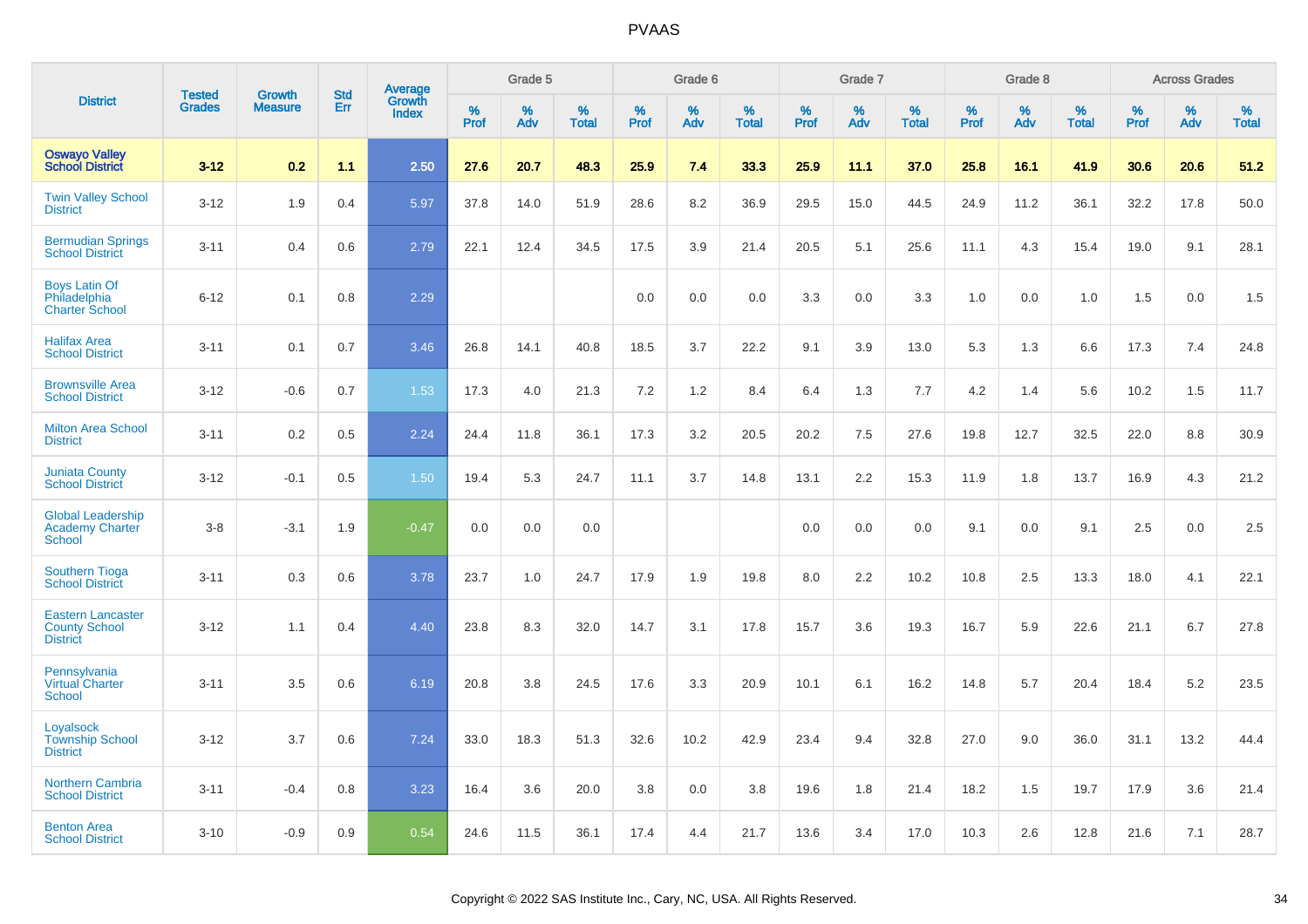|                                                                    |                                |                                 | <b>Std</b> | <b>Average</b>                |                  | Grade 5  |                   |                  | Grade 6  |                   |                  | Grade 7  |                   |                  | Grade 8  |                   |                  | <b>Across Grades</b> |                   |
|--------------------------------------------------------------------|--------------------------------|---------------------------------|------------|-------------------------------|------------------|----------|-------------------|------------------|----------|-------------------|------------------|----------|-------------------|------------------|----------|-------------------|------------------|----------------------|-------------------|
| <b>District</b>                                                    | <b>Tested</b><br><b>Grades</b> | <b>Growth</b><br><b>Measure</b> | Err        | <b>Growth</b><br><b>Index</b> | %<br><b>Prof</b> | %<br>Adv | %<br><b>Total</b> | %<br><b>Prof</b> | %<br>Adv | %<br><b>Total</b> | %<br><b>Prof</b> | %<br>Adv | %<br><b>Total</b> | %<br><b>Prof</b> | %<br>Adv | %<br><b>Total</b> | %<br><b>Prof</b> | %<br>Adv             | %<br><b>Total</b> |
| <b>Oswayo Valley</b><br><b>School District</b>                     | $3 - 12$                       | 0.2                             | 1.1        | 2.50                          | 27.6             | 20.7     | 48.3              | 25.9             | 7.4      | 33.3              | 25.9             | 11.1     | 37.0              | 25.8             | 16.1     | 41.9              | 30.6             | 20.6                 | 51.2              |
| <b>Riverside Beaver</b><br><b>County School</b><br><b>District</b> | $3 - 11$                       | 1.0                             | 0.6        | 4.05                          | 21.9             | 12.5     | 34.4              | 23.8             | 4.0      | 27.7              | 22.8             | 10.1     | 32.9              | 25.5             | 3.2      | 28.7              | 28.3             | 10.4                 | 38.7              |
| Claysburg-Kimmel<br><b>School District</b>                         | $3 - 11$                       | 3.0                             | 0.8        | 3.68                          | 29.7             | 6.2      | 35.9              | 30.0             | 2.0      | 32.0              | 21.8             | 1.8      | 23.6              | 10.5             | 1.8      | 12.3              | 24.4             | 5.7                  | 30.1              |
| <b>Union School</b><br><b>District</b>                             | $3 - 12$                       | 3.8                             | 1.0        | 7.42                          | 18.2             | 0.0      | 18.2              | 22.0             | 14.6     | 36.6              | 10.5             | 0.0      | 10.5              | 18.2             | 11.4     | 29.6              | 18.6             | 7.7                  | 26.3              |
| Keystone<br><b>Education Center</b><br><b>Charter School</b>       | $3 - 12$                       | $-4.8$                          | 3.2        | $-1.50$                       |                  |          |                   |                  |          |                   |                  |          |                   | 0.0              | 0.0      | 0.0               | 0.0              | 0.0                  | 0.0               |
| <b>Line Mountain</b><br><b>School District</b>                     | $3 - 11$                       | $-0.5$                          | 0.7        | 0.25                          | 19.7             | 12.1     | 31.8              | 15.3             | 2.8      | 18.1              | 13.3             | 6.1      | 19.4              | 9.9              | 2.8      | 12.7              | 17.8             | 7.7                  | 25.5              |
| <b>Quaker Valley</b><br><b>School District</b>                     | $3 - 11$                       | 0.6                             | 0.5        | 4.37                          | 36.4             | 23.6     | 60.0              | 32.5             | 20.8     | 53.3              | 36.4             | 11.2     | 47.6              | 26.5             | 7.6      | 34.1              | 34.0             | 24.3                 | 58.3              |
| <b>William Penn</b><br><b>School District</b>                      | $3 - 12$                       | 1.5                             | 0.5        | 5.98                          | 7.8              | 1.9      | 9.7               | 2.2              | 0.0      | 2.2               | 3.0              | 0.6      | 3.6               | 5.6              | 1.2      | 6.9               | 6.3              | 1.6                  | 7.9               |
| <b>Monessen City</b><br><b>School District</b>                     | $3 - 10$                       | $-1.5$                          | 1.1        | $-0.31$                       | 5.3              | 0.0      | 5.3               | 2.6              | 0.0      | 2.6               | 0.0              | 0.0      | 0.0               | 0.0              | 0.0      | 0.0               | 3.9              | 0.6                  | 4.4               |
| <b>South Butler</b><br><b>County School</b><br><b>District</b>     | $3 - 10$                       | 0.6                             | 0.5        | 3.34                          | 35.1             | 12.8     | 48.0              | 22.9             | 5.0      | 27.9              | 21.2             | 11.4     | 32.6              | 13.3             | 1.6      | 14.8              | 27.0             | 11.2                 | 38.3              |
| <b>Hempfield Area</b><br><b>School District</b>                    | $3 - 12$                       | 2.3                             | 0.3        | 7.58                          | 34.6             | 13.8     | 48.4              | 24.6             | 14.9     | 39.6              | 30.2             | 13.5     | 43.7              | 26.8             | 10.7     | 37.5              | 30.5             | 16.4                 | 46.9              |
| <b>Tunkhannock Area</b><br><b>School District</b>                  | $3 - 11$                       | 1.2                             | 0.5        | 3.18                          | 19.8             | 8.8      | 28.7              | 22.7             | 2.3      | 25.0              | 12.6             | 5.5      | 18.1              | 14.7             | 1.4      | 16.1              | 18.1             | 5.2                  | 23.3              |
| <b>Forest Area School</b><br><b>District</b>                       | $3 - 11$                       | $-0.4$                          | 1.2        | 1.03                          | 43.5             | 4.4      | 47.8              | 19.0             | 0.0      | 19.0              | 13.8             | 0.0      | 13.8              | 3.1              | 0.0      | 3.1               | 23.4             | 5.5                  | 29.0              |
| <b>Franklin Regional</b><br><b>School District</b>                 | $3 - 11$                       | 0.3                             | 0.4        | 1.98                          | 39.6             | 22.0     | 61.7              | 33.2             | 19.3     | 52.5              | 27.9             | 18.3     | 46.2              | 25.8             | 8.1      | 33.9              | 31.7             | 25.0                 | 56.7              |
| Wilkinsburg<br><b>Borough School</b><br><b>District</b>            | $3-6$                          | 3.5                             | 1.4        | 5.04                          | 22.5             | 0.0      | 22.5              | 0.0              | 2.4      | 2.4               |                  |          |                   |                  |          |                   | 12.1             | 2.0                  | 14.1              |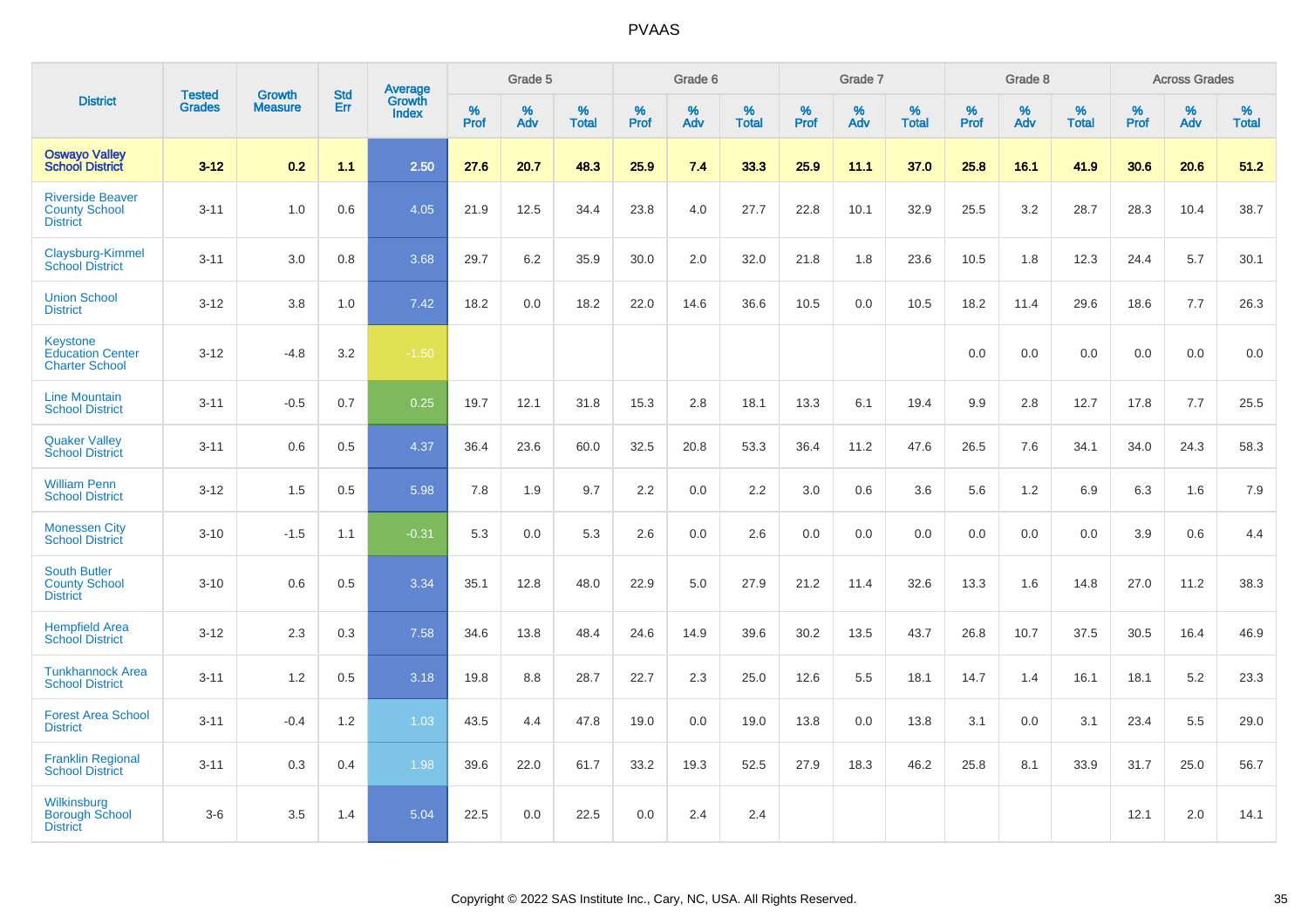|                                                                           | <b>Tested</b> | <b>Growth</b>  | <b>Std</b> | Average                |                     | Grade 5     |                   |                     | Grade 6  |                   |                     | Grade 7  |                   |              | Grade 8  |                   |                     | <b>Across Grades</b> |                   |
|---------------------------------------------------------------------------|---------------|----------------|------------|------------------------|---------------------|-------------|-------------------|---------------------|----------|-------------------|---------------------|----------|-------------------|--------------|----------|-------------------|---------------------|----------------------|-------------------|
| <b>District</b>                                                           | <b>Grades</b> | <b>Measure</b> | Err        | Growth<br><b>Index</b> | $\%$<br><b>Prof</b> | $\%$<br>Adv | %<br><b>Total</b> | $\%$<br><b>Prof</b> | %<br>Adv | %<br><b>Total</b> | $\%$<br><b>Prof</b> | %<br>Adv | %<br><b>Total</b> | $\%$<br>Prof | %<br>Adv | %<br><b>Total</b> | $\%$<br><b>Prof</b> | %<br>Adv             | %<br><b>Total</b> |
| <b>Oswayo Valley</b><br><b>School District</b>                            | $3 - 12$      | 0.2            | 1.1        | 2.50                   | 27.6                | 20.7        | 48.3              | 25.9                | 7.4      | 33.3              | 25.9                | 11.1     | 37.0              | 25.8         | 16.1     | 41.9              | 30.6                | 20.6                 | 51.2              |
| Allegheny-Clarion<br><b>Valley School</b><br><b>District</b>              | $3 - 10$      | 0.1            | 0.9        | 2.43                   | 19.5                | 7.3         | 26.8              | 14.6                | 1.8      | 16.4              | 4.8                 | 0.0      | 4.8               | 8.6          | 0.0      | 8.6               | 14.2                | 8.1                  | 22.3              |
| <b>Brookville Area</b><br><b>School District</b>                          | $3 - 11$      | 4.3            | 0.6        | 11.53                  | 16.8                | 13.9        | 30.7              | 28.1                | 16.8     | 44.9              | 13.8                | 2.4      | 16.3              | 19.4         | 9.3      | 28.7              | 21.6                | 9.4                  | 31.0              |
| <b>Southwest</b><br>Leadership<br><b>Academy Charter</b><br><b>School</b> | $3-8$         | 0.7            | 1.0        | 2.49                   | 2.2                 | 0.0         | 2.2               | 2.9                 | 0.0      | 2.9               | 5.1                 | 0.0      | 5.1               | 0.0          | 0.0      | 0.0               | 5.7                 | 1.5                  | 7.2               |
| <b>Oswayo Valley</b><br><b>School District</b>                            | $3 - 12$      | 0.2            | 11         | 2.50                   | 27.6                | 20.7        | 48.3              | 25.9                | 7.4      | 33.3              | 25.9                | 11.1     | 37.0              | 25.8         | 16.1     | 41.9              | 30.6                | 20.6                 | 51.2              |
| <b>South Eastern</b><br><b>School District</b>                            | $3 - 11$      | 1.8            | 0.5        | 5.70                   | 21.6                | 15.9        | 37.5              | 25.4                | 14.4     | 39.9              | 20.8                | 3.9      | 24.7              | 20.4         | 5.2      | 25.6              | 26.2                | 11.6                 | 37.7              |
| <b>Union Area School</b><br><b>District</b>                               | $3 - 11$      | $-0.6$         | 0.9        | 1.34                   | 40.0                | 12.5        | 52.5              | 32.8                | 5.2      | 37.9              | 26.3                | 3.5      | 29.8              | 17.8         | 0.0      | 17.8              | 30.2                | 7.4                  | 37.6              |
| Williamsburg<br><b>Community School</b><br><b>District</b>                | $3 - 11$      | 4.8            | 1.0        | 6.37                   | 25.0                | 12.5        | 37.5              | 34.3                | 8.6      | 42.9              | 26.2                | 4.8      | 31.0              | 40.6         | 0.0      | 40.6              | 28.1                | 8.4                  | 36.4              |
| <b>Slippery Rock Area</b><br><b>School District</b>                       | $3 - 11$      | 1.4            | 0.5        | 3.52                   | 37.0                | 20.5        | 57.5              | 28.6                | 26.3     | 54.9              | 26.4                | 13.2     | 39.7              | 26.2         | 10.3     | 36.5              | 32.4                | 20.5                 | 53.0              |
| <b>Jeannette City</b><br><b>School District</b>                           | $3 - 11$      | 3.0            | 0.8        | 3.70                   | 12.5                | 0.0         | 12.5              | 22.6                | 1.9      | 24.5              | 12.9                | 4.8      | 17.7              | 15.4         | 3.8      | 19.2              | 16.1                | 3.6                  | 19.7              |
| <b>Urban Pathways 6-</b><br>12 Charter School                             | $6 - 11$      | $-1.8$         | 1.6        | 0.00                   |                     |             |                   | 0.0                 | 0.0      | 0.0               | 0.0                 | 0.0      | 0.0               | 0.0          | 0.0      | 0.0               | 0.0                 | 0.0                  | 0.0               |
| <b>Mastery Charter</b><br>School - Thomas<br>Campus                       | $3 - 10$      | 1.5            | 0.9        | 4.14                   | 10.8                | 0.0         | 10.8              | 7.1                 | 2.4      | 9.5               | 7.0                 | $0.0\,$  | 7.0               | 2.2          | $0.0\,$  | 2.2               | 8.6                 | $0.8\,$              | 9.4               |
| <b>Iroquois School</b><br><b>District</b>                                 | $3 - 11$      | 2.5            | 0.7        | 5.99                   | 36.7                | 10.1        | 46.8              | 20.7                | 17.1     | 37.8              | 11.5                | 9.4      | 20.8              | 21.0         | 6.0      | 27.0              | 23.5                | 11.1                 | 34.6              |
| <b>Red Lion Area</b><br><b>School District</b>                            | $3 - 11$      | 1.0            | 0.4        | 5.19                   | 24.8                | 8.9         | 33.7              | 20.6                | 5.3      | 25.9              | 16.7                | 9.1      | 25.8              | 14.5         | 6.6      | 21.0              | 23.3                | 8.6                  | 31.9              |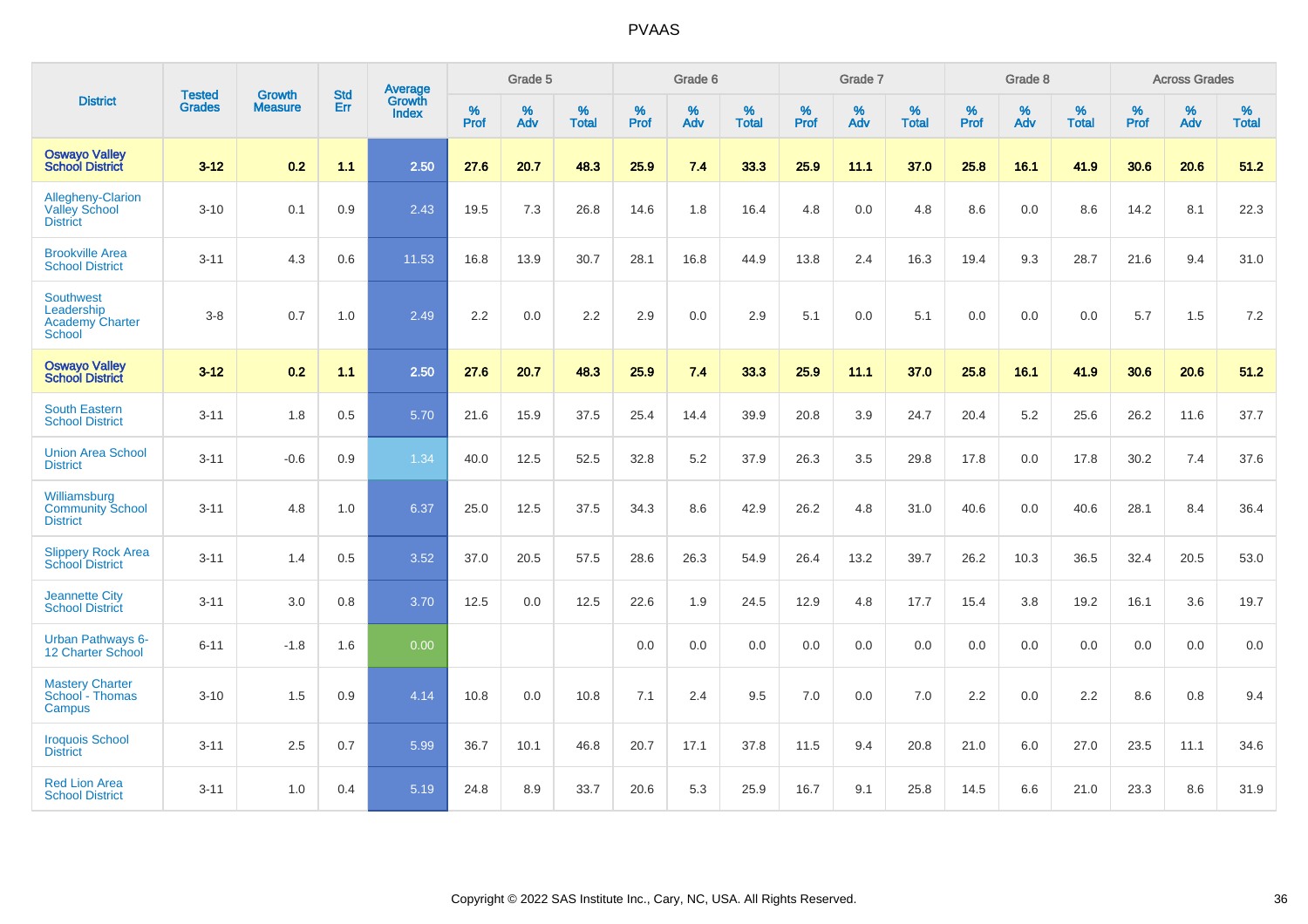|                                                      |                                |                                 | <b>Std</b> | Average                |           | Grade 5  |                      |           | Grade 6  |                   |           | Grade 7  |                   |              | Grade 8  |                   |           | <b>Across Grades</b> |                   |
|------------------------------------------------------|--------------------------------|---------------------------------|------------|------------------------|-----------|----------|----------------------|-----------|----------|-------------------|-----------|----------|-------------------|--------------|----------|-------------------|-----------|----------------------|-------------------|
| <b>District</b>                                      | <b>Tested</b><br><b>Grades</b> | <b>Growth</b><br><b>Measure</b> | Err        | Growth<br><b>Index</b> | %<br>Prof | %<br>Adv | $\%$<br><b>Total</b> | %<br>Prof | %<br>Adv | %<br><b>Total</b> | %<br>Prof | %<br>Adv | %<br><b>Total</b> | $\%$<br>Prof | %<br>Adv | %<br><b>Total</b> | %<br>Prof | %<br>Adv             | %<br><b>Total</b> |
| <b>Oswayo Valley</b><br><b>School District</b>       | $3 - 12$                       | 0.2                             | 1.1        | 2.50                   | 27.6      | 20.7     | 48.3                 | 25.9      | 7.4      | 33.3              | 25.9      | 11.1     | 37.0              | 25.8         | 16.1     | 41.9              | 30.6      | 20.6                 | 51.2              |
| Achievement<br><b>House Charter</b><br><b>School</b> | $7 - 11$                       | $-0.3$                          | 1.5        | 0.79                   |           |          |                      |           |          |                   | 20.0      | 0.0      | 20.0              | 7.1          | 2.4      | 9.5               | 11.9      | 1.5                  | 13.4              |
| <b>Solanco School</b><br><b>District</b>             | $3 - 11$                       | 0.3                             | 0.4        | 2.53                   | 21.5      | 5.0      | 26.5                 | 12.6      | 5.6      | 18.1              | 17.0      | 7.4      | 24.4              | 11.9         | 2.9      | 14.8              | 20.0      | 7.2                  | 27.1              |
| <b>Annville-Cleona</b><br><b>School District</b>     | $3 - 12$                       | 0.4                             | 0.6        | 3.81                   | 33.8      | 12.5     | 46.2                 | 16.7      | 2.1      | 18.8              | 29.1      | 11.8     | 40.9              | 27.8         | 9.3      | 37.0              | 27.5      | 9.4                  | 36.9              |
| <b>Steelton-Highspire</b><br><b>School District</b>  | $3 - 11$                       | 2.5                             | 0.7        | 4.46                   | 2.9       | 0.0      | 2.9                  | 0.0       | 0.0      | 0.0               | 0.0       | 0.0      | 0.0               | 0.0          | 0.0      | 0.0               | 0.8       | 0.4                  | 1.3               |
| <b>Dallastown Area</b><br><b>School District</b>     | $3 - 11$                       | 0.6                             | 0.3        | 3.62                   | 25.8      | 13.0     | 38.8                 | 31.1      | 11.5     | 42.6              | 23.7      | 7.8      | 31.6              | 19.0         | 9.4      | 28.4              | 27.7      | 14.8                 | 42.4              |
| <b>Newport School</b><br><b>District</b>             | $3 - 12$                       | 2.2                             | 0.8        | 4.70                   | 22.2      | 11.1     | 33.3                 | 25.0      | 6.9      | 31.9              | 15.9      | 0.0      | 15.9              | 27.4         | 4.8      | 32.3              | 24.8      | 6.9                  | 31.7              |
| <b>Juniata Valley</b><br><b>School District</b>      | $3 - 11$                       | 2.4                             | 0.9        | 4.64                   | 23.3      | 4.6      | 27.9                 | 5.4       | 3.6      | 8.9               | 21.0      | 5.3      | 26.3              | 12.5         | 2.1      | 14.6              | 18.7      | 5.0                  | 23.8              |
| <b>East Lycoming</b><br><b>School District</b>       | $3 - 11$                       | 2.6                             | 0.6        | 7.47                   | 36.1      | 23.5     | 59.7                 | 26.2      | 26.2     | 52.3              | 26.4      | 20.7     | 47.1              | 27.9         | 14.8     | 42.6              | 31.5      | 19.5                 | 51.0              |
| <b>Penn Manor</b><br><b>School District</b>          | $3 - 11$                       | 3.2                             | 0.3        | 9.54                   | 33.8      | 14.9     | 48.6                 | 28.7      | 15.2     | 43.9              | 25.5      | 13.2     | 38.7              | 30.2         | 11.0     | 41.2              | 31.4      | 16.9                 | 48.2              |
| <b>Baden Academy</b><br><b>Charter School</b>        | $3-6$                          | 0.1                             | 1.1        | 1.04                   | 20.6      | 4.8      | 25.4                 | 22.4      | 8.6      | 31.0              |           |          |                   |              |          |                   | 20.8      | 6.4                  | 27.2              |
| <b>Millcreek Township</b><br><b>School District</b>  | $3 - 11$                       | 1.1                             | 0.3        | 8.82                   | 26.5      | 20.8     | 47.3                 | 23.1      | 9.4      | 32.4              | 22.1      | 14.3     | 36.4              | 21.6         | 13.0     | 34.7              | 25.4      | 15.9                 | 41.3              |
| <b>Jamestown Area</b><br><b>School District</b>      | $3 - 11$                       | 0.7                             | 1.2        | 2.23                   | 18.4      | 10.5     | 29.0                 | 16.7      | 0.0      | 16.7              | 24.1      | 3.4      | 27.6              | 19.0         | 0.0      | 19.0              | 18.3      | 6.1                  | 24.4              |
| <b>Eastern York</b><br><b>School District</b>        | $3 - 11$                       | $-0.5$                          | 0.5        | $-0.16$                | 29.5      | 11.0     | 40.5                 | 23.5      | 6.0      | 29.5              | 23.2      | 14.1     | 37.3              | 17.3         | 9.7      | 27.0              | 24.8      | 10.7                 | 35.4              |
| <b>Upper Adams</b><br><b>School District</b>         | $3 - 11$                       | 1.7                             | 0.6        | 5.68                   | 30.0      | 9.2      | 39.2                 | 18.0      | 7.7      | 25.6              | 18.1      | 1.9      | 20.0              | 11.4         | 3.8      | 15.3              | 22.6      | 6.3                  | 28.9              |
| <b>Discovery Charter</b><br><b>School</b>            | $3 - 8$                        | 2.6                             | 0.9        | 2.98                   | 8.5       | 2.1      | 10.6                 | 0.0       | 0.0      | 0.0               | 6.6       | 1.6      | 8.2               | 5.4          | $0.0\,$  | 5.4               | 5.2       | 1.1                  | 6.2               |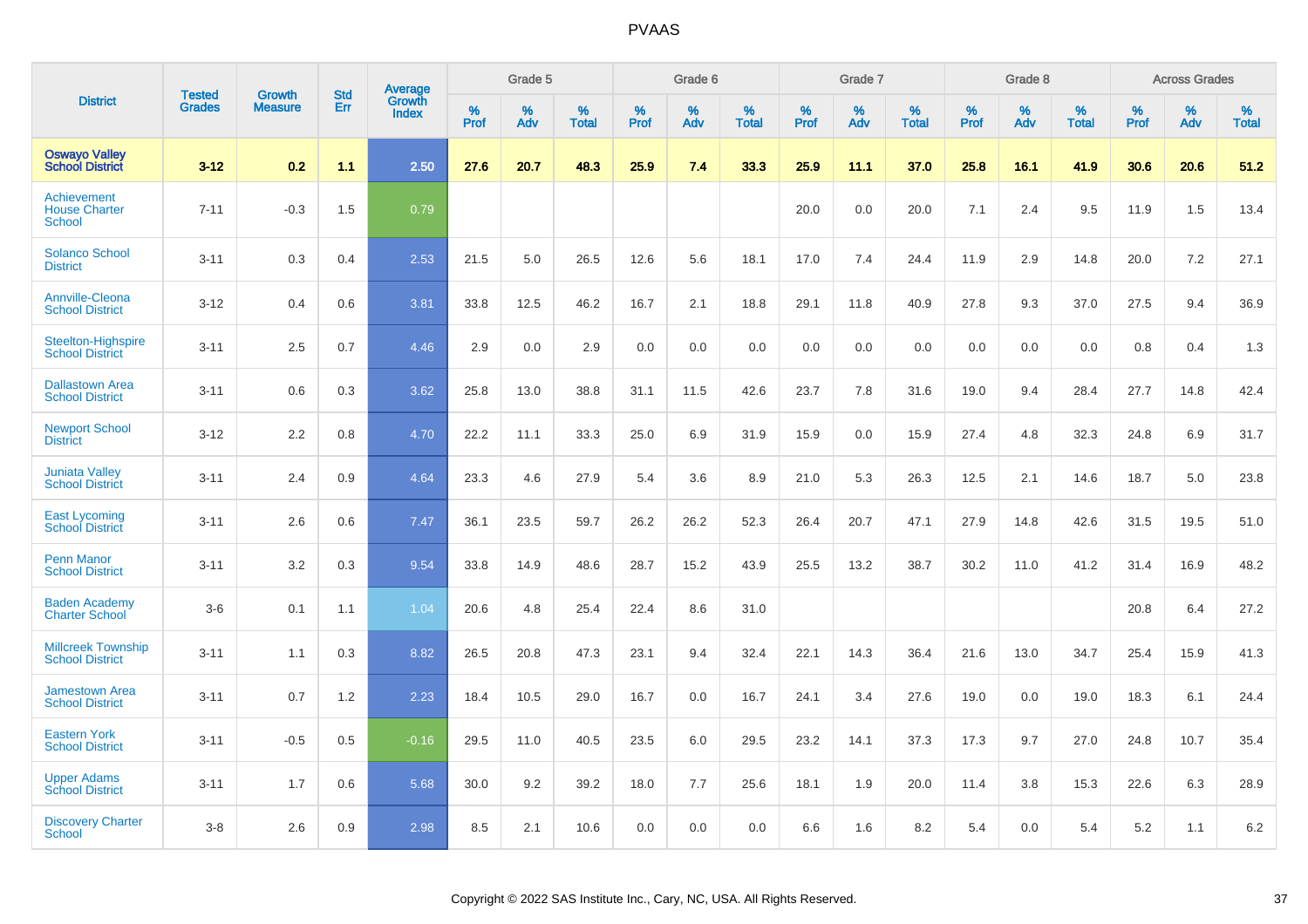|                                                                   | <b>Tested</b> | <b>Growth</b>  | <b>Std</b> | Average                |              | Grade 5  |                   |           | Grade 6  |                   |           | Grade 7  |                   |           | Grade 8  |                   |              | <b>Across Grades</b> |                   |
|-------------------------------------------------------------------|---------------|----------------|------------|------------------------|--------------|----------|-------------------|-----------|----------|-------------------|-----------|----------|-------------------|-----------|----------|-------------------|--------------|----------------------|-------------------|
| <b>District</b>                                                   | <b>Grades</b> | <b>Measure</b> | Err        | Growth<br><b>Index</b> | $\%$<br>Prof | %<br>Adv | %<br><b>Total</b> | %<br>Prof | %<br>Adv | %<br><b>Total</b> | %<br>Prof | %<br>Adv | %<br><b>Total</b> | %<br>Prof | %<br>Adv | %<br><b>Total</b> | $\%$<br>Prof | $\%$<br>Adv          | %<br><b>Total</b> |
| <b>Oswayo Valley</b><br><b>School District</b>                    | $3 - 12$      | 0.2            | 1.1        | 2.50                   | 27.6         | 20.7     | 48.3              | 25.9      | 7.4      | 33.3              | 25.9      | 11.1     | 37.0              | 25.8      | 16.1     | 41.9              | 30.6         | 20.6                 | 51.2              |
| <b>Bloomsburg Area</b><br><b>School District</b>                  | $3 - 10$      | 1.2            | 0.6        | 3.43                   | 25.0         | 13.0     | 38.0              | 16.7      | 3.3      | 20.0              | 14.7      | 3.9      | 18.6              | 16.8      | 9.9      | 26.7              | 21.5         | 8.7                  | 30.2              |
| <b>Westmont Hilltop</b><br><b>School District</b>                 | $3 - 11$      | 2.7            | 0.6        | 6.24                   | 28.0         | 11.0     | 39.0              | 18.4      | 8.2      | 26.5              | 22.2      | 6.2      | 28.4              | 26.1      | 8.7      | 34.8              | 24.1         | 11.7                 | 35.7              |
| <b>Montrose Area</b><br><b>School District</b>                    | $3 - 10$      | 1.4            | 0.7        | 4.16                   | 19.4         | 19.4     | 38.8              | 27.2      | 4.4      | 31.5              | 25.0      | 4.4      | 29.4              | 14.5      | 2.4      | 16.9              | 24.4         | 7.4                  | 31.8              |
| <b>Universal</b><br><b>Creighton Charter</b><br>School            | $3 - 8$       | 1.1            | 0.7        | 2.15                   | 11.9         | 1.2      | 13.1              | 3.5       | 1.2      | 4.7               | 7.7       | 6.2      | 13.8              | 4.7       | 4.7      | 9.4               | 8.6          | 4.4                  | 13.1              |
| <b>Southern Columbia</b><br><b>Area School</b><br><b>District</b> | $3 - 11$      | 1.8            | 0.7        | 7.30                   | 34.7         | 9.7      | 44.4              | 18.8      | 5.2      | 24.0              | 29.0      | 14.0     | 43.0              | 15.4      | 2.2      | 17.6              | 28.0         | 10.6                 | 38.6              |
| <b>Shade-Central City</b><br><b>School District</b>               | $3 - 11$      | 1.4            | 1.4        | 2.94                   | 18.8         | 0.0      | 18.8              | 26.9      | 0.0      | 26.9              | 20.0      | 10.0     | 30.0              | 34.8      | 0.0      | 34.8              | 29.0         | 3.0                  | 32.1              |
| <b>Derry Township</b><br><b>School District</b>                   | $3 - 10$      | 4.3            | 1.3        | 7.27                   | 39.1         | 28.5     | 67.6              | 51.5      | 21.2     | 72.7              | 30.8      | 34.6     | 65.4              | 14.3      | 71.4     | 85.7              | 37.5         | 30.3                 | 67.8              |
| <b>Berlin</b><br><b>Brothersvalley</b><br><b>School District</b>  | $3 - 11$      | 2.2            | 0.8        | 3.87                   | 34.0         | 15.1     | 49.1              | 21.2      | 3.0      | 24.2              | 30.8      | 3.8      | 34.6              | 18.8      | 8.3      | 27.1              | 25.8         | 10.8                 | 36.6              |
| <b>Chestnut Ridge</b><br><b>School District</b>                   | $3 - 12$      | 4.2            | 0.6        | 7.56                   | 30.4         | 6.5      | 37.0              | 22.2      | 3.7      | 25.9              | 36.8      | 4.2      | 41.0              | 18.4      | 10.2     | 28.6              | 26.7         | 9.7                  | 36.4              |
| Springfield<br><b>Township School</b><br><b>District</b>          | $3 - 11$      | 1.7            | 0.5        | 5.78                   | 31.3         | 12.3     | 43.6              | 26.9      | 11.1     | 38.0              | 28.4      | 21.9     | 50.3              | 31.7      | 17.2     | 49.0              | 33.1         | 15.4                 | 48.5              |
| <b>Esperanza Cyber</b><br><b>Charter School</b>                   | $3 - 11$      | 0.4            | 1.3        | 1.00                   | 0.0          | 0.0      | 0.0               | 0.0       | 0.0      | 0.0               | 2.6       | 0.0      | 2.6               | 0.0       | 0.0      | 0.0               | 1.6          | 0.0                  | 1.6               |
| <b>Northern Tioga</b><br><b>School District</b>                   | $3 - 12$      | 3.4            | 0.5        | 10.12                  | 22.7         | 5.2      | 27.9              | 32.2      | 4.2      | 36.4              | 16.8      | 2.6      | 19.4              | 23.8      | 6.2      | 30.0              | 25.9         | 7.0                  | 32.8              |
| Lackawanna Trail<br><b>School District</b>                        | $3 - 10$      | 1.4            | 0.7        | 3.97                   | 21.8         | 9.1      | 30.9              | 34.3      | 10.4     | 44.8              | 12.7      | 11.3     | 23.9              | 11.8      | 6.6      | 18.4              | 24.2         | 11.5                 | 35.8              |
| <b>Pequea Valley</b><br><b>School District</b>                    | $3 - 11$      | 2.4            | 0.6        | 6.27                   | 15.6         | 6.4      | 22.0              | 14.0      | 2.2      | 16.1              | 11.7      | 2.3      | 14.1              | 13.1      | 2.0      | 15.2              | 16.9         | 3.8                  | 20.7              |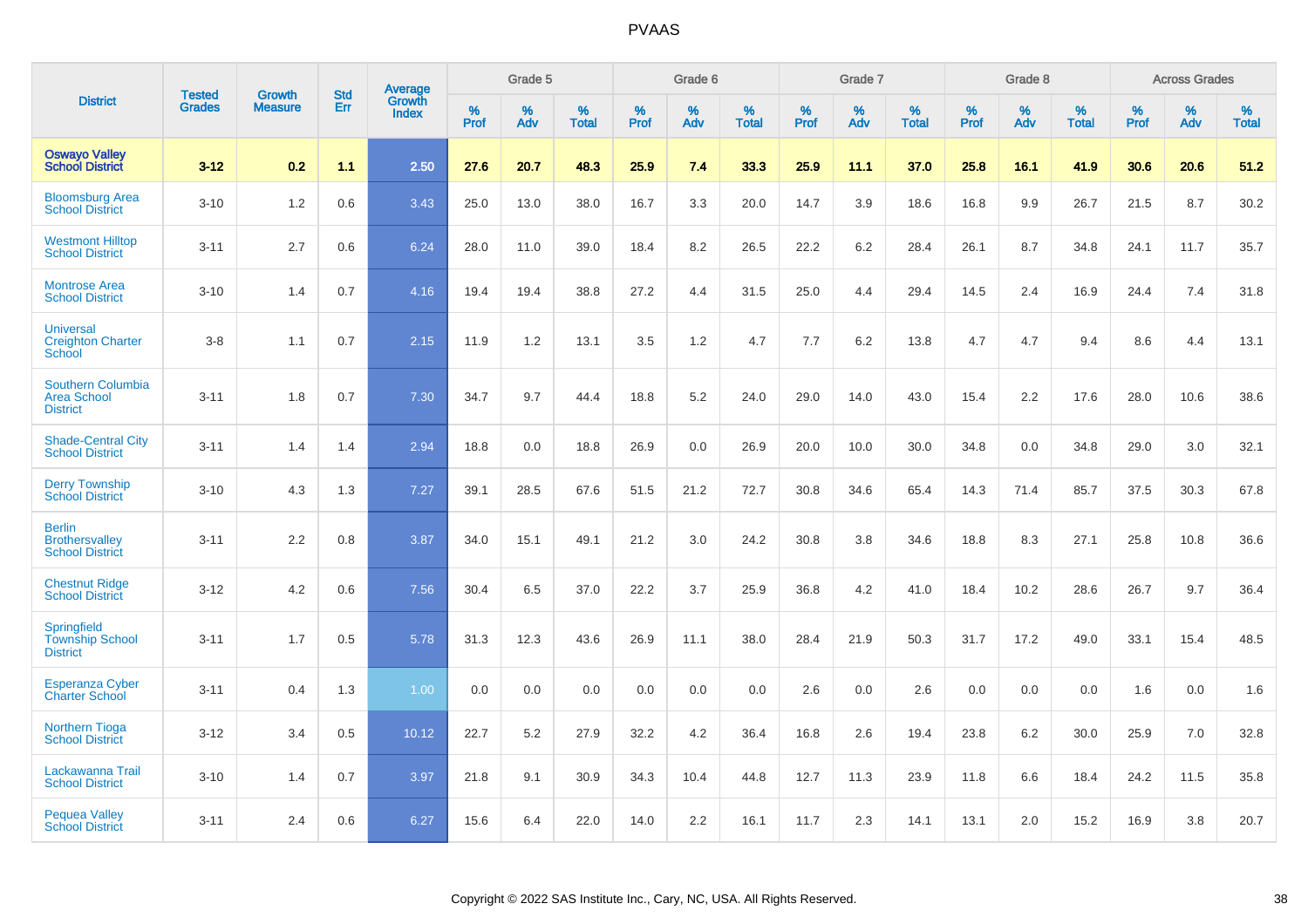|                                                                                |                                |                                 | <b>Std</b> | Average                |           | Grade 5  |                   |           | Grade 6  |                   |           | Grade 7  |                   |           | Grade 8  |                   |              | <b>Across Grades</b> |                   |
|--------------------------------------------------------------------------------|--------------------------------|---------------------------------|------------|------------------------|-----------|----------|-------------------|-----------|----------|-------------------|-----------|----------|-------------------|-----------|----------|-------------------|--------------|----------------------|-------------------|
| <b>District</b>                                                                | <b>Tested</b><br><b>Grades</b> | <b>Growth</b><br><b>Measure</b> | <b>Err</b> | Growth<br><b>Index</b> | %<br>Prof | %<br>Adv | %<br><b>Total</b> | %<br>Prof | %<br>Adv | %<br><b>Total</b> | %<br>Prof | %<br>Adv | %<br><b>Total</b> | %<br>Prof | %<br>Adv | %<br><b>Total</b> | $\%$<br>Prof | %<br>Adv             | %<br><b>Total</b> |
| <b>Oswayo Valley</b><br><b>School District</b>                                 | $3 - 12$                       | 0.2                             | 1.1        | 2.50                   | 27.6      | 20.7     | 48.3              | 25.9      | 7.4      | 33.3              | 25.9      | 11.1     | 37.0              | 25.8      | 16.1     | 41.9              | 30.6         | 20.6                 | 51.2              |
| <b>Centennial School</b><br><b>District</b>                                    | $3 - 10$                       | 1.6                             | 0.3        | 5.91                   | 23.7      | 5.4      | 29.1              | 18.3      | 3.0      | 21.3              | 22.2      | 5.1      | 27.4              | 13.0      | 8.2      | 21.2              | 21.7         | 6.7                  | 28.4              |
| <b>Kennett</b><br>Consolidated<br><b>School District</b>                       | $3 - 11$                       | 1.3                             | 0.4        | 6.12                   | 29.8      | 15.1     | 44.9              | 20.2      | 8.3      | 28.5              | 20.2      | 11.6     | 31.7              | 10.9      | 6.9      | 17.8              | 22.4         | 12.3                 | 34.7              |
| <b>Crawford Central</b><br><b>School District</b>                              | $3 - 11$                       | 1.9                             | 0.4        | 4.77                   | 24.2      | 7.9      | 32.1              | 15.7      | 3.8      | 19.6              | 16.7      | 3.7      | 20.4              | 9.0       | 2.6      | 11.6              | 18.4         | 5.5                  | 23.8              |
| <b>Memphis Street</b><br><b>Academy Charter</b><br>School @ JP<br><b>Jones</b> | $5 - 8$                        | 0.7                             | 0.7        | 1.39                   | 0.0       | 3.2      | 3.2               | 0.0       | 0.0      | 0.0               | 0.0       | 0.0      | 0.0               | 0.0       | 0.0      | 0.0               | 0.0          | 0.6                  | 0.6               |
| <b>Universal Vare</b><br><b>Charter School</b>                                 | $6-8$                          | 1.8                             | 1.3        | 3.30                   |           |          |                   | 0.0       | 6.2      | 6.2               | 3.6       | 0.0      | 3.6               | 6.4       | 0.0      | 6.4               | 4.7          | 0.9                  | 5.7               |
| <b>Radnor Township</b><br><b>School District</b>                               | $3 - 12$                       | 4.4                             | 0.4        | 11.22                  | 34.0      | 41.4     | 75.4              | 41.7      | 25.4     | 67.1              | 34.3      | 31.8     | 66.2              | 35.0      | 21.5     | 56.5              | 36.8         | 31.8                 | 68.6              |
| Catasauqua Area<br><b>School District</b>                                      | $3 - 12$                       | 1.1                             | 0.6        | 2.87                   | 12.0      | 5.4      | 17.4              | 22.7      | 4.0      | 26.7              | 9.8       | 4.9      | 14.7              | 8.9       | 3.3      | 12.2              | 15.4         | 4.4                  | 19.8              |
| Pennsylvania<br><b>Cyber Charter</b><br>School                                 | $3 - 11$                       | 1.9                             | 0.5        | 4.83                   | 14.1      | 4.9      | 19.0              | 10.8      | 3.4      | 14.2              | 11.7      | 3.5      | 15.2              | 6.5       | 1.6      | 8.1               | 12.6         | 4.4                  | 17.1              |
| <b>Northern Potter</b><br><b>School District</b>                               | $3 - 12$                       | 2.0                             | 1.1        | 2.34                   | 26.7      | 3.3      | 30.0              | 9.3       | 2.3      | 11.6              | 29.0      | 12.9     | 41.9              | 11.1      | 0.0      | 11.1              | 18.7         | 7.4                  | 26.1              |
| <b>Greenwood School</b><br><b>District</b>                                     | $3 - 11$                       | 3.3                             | 0.8        | 4.78                   | 30.3      | 13.6     | 43.9              | 32.1      | 7.6      | 39.6              | 9.1       | 1.8      | 10.9              | 25.9      | 14.8     | 40.7              | 28.8         | 15.4                 | 44.2              |
| <b>Mastery Charter</b><br>School - Smedley<br>Campus                           | $3-6$                          | $-0.6$                          | 1.2        | $-0.35$                | 1.9       | 0.0      | 1.9               | 3.5       | 0.0      | 3.5               |           |          |                   |           |          |                   | 3.5          | 0.0                  | 3.5               |
| <b>Millville Area</b><br><b>School District</b>                                | $3 - 12$                       | 3.8                             | 0.9        | 5.21                   | 34.0      | 0.0      | 34.0              | 18.9      | 1.9      | 20.8              | 15.9      | 9.1      | 25.0              | 18.4      | 2.6      | 21.0              | 24.6         | 4.7                  | 29.3              |
| <b>Fell Charter School</b>                                                     | $3 - 8$                        | 1.1                             | 2.2        | 1.36                   | 25.0      | 0.0      | 25.0              | 6.7       | 0.0      | 6.7               |           |          |                   |           |          |                   | 17.1         | 4.0                  | 21.0              |
| <b>Midland Borough</b><br><b>School District</b>                               | $3 - 8$                        | 2.3                             | 1.3        | 2.65                   | 10.3      | 6.9      | 17.2              | 13.6      | 0.0      | 13.6              | 14.3      | 0.0      | 14.3              | 9.5       | 4.8      | 14.3              | 15.7         | 2.9                  | 18.6              |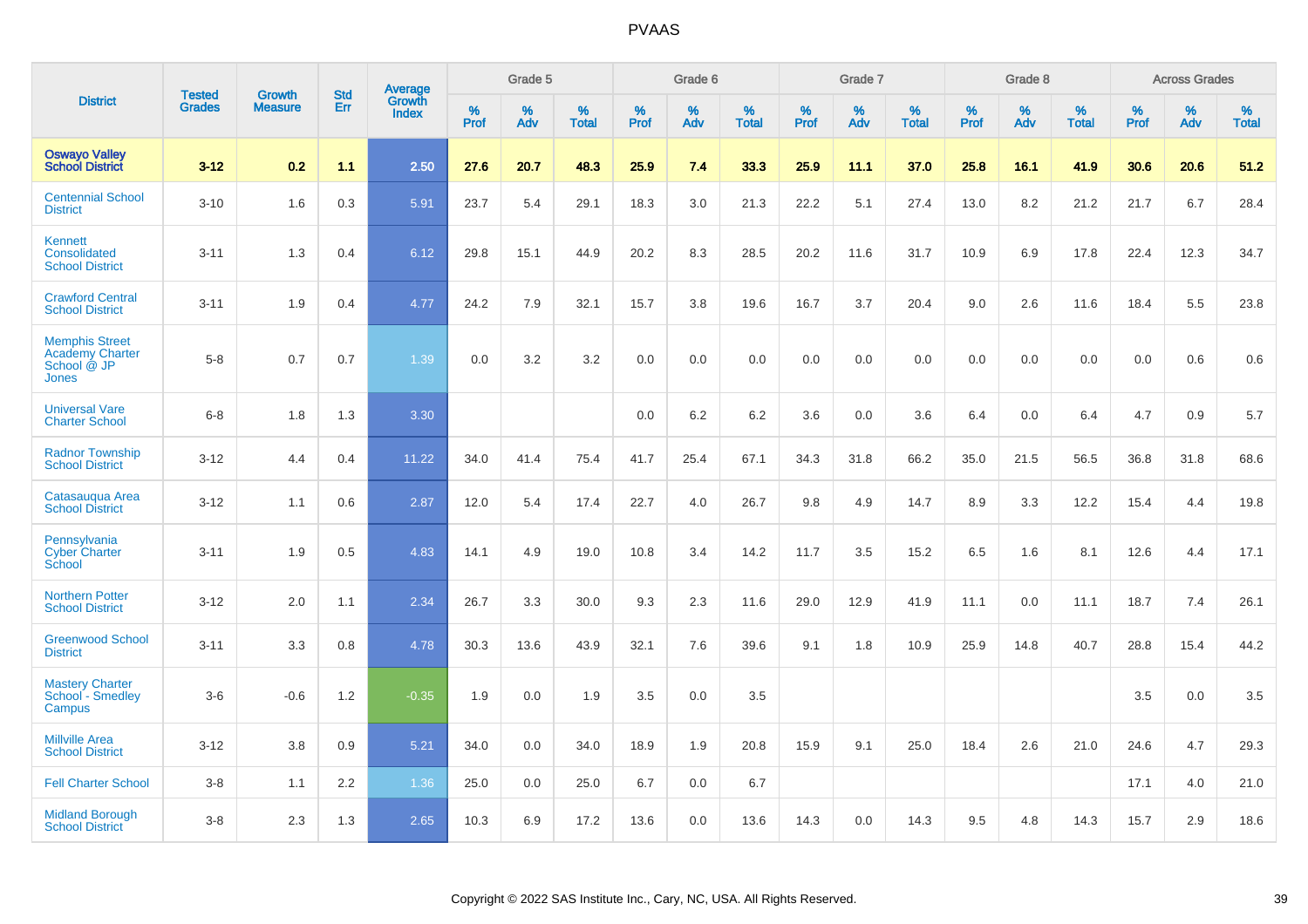|                                                                 |                                | <b>Growth</b>  | <b>Std</b> | Average                |           | Grade 5  |                   |           | Grade 6  |                   |           | Grade 7  |                   |           | Grade 8  |                   |           | <b>Across Grades</b> |                   |
|-----------------------------------------------------------------|--------------------------------|----------------|------------|------------------------|-----------|----------|-------------------|-----------|----------|-------------------|-----------|----------|-------------------|-----------|----------|-------------------|-----------|----------------------|-------------------|
| <b>District</b>                                                 | <b>Tested</b><br><b>Grades</b> | <b>Measure</b> | <b>Err</b> | Growth<br><b>Index</b> | %<br>Prof | %<br>Adv | %<br><b>Total</b> | %<br>Prof | %<br>Adv | %<br><b>Total</b> | %<br>Prof | %<br>Adv | %<br><b>Total</b> | %<br>Prof | %<br>Adv | %<br><b>Total</b> | %<br>Prof | %<br>Adv             | %<br><b>Total</b> |
| <b>Oswayo Valley</b><br><b>School District</b>                  | $3 - 12$                       | 0.2            | 1.1        | 2.50                   | 27.6      | 20.7     | 48.3              | 25.9      | 7.4      | 33.3              | 25.9      | 11.1     | 37.0              | 25.8      | 16.1     | 41.9              | 30.6      | 20.6                 | 51.2              |
| <b>York City School</b><br><b>District</b>                      | $3 - 12$                       | 1.6            | 0.3        | 5.64                   | 2.5       | 1.0      | 3.5               | 2.0       | 0.2      | 2.2               | 2.6       | 0.5      | 3.1               | 1.4       | 0.2      | 1.6               | 2.8       | 0.6                  | 3.4               |
| <b>Coudersport Area</b><br><b>School District</b>               | $3 - 11$                       | 1.4            | 0.9        | 1.96                   | 35.7      | 3.6      | 39.3              | 16.7      | 4.8      | 21.4              | 18.9      | 5.7      | 24.5              | 15.1      | 3.8      | 18.9              | 22.0      | 5.7                  | 27.7              |
| <b>Duquesne City</b><br><b>School District</b>                  | $3 - 8$                        | 1.2            | 1.3        | 1.95                   | 6.0       | 2.0      | 8.0               | 5.6       | 0.0      | 5.6               |           |          |                   |           |          |                   | 3.4       | 1.7                  | 5.0               |
| Hatboro-Horsham<br><b>School District</b>                       | $3 - 11$                       | 0.6            | 0.4        | 1.72                   | 26.2      | 8.5      | 34.7              | 30.0      | 11.1     | 41.1              | 20.8      | 5.2      | 26.0              | 19.7      | 5.7      | 25.4              | 25.9      | 8.7                  | 34.6              |
| <b>Keystone</b><br><b>Academy Charter</b><br><b>School</b>      | $3 - 8$                        | 0.8            | 0.8        | 2.54                   | 12.3      | 5.3      | 17.5              | 9.7       | 4.8      | 14.5              | 12.3      | 1.8      | 14.0              | 6.8       | 1.7      | 8.5               | 12.4      | 2.8                  | 15.1              |
| <b>Northeastern York</b><br><b>School District</b>              | $3 - 11$                       | 1.4            | 0.4        | 3.99                   | 32.1      | 13.8     | 46.0              | 21.2      | 8.1      | 29.3              | 21.9      | 6.0      | 27.9              | 29.2      | 15.0     | 44.1              | 27.8      | 13.2                 | 41.0              |
| <b>West Perry School</b><br><b>District</b>                     | $3 - 11$                       | 2.7            | 0.5        | 6.23                   | 22.5      | 15.9     | 38.4              | 20.9      | 5.7      | 26.6              | 14.0      | 6.7      | 20.7              | 15.2      | 8.5      | 23.6              | 21.6      | 10.7                 | 32.3              |
| Punxsutawney<br><b>Area School</b><br><b>District</b>           | $3 - 11$                       | 4.6            | 0.6        | 8.24                   | 37.0      | 6.5      | 43.5              | 36.3      | 10.6     | 46.9              | 22.4      | 4.8      | 27.2              | 20.5      | 7.1      | 27.6              | 27.8      | 11.1                 | 38.8              |
| <b>General Mclane</b><br><b>School District</b>                 | $3 - 11$                       | 3.9            | 0.5        | 7.89                   | 36.9      | 15.4     | 52.4              | 27.3      | 12.4     | 39.8              | 25.8      | 23.1     | 49.0              | 26.9      | 7.7      | 34.6              | 30.2      | 16.6                 | 46.8              |
| Widener<br>Partnership<br><b>Charter School</b>                 | $3 - 7$                        | 2.8            | 1.0        | 2.67                   | 0.0       | 0.0      | 0.0               | 2.5       | 0.0      | 2.5               | 0.0       | 2.3      | 2.3               |           |          |                   | 1.4       | 0.5                  | 1.9               |
| <b>Keystone Central</b><br><b>School District</b>               | $3 - 11$                       | 1.5            | 0.4        | 3.98                   | 18.6      | 8.5      | 27.1              | 20.9      | 8.6      | 29.5              | 10.9      | 3.3      | 14.1              | 10.5      | 2.2      | 12.6              | 19.2      | 8.0                  | 27.2              |
| Pen Argyl Area<br><b>School District</b>                        | $3 - 12$                       | 0.7            | 0.6        | 1.46                   | 27.3      | 12.5     | 39.8              | 26.8      | 0.0      | 26.8              | 17.1      | 5.4      | 22.5              | 14.8      | 5.9      | 20.8              | 23.5      | 8.4                  | 32.0              |
| <b>Young Scholars Of</b><br>Central PA Charter<br><b>School</b> | $3 - 8$                        | 1.7            | $1.2$      | 2.40                   | 31.8      | 9.1      | 40.9              | 8.0       | 4.0      | 12.0              | 28.6      | 14.3     | 42.9              | 0.0       | 0.0      | 0.0               | 21.7      | 11.1                 | 32.8              |
| <b>Oley Valley School</b><br><b>District</b>                    | $3 - 11$                       | 0.7            | 0.6        | 2.38                   | 19.8      | 5.0      | 24.8              | 30.8      | 11.2     | 42.1              | 19.0      | 7.8      | 26.7              | 12.8      | 2.3      | 15.1              | 25.2      | 6.6                  | 31.8              |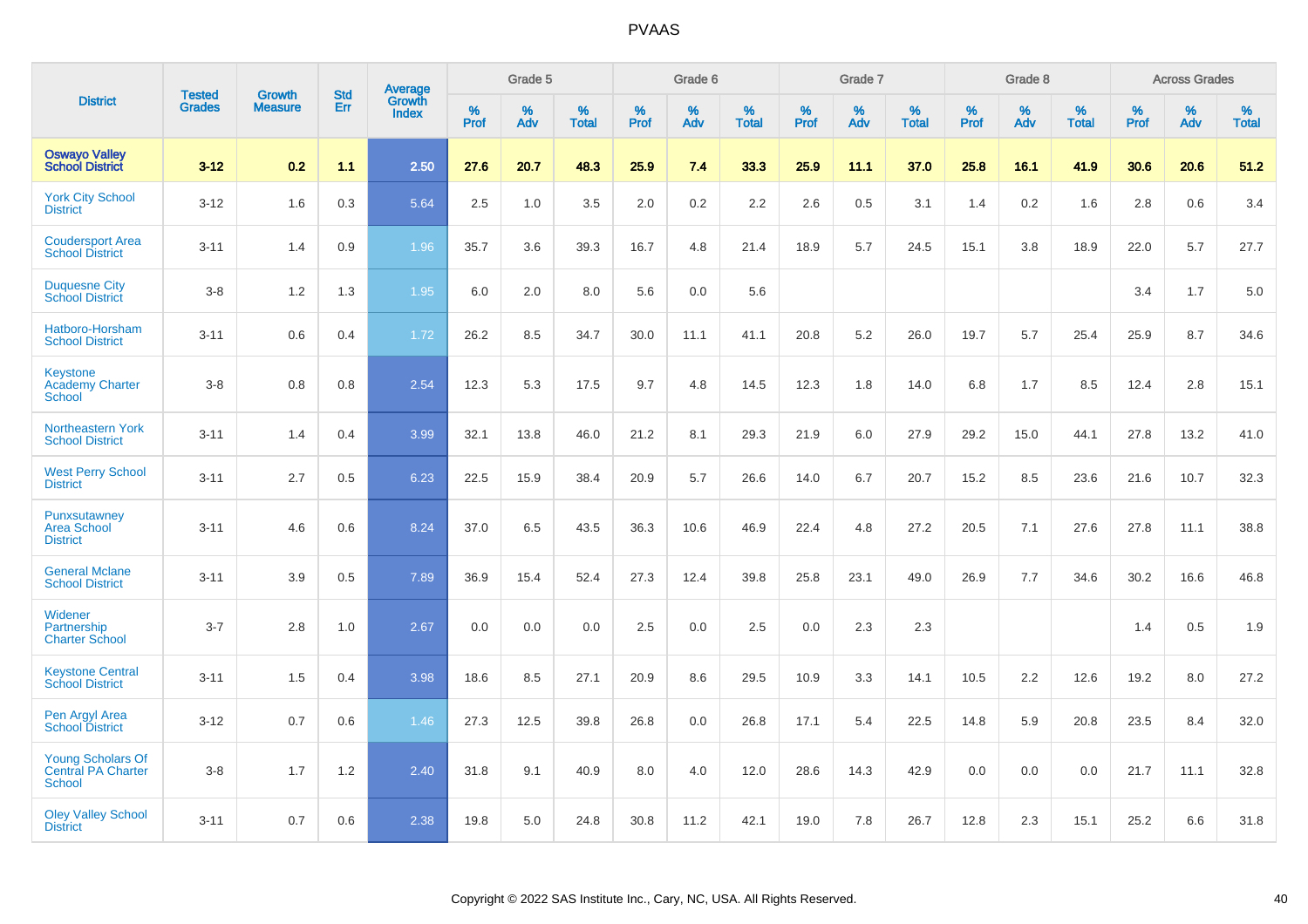|                                                                                          | <b>Tested</b> | <b>Growth</b>  | <b>Std</b> |                                   |                     | Grade 5  |                   |              | Grade 6  |                   |              | Grade 7  |                   |              | Grade 8  |                   |              | <b>Across Grades</b> |                   |
|------------------------------------------------------------------------------------------|---------------|----------------|------------|-----------------------------------|---------------------|----------|-------------------|--------------|----------|-------------------|--------------|----------|-------------------|--------------|----------|-------------------|--------------|----------------------|-------------------|
| <b>District</b>                                                                          | <b>Grades</b> | <b>Measure</b> | Err        | Average<br>Growth<br><b>Index</b> | $\%$<br><b>Prof</b> | %<br>Adv | %<br><b>Total</b> | $\%$<br>Prof | %<br>Adv | %<br><b>Total</b> | $\%$<br>Prof | %<br>Adv | %<br><b>Total</b> | $\%$<br>Prof | %<br>Adv | %<br><b>Total</b> | $\%$<br>Prof | %<br>Adv             | %<br><b>Total</b> |
| <b>Oswayo Valley</b><br><b>School District</b>                                           | $3 - 12$      | 0.2            | 1.1        | 2.50                              | 27.6                | 20.7     | 48.3              | 25.9         | 7.4      | 33.3              | 25.9         | 11.1     | 37.0              | 25.8         | 16.1     | 41.9              | 30.6         | 20.6                 | 51.2              |
| <b>Mastery Charter</b><br>School-Francis D.<br><b>Pastorius</b><br>Elementary            | $3-8$         | 0.3            | 1.3        | 0.60                              | 3.8                 | 0.0      | 3.8               | 3.7          | 0.0      | 3.7               | 0.0          | 0.0      | 0.0               | 0.0          | 0.0      | 0.0               | 3.1          | 0.0                  | 3.1               |
| <b>Mount Union Area</b><br><b>School District</b>                                        | $3 - 10$      | 3.0            | 0.7        | 5.20                              | 11.7                | 4.3      | 16.0              | 12.4         | 0.0      | 12.4              | 13.4         | 2.4      | 15.8              | 0.0          | 1.2      | 1.2               | 12.2         | 3.3                  | 15.5              |
| <b>Robert Benjamin</b><br><b>Wiley Community</b><br><b>Charter School</b>                | $3-8$         | 2.8            | 0.8        | 3.93                              | 7.0                 | 2.3      | 9.3               | 0.0          | 0.0      | 0.0               | 7.3          | 0.0      | 7.3               | 4.4          | 0.0      | 4.4               | 5.7          | 1.7                  | 7.4               |
| <b>Center For Student</b><br><b>Learning Charter</b><br><b>School At</b><br>Pennsbury    | $6 - 12$      | $-0.6$         | 3.1        | $-0.20$                           |                     |          |                   |              |          |                   |              |          |                   | 0.0          | 0.0      | 0.0               | 3.4          | 0.0                  | 3.4               |
| <b>North East School</b><br><b>District</b>                                              | $3 - 11$      | 1.4            | 0.5        | 2.92                              | 33.3                | 9.4      | 42.7              | 23.1         | 9.7      | 32.8              | 26.4         | 9.3      | 35.7              | 31.4         | 13.1     | 44.5              | 29.8         | 12.1                 | 41.8              |
| <b>Global Leadership</b><br><b>Academy Charter</b><br><b>School Southwest</b><br>at Huey | $3-8$         | 1.0            | 1.7        | 1.39                              | 0.0                 | 0.0      | 0.0               | 0.0          | 0.0      | 0.0               |              |          |                   | 0.0          | 0.0      | 0.0               | 0.0          | 0.0                  | 0.0               |
| <b>Hope For</b><br><b>Hyndman Charter</b><br>School                                      | $3 - 11$      | 4.1            | 1.8        | 3.10                              |                     |          |                   | $6.2\,$      | 0.0      | 6.2               | 8.3          | 8.3      | 16.7              | 0.0          | 0.0      | 0.0               | 9.9          | $1.2$                | 11.1              |
| <b>Moshannon Valley</b><br><b>School District</b>                                        | $3 - 10$      | 2.3            | 0.8        | 2.85                              | 19.6                | 13.0     | 32.6              | 14.8         | 18.5     | 33.3              | 21.0         | 4.8      | 25.8              | 16.9         | 6.2      | 23.1              | 19.9         | 8.5                  | 28.4              |
| Lake-Lehman<br><b>School District</b>                                                    | $3 - 11$      | 2.9            | 0.6        | 5.69                              | 30.6                | 9.9      | 40.5              | 21.0         | 6.7      | 27.6              | 23.7         | 6.1      | 29.8              | 14.2         | 4.4      | 18.6              | 26.3         | 6.7                  | 33.1              |
| <b>Bellefonte Area</b><br><b>School District</b>                                         | $3 - 11$      | 3.1            | 0.5        | 7.49                              | 32.7                | 22.0     | 54.8              | 31.6         | 7.3      | 39.0              | 23.4         | 5.5      | 29.0              | 14.8         | 9.9      | 24.8              | 28.6         | 15.7                 | 44.3              |
| <b>Premier Arts And</b><br><b>Science Charter</b><br>School                              | $3-5$         | $-0.1$         | 2.0        | $-0.05$                           | 0.0                 | 0.0      | 0.0               |              |          |                   |              |          |                   |              |          |                   | 3.8          | 1.0                  | 4.8               |
| <b>Kane Area School</b><br><b>District</b>                                               | $3 - 10$      | 3.7            | 0.7        | 6.38                              | 21.1                | 19.7     | 40.8              | 14.1         | 3.1      | 17.2              | 29.8         | 17.9     | 47.8              | 6.1          | 1.2      | 7.3               | 21.5         | 9.0                  | 30.4              |
| <b>South Park School</b><br><b>District</b>                                              | $3 - 11$      | 3.3            | 0.6        | 5.37                              | 33.3                | 11.9     | 45.2              | 27.8         | 11.3     | 39.2              | 21.8         | 16.8     | 38.7              | 24.0         | 8.6      | 32.7              | 28.8         | 10.4                 | 39.2              |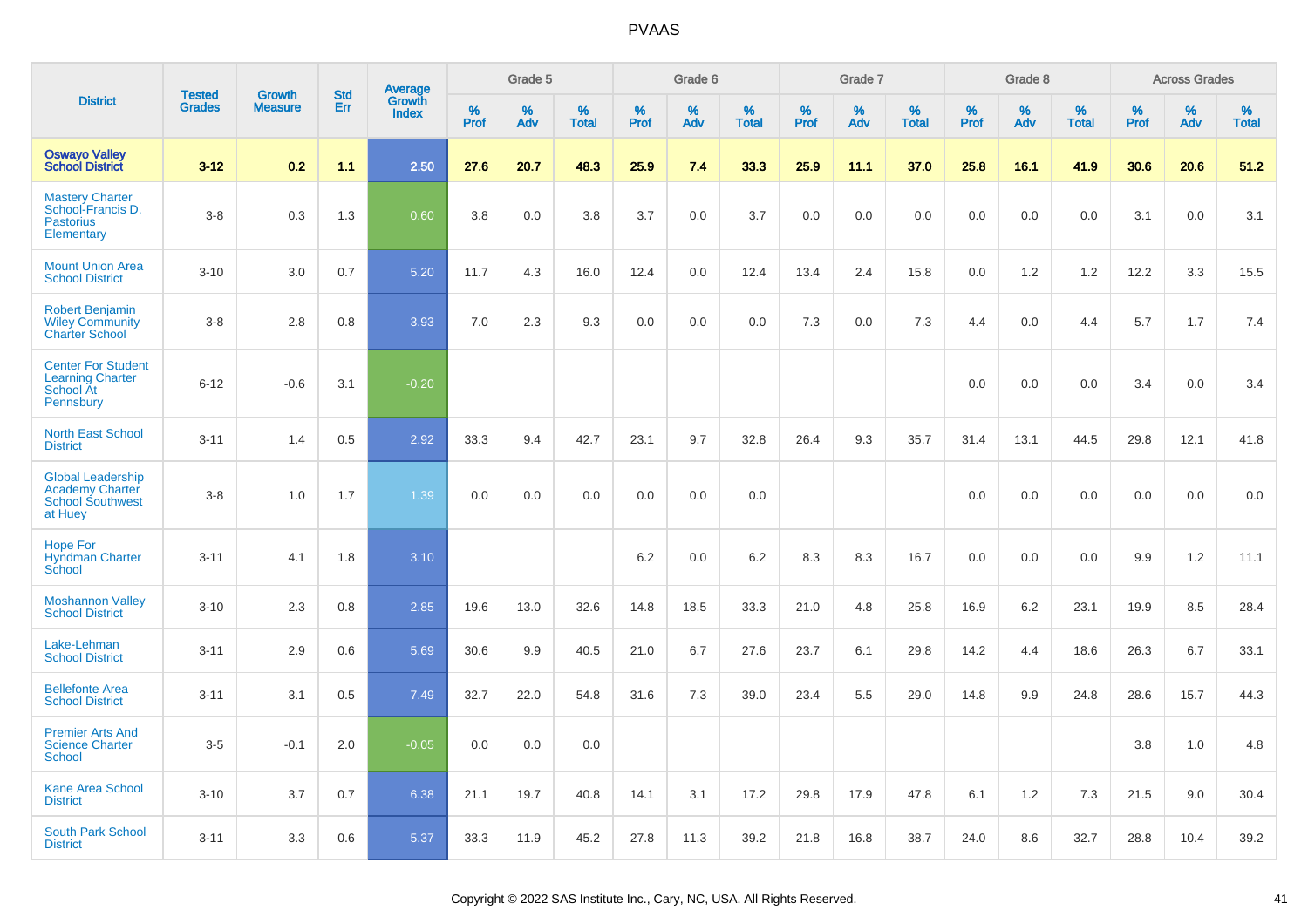|                                                                  | <b>Tested</b> | <b>Growth</b>  | <b>Std</b> | <b>Average</b>         |           | Grade 5  |                   |           | Grade 6  |                   |           | Grade 7  |                   |           | Grade 8  |                   |           | <b>Across Grades</b> |                   |
|------------------------------------------------------------------|---------------|----------------|------------|------------------------|-----------|----------|-------------------|-----------|----------|-------------------|-----------|----------|-------------------|-----------|----------|-------------------|-----------|----------------------|-------------------|
| <b>District</b>                                                  | <b>Grades</b> | <b>Measure</b> | Err        | Growth<br><b>Index</b> | %<br>Prof | %<br>Adv | %<br><b>Total</b> | %<br>Prof | %<br>Adv | %<br><b>Total</b> | %<br>Prof | %<br>Adv | %<br><b>Total</b> | %<br>Prof | %<br>Adv | %<br><b>Total</b> | %<br>Prof | %<br>Adv             | %<br><b>Total</b> |
| <b>Oswayo Valley</b><br><b>School District</b>                   | $3 - 12$      | 0.2            | 1.1        | 2.50                   | 27.6      | 20.7     | 48.3              | 25.9      | 7.4      | 33.3              | 25.9      | 11.1     | 37.0              | 25.8      | 16.1     | 41.9              | 30.6      | 20.6                 | 51.2              |
| <b>Mastery Charter</b><br>School -<br><b>Shoemaker</b><br>Campus | $7 - 10$      | 1.9            | 1.6        | 1.76                   |           |          |                   |           |          |                   | 9.4       | 0.0      | 9.4               | 4.2       | 0.0      | 4.2               | 7.1       | 0.0                  | 7.1               |
| <b>Aspira Bilingual</b><br><b>Cyber Charter</b><br>School        | $3 - 11$      | 4.2            | 1.5        | 3.82                   |           |          |                   | 0.0       | 0.0      | 0.0               | 0.0       | 0.0      | 0.0               | 0.0       | 0.0      | 0.0               | 1.6       | 0.0                  | 1.6               |
| <b>Bear Creek</b><br><b>Community</b><br><b>Charter School</b>   | $3 - 8$       | 4.4            | 0.8        | 5.57                   | 30.8      | 9.6      | 40.4              | 19.6      | 13.7     | 33.3              | 23.1      | 5.8      | 28.8              | 18.4      | 0.0      | 18.4              | 27.2      | 7.9                  | 35.1              |
| <b>Souderton Charter</b><br>School<br>Collaborative              | $3 - 8$       | 4.0            | 1.3        | 4.28                   | 51.8      | 22.2     | 74.1              | 44.0      | 24.0     | 68.0              | 28.6      | 38.1     | 66.7              | 41.2      | 11.8     | 52.9              | 40.1      | 26.8                 | 66.9              |
| <b>Central Cambria</b><br><b>School District</b>                 | $3 - 11$      | 2.5            | 0.6        | 4.43                   | 32.5      | 14.5     | 47.0              | 19.5      | 8.0      | 27.4              | 20.2      | 8.8      | 29.0              | 16.5      | 10.2     | 26.8              | 23.8      | 11.4                 | 35.1              |
| <b>Farrell Area School</b><br><b>District</b>                    | $3 - 11$      | 5.3            | 1.0        | 7.64                   | 15.6      | 0.0      | 15.6              | 17.1      | 0.0      | 17.1              | 2.3       | 0.0      | 2.3               | 5.1       | 0.0      | 5.1               | 12.3      | 1.5                  | 13.8              |
| <b>Infinity Charter</b><br>School                                | $3-8$         | 5.9            | 1.2        | 4.84                   | 40.9      | 31.8     | 72.7              | 46.2      | 11.5     | 57.7              | 41.7      | 45.8     | 87.5              | 38.1      | 19.0     | 57.1              | 38.7      | 29.6                 | 68.3              |
| <b>Penncrest School</b><br><b>District</b>                       | $3 - 11$      | 1.8            | 0.4        | 4.21                   | 19.7      | 6.2      | 25.8              | 21.6      | 1.8      | 23.4              | 17.5      | 5.0      | 22.5              | 17.1      | 3.5      | 20.6              | 22.0      | 5.3                  | 27.3              |
| <b>Lehigh Valley Dual</b><br>Language Charter<br>School          | $3 - 8$       | 3.1            | 2.3        | 1.36                   | 0.0       | 0.0      | 0.0               | 7.7       | 0.0      | 7.7               |           |          |                   |           |          |                   | 4.2       | 0.0                  | 4.2               |
| <b>Avonworth School</b><br><b>District</b>                       | $3 - 10$      | 2.8            | 0.5        | 5.25                   | 33.8      | 25.5     | 59.3              | 37.7      | 12.3     | 50.0              | 31.5      | 13.8     | 45.4              | 35.8      | 14.2     | 50.0              | 35.2      | 20.0                 | 55.2              |
| <b>Bald Eagle Area</b><br><b>School District</b>                 | $3 - 11$      | 2.6            | 0.6        | 4.48                   | 35.2      | 14.8     | 50.0              | 25.7      | 8.9      | 34.6              | 17.0      | 6.8      | 23.7              | 15.0      | 10.6     | 25.7              | 25.1      | 13.7                 | 38.8              |
| <b>Young Scholars</b><br><b>Charter School</b>                   | $6 - 8$       | 2.6            | 0.8        | 3.60                   |           |          |                   | 1.8       | 0.0      | 1.8               | 4.6       | 0.0      | 4.6               | 0.0       | 0.0      | 0.0               | 2.0       | 0.0                  | 2.0               |
| <b>Riverside School</b><br><b>District</b>                       | $3 - 11$      | 4.3            | 0.6        | 7.08                   | 18.6      | 7.8      | 26.5              | 13.1      | 7.1      | 20.2              | 16.5      | 13.6     | 30.1              | 16.4      | 4.6      | 20.9              | 19.2      | 7.7                  | 27.0              |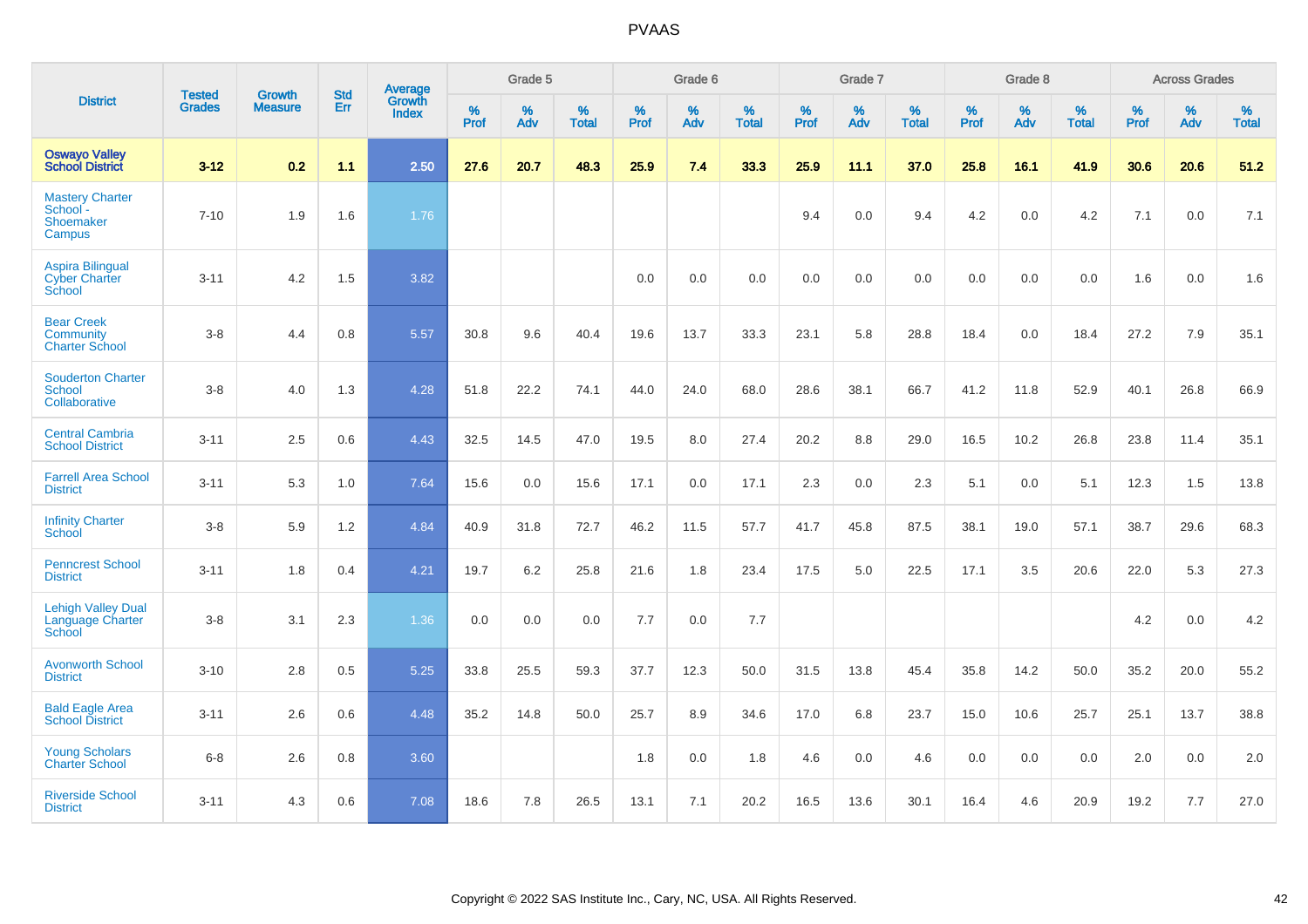|                                                                 |                                | <b>Growth</b>  | <b>Std</b> | Average                |              | Grade 5  |                   |           | Grade 6  |                   |           | Grade 7  |                   |           | Grade 8  |                   |           | <b>Across Grades</b> |                   |
|-----------------------------------------------------------------|--------------------------------|----------------|------------|------------------------|--------------|----------|-------------------|-----------|----------|-------------------|-----------|----------|-------------------|-----------|----------|-------------------|-----------|----------------------|-------------------|
| <b>District</b>                                                 | <b>Tested</b><br><b>Grades</b> | <b>Measure</b> | <b>Err</b> | Growth<br><b>Index</b> | $\%$<br>Prof | %<br>Adv | %<br><b>Total</b> | %<br>Prof | %<br>Adv | %<br><b>Total</b> | %<br>Prof | %<br>Adv | %<br><b>Total</b> | %<br>Prof | %<br>Adv | %<br><b>Total</b> | %<br>Prof | %<br>Adv             | %<br><b>Total</b> |
| <b>Oswayo Valley</b><br><b>School District</b>                  | $3 - 12$                       | 0.2            | 1.1        | 2.50                   | 27.6         | 20.7     | 48.3              | 25.9      | 7.4      | 33.3              | 25.9      | 11.1     | 37.0              | 25.8      | 16.1     | 41.9              | 30.6      | 20.6                 | 51.2              |
| <b>Wayne Highlands</b><br><b>School District</b>                | $3 - 11$                       | 2.2            | 0.5        | 4.54                   | 36.4         | 14.3     | 50.7              | 31.5      | 11.4     | 43.0              | 25.6      | 14.3     | 39.9              | 27.6      | 4.9      | 32.5              | 29.9      | 16.0                 | 46.0              |
| <b>North Clarion</b><br><b>County School</b><br><b>District</b> | $3 - 12$                       | 5.1            | 0.9        | 5.51                   | 34.1         | 6.8      | 40.9              | 31.7      | 12.2     | 43.9              | 21.4      | 7.1      | 28.6              | 15.9      | 11.4     | 27.3              | 26.5      | 10.6                 | 37.1              |
| <b>Bradford Area</b><br><b>School District</b>                  | $3 - 12$                       | 4.4            | 0.5        | 9.21                   | 33.5         | 10.2     | 43.7              | 23.4      | 8.8      | 32.2              | 18.9      | 13.9     | 32.8              | 27.8      | 7.6      | 35.4              | 26.9      | 11.3                 | 38.3              |
| <b>New Day Charter</b><br><b>School</b>                         | $7 - 11$                       | 2.2            | 3.1        | 0.71                   |              |          |                   |           |          |                   |           |          |                   | 0.0       | 0.0      | 0.0               | 0.0       | 0.0                  | 0.0               |
| <b>Port Allegany</b><br><b>School District</b>                  | $3 - 11$                       | 1.7            | 0.7        | 2.30                   | 20.0         | 5.7      | 25.7              | 7.4       | 1.5      | 8.8               | 17.4      | 2.9      | 20.3              | 13.1      | 9.8      | 23.0              | 16.8      | 5.7                  | 22.5              |
| <b>Athens Area</b><br><b>School District</b>                    | $3 - 11$                       | 3.8            | 0.5        | 7.01                   | 31.2         | 6.2      | 37.5              | 28.2      | 5.9      | 34.1              | 22.2      | 5.2      | 27.4              | 19.3      | 10.7     | 30.0              | 26.5      | 8.2                  | 34.6              |
| <b>Provident Charter</b><br><b>School</b>                       | $3 - 8$                        | 3.6            | 1.0        | 3.98                   | 4.4          | 2.2      | 6.5               | 10.5      | 0.0      | 10.5              | 9.1       | 0.0      | 9.1               | 0.0       | 3.3      | 3.3               | 9.2       | 2.5                  | 11.7              |
| <b>Mastery Charter</b><br>School - Clymer<br>Elementary         | $3-6$                          | 1.9            | 1.5        | 1.23                   | 0.0          | 0.0      | 0.0               | 3.8       | 0.0      | 3.8               |           |          |                   |           |          |                   | 2.6       | 0.8                  | 3.4               |
| <b>Wattsburg Area</b><br><b>School District</b>                 | $3 - 11$                       | 4.1            | 0.6        | 6.55                   | 25.0         | 18.2     | 43.2              | 27.2      | 17.4     | 44.6              | 19.6      | 7.6      | 27.2              | 31.7      | 12.9     | 44.6              | 26.7      | 12.5                 | 39.2              |
| <b>Arts Academy</b><br>Elementary<br><b>Charter School</b>      | $3-5$                          | 1.7            | 1.9        | 0.91                   | 5.3          | 0.0      | 5.3               |           |          |                   |           |          |                   |           |          |                   | 5.1       | 0.0                  | 5.1               |
| <b>South Western</b><br><b>School District</b>                  | $3 - 12$                       | 2.8            | 0.4        | 7.84                   | 23.7         | 5.4      | 29.2              | 15.7      | 11.7     | 27.4              | 17.8      | 6.0      | 23.8              | 19.1      | 10.1     | 29.2              | 21.6      | 8.9                  | 30.4              |
| <b>Donegal School</b><br><b>District</b>                        | $3 - 12$                       | 3.0            | 0.5        | 6.51                   | 18.1         | 9.9      | 28.0              | 22.5      | 3.2      | 25.7              | 12.4      | 14.8     | 27.2              | 16.6      | 9.5      | 26.0              | 19.7      | 10.6                 | 30.3              |
| New Hope-<br><b>Solebury School</b><br><b>District</b>          | $3 - 11$                       | 4.2            | 0.6        | 6.75                   | 40.4         | 25.5     | 66.0              | 41.2      | 11.8     | 52.9              | 25.5      | 17.0     | 42.6              | 37.6      | 19.3     | 56.9              | 36.8      | 21.0                 | 57.8              |
| <b>West York Area</b><br><b>School District</b>                 | $3 - 12$                       | 2.3            | 0.4        | 5.18                   | 19.9         | 5.6      | 25.5              | 14.8      | 4.8      | 19.6              | 15.0      | 5.8      | 20.9              | 16.3      | 4.2      | 20.5              | 19.8      | 5.9                  | 25.6              |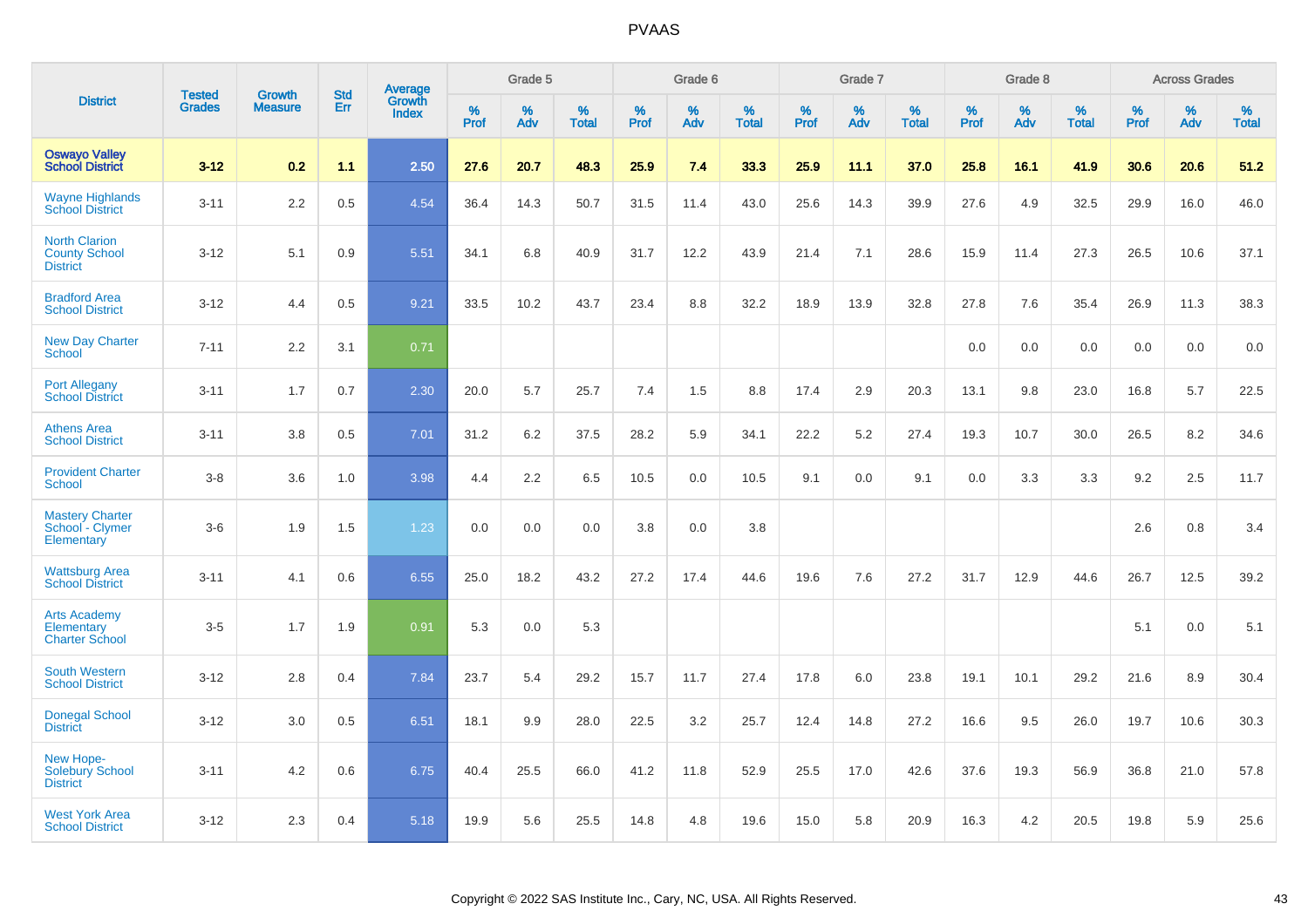|                                                              |                                |                                 | <b>Std</b> |                                   |                     | Grade 5  |                   |                     | Grade 6  |                   |              | Grade 7  |                   |              | Grade 8  |                   |              | <b>Across Grades</b> |                      |
|--------------------------------------------------------------|--------------------------------|---------------------------------|------------|-----------------------------------|---------------------|----------|-------------------|---------------------|----------|-------------------|--------------|----------|-------------------|--------------|----------|-------------------|--------------|----------------------|----------------------|
| <b>District</b>                                              | <b>Tested</b><br><b>Grades</b> | <b>Growth</b><br><b>Measure</b> | Err        | Average<br>Growth<br><b>Index</b> | $\%$<br><b>Prof</b> | %<br>Adv | %<br><b>Total</b> | $\%$<br><b>Prof</b> | %<br>Adv | %<br><b>Total</b> | $\%$<br>Prof | %<br>Adv | %<br><b>Total</b> | $\%$<br>Prof | %<br>Adv | %<br><b>Total</b> | $\%$<br>Prof | %<br>Adv             | $\%$<br><b>Total</b> |
| <b>Oswayo Valley</b><br><b>School District</b>               | $3 - 12$                       | 0.2                             | 1.1        | 2.50                              | 27.6                | 20.7     | 48.3              | 25.9                | 7.4      | 33.3              | 25.9         | 11.1     | 37.0              | 25.8         | 16.1     | 41.9              | 30.6         | 20.6                 | 51.2                 |
| <b>Mountain View</b><br><b>School District</b>               | $3 - 11$                       | 5.6                             | 0.8        | 7.04                              | 28.3                | 1.7      | 30.0              | 16.3                | 2.0      | 18.4              | 25.9         | 7.4      | 33.3              | 27.1         | 8.5      | 35.6              | 21.4         | 4.2                  | 25.6                 |
| <b>Centre Learning</b><br>Community<br><b>Charter School</b> | $5 - 8$                        | 4.9                             | 2.0        | 2.45                              |                     |          |                   |                     |          |                   | 25.0         | 12.5     | 37.5              | 0.0          | 17.6     | 17.6              | 24.1         | 18.5                 | 42.6                 |
| <b>Bedford Area</b><br><b>School District</b>                | $3 - 11$                       | 3.8                             | 0.6        | 7.33                              | 34.4                | 4.2      | 38.7              | 32.2                | 7.8      | 40.0              | 25.4         | 8.8      | 34.2              | 24.2         | 7.8      | 32.0              | 31.3         | 10.5                 | 41.7                 |
| <b>Seven Generations</b><br><b>Charter School</b>            | $3-5$                          | 2.5                             | 2.0        | 1.26                              | 24.3                | 5.4      | 29.7              |                     |          |                   |              |          |                   |              |          |                   | 25.6         | 5.6                  | 31.2                 |
| <b>Richland School</b><br><b>District</b>                    | $3 - 11$                       | 3.8                             | 0.6        | 6.45                              | 40.8                | 21.4     | 62.1              | 40.4                | 10.6     | 51.1              | 39.8         | 10.9     | 50.8              | 25.5         | 13.2     | 38.7              | 36.6         | 16.5                 | 53.1                 |
| Tredyffrin-<br><b>Easttown School</b><br><b>District</b>     | $3 - 10$                       | 1.9                             | 0.4        | 4.37                              | 36.2                | 36.2     | 72.4              | 36.8                | 28.2     | 65.0              | 32.6         | 33.0     | 65.7              | 26.4         | 40.3     | 66.7              | 33.6         | 38.6                 | 72.2                 |
| <b>Karns City Area</b><br><b>School District</b>             | $3 - 11$                       | 3.6                             | 0.6        | 5.98                              | 23.6                | 9.0      | 32.6              | 29.6                | 1.1      | 30.7              | 22.4         | 3.4      | 25.9              | 16.8         | 3.7      | 20.6              | 24.0         | 3.2                  | 27.2                 |
| Shanksville-<br><b>Stonycreek School</b><br><b>District</b>  | $3 - 10$                       | 6.4                             | 1.4        | 4.61                              | 28.6                | 0.0      | 28.6              | 25.0                | 4.2      | 29.2              | 20.0         | 5.0      | 25.0              | 22.2         | 0.0      | 22.2              | 26.3         | 1.7                  | 28.0                 |
| <b>Mastery Charter</b><br>School John Wister<br>Elementary   | $3-5$                          | 3.9                             | 2.6        | 1.52                              | 5.0                 | 0.0      | 5.0               |                     |          |                   |              |          |                   |              |          |                   | 2.9          | 0.0                  | 2.9                  |
| <b>Universal Bluford</b><br><b>Charter School</b>            | $3-6$                          | 4.8                             | 1.4        | 4.14                              | 4.4                 | 0.0      | 4.4               | 2.7                 | 0.0      | 2.7               |              |          |                   |              |          |                   | 4.3          | 0.0                  | 4.3                  |
| <b>Dubois Area</b><br><b>School District</b>                 | $3 - 11$                       | 2.1                             | 0.4        | 5.38                              | 22.4                | 11.0     | 33.3              | 21.6                | 8.3      | 29.9              | 18.7         | 5.9      | 24.5              | 14.1         | 5.2      | 19.4              | 22.6         | 11.7                 | 34.2                 |
| Gettysburg<br><b>Montessori Charter</b><br>School            | $3-6$                          | 5.4                             | 1.9        | 2.75                              | 19.0                | 19.0     | 38.1              | 11.1                | 0.0      | 11.1              |              |          |                   |              |          |                   | 19.2         | 9.6                  | 28.7                 |
| <b>Warren County</b><br><b>School District</b>               | $3 - 11$                       | 2.7                             | 0.4        | 7.14                              | 21.0                | 7.4      | 28.4              | 15.7                | 3.7      | 19.3              | 12.0         | 0.7      | 12.6              | 13.8         | 2.9      | 16.7              | 17.7         | 4.3                  | 22.0                 |
| <b>Conneaut School</b><br><b>District</b>                    | $3 - 12$                       | 3.7                             | 0.5        | 6.95                              | 21.8                | 7.5      | 29.3              | 23.8                | 9.8      | 33.6              | 19.4         | 6.7      | 26.1              | 17.9         | 3.4      | 21.4              | 24.4         | 10.4                 | 34.8                 |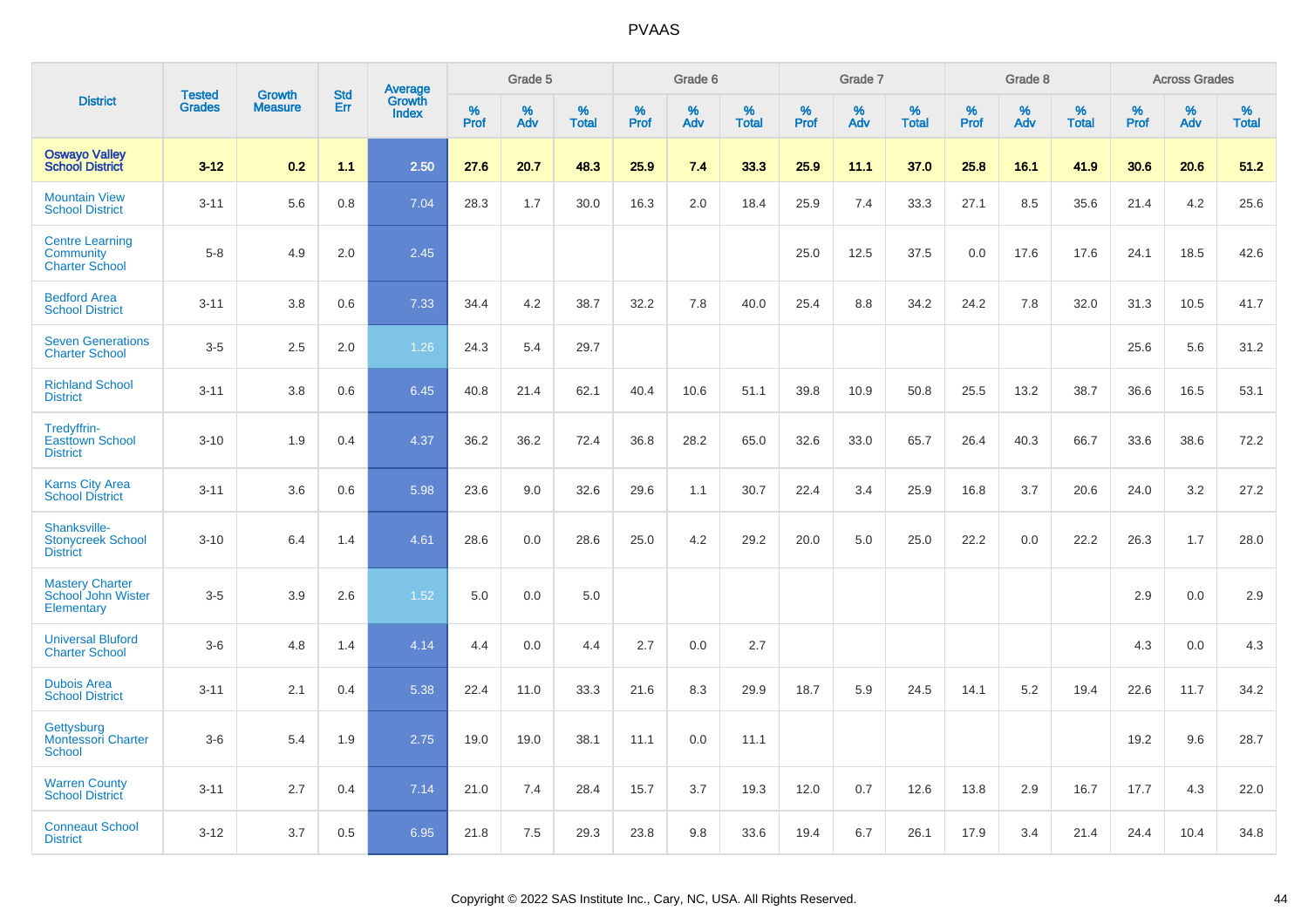|                                                                                              |                                |                                 |                   | Average                |              | Grade 5  |                   |           | Grade 6  |                   |           | Grade 7  |                   |           | Grade 8  |                   |           | <b>Across Grades</b> |                   |
|----------------------------------------------------------------------------------------------|--------------------------------|---------------------------------|-------------------|------------------------|--------------|----------|-------------------|-----------|----------|-------------------|-----------|----------|-------------------|-----------|----------|-------------------|-----------|----------------------|-------------------|
| <b>District</b>                                                                              | <b>Tested</b><br><b>Grades</b> | <b>Growth</b><br><b>Measure</b> | <b>Std</b><br>Err | Growth<br><b>Index</b> | $\%$<br>Prof | %<br>Adv | %<br><b>Total</b> | %<br>Prof | %<br>Adv | %<br><b>Total</b> | %<br>Prof | %<br>Adv | %<br><b>Total</b> | %<br>Prof | %<br>Adv | %<br><b>Total</b> | %<br>Prof | %<br>Adv             | %<br><b>Total</b> |
| <b>Oswayo Valley</b><br><b>School District</b>                                               | $3 - 12$                       | 0.2                             | 1.1               | 2.50                   | 27.6         | 20.7     | 48.3              | 25.9      | 7.4      | 33.3              | 25.9      | 11.1     | 37.0              | 25.8      | 16.1     | 41.9              | 30.6      | 20.6                 | 51.2              |
| <b>Montour School</b><br><b>District</b>                                                     | $3 - 11$                       | 5.0                             | 0.4               | 11.10                  | 31.8         | 25.1     | 57.0              | 30.6      | 24.5     | 55.1              | 26.3      | 30.1     | 56.5              | 26.6      | 30.6     | 57.3              | 31.2      | 26.8                 | 58.1              |
| <b>Hempfield School</b><br><b>District</b>                                                   | $3 - 11$                       | 3.5                             | 0.3               | 11.50                  | 32.6         | 14.9     | 47.5              | 27.8      | 18.0     | 45.8              | 22.6      | 18.5     | 41.1              | 24.4      | 18.7     | 43.1              | 27.9      | 18.3                 | 46.2              |
| <b>Smethport Area</b><br><b>School District</b>                                              | $3 - 12$                       | 7.1                             | 0.8               | 8.76                   | 29.2         | 8.3      | 37.5              | 24.6      | 8.8      | 33.3              | 16.9      | 6.2      | 23.1              | 22.6      | 4.8      | 27.4              | 22.1      | 9.4                  | 31.5              |
| <b>Midd-West School</b><br><b>District</b>                                                   | $3 - 11$                       | 4.5                             | 0.6               | 8.11                   | 29.8         | 11.2     | 41.0              | 35.1      | 9.9      | 45.0              | 18.2      | 14.1     | 32.3              | 21.6      | 8.0      | 29.6              | 27.0      | 9.8                  | 36.8              |
| <b>Austin Area School</b><br><b>District</b>                                                 | $3 - 11$                       | 10.1                            | 1.6               | 6.38                   | 23.1         | 15.4     | 38.5              | 30.8      | 7.7      | 38.5              | 40.0      | 0.0      | 40.0              | 31.2      | 0.0      | 31.2              | 26.0      | 6.8                  | 32.9              |
| <b>Easton Arts</b><br>Academy<br>Elementary<br><b>Charter School</b>                         | $3-5$                          | 4.8                             | 2.4               | 1.94                   | 4.2          | 16.7     | 20.8              |           |          |                   |           |          |                   |           |          |                   | 12.6      | 3.9                  | 16.5              |
| <b>Huntingdon Area</b><br><b>School District</b>                                             | $3 - 11$                       | 9.5                             | 0.5               | 17.36                  | 23.7         | 13.2     | 36.8              | 17.8      | 10.2     | 28.0              | 18.0      | 4.3      | 22.3              | 13.6      | 4.8      | 18.4              | 19.7      | 9.1                  | 28.8              |
| <b>Shikellamy School</b><br><b>District</b>                                                  | $3 - 10$                       | 2.8                             | 0.4               | 6.42                   | 24.3         | 11.4     | 35.7              | 18.3      | 8.4      | 26.7              | 18.0      | 7.7      | 25.8              | 11.5      | 7.8      | 19.3              | 21.2      | 9.8                  | 31.0              |
| <b>Lehighton Area</b><br><b>School District</b>                                              | $3 - 11$                       | 3.8                             | 0.5               | 7.54                   | 23.0         | 5.9      | 29.0              | 26.0      | 4.1      | 30.1              | 12.0      | 5.7      | 17.7              | 14.7      | 1.8      | 16.6              | 23.4      | 5.4                  | 28.8              |
| <b>Central Columbia</b><br><b>School District</b>                                            | $3 - 12$                       | 3.8                             | 0.5               | 7.42                   | 30.5         | 25.2     | 55.6              | 28.2      | 25.2     | 53.3              | 32.6      | 14.9     | 47.5              | 30.6      | 20.1     | 50.7              | 32.6      | 22.1                 | 54.7              |
| <b>Warwick School</b><br><b>District</b>                                                     | $3 - 11$                       | 4.0                             | 0.4               | 10.87                  | 35.6         | 9.6      | 45.2              | 30.7      | 6.4      | 37.0              | 22.5      | 7.2      | 29.7              | 13.2      | 3.6      | 16.8              | 25.6      | 9.8                  | 35.4              |
| <b>Upper Saint Clair</b><br><b>School District</b>                                           | $3 - 11$                       | 3.0                             | 0.4               | 7.98                   | 36.3         | 35.5     | 71.8              | 40.8      | 27.3     | 68.1              | 33.3      | 35.5     | 68.8              | 31.1      | 30.4     | 61.5              | 36.7      | 35.6                 | 72.3              |
| <b>Bangor Area</b><br><b>School District</b>                                                 | $3 - 12$                       | 4.2                             | 0.5               | 8.44                   | 20.3         | 24.8     | 45.1              | 26.7      | 14.0     | 40.7              | 20.4      | 13.6     | 34.0              | 23.2      | 6.0      | 29.1              | 27.2      | 17.9                 | 45.2              |
| <b>West Philadelphia</b><br><b>Achievement</b><br><b>Charter</b><br><b>Elementary School</b> | $3-5$                          | 4.2                             | 1.6               | 2.63                   | 6.7          | 0.0      | 6.7               |           |          |                   |           |          |                   |           |          |                   | 2.8       | 0.5                  | 3.2               |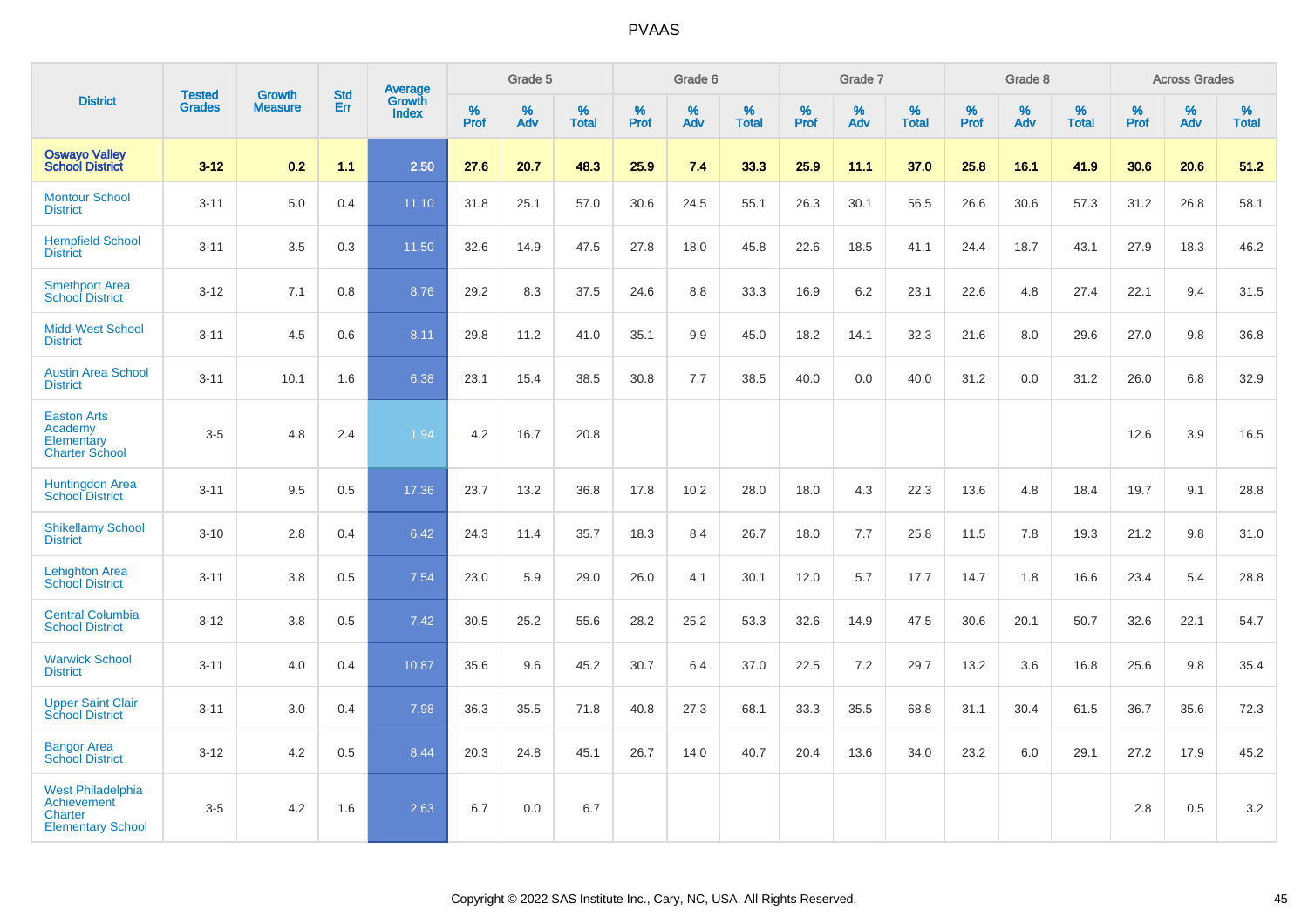|                                                                   | <b>Tested</b> | <b>Growth</b>  | <b>Std</b> | Average                       |           | Grade 5  |                   |           | Grade 6  |                   |           | Grade 7  |                   |           | Grade 8  |                   |           | <b>Across Grades</b> |                   |
|-------------------------------------------------------------------|---------------|----------------|------------|-------------------------------|-----------|----------|-------------------|-----------|----------|-------------------|-----------|----------|-------------------|-----------|----------|-------------------|-----------|----------------------|-------------------|
| <b>District</b>                                                   | <b>Grades</b> | <b>Measure</b> | Err        | <b>Growth</b><br><b>Index</b> | %<br>Prof | %<br>Adv | %<br><b>Total</b> | %<br>Prof | %<br>Adv | %<br><b>Total</b> | %<br>Prof | %<br>Adv | %<br><b>Total</b> | %<br>Prof | %<br>Adv | %<br><b>Total</b> | %<br>Prof | %<br>Adv             | %<br><b>Total</b> |
| <b>Oswayo Valley</b><br><b>School District</b>                    | $3 - 12$      | 0.2            | 1.1        | 2.50                          | 27.6      | 20.7     | 48.3              | 25.9      | 7.4      | 33.3              | 25.9      | 11.1     | 37.0              | 25.8      | 16.1     | 41.9              | 30.6      | 20.6                 | 51.2              |
| Esperanza<br><b>Academy Charter</b><br>School                     | $4 - 11$      | 2.8            | 0.5        | 5.89                          |           |          |                   | 1.5       | 0.0      | 1.5               | 4.2       | 0.0      | 4.2               | 0.5       | 0.0      | 0.5               | 1.8       | 0.0                  | 1.8               |
| <b>Chester</b><br>Community<br><b>Charter School</b>              | $3 - 8$       | 3.5            | 0.6        | 6.06                          | 0.7       | 0.7      | 1.5               | 3.6       | 0.0      | 3.6               | 3.2       | 1.1      | 4.3               | 2.6       | 0.0      | 2.6               | 2.1       | 0.4                  | 2.5               |
| <b>Blacklick Valley</b><br><b>School District</b>                 | $3 - 11$      | 8.2            | 1.0        | 8.15                          | 24.1      | 6.9      | 31.0              | 34.2      | 10.5     | 44.7              | 16.7      | 0.0      | 16.7              | 14.3      | 4.8      | 19.0              | 22.6      | 9.5                  | 32.1              |
| <b>Saucon Valley</b><br><b>School District</b>                    | $3 - 11$      | 6.7            | 0.5        | 12.55                         | 32.0      | 25.4     | 57.4              | 33.6      | 11.0     | 44.5              | 31.1      | 12.1     | 43.2              | 32.8      | 16.0     | 48.8              | 31.2      | 18.8                 | 50.0              |
| <b>Universal Daroff</b><br><b>Charter School</b>                  | $3 - 8$       | 6.1            | 0.8        | 7.55                          | 1.6       | 1.6      | 3.2               | 0.0       | 0.0      | 0.0               | 2.2       | 0.0      | 2.2               | 3.6       | 0.0      | 3.6               | 2.2       | 0.3                  | 2.5               |
| <b>Bucks County</b><br><b>Montessori Charter</b><br><b>School</b> | $3-6$         | 9.5            | 1.8        | 5.15                          | 16.1      | 25.8     | 41.9              | 42.9      | 28.6     | 71.4              |           |          |                   |           |          |                   | 33.0      | 29.8                 | 62.8              |
| <b>Otto-Eldred School</b><br><b>District</b>                      | $3 - 11$      | 7.8            | 0.9        | 8.33                          | 23.8      | 28.6     | 52.4              | 45.0      | 12.5     | 57.5              | 20.0      | 15.6     | 35.6              | 25.0      | 6.2      | 31.2              | 28.3      | 13.9                 | 42.2              |
| <b>Vida Charter</b><br><b>School</b>                              | $3-6$         | 10.1           | 1.8        | 5.60                          | 23.1      | 19.2     | 42.3              | 16.7      | 11.1     | 27.8              |           |          |                   |           |          |                   | 20.4      | 7.8                  | 28.2              |
| <b>Lewisburg Area</b><br><b>School District</b>                   | $3 - 11$      | 6.7            | 0.6        | 12.13                         | 33.6      | 28.3     | 62.0              | 40.0      | 24.2     | 64.2              | 33.1      | 29.4     | 62.5              | 17.9      | 31.3     | 49.2              | 31.0      | 30.1                 | 61.1              |
| <b>Conestoga Valley</b><br><b>School District</b>                 | $3 - 11$      | 4.8            | 0.4        | 12.76                         | 21.3      | 12.6     | 33.8              | 24.9      | 7.7      | 32.7              | 20.4      | 14.0     | 34.4              | 23.0      | 13.5     | 36.5              | 24.2      | 13.5                 | 37.8              |
| <b>Homer-Center</b><br><b>School District</b>                     | $3 - 11$      | 10.3           | 0.8        | 13.11                         | 31.8      | 17.5     | 49.2              | 36.4      | 4.6      | 40.9              | 20.3      | 0.0      | 20.3              | 26.9      | 13.4     | 40.3              | 27.6      | 7.4                  | 35.0              |
| <b>Cumberland Valley</b><br><b>School District</b>                | $3 - 12$      | 3.8            | 0.2        | 15.85                         | 33.5      | 27.3     | 60.8              | 31.4      | 13.8     | 45.2              | 29.0      | 18.7     | 47.6              | 26.6      | 12.4     | 39.0              | 30.7      | 22.4                 | 53.2              |
| <b>Lower Merion</b><br><b>School District</b>                     | $3 - 11$      | 3.3            | 0.3        | 12.62                         | 27.6      | 48.2     | 75.8              | 31.4      | 37.3     | 68.6              | 33.9      | 31.3     | 65.2              | 33.0      | 28.3     | 61.3              | 31.2      | 40.9                 | 72.2              |
| <b>Circle Of Seasons</b><br><b>Charter School</b>                 | $3 - 8$       | 12.3           | 1.2        | 10.35                         | 20.0      | 5.7      | 25.7              | 16.7      | 6.7      | 23.3              | 25.0      | 11.1     | 36.1              |           |          |                   | 20.9      | 7.9                  | 28.8              |